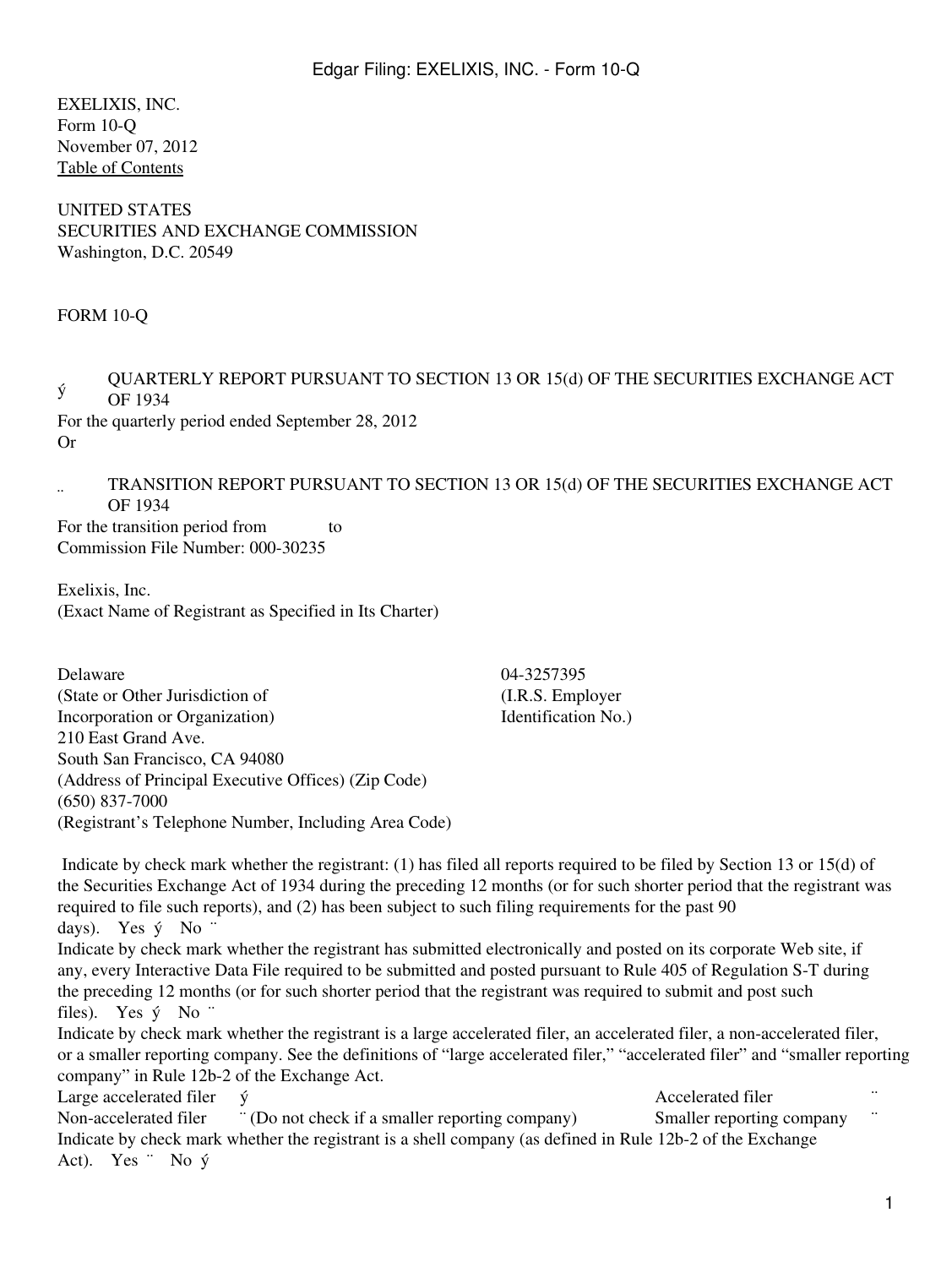As of November 2, 2012, there were 183,596,930 shares of the registrant's common stock outstanding.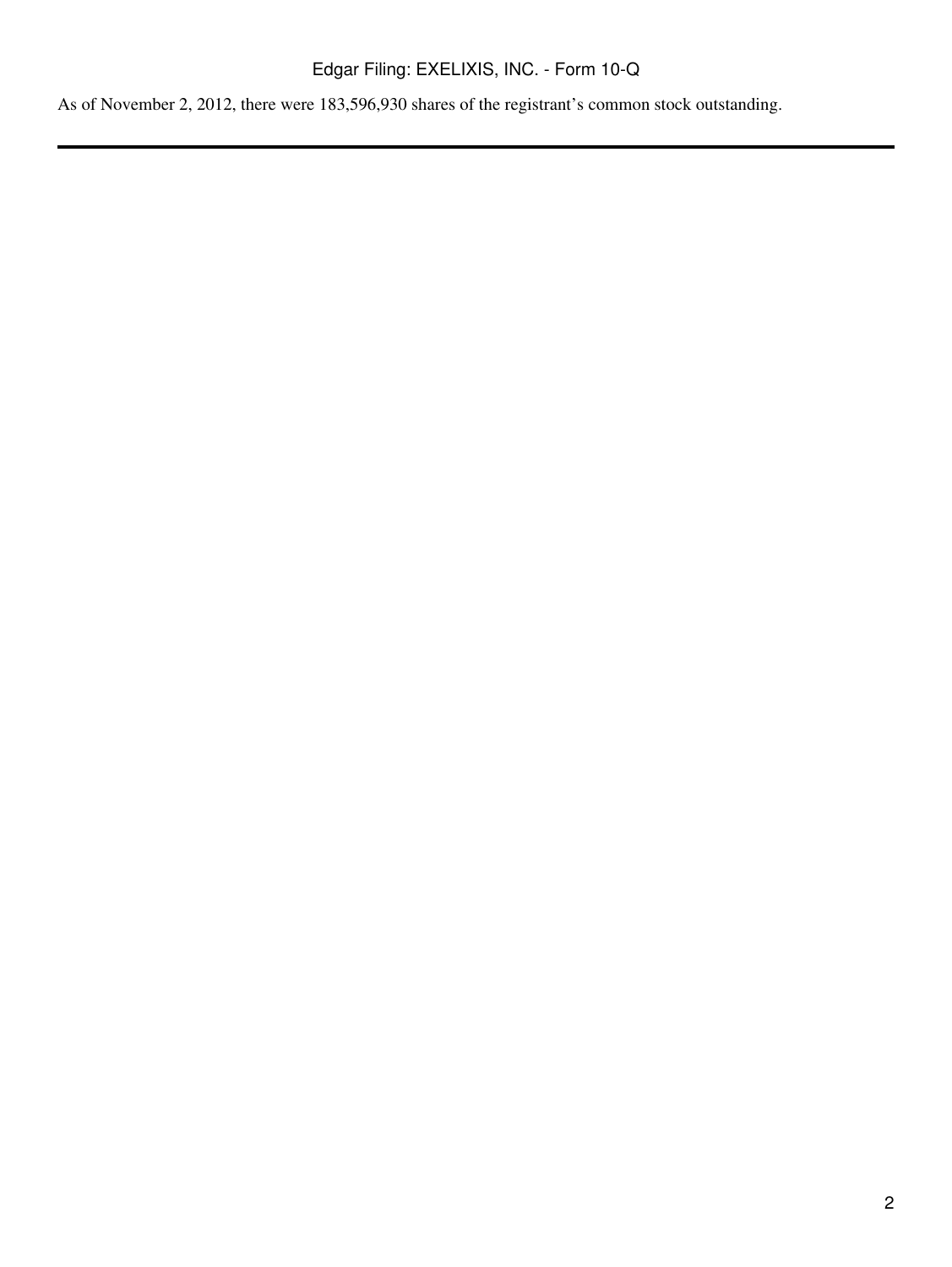<span id="page-2-0"></span>

| EXELIXIS, INC.    |                                                                                         |                 |
|-------------------|-----------------------------------------------------------------------------------------|-----------------|
|                   | QUARTERLY REPORT ON FORM 10-Q                                                           |                 |
|                   | FOR THE QUARTERLY PERIOD ENDED SEPTEMBER 28, 2012                                       |                 |
| <b>INDEX</b>      |                                                                                         |                 |
|                   | Part I. Financial Information                                                           |                 |
| Item 1.           | <b>Financial Statements</b>                                                             | $\frac{3}{3}$   |
|                   | Condensed Consolidated Balance Sheets – September 30, 2012 and December 31 <sup>3</sup> |                 |
|                   | 2011                                                                                    |                 |
|                   | Condensed Consolidated Statements of Operations - Three and Nine Months                 | $\overline{2}$  |
|                   | Ended September 30, 2012 and 2011                                                       |                 |
|                   | Consolidated Statements of Other Comprehensive Loss – Three and Nine Months 5           |                 |
|                   | Ended September 30, 2012 and 2011                                                       |                 |
|                   | Condensed Consolidated Statements of Cash Flows - Nine Months Ended                     | <u>6</u>        |
|                   | September 30, 2012 and 2011                                                             |                 |
|                   | <b>Notes to Condensed Consolidated Financial Statements</b>                             | $\overline{1}$  |
| Item 2.           | Management's Discussion and Analysis of Financial Condition and Results of              | 19              |
|                   | <b>Operations</b>                                                                       |                 |
| Item 3.           | <b>Quantitative and Qualitative Disclosures About Market Risk</b>                       | $\overline{34}$ |
| Item 4.           | <b>Controls and Procedures</b>                                                          | $\overline{34}$ |
|                   | Part II. Other Information                                                              | 35              |
| Item 1A.          | <b>Risk Factors</b>                                                                     | 35              |
| Item 2.           | Unregistered Sales of Equity Securities and Use of Proceeds                             | 52              |
| Item 6.           | Exhibits                                                                                | 53              |
| <b>SIGNATURES</b> |                                                                                         | 54              |
| <b>EXHIBITS</b>   |                                                                                         |                 |
|                   | Exhibit 31.1                                                                            |                 |
|                   | Exhibit 31.2                                                                            |                 |
|                   | Exhibit 32.1                                                                            |                 |
|                   |                                                                                         |                 |

2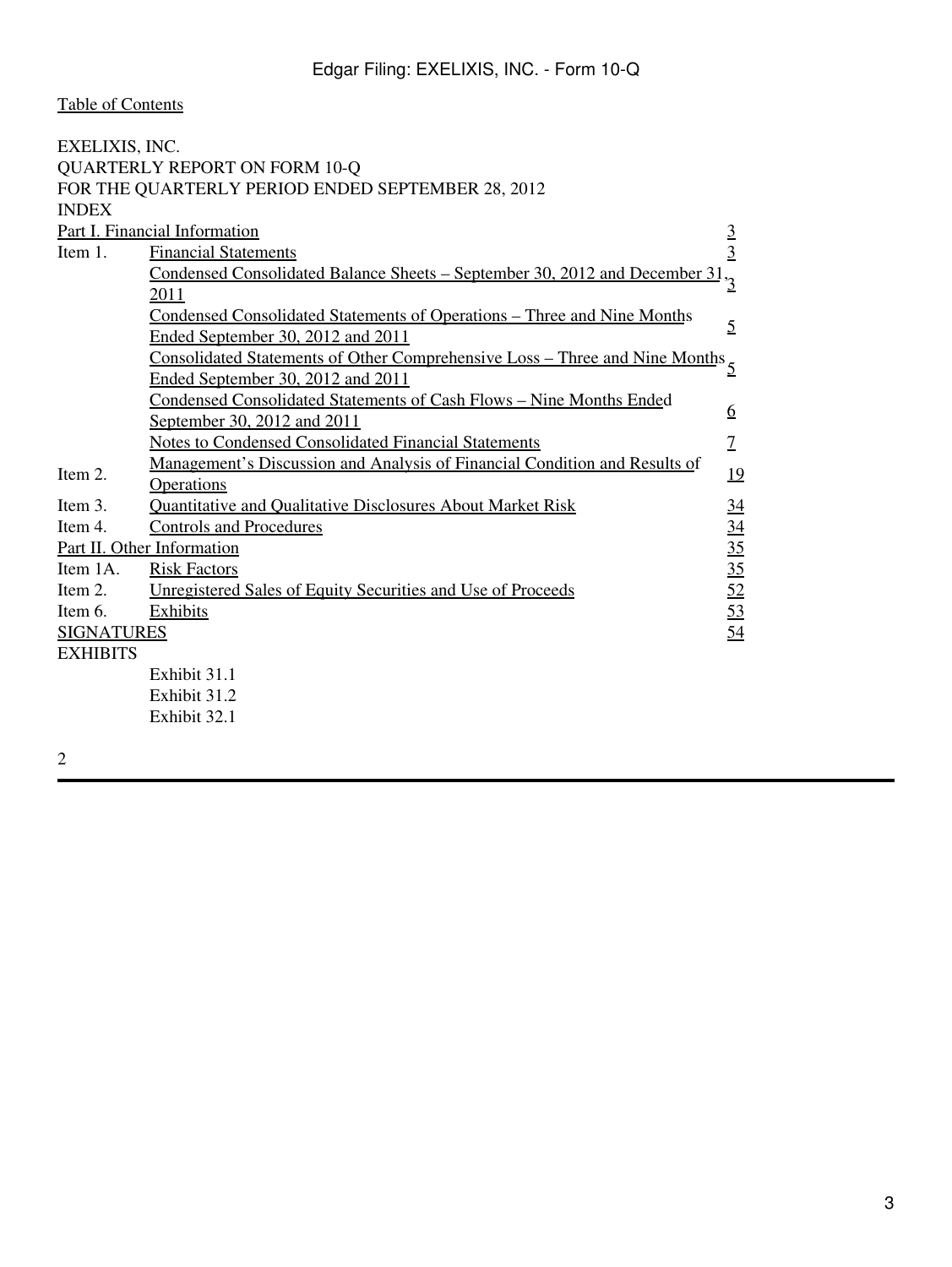### <span id="page-3-0"></span>PART I. FINANCIAL INFORMATION

#### <span id="page-3-2"></span><span id="page-3-1"></span>ITEM 1. FINANCIAL STATEMENTS EXELIXIS, INC. CONDENSED CONSOLIDATED BALANCE SHEETS (in thousands, except share and per share data)

|                                                                                   | September 30, December 31,<br>2012<br>(unaudited) | 2011(1)                         |  |
|-----------------------------------------------------------------------------------|---------------------------------------------------|---------------------------------|--|
| <b>ASSETS</b>                                                                     |                                                   |                                 |  |
| Current assets:                                                                   |                                                   |                                 |  |
| Cash and cash equivalents                                                         | \$308,805                                         | \$74,257                        |  |
| Marketable securities                                                             | 163,542                                           | 120,005                         |  |
| Short-term restricted cash and investments                                        | 12,242                                            |                                 |  |
| Other receivables                                                                 | 2,708                                             | 30,190                          |  |
| Prepaid expenses and other current assets                                         | 6,098                                             | 4,372                           |  |
| Total current assets                                                              | 493,395                                           | 228,824                         |  |
| Restricted cash and investments                                                   | 27,946                                            | 4,199                           |  |
| Long-term investments                                                             | 162,173                                           | 85,260                          |  |
| Property and equipment, net                                                       | 6,292                                             | 8,506                           |  |
| Goodwill                                                                          | 63,684                                            | 63,684                          |  |
| Other assets                                                                      | 9,123                                             | 2,789                           |  |
| Total assets                                                                      | \$762,613                                         | \$393,262                       |  |
| LIABILITIES AND STOCKHOLDERS' EQUITY                                              |                                                   |                                 |  |
| <b>Current liabilities:</b>                                                       |                                                   |                                 |  |
| Accounts payable                                                                  | \$3,246                                           | \$1,957                         |  |
| Accrued clinical trial liabilities                                                | 23,701                                            | 21,729                          |  |
| Accrued compensation and benefits                                                 | 8,255                                             | 8,943                           |  |
| Other accrued liabilities                                                         | 8,882                                             | 8,423                           |  |
| Current portion of notes payable and bank obligations                             | 3,164                                             | 4,870                           |  |
| Current portion of convertible loans                                              | 10,000                                            | $\overbrace{\qquad \qquad }^{}$ |  |
| Current portion of restructuring                                                  | 4,033                                             | 4,483                           |  |
| Deferred revenue                                                                  | 24,134                                            | 41,920                          |  |
| Total current liabilities                                                         | 85,415                                            | 92,325                          |  |
| Long-term portion of notes payable and bank obligations                           | 82,885                                            | 85,260                          |  |
| Long-term portion of convertible loans                                            | 239,244                                           | 91,385                          |  |
| Long-term portion of restructuring                                                | 6,456                                             | 9,495                           |  |
| Other long-term liabilities                                                       | 7,768                                             | 7,844                           |  |
| Deferred revenue                                                                  |                                                   | 16,321                          |  |
| <b>Total liabilities</b>                                                          | \$421,768                                         | \$302,630                       |  |
| Commitments                                                                       |                                                   |                                 |  |
| Stockholders' equity:                                                             |                                                   |                                 |  |
| Common stock, \$0.001 par value; 400,000,000 and 200,000,000 shares authorized at |                                                   |                                 |  |
| September 30, 2012 and December 31, 2011, respectively; issued and outstanding:   |                                                   |                                 |  |
| 183,489,026 and 135,563,735 shares at September 30, 2012 and December 31, 2011,   |                                                   |                                 |  |
| respectively:                                                                     | 183                                               | 135                             |  |
| Additional paid-in-capital                                                        | 1,542,489                                         | 1,196,992                       |  |
| Accumulated other comprehensive income (loss)                                     | (18)                                              | (138)                           |  |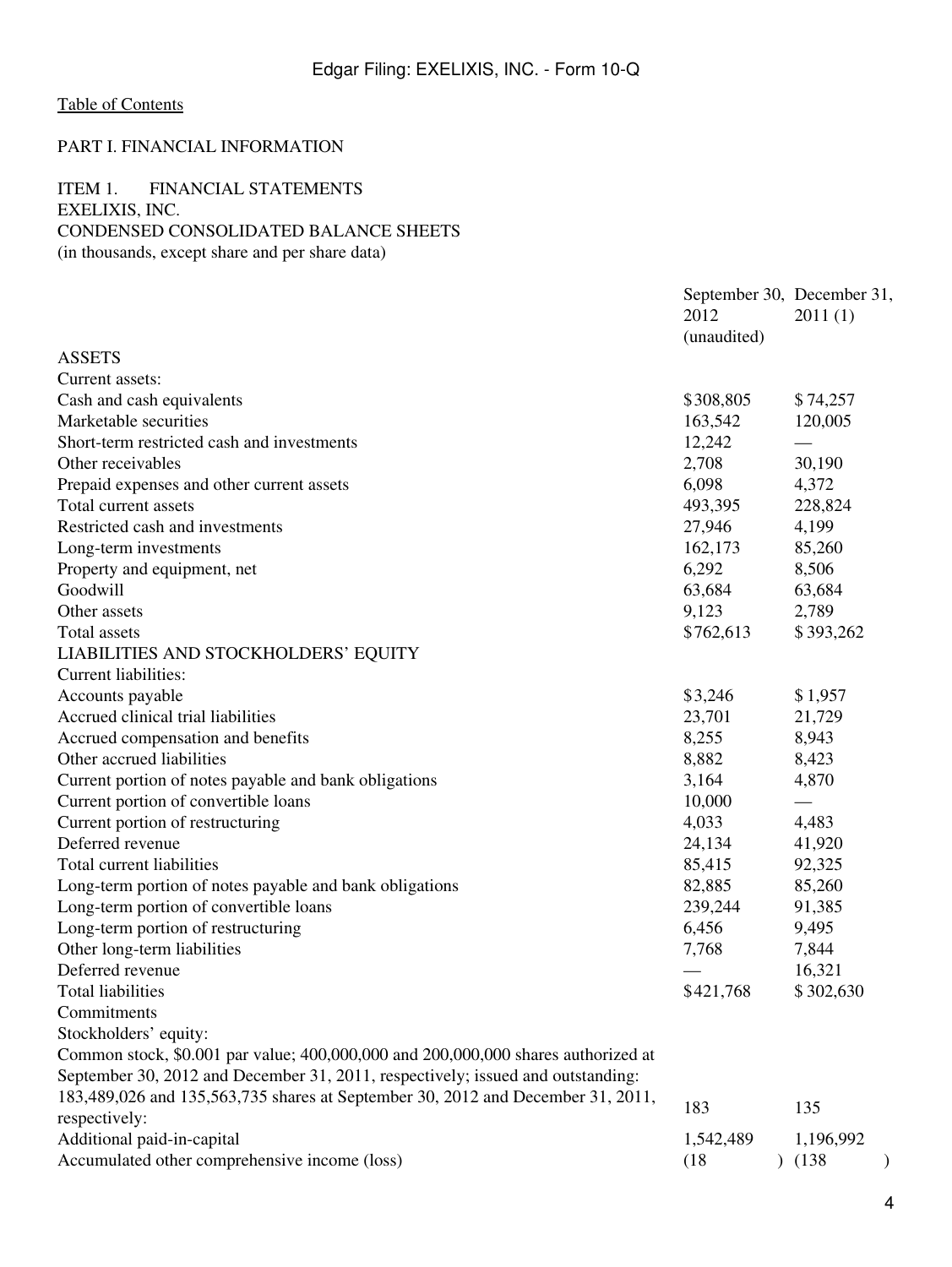| Accumulated deficit                        | $(1,201,809)$ $(1,106,357)$ |           |
|--------------------------------------------|-----------------------------|-----------|
| Total stockholders' equity                 | 340.845                     | 90.632    |
| Total liabilities and stockholders' equity | \$762.613                   | \$393,262 |

| (1,201,809) | (1,106,357) |  |
|-------------|-------------|--|
| 340.845     | 90,632      |  |
| \$762,613   | \$393,262   |  |

(1) financial statements at that date but does not include all of the information and footnotes required by U.S. generally The condensed consolidated balance sheet at December 31, 2011 has been derived from the audited consolidated accepted accounting principles for complete financial statements.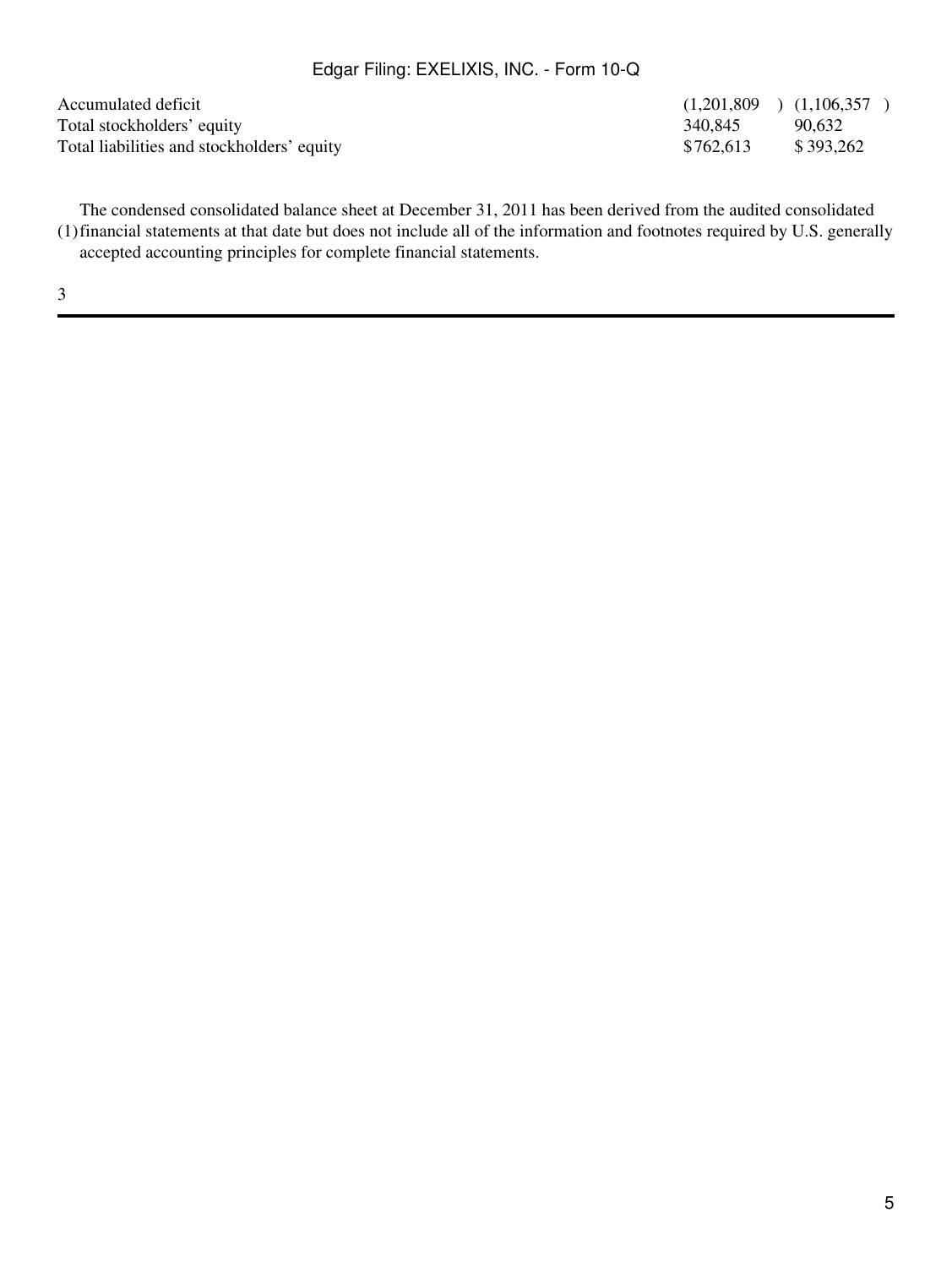The accompanying notes are an integral part of these condensed consolidated financial statements.

4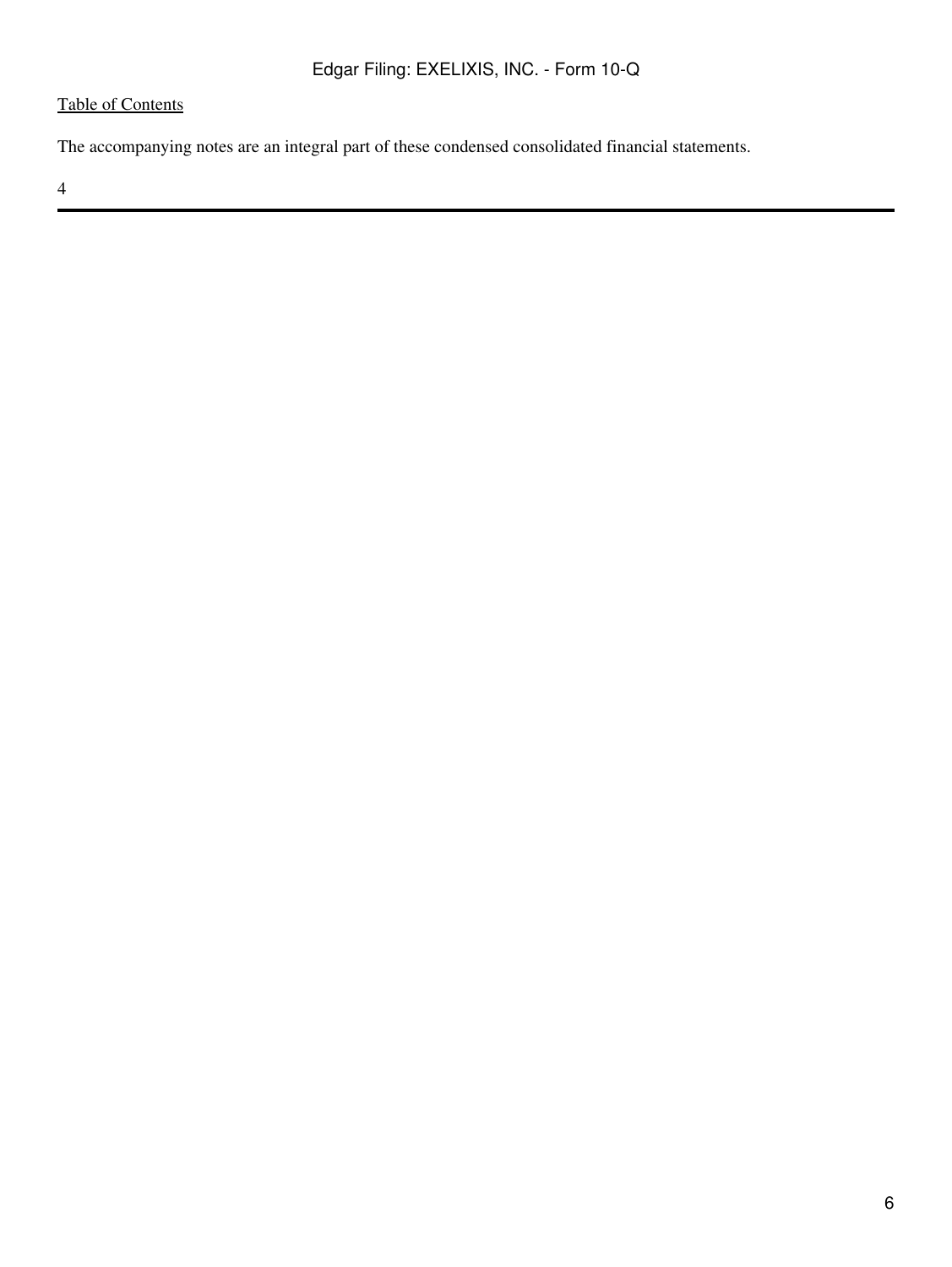#### <span id="page-6-0"></span>EXELIXIS, INC. CONDENSED CONSOLIDATED STATEMENTS OF OPERATIONS (in thousands, except per share data) (unaudited)

|                                                                     | Three Months Ended |                          | Nine Months Ended |                       |  |
|---------------------------------------------------------------------|--------------------|--------------------------|-------------------|-----------------------|--|
|                                                                     | September 30,      |                          | September 30,     |                       |  |
|                                                                     | 2012               | 2011                     | 2012              | 2011                  |  |
| Revenues:                                                           |                    |                          |                   |                       |  |
| Contract                                                            | \$9,301            | \$5,024                  | \$16,934          | \$25,761              |  |
| License                                                             | 4,012              | 122,703                  | 22,702            | 167,984               |  |
| Collaboration reimbursement                                         |                    | 545                      |                   | 2,583                 |  |
| Total revenues                                                      | 13,313             | 128,272                  | 39,636            | 196,328               |  |
| Operating expenses:                                                 |                    |                          |                   |                       |  |
| Research and development                                            | 30,680             | 37,465                   | 96,386            | 126,058               |  |
| General and administrative                                          | 7,343              | 8,171                    | 22,008            | 26,119                |  |
| Restructuring charge                                                | 733                | 2,937                    | 1,704             | 6,190                 |  |
| Total operating expenses                                            | 38,756             | 48,573                   | 120,098           | 158,367               |  |
| (Loss) income from operations                                       | (25, 443)          | 79,699<br>$\lambda$      | (80, 462)         | 37,961                |  |
| Other income (expense), net:                                        |                    |                          |                   |                       |  |
| Interest income and other, net                                      | 318                | 98                       | 818               | 1,479                 |  |
| Interest expense                                                    | (7,679)            | (4,142)<br>$\mathcal{L}$ | (15,775)          | (12,249)<br>$\lambda$ |  |
| Gain on sale of business                                            |                    | 2,210                    |                   | 2,210                 |  |
| Total other income (expense), net                                   | (7, 361)           | (1,834)                  | (14,957)          | (8,560)<br>$\lambda$  |  |
| (Loss) income before income taxes                                   | (32, 804)          | 77,865                   | (95, 419)         | 29,401                |  |
| Income tax provision                                                | (10)               |                          | (33)              |                       |  |
| Net (loss) income                                                   | $$$ (32,814)       | \$77,865                 | \$ (95, 452)      | \$29,401              |  |
| Net (loss) income per share, basic                                  | \$(0.20)           | \$0.60                   | $$^{(0.63)}$      | \$0.24                |  |
| Net (loss) income per share, diluted                                | \$(0.20)           | \$0.59<br>$\lambda$      | $$$ (0.63)        | \$0.23                |  |
| Shares used in computing basic (loss) income per share<br>amounts   | 166,354            | 129,145                  | 152,316           | 123,426               |  |
| Shares used in computing diluted (loss) income per share<br>amounts | 166,354            | 131,344                  | 152,316           | 129,430               |  |

#### <span id="page-6-1"></span>EXELIXIS, INC.

CONSOLIDATED STATEMENTS OF OTHER COMPREHENSIVE LOSS (in thousands)

(unaudited)

|                                                                                                                       | Three Months Ended |         |               | Nine Months Ended |  |         |  |  |
|-----------------------------------------------------------------------------------------------------------------------|--------------------|---------|---------------|-------------------|--|---------|--|--|
|                                                                                                                       | September 30,      |         | September 30, |                   |  |         |  |  |
|                                                                                                                       | 2012               | 2011    |               | 2012              |  | 2011    |  |  |
| Net (loss) income                                                                                                     | \$(32,814)         | 377,865 |               | \$(95, 452)       |  | 329,401 |  |  |
| Net unrealized (losses) gains on available-for-sale securities (23)                                                   |                    | (236)   |               | 120               |  | (261)   |  |  |
| Comprehensive (loss) income                                                                                           | \$ (32,837)        | 377,629 |               | \$(95,332)        |  | 329,140 |  |  |
| Accumulated other comprehensive income consisted solely of unrealized gains (losses) on available for sale securities |                    |         |               |                   |  |         |  |  |

for the periods presented.

The accompanying notes are an integral part of these condensed consolidated financial statements.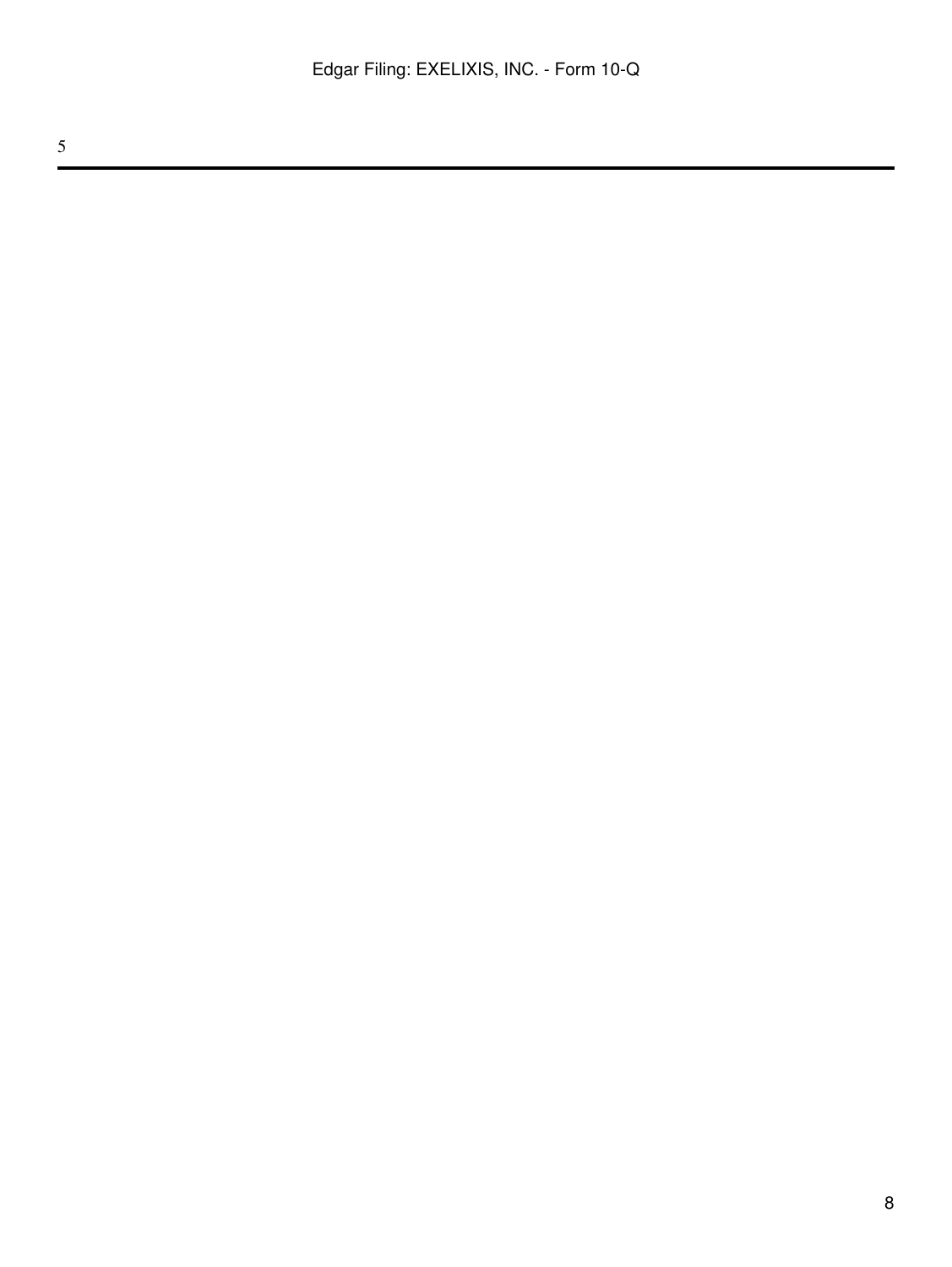#### <span id="page-8-0"></span>EXELIXIS, INC. CONDENSED CONSOLIDATED STATEMENTS OF CASH FLOWS (in thousands) (unaudited)

|                                                                                                   | Nine Months Ended September |               |             |               |
|---------------------------------------------------------------------------------------------------|-----------------------------|---------------|-------------|---------------|
|                                                                                                   | 30,                         |               |             |               |
|                                                                                                   | 2012                        |               | 2011        |               |
| Cash flows from operating activities:                                                             |                             |               |             |               |
| Net (loss) income                                                                                 | \$ (95, 452)                |               | 329,401     |               |
| Adjustments to reconcile net (loss) income to net cash used in operating activities:              |                             |               |             |               |
| Depreciation and amortization                                                                     | 4,071                       |               | 5,035       |               |
| Stock-based compensation expense                                                                  | 6,222                       |               | 9,409       |               |
| Restructuring (credit) charge for property and equipment                                          | (141)                       |               | ) 379       |               |
| Gain on sale of business                                                                          |                             |               | (2,210)     | )             |
| Accretion of debt discount                                                                        | 8,624                       |               | 5,900       |               |
| Other                                                                                             | 3,450                       |               | 3,637       |               |
| Changes in assets and liabilities:                                                                |                             |               |             |               |
| Other receivables                                                                                 | 27,082                      |               | 1,242       |               |
| Prepaid expenses and other current assets                                                         | (1,892)                     |               | (1,522)     | $\mathcal{E}$ |
| Other assets                                                                                      | (1,983)                     |               | ) 701       |               |
| Accounts payable and other accrued expenses                                                       | 3,280                       |               | (2,225)     |               |
| Restructuring liability                                                                           | (3,489)                     |               | $)$ (3,886) | )             |
| Other long-term liabilities                                                                       | (76)                        |               | (758)       | $\big)$       |
| Deferred revenue                                                                                  | (34, 106)                   |               | (175, 162)  |               |
| Net cash used in operating activities                                                             | (84, 410)                   |               | (130,059)   |               |
| Cash flows from investing activities:                                                             |                             |               |             |               |
| Purchases of property and equipment                                                               | (1,528)                     | $\mathcal{L}$ | (712)       | ⟩             |
| Proceeds from sales of property and equipment                                                     | 877                         |               |             |               |
| Proceeds on sale of business                                                                      |                             |               | 3,010       |               |
| (Increase) decrease in restricted cash and investments                                            | (35,989)                    |               | ) 2,200     |               |
| Proceeds from maturities of marketable securities                                                 | 236,323                     |               | 117,244     |               |
| Purchases of marketable securities                                                                | (359, 524)                  |               | (210,580)   |               |
| Net cash used in investing activities                                                             | (159, 841)                  | $\mathcal{L}$ | (88, 838)   | $\mathcal{E}$ |
| Cash flows from financing activities:                                                             |                             |               |             |               |
| Proceeds from issuance of common stock, net                                                       | 203,479                     |               | 179,377     |               |
| Proceeds from convertible notes, net                                                              | 277,673                     |               |             |               |
| Proceeds from exercise of stock options and warrants                                              | 901                         |               | 11,705      |               |
| Proceeds from employee stock purchase plan                                                        | 828                         |               | 987         |               |
| Proceeds from note payable and bank obligations                                                   |                             |               | 2,589       |               |
| Principal payments on notes payable and bank obligations                                          | (4,082)                     | $\mathcal{L}$ | (6,990)     | $\mathcal{Y}$ |
| Net cash provided by financing activities                                                         | 478,799                     |               | 187,668     |               |
| Net increase (decrease) in cash and cash equivalents                                              | 234,548                     |               | (31,229)    |               |
| Cash and cash equivalents, at beginning of period                                                 | 74,257                      |               | 97,440      |               |
| Cash and cash equivalents, at end of period                                                       | \$308,805                   |               | \$66,211    |               |
| The accompanying notes are an integral part of these condensed consolidated financial statements. |                             |               |             |               |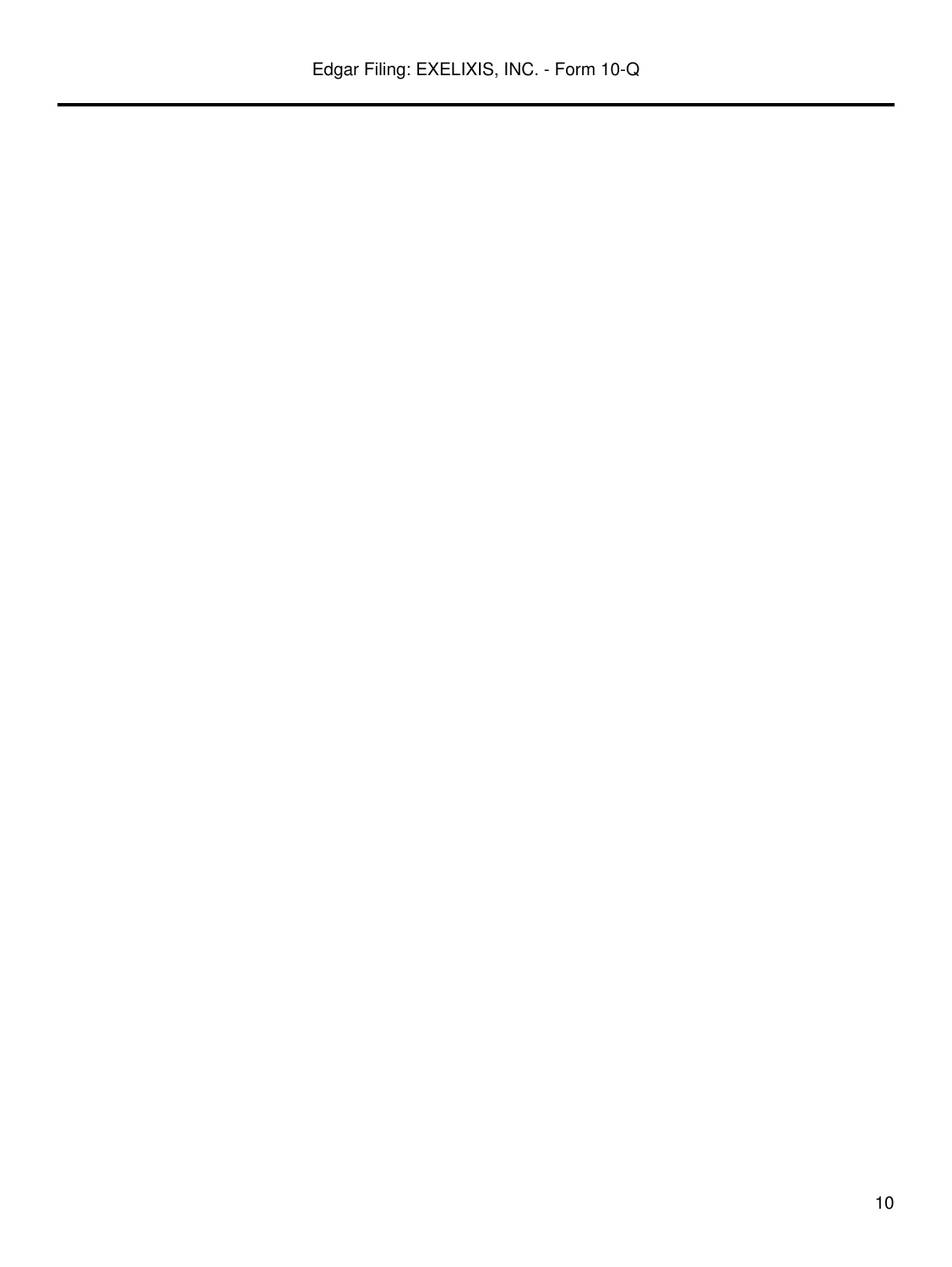### <span id="page-10-0"></span>EXELIXIS, INC. NOTES TO CONDENSED CONSOLIDATED FINANCIAL STATEMENTS September 30, 2012 (unaudited) NOTE 1. Organization and Summary of Significant Accounting Policies

**Organization** 

Exelixis, Inc. ("Exelixis," "we," "our" or "us") is a biotechnology company committed to developing small molecule therapies for the treatment of cancer. We are focusing our proprietary resources and development efforts exclusively on cabozantinib (formerly known as XL184), our most advanced product candidate, in order to maximize the therapeutic and commercial potential of this compound. We believe cabozantinib has the potential to be a high-quality, broadly active, differentiated pharmaceutical product that can make a meaningful difference in the lives of patients. We have also established a portfolio of other novel compounds that we believe have the potential to address serious unmet medical needs, many of which are being advanced by partners as part of collaborations.

Basis of Presentation

The accompanying unaudited condensed consolidated financial statements have been prepared in accordance with accounting principles generally accepted in the United States for interim financial information and pursuant to Form 10-Q and Article 10 of Regulation S-X of the Securities and Exchange Commission ("SEC"). Accordingly, they do not include all of the information and footnotes required by U.S. generally accepted accounting principles ("GAAP") for complete financial statements. In our opinion, all adjustments (consisting of normal recurring adjustments) considered necessary for a fair presentation of the results of operations and cash flows for the period presented have been included.

Exelixis adopted a 52- or 53-week fiscal year that ends on the Friday closest to December 31st. Fiscal year 2011, a 52-week year, ended on December 30, 2011, and fiscal year 2012, a 52-week year, will end on December 28, 2012. For convenience, references in this report as of and for the fiscal quarters ended September 30, 2011 and September 28, 2012, and as of the fiscal year ended December 30, 2011, are indicated as ended September 30, 2011 and 2012, and as ended December 31, 2011, respectively.

Operating results for the three and nine months ended September 30, 2012 are not necessarily indicative of the results that may be expected for the fiscal year ending December 31, 2012 or for any future period. These financial statements and notes should be read in conjunction with the consolidated financial statements and notes thereto for the fiscal year ended December 31, 2011 included in our Annual Report on Form 10-K filed with the SEC on February 22, 2012.

#### Basis of Consolidation

The consolidated financial statements include the accounts of Exelixis and those of our wholly-owned subsidiaries. All intercompany balances and transactions have been eliminated.

Use of Estimates

The preparation of the consolidated financial statements is in conformity with GAAP, which requires management to make estimates and assumptions that affect the reported amounts of assets, liabilities, revenue and expenses, and related disclosures. On an ongoing basis, management evaluates its estimates including, but not limited to, those related to revenue recognition, clinical trial accruals, restructuring and stock option valuation. We base our estimates on historical experience and on various other market-specific and other relevant assumptions that are believed to be reasonable under the circumstances, the results of which form the basis for making judgments about the carrying values of assets and liabilities that are not readily apparent from other sources. Actual results could differ materially from those estimates.

#### Cash and Investments

We consider all highly liquid investments purchased with an original maturity of three months or less to be cash equivalents. We invest in high-grade, short-term commercial paper and money market funds, which are subject to minimal credit and market risk.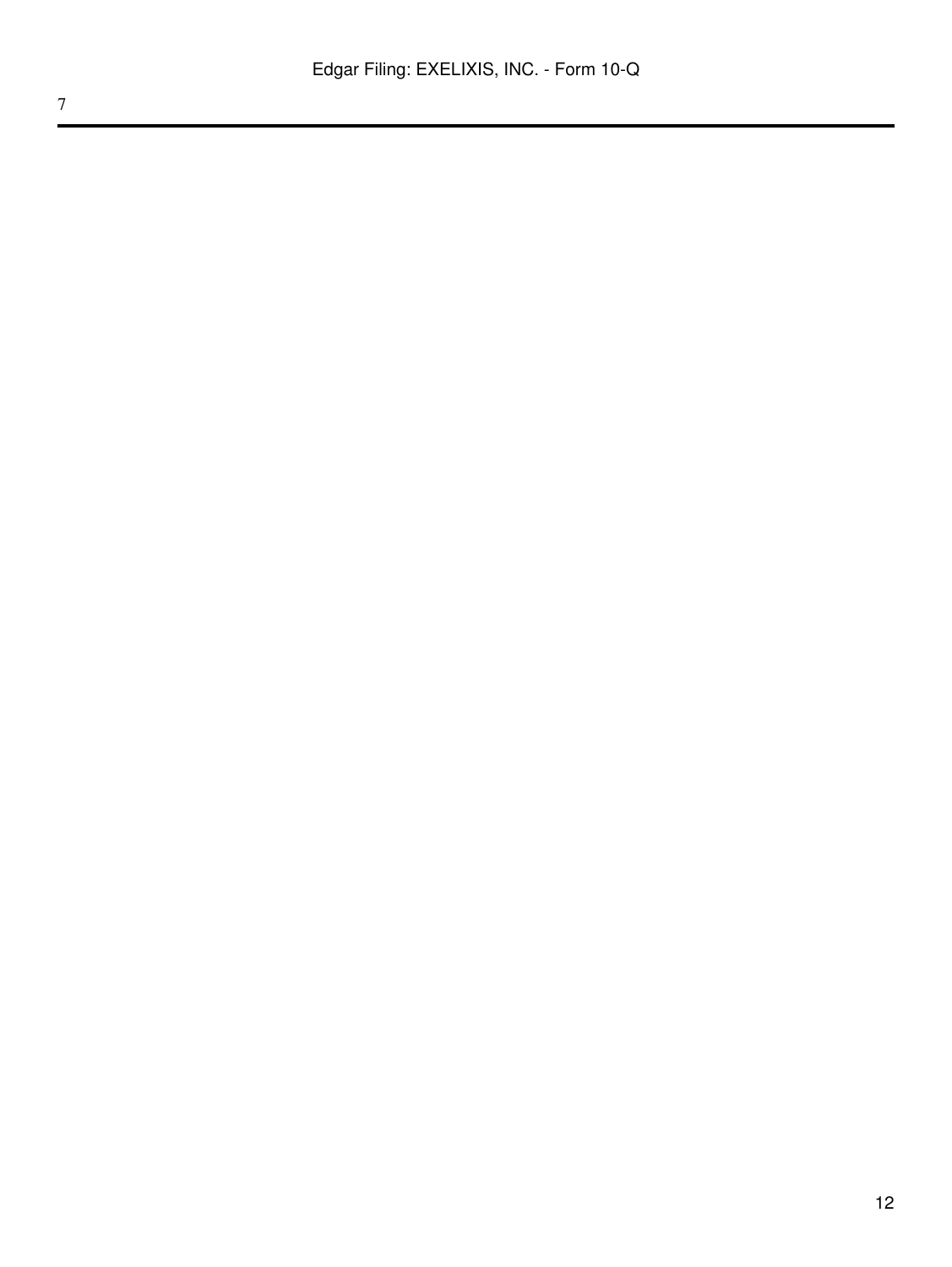Historically, all marketable securities were classified as available-for-sale, were carried at fair value and were viewed as available for use in current operations. Therefore, we had classified certain investments as short-term marketable securities, even though their stated maturity dates may have been one year or more beyond the balance sheet date. As of September 30, 2012, we continue to classify all marketable securities as available-for-sale; however, due to the increase in our cash balances as a result of the financing activities we conducted during the three months ended September 30, 2012, we no longer require these marketable securities for use in current operations, and have accordingly classified those securities that mature in more than 12 months as Long-term investments on our Condensed Consolidated Balance Sheets. Certain investments that collateralize loan balances that extend over 12 months have been classified as Long-term investments, in association with the loan arrangement; they are not restricted to withdrawal. Unrealized gains and losses on available-for-sale investments are reported as a separate component of stockholders' equity. Realized gains and losses, net, and interest and dividends on available-for-sale securities are recorded in our Condensed Consolidated Statement of Operations as Interest income and other, net. The cost of securities sold is based on the specific identification method.

All our marketable securities are subject to quarterly reviews for impairment that is deemed to be other-than-temporary. An investment is considered other-than-temporarily impaired when its fair value is below its amortized cost and (1) we intend to sell the security, (2) it is "more likely than not" that we will be required to sell the security before recovery of its amortized cost basis or (3) the present value of expected cash flows from the investment is not expected to recover the entire amortized cost basis.

The following summarizes available-for-sale securities as of September 30, 2012 (in thousands):

|                                       | Amortized | Gross      | Gross<br>Unrealized |  | Fair Value |  |
|---------------------------------------|-----------|------------|---------------------|--|------------|--|
|                                       |           | Unrealized |                     |  |            |  |
|                                       | Cost      | Gains      | Losses              |  |            |  |
| Money market funds                    | \$139,645 | \$7        | $$^{(4)}$           |  | \$139,648  |  |
| Commercial paper                      | 258,942   | 17         |                     |  | 258,959    |  |
| Corporate bonds                       | 162,787   | 44         | (94)                |  | 162,737    |  |
| U.S. Government sponsored enterprises | 81,787    | 16         | (2)                 |  | 81,801     |  |
| Municipal bonds                       | 31,566    |            | (3)                 |  | 31,563     |  |
| Total                                 | \$674,727 | \$84       | \$(103)             |  | \$674,708  |  |
|                                       |           | Gross      | Gross               |  |            |  |
|                                       | Amortized | Unrealized | Unrealized          |  | Fair Value |  |
|                                       | Cost      | Gains      | Losses              |  |            |  |
| As reported:                          |           |            |                     |  |            |  |
| Cash and cash equivalents             | \$308,804 | \$1        | $\mathsf{s}-$       |  | \$308,805  |  |
| Marketable securities                 | 163,543   | 64         | (66)                |  | 163,541    |  |
| Restricted cash and investments       | 40,185    | 7          | (4)                 |  | 40,188     |  |
| Long-term investments                 | 162,195   | 12         | (33)                |  | 162,174    |  |
| Total                                 | \$674,727 | \$84       | \$(103)             |  | \$674,708  |  |

As of September 30, 2012, all securities that were in an unrealized loss position have been so for less than one year and the unrealized losses were due to market conditions and were not attributed to credit risk. Based on the scheduled maturities of our marketable securities, we concluded that the unrealized losses in our investment securities are not other-than-temporary, as it is more likely than not that we will hold these investments for a period of time sufficient for a recovery of our cost basis.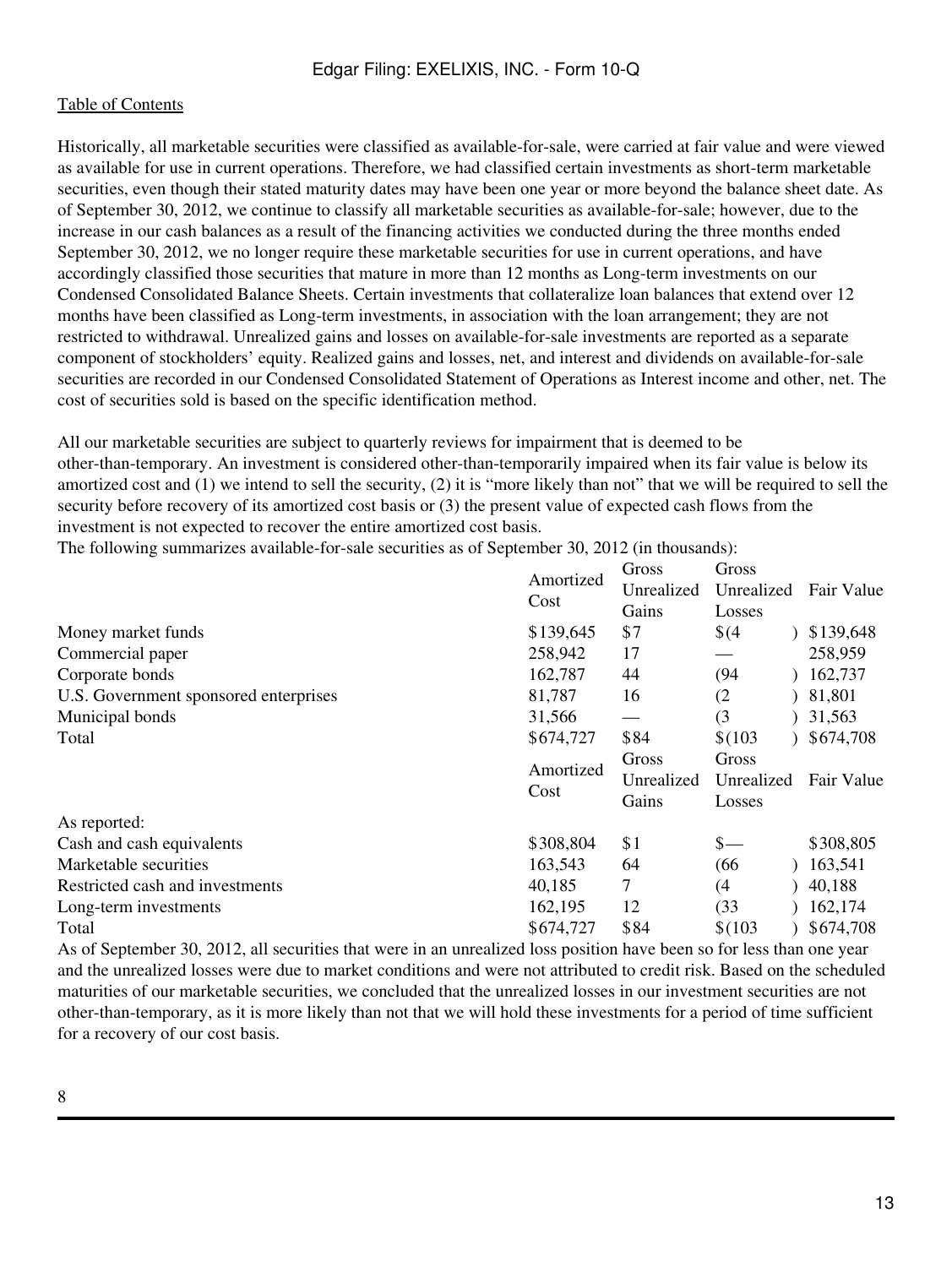The following summarizes available-for-sale securities as of December 31, 2011 (in thousands):

| Unrealized<br>Unrealized<br>Fair Value<br>Cost<br>Gains<br>Losses<br>\$81,986<br>$\frac{\ }{\ }$<br>$\mathbb{S}-$<br>\$81,986<br>29,079<br>2<br>29,080<br>(1)<br>115,921<br>116,068<br>22<br>(169)<br>12<br>37,249<br>37,237<br>19,488<br>(3)<br>19,485<br>\$36<br>\$283,721<br>\$283,858<br>\$(173)<br>Total<br>Gross<br>Gross<br>Amortized<br>Unrealized<br>Fair Value<br>Unrealized<br>Cost<br>Gains<br>Losses<br>\$1<br>\$74,256<br>\$74,257<br>$\mathsf{s}-$<br>35<br>Marketable securities<br>(173)<br>120,005<br>120,143<br>Restricted cash and investments<br>4,199<br>4,199<br>85,260<br>85,260<br>\$36<br>\$283,858<br>\$283,721<br>\$(173)<br>Total |                                       | Amortized | Gross | Gross |  |  |  |
|----------------------------------------------------------------------------------------------------------------------------------------------------------------------------------------------------------------------------------------------------------------------------------------------------------------------------------------------------------------------------------------------------------------------------------------------------------------------------------------------------------------------------------------------------------------------------------------------------------------------------------------------------------------|---------------------------------------|-----------|-------|-------|--|--|--|
|                                                                                                                                                                                                                                                                                                                                                                                                                                                                                                                                                                                                                                                                |                                       |           |       |       |  |  |  |
|                                                                                                                                                                                                                                                                                                                                                                                                                                                                                                                                                                                                                                                                |                                       |           |       |       |  |  |  |
|                                                                                                                                                                                                                                                                                                                                                                                                                                                                                                                                                                                                                                                                | Money market funds                    |           |       |       |  |  |  |
|                                                                                                                                                                                                                                                                                                                                                                                                                                                                                                                                                                                                                                                                | Commercial paper                      |           |       |       |  |  |  |
|                                                                                                                                                                                                                                                                                                                                                                                                                                                                                                                                                                                                                                                                | Corporate bonds                       |           |       |       |  |  |  |
|                                                                                                                                                                                                                                                                                                                                                                                                                                                                                                                                                                                                                                                                | U.S. Government sponsored enterprises |           |       |       |  |  |  |
|                                                                                                                                                                                                                                                                                                                                                                                                                                                                                                                                                                                                                                                                | Municipal bonds                       |           |       |       |  |  |  |
|                                                                                                                                                                                                                                                                                                                                                                                                                                                                                                                                                                                                                                                                |                                       |           |       |       |  |  |  |
|                                                                                                                                                                                                                                                                                                                                                                                                                                                                                                                                                                                                                                                                |                                       |           |       |       |  |  |  |
|                                                                                                                                                                                                                                                                                                                                                                                                                                                                                                                                                                                                                                                                |                                       |           |       |       |  |  |  |
|                                                                                                                                                                                                                                                                                                                                                                                                                                                                                                                                                                                                                                                                |                                       |           |       |       |  |  |  |
|                                                                                                                                                                                                                                                                                                                                                                                                                                                                                                                                                                                                                                                                | As reported:                          |           |       |       |  |  |  |
|                                                                                                                                                                                                                                                                                                                                                                                                                                                                                                                                                                                                                                                                | Cash and cash equivalents             |           |       |       |  |  |  |
|                                                                                                                                                                                                                                                                                                                                                                                                                                                                                                                                                                                                                                                                |                                       |           |       |       |  |  |  |
|                                                                                                                                                                                                                                                                                                                                                                                                                                                                                                                                                                                                                                                                |                                       |           |       |       |  |  |  |
|                                                                                                                                                                                                                                                                                                                                                                                                                                                                                                                                                                                                                                                                | Long-term investments                 |           |       |       |  |  |  |
|                                                                                                                                                                                                                                                                                                                                                                                                                                                                                                                                                                                                                                                                |                                       |           |       |       |  |  |  |

The following summarizes available-for-sale securities as of September 30, 2012 by contractual maturity (in thousands):

|                              | Amortized | Gross | Gross                            |  |           |
|------------------------------|-----------|-------|----------------------------------|--|-----------|
|                              | Cost      |       | Unrealized Unrealized Fair Value |  |           |
|                              |           | Gains | Losses                           |  |           |
| Mature in less than one year | \$555,899 | \$65  | \$ (67)                          |  | \$555,897 |
| Mature in one to two years   | 118.828   | 19    | (36)                             |  | 118.811   |
| Total                        | \$674,727 | \$84  | \$(103)                          |  | \$674,708 |

The following summarizes available-for-sale securities as of December 31, 2011 by contractual maturity (in thousands):

|                              | Amortized<br>Cost | Gross<br>Gains | Gross<br>Losses | Unrealized Unrealized Fair Value |
|------------------------------|-------------------|----------------|-----------------|----------------------------------|
| Mature in less than one year | \$259,209         | \$24           | \$(151)         | \$259,082                        |
| Mature in one to two years   | 24,649            | 12             | (22)            | 24.639                           |
| Total                        | \$283,858         | \$36           | \$(173          | \$283,721                        |

Fair Value Measurements

The fair value of our financial instruments reflects the amounts that would be received upon sale of an asset or paid to transfer a liability in an orderly transaction between market participants at the measurement date (exit price). The fair value hierarchy has the following three levels:

Level 1—quoted prices in active markets for identical assets and liabilities.

Level 2—observable inputs other than quoted prices in active markets for identical assets and liabilities.

Level 3—unobservable inputs.

Our Level 1 investments and liabilities are valued using quoted prices in active markets or based upon other observable inputs. Our Level 2 inputs were determined using prices from independent pricing services based on quoted prices in active markets for similar instruments or on industry models using data inputs, such as interest rates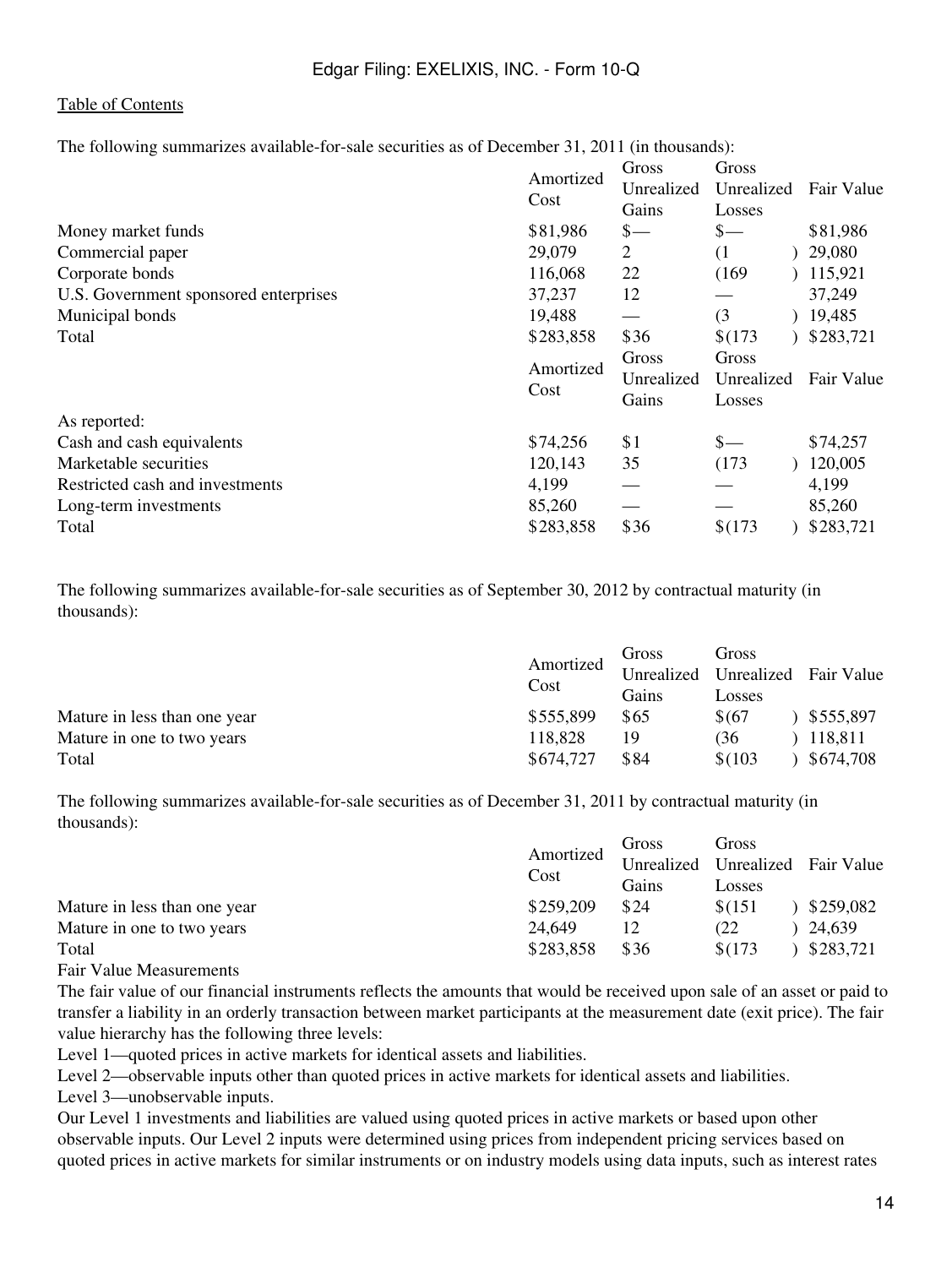and prices that can be directly observed or corroborated in active markets. There were no transfers between Level 1 and Level 2 of the fair value hierarchy, as determined at the end of each reporting period. The following table sets forth the fair value of our financial assets that were measured on a recurring basis as of September 30, 2012 and December 31, 2011, respectively (in thousands):

9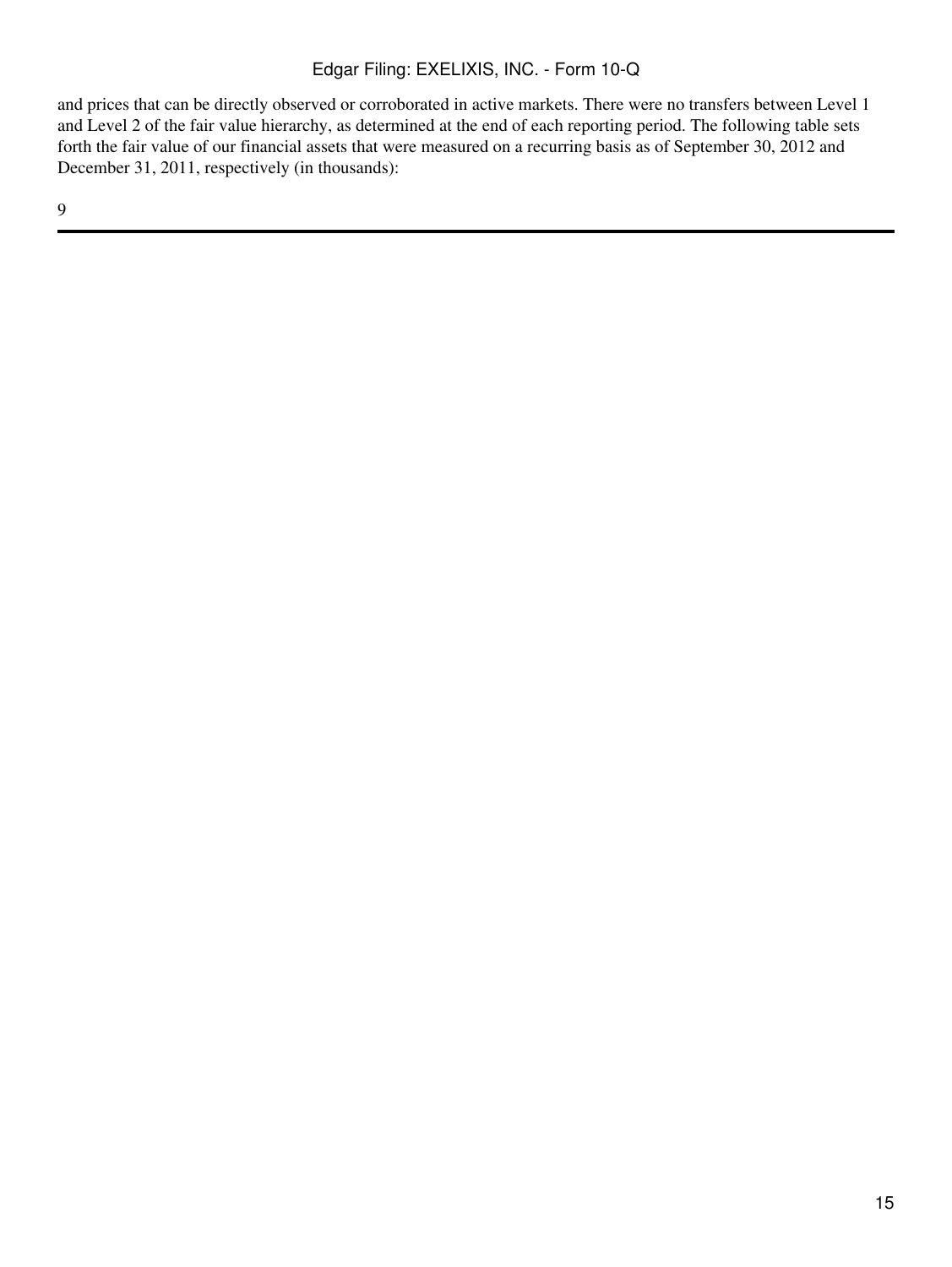As of September 30, 2012:

|                                    | Level 1   | Level 2        | Level 3         | Total     |
|------------------------------------|-----------|----------------|-----------------|-----------|
| Money market funds                 | \$139,648 | $\mathcal{S}-$ | $\frac{1}{2}$   | \$139,648 |
| Commercial paper                   |           | 258,959        |                 | 258,959   |
| Corporate bonds                    |           | 162,737        |                 | 162,737   |
| U.S. Government sponsored agencies |           | 81,801         |                 | 81,801    |
| Municipal bonds                    |           | 31,563         |                 | 31,563    |
| Total                              | \$139,648 | \$535,060      | $\frac{1}{2}$   | \$674,708 |
| As of December 31, 2011:           |           |                |                 |           |
|                                    | Level 1   | Level 2        | Level 3         | Total     |
| Money market funds                 | \$81,986  | $S-$           | $\frac{1}{2}$   | \$81,986  |
| Commercial paper                   |           | 29,080         |                 | 29,080    |
| Corporate bonds                    |           | 115,921        |                 | 115,921   |
| U.S. Government sponsored agencies |           | 37,249         |                 | 37,249    |
| Municipal bonds                    |           | 19,485         |                 | 19,485    |
| Total                              | \$81,986  | \$201,735      | $\frac{\S}{\S}$ | \$283,721 |

Silicon Valley Bank loan and Deerfield facility

We have estimated the fair value of our long-term debt instruments, where possible, using the net present value of the payments discounted at an interest rate that is consistent with money-market rates that would have been earned on our non-interest-bearing compensating balances, which is a Level 2 input. However, due to the unique structure of our 2010 financing with entities affiliated with Deerfield Management Company L.P. ("Deerfield") and the current non-liquid market in structured notes, there is no practicable method to determine the fair value of this instrument. The fair value of our debt will fluctuate with movements of interest rates, increasing in periods of declining rates of interest, and declining in periods of increasing rates of interest. See "Management's Discussion and Analysis of Financial Condition and Results of Operations—Certain Factors Important to Understanding Our Financial Condition and Results of Operations—Deerfield Facility" and "Management's Discussion and Analysis of Financial Condition and Results of Operations—Liquidity and Capital Resources—Cash Requirements" for details on the structure and terms of our 2010 financing with Deerfield.

Convertible Senior Subordinated Notes due 2019

On August 14, 2012, we issued and sold \$287.5 million aggregate principal amount of 4.25% convertible senior subordinated notes due 2019 (the "2019 Notes"). The fair value of the 2019 Notes at September 30, 2012 is based on the average trading prices, a level 1 input. The 2019 Notes are not marked-to-market and are shown at their original issuance value net of the unamortized discount; the portion of the value allocated to the conversion option is included in stockholders' equity in the accompanying unaudited Condensed Consolidated Balance Sheets at September 30, 2012. See Note 6 to the Condensed Consolidated Financial Statements for further information regarding the 2019 Notes.

The estimated fair value of our outstanding debt, excluding our 2010 financing with Deerfield, was as follows (in thousands):

|                                                                       | September 30, December 31, |          |
|-----------------------------------------------------------------------|----------------------------|----------|
|                                                                       | 2012                       | 2011     |
| Equipment lines of credit                                             | \$6,006                    | \$10,066 |
| Silicon Valley Bank loan                                              | 77.981                     | 77.835   |
| Convertible senior subordinated notes due 2019 (face value \$287,500) | 305,900                    |          |
| Total                                                                 | \$389,887                  | \$87,901 |

Our payment commitments associated with these debt instruments are fixed during the corresponding terms and comprise interest payments, principal payments or a combination thereof.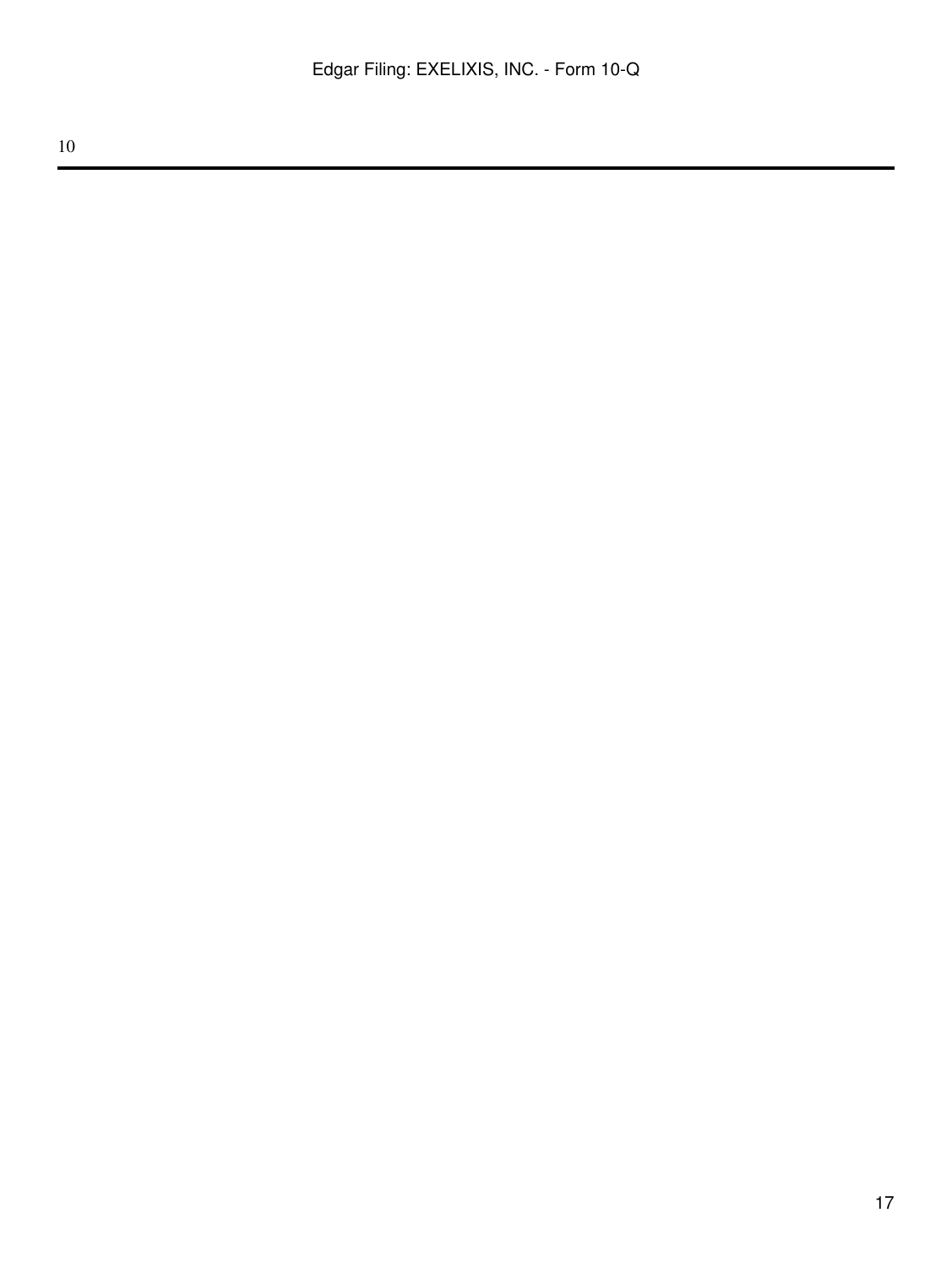### Long-Lived Assets

The carrying value of our long-lived assets is reviewed for impairment whenever events or changes in circumstances indicate that the asset may not be recoverable. An impairment loss would be recognized when estimated future cash flows expected to result from the use of the asset and its eventual disposition are less than its carrying amount. Long-lived assets include property and equipment and identified intangible assets. In the nine months ended September 30, 2011, we recorded impairment charges associated with our property and equipment in the amount of approximately \$0.3 million in connection with our 2010 and 2011 restructurings. The charges related to the 2010, 2011 and 2012 restructurings (collectively, the "Restructurings") recorded during the nine months ended September 30, 2012 were \$0.3 million. See Note 4 to the Condensed Consolidated Financial Statements for further information on the restructurings.

### Concentration of Credit Risk

Financial instruments that potentially subject us to concentrations of credit risk are primarily cash and cash equivalents, accounts receivable and investments in marketable securities. Cash equivalents and marketable securities consist of money market funds, taxable commercial paper, corporate bonds with high credit quality, obligations of U.S. government sponsored enterprises and municipal bonds. All cash and cash equivalents and marketable securities are maintained with financial institutions that management believes are creditworthy. Other receivables are typically unsecured and are concentrated in the pharmaceutical and biotechnology industries. Accordingly, we may be exposed to credit risk generally associated with pharmaceutical and biotechnology companies. We have incurred no bad debt expense since inception.

#### Net (Loss) income Per Share

Basic net (loss) income per share is computed by dividing net (loss) income for the period by the weighted average number of shares of common stock outstanding during the period. Diluted net (loss) income per share gives effect to potential incremental common shares issuable (1) upon the exercise of stock options and warrants, (2) in connection with vesting of restricted stock units ("RSUs"), (3) pursuant to our employee stock purchase plan, and (4) upon conversion of our loan with GlaxoSmithKline, which was fully repaid in October 2011, and of the 2019 Notes (both of which were calculated using an as-if-converted method).

The following table sets forth a reconciliation of basic and diluted net (loss) income per share (in thousands, except per share amounts):

|                                                                        | Three Months Ended<br>September 30, |          | Nine Months Ended<br>September 30, |          |
|------------------------------------------------------------------------|-------------------------------------|----------|------------------------------------|----------|
|                                                                        | 2012                                | 2011     | 2012                               | 2011     |
| Numerator:                                                             |                                     |          |                                    |          |
| Net (loss) income                                                      | \$(32,814)                          | \$77,865 | \$(95,452)                         | \$29,401 |
| Denominator:                                                           |                                     |          |                                    |          |
| Shares used in computing basic (loss) income per share                 | 166,354                             | 129,145  | 152,316                            |          |
| amounts                                                                |                                     |          |                                    | 123,426  |
| Add effect of dilutive securities:                                     |                                     |          |                                    |          |
| Shares issuable upon conversion of our GlaxoSmithKline loan —          |                                     | 449      |                                    | 1,568    |
| Shares is suable upon the exercise of outstanding stock options —      |                                     | 1,444    |                                    | 3,471    |
| Shares is suable pursuant to the issuance of vested RSUs               |                                     | 144      |                                    | 558      |
| Shares is suable pursuant to the exercise of warrants                  |                                     | 48       |                                    | 281      |
| Shares is suable upon the purchase of ESPP                             |                                     | 114      |                                    | 126      |
| Shares used in computing diluted net (loss) income per<br>common share |                                     | 2,199    |                                    | 6,004    |
| Shares used in computing diluted (loss) income per share<br>amounts    | 166,354                             | 131,344  | 152,316                            | 129,430  |
| Net (loss) income per share, basic                                     | \$(0.20)                            | \$0.60   | \$(0.63)                           | \$0.24   |
| Net (loss) income per share, diluted                                   | \$(0.20)                            | \$0.59   | \$(0.63)                           | \$0.23   |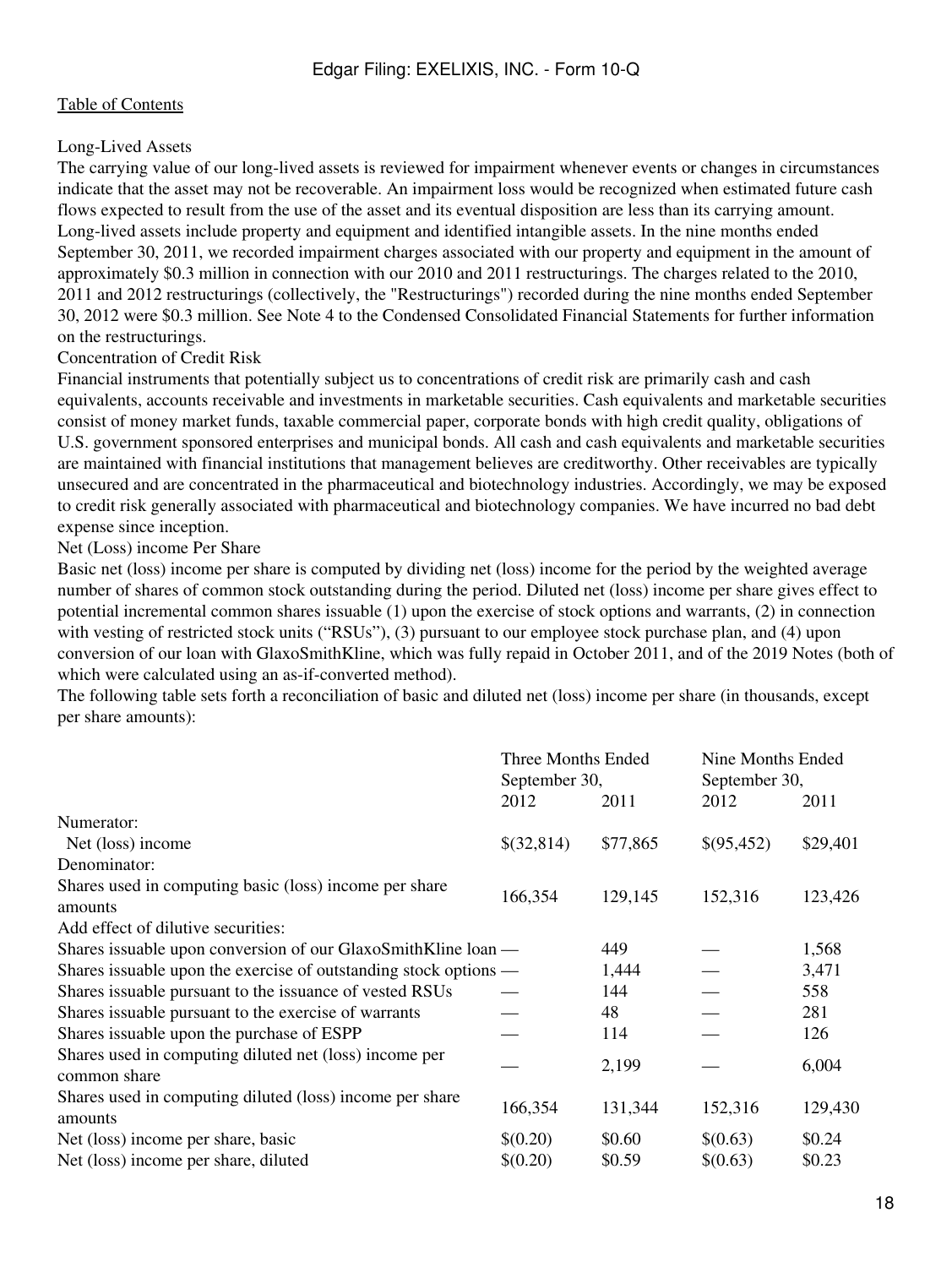For the three and nine months ended September 30, 2012, 71.9 million total potential common shares were excluded from the total number of dilutive shares because their effect is antidilutive. Of these excluded shares, 54.1 million potential common shares related to the 2019 Notes and the remaining 17.7 million potential common shares related to RSUs, common stock options, our employee stock purchase plan and warrants. The total number of antidilutive outstanding potential common shares excluded from the net income per share computation of RSUs, common stock options, warrants and shares related to our GlaxoSmithKline convertible debt were 15.5 million and 7.4 million for the three and nine months ended September 30, 2011, respectively.

11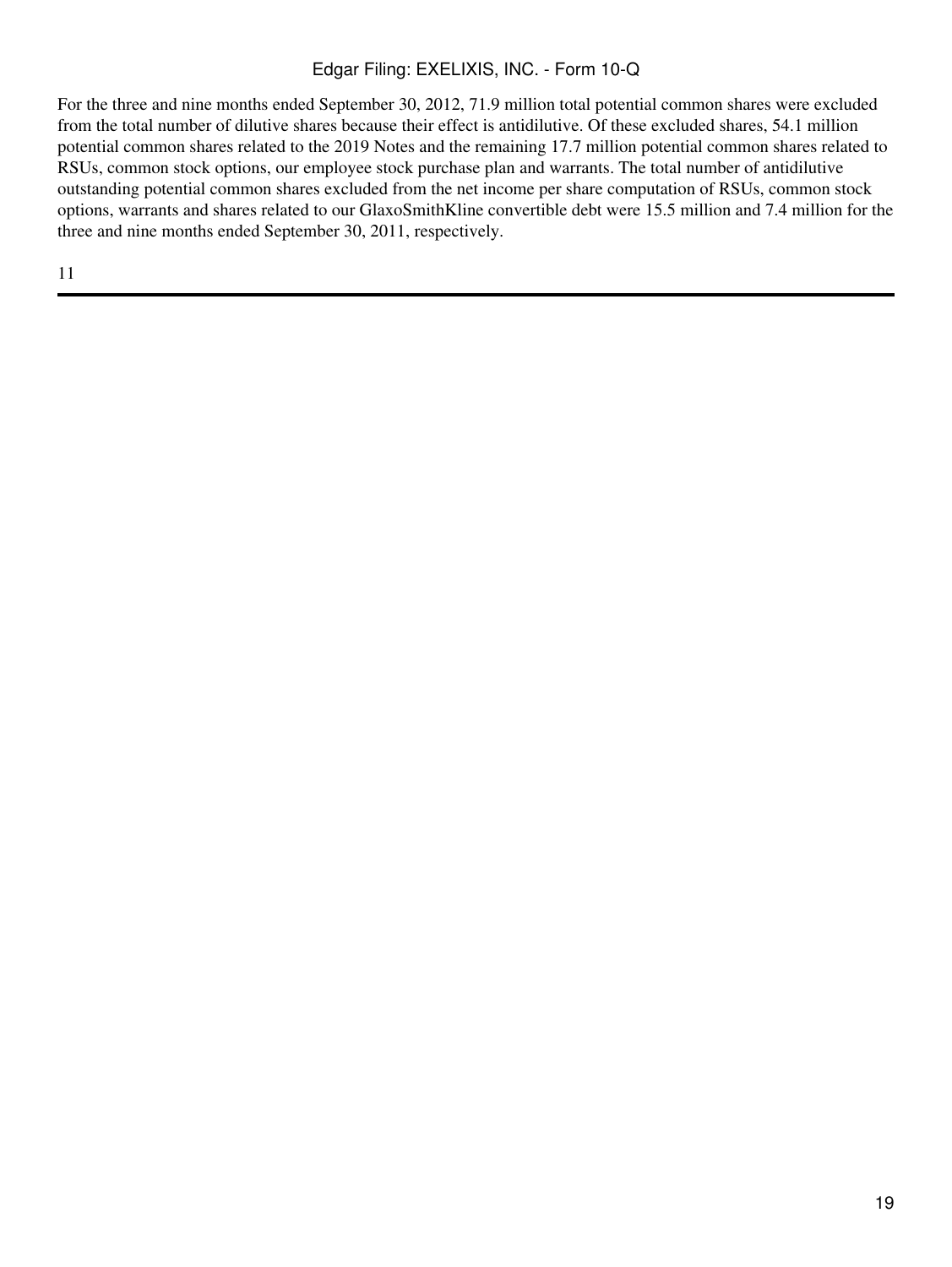Collaboration Arrangements

Collaborative agreement reimbursement revenues or collaboration cost-sharing expenses are recorded as earned or owed based on the performance requirements by both parties under the respective contracts. There were no such reimbursements for the three and nine months ended September 30, 2012, and we do not expect to record any further collaboration reimbursement revenues under our current collaborations.

Foreign Currency Translation and Remeasurement

Assets and liabilities denominated in currencies other than the functional currency are remeasured using exchange rates in effect at the end of the period and related gains or losses are recorded in Interest income and other, net. Gains and losses on the remeasurement of foreign currency assets and liabilities were not material for the periods presented. Recently Adopted Accounting Pronouncements

In December 2011, Accounting Standards Codification Topic 350, Testing Goodwill for Impairment was amended to allow the option of performing a qualitative assessment in evaluating goodwill for impairment. We adopted this guidance beginning January 1, 2012, and it did not have a material effect on our consolidated financial statements. In May 2011, Accounting Standards Codification Topic 820, Fair Value Measurement was amended to converge U.S. and international accounting standards and provide more detailed disclosure. We adopted this guidance beginning January 1, 2012 and added additional disclosure as required. The amendment did not have a material effect on our consolidated financial statements.

Recently Issued Accounting Pronouncements

In December 2011, Accounting Standards Codification Topic 210, Balance Sheet was amended to converge U.S. and international accounting standards, and requires additional disclosure about offsetting of financial instruments. This guidance will be effective January 1, 2013 and we are evaluating the effect on our consolidated financial statements. NOTE 2. Stock-Based Compensation

We recorded and allocated employee stock-based compensation expenses as follows (in thousands):

|                                                        | Three Months Ended<br>September 30, |         | Nine Months Ended<br>September 30, |         |
|--------------------------------------------------------|-------------------------------------|---------|------------------------------------|---------|
|                                                        |                                     |         |                                    |         |
|                                                        | 2012                                | 2011    | 2012                               | 2011    |
| Research and development expense                       | \$970                               | \$1,378 | \$3,202                            | \$4,557 |
| General and administrative expense                     | 923                                 | 1.401   | 2,970                              | 4,102   |
| Restructuring-related stock-based compensation expense |                                     | 176     |                                    | 625     |
| Total employee stock-based compensation expense        | \$1,893                             | \$2,955 | \$6,172                            | \$9,284 |

We use the Black-Scholes option pricing model to value our stock options. The expected life computation is based on historical exercise patterns and post-vesting termination behavior. We considered implied volatility as well as our historical volatility in developing our estimate of expected volatility. The fair value of employee share-based payments awards was estimated using the following assumptions and weighted average fair values: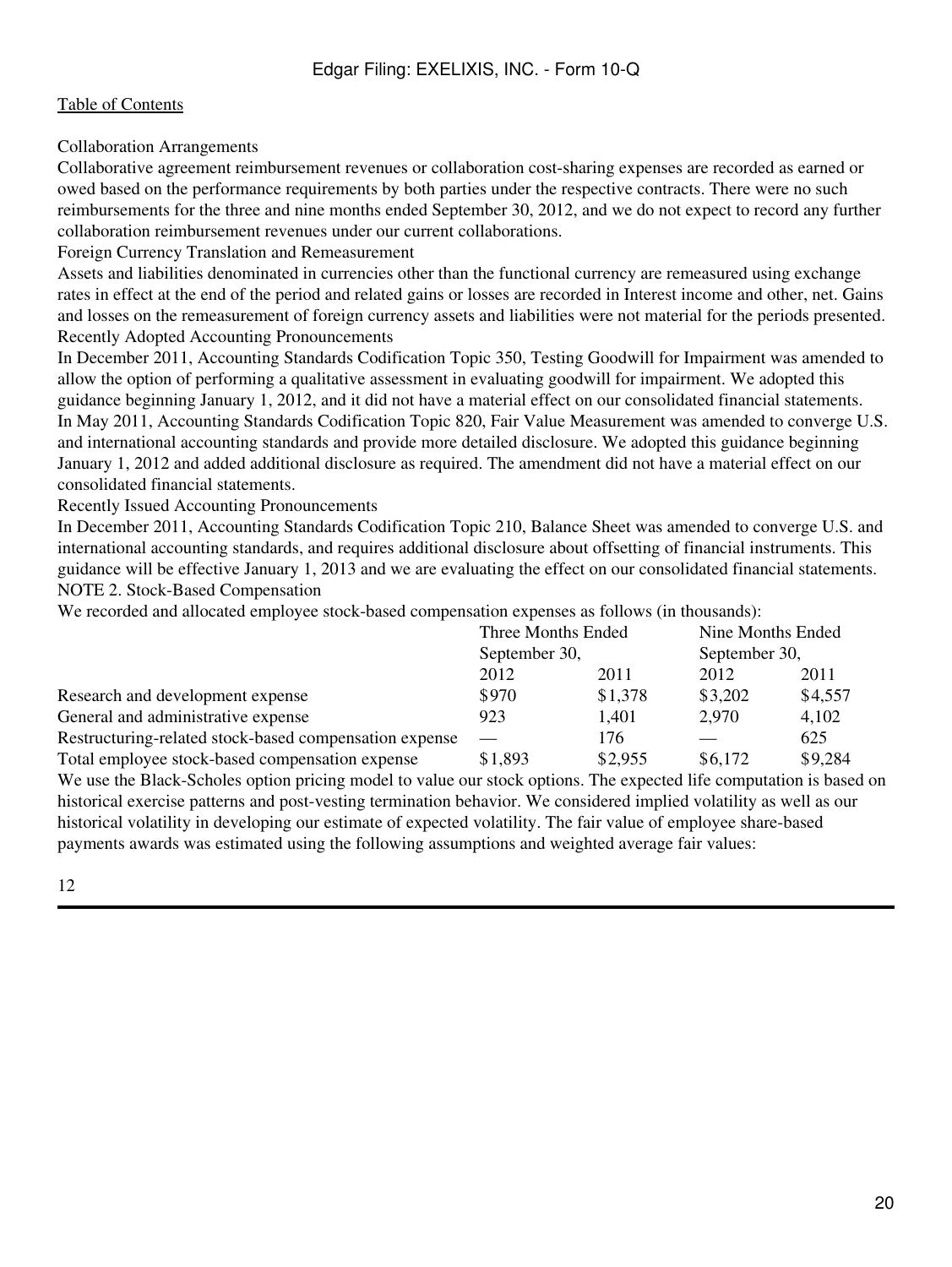|                                        | <b>Stock Options Three</b>    |      |           |               | <b>Employee Stock Purchase</b>                           |      |                        |      |
|----------------------------------------|-------------------------------|------|-----------|---------------|----------------------------------------------------------|------|------------------------|------|
|                                        | Months Ended                  |      |           |               | <b>Plan Three Months Ended</b>                           |      |                        |      |
|                                        | September 30,<br>2011<br>2012 |      |           | September 30, |                                                          |      |                        |      |
|                                        |                               |      |           | 2012          |                                                          | 2011 |                        |      |
| Weighted average grant date fair value | \$3.31                        |      | \$3.28    |               | \$1.63                                                   |      | \$4.24                 |      |
| Risk-free interest rate                | 0.81                          |      | % 0.97    |               | % 0.15                                                   |      | % 0.10                 | $\%$ |
| Dividend yield                         | $\Omega$                      |      | $\%$ 0    | $\%$ 0        |                                                          | % 0  |                        | $\%$ |
| Volatility                             | 69                            | $\%$ | 70        |               | % 68                                                     |      | % 70                   | $\%$ |
| Expected life<br>5.6 years             |                               |      | 5.4 years |               | $0.5$ years                                              |      | $0.5$ years            |      |
|                                        |                               |      |           |               | <b>Stock Options Nine Months Employee Stock Purchase</b> |      |                        |      |
|                                        |                               |      |           |               |                                                          |      |                        |      |
|                                        | Ended                         |      |           |               |                                                          |      | Plan Nine Months Ended |      |
|                                        | September 30,                 |      |           |               | September 30,                                            |      |                        |      |
|                                        | 2012                          |      | 2011      |               | 2012                                                     |      | 2011                   |      |
| Weighted average grant date fair value | \$3.27                        |      | \$3.52    |               | \$2.13                                                   |      | \$3.05                 |      |
| Risk-free interest rate                | 0.82                          |      | % 1.05    |               | % 0.10                                                   |      | % 0.13                 | $\%$ |
| Dividend yield                         | $\Omega$                      |      | $\%$ 0    | $\%$ 0        |                                                          |      | % 0                    | $\%$ |
| Volatility                             | 69                            | $\%$ | 70        |               | % 68                                                     |      | % 68                   | $\%$ |

A summary of all stock option activity for the nine months ended September 30, 2012 is presented below:

|                                           | <b>Shares</b> | Weighted Average Remaining<br><b>Exercise Price</b> | Weighted Average Aggregate<br><b>Contractual Term</b> | Intrinsic<br>Value |
|-------------------------------------------|---------------|-----------------------------------------------------|-------------------------------------------------------|--------------------|
| Options outstanding at December 31, 2011  | 17,436,378    | \$7.16                                              |                                                       |                    |
| Granted                                   | 3,300,546     | 5.49                                                |                                                       |                    |
| Exercised                                 | (175,708)     | 5.12                                                |                                                       |                    |
| Cancelled                                 | (1,399,526)   | 7.92                                                |                                                       |                    |
| Options outstanding at September 30, 2012 | 19,161,690    | \$6.84                                              | 4.64 years                                            | \$287,800          |
| Exercisable at September 30, 2012         | 13,559,920    | \$7.32                                              | 3.80 years                                            | \$239,408          |

As of September 30, 2012, \$16.0 million of total unrecognized compensation expense related to employee stock options was expected to be recognized over a weighted-average period of 3.09 years.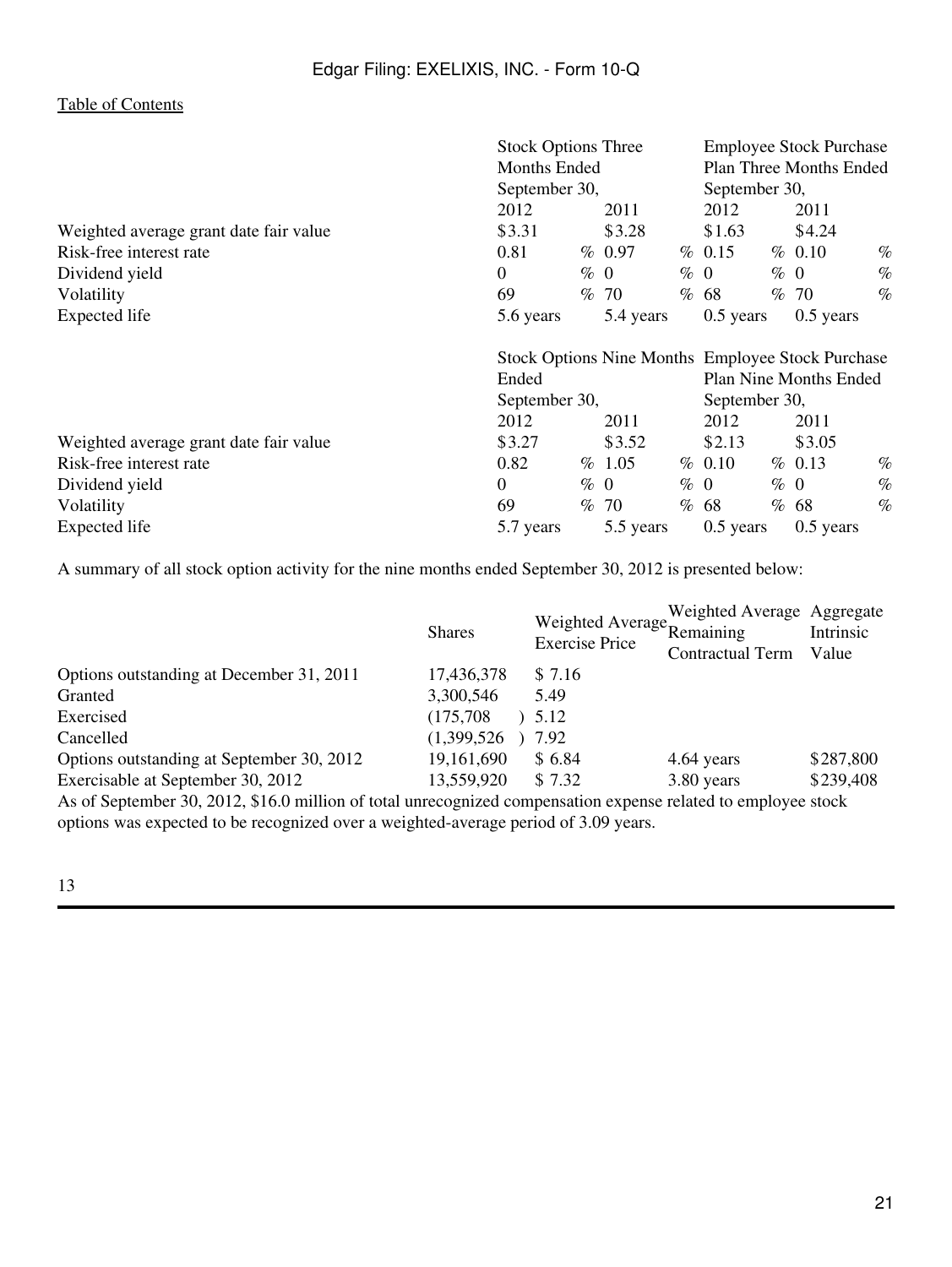A summary of all RSU activity for the nine months ended September 30, 2012 is presented below:

|                                                                                                                 | <b>Shares</b> | Weighted Average<br>Grant Date Fair Value Contractual Term | Weighted Average Aggregate<br>Remaining | Intrinsic<br>Value |
|-----------------------------------------------------------------------------------------------------------------|---------------|------------------------------------------------------------|-----------------------------------------|--------------------|
| RSUs outstanding at December 31, 2011                                                                           | 1,391,691     | \$6.92                                                     |                                         |                    |
| Awarded                                                                                                         | 711,575       | 5.53                                                       |                                         |                    |
| Released                                                                                                        | (459, 416)    | 7.33                                                       |                                         |                    |
| Forfeited                                                                                                       | (201, 987)    | 6.74                                                       |                                         |                    |
| RSUs outstanding at September 30, 2012                                                                          | 1,441,863     | \$ 6.13                                                    | 1.84 years                              | \$6,956,995        |
| As of September 30, 2012, \$6.8 million of total unrecognized compensation expense related to employee RSUs was |               |                                                            |                                         |                    |

expected to be recognized over a weighted-average period of 3.06 years.

NOTE 3. Collaborations

#### Merck

On December 21, 2011, we entered into an agreement with Merck & Co., Inc., known as MSD outside of the United States and Canada ("Merck"), pursuant to which we granted to Merck an exclusive worldwide license to our phosphoinositide-3 kinase delta ("PI3K-delta") program, including XL499 and other related compounds. Pursuant to the terms of the agreement, Merck will have sole responsibility to research, develop, and commercialize compounds from our PI3K-delta program. As a result we recognized \$1.3 million in revenue in December 2011. Merck was required to pay us an up-front cash payment of \$12.0 million in connection with the agreement, which we received on January 19, 2012. Under the terms of the agreement, we completed the transfer of the license and associated knowledge within ninety days of the effective date of the agreement and accordingly recognized the remaining unrecognized up-front payment of \$10.7 million during the three months ended March 31, 2012. We will be eligible to receive potential development and regulatory milestone payments for multiple indications of up to \$239.0 million. We will also be eligible to receive combined sales performance milestones of up to \$375.0 million and royalties on net sales of products emerging from the agreement. Milestones and royalties are payable on compounds emerging from our PI3K-delta program or from certain compounds that arise from Merck's internal discovery efforts targeting PI3K-delta during a certain period.

Merck may at any time, upon specified prior notice to us, terminate the license. In addition, either of us may terminate the agreement for the other party's uncured material breach. In the event of termination by Merck at will or by us for Merck's uncured material breach, the license granted to Merck would terminate. In the event of a termination by us for Merck's uncured material breach, we would receive a royalty-free license from Merck to develop and commercialize certain joint products. In the event of termination by Merck for our uncured material breach, Merck would retain the licenses from us, and we would receive reduced royalties from Merck on commercial sales of products. Bristol-Myers Squibb Company

#### 2007 Cancer Collaboration

In December 2006, we entered into a worldwide collaboration with Bristol-Myers Squibb Company ("Bristol-Myers Squibb"), which became effective in January 2007, to discover, develop and commercialize novel targeted therapies for the treatment of cancer. We were responsible for discovery and preclinical development of small molecule drug candidates directed against mutually selected targets. In January 2007, Bristol-Myers Squibb made an up-front payment of \$60.0 million to us for which we granted Bristol-Myers Squibb the right to select up to three investigational new drug ("IND") candidates from six future Exelixis compounds. We recognized the up-front payment as revenues over the estimated research term.

For each IND candidate selected, we were entitled to receive a \$20.0 million selection milestone from Bristol-Myers Squibb. Once selected, Bristol-Myers Squibb became responsible for leading the further development and commercialization of the selected IND candidates. In addition, we had the right to opt in to co-promote the selected IND candidates, in which case we would equally share all development costs and profits in the United States. In January 2008 and November 2008, Bristol-Myers Squibb exercised its option under the collaboration to develop and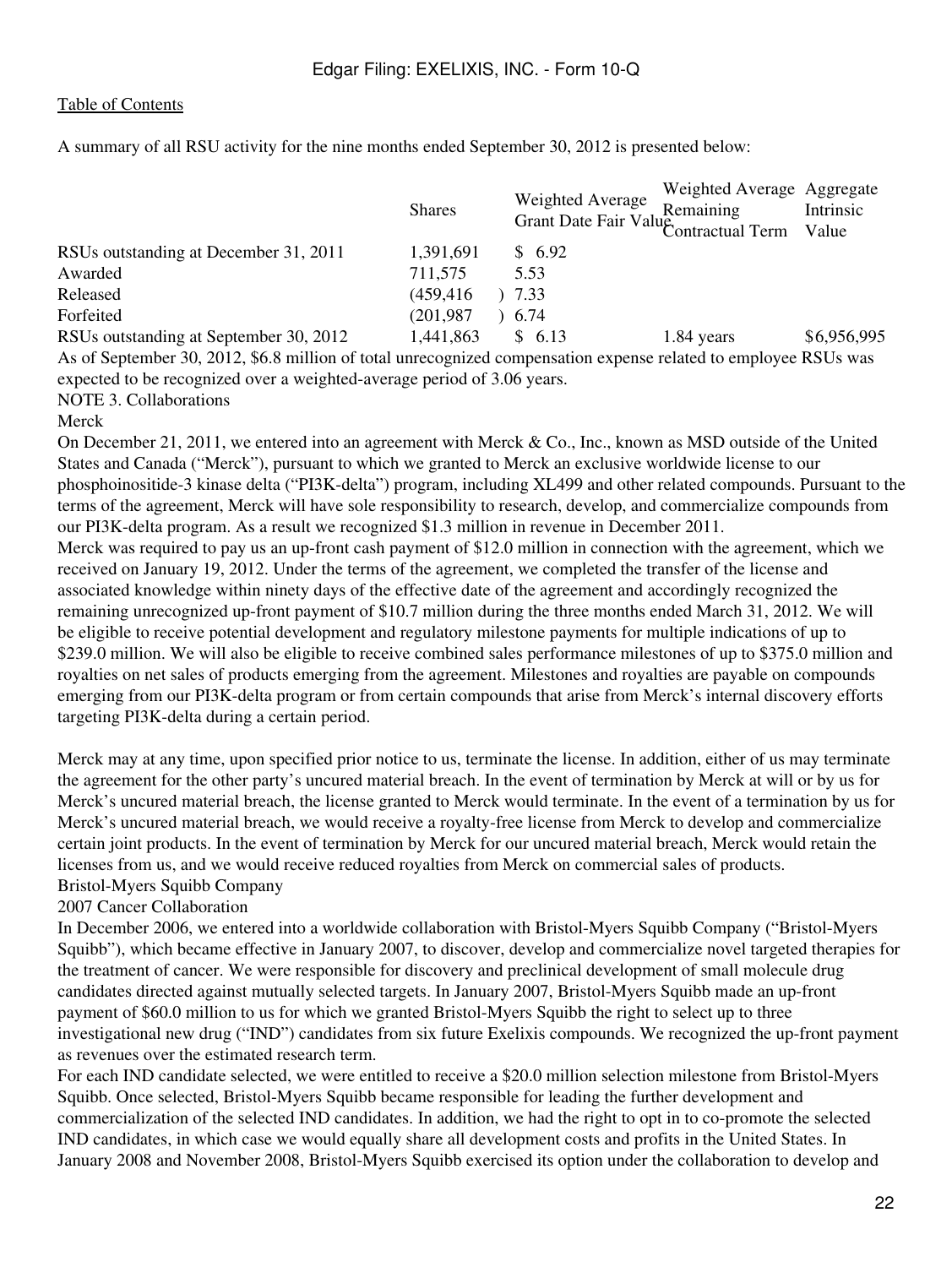commercialize XL139 (BMS-833923), a Hedgehog inhibitor, and XL413 (BMS-863233), a CDC7 inhibitor, respectively. Under the terms of the collaboration agreement, the selection of XL139 and XL413 by Bristol-Myers Squibb entitled us to milestone payments of \$20.0 million each, which we received in February 2008 and December 2008, respectively. In addition, we exercised our option under the collaboration agreement to co-develop and co-commercialize each of XL139 and XL413 in the United States.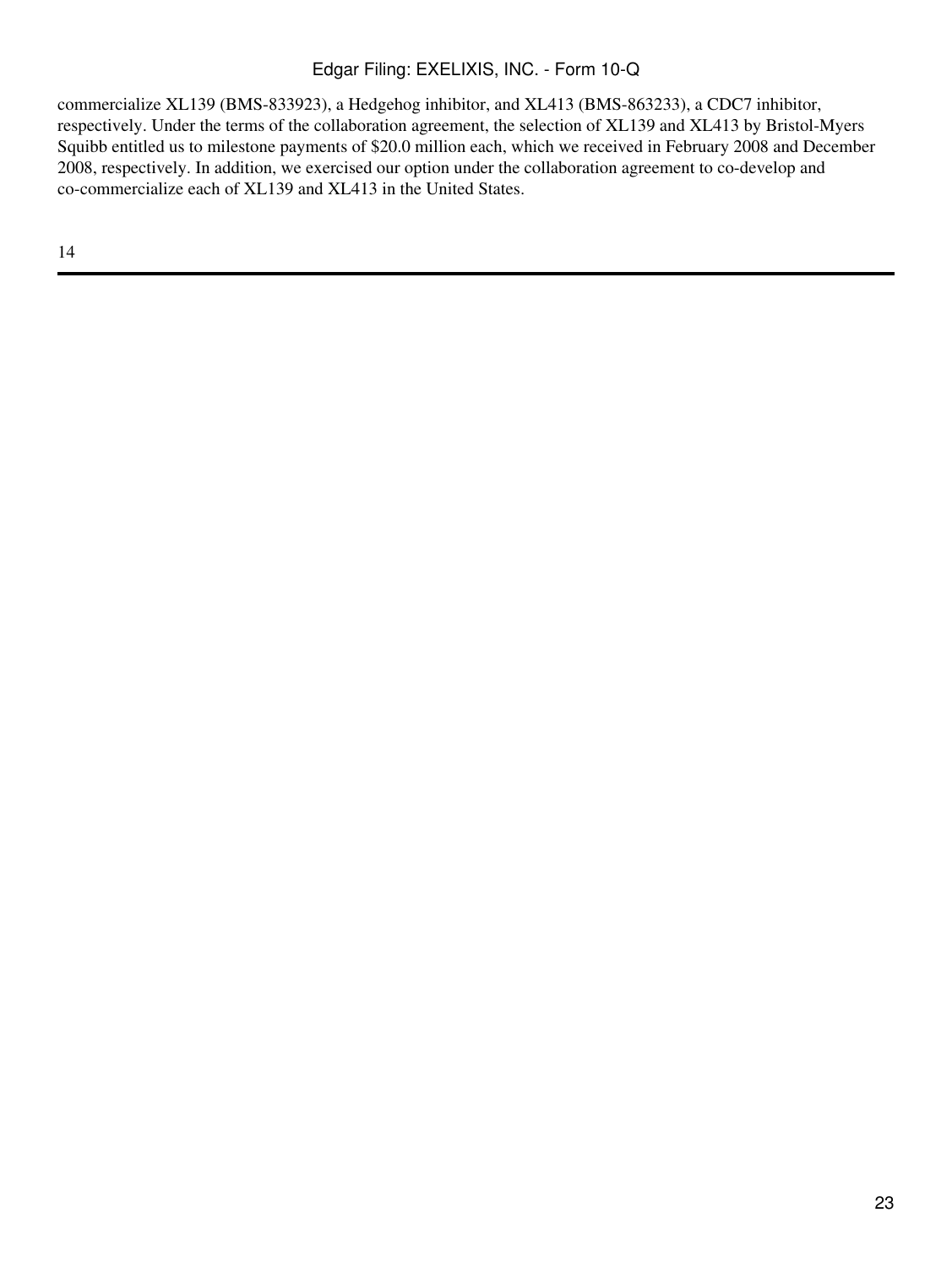In September 2010, we and Bristol-Myers Squibb terminated the XL413 program due to an unfavorable pharmacological profile observed in phase 1 clinical evaluation. Additionally, in connection with an amendment to the collaboration, which became effective in November 2010, we exercised our right to opt-out of further co-development of XL139 in consideration for a payment of \$20.0 million. This opt-out payment and the remaining deferred revenue balance as of the effective date of the opt-out, November 2010, were combined with and recognized in conjunction with the up-front fees received related to our TGR5 license agreement and ROR collaboration agreement entered into with Bristol-Myers Squibb in 2010, and will be recognized over the agreement with the longest term. Please refer to "2010 Collaboration Agreements" within this note.

The collaboration agreement was amended and restated in April 2011 in connection with an assignment of patents to one of our wholly-owned subsidiaries. We have no further responsibility for conducting new activities or funding new development or commercialization activities with respect to XL139 and will therefore no longer be eligible to share profits on sales of any commercialized products under the collaboration. We will continue to be eligible to receive regulatory and commercial milestones as well as double-digit royalties on any future sales of any products commercialized under the collaboration. As a result of the November 2010 amendment to the collaboration, the research term has ended, and we have no further obligation to deliver to Bristol-Myers Squibb a third IND candidate under the collaboration.

#### 2010 Collaboration Agreements

#### TGR5 License Agreement

In October 2010, we entered into a global license agreement with Bristol-Myers Squibb for XL475 (and any potential backups), a preclinical compound that modulates the metabolic target known as TGR5 (the "TGR5 License Agreement"). Pursuant to the terms of the TGR5 License Agreement, Bristol-Myers Squibb received a worldwide exclusive license to XL475 and has sole control and responsibility for all subsequent research, development, commercial and manufacturing activities. The TGR5 License Agreement became effective in November 2010 following clearance under the Hart-Scott-Rodino Antitrust Improvement Act of 1976, as amended. The license agreement was amended and restated in April 2011 in connection with an assignment of patents to one of our wholly-owned subsidiaries.

Under the license agreement, Bristol-Myers Squibb received a worldwide exclusive license to XL475 and sole control and responsibility for all research, development, commercial and manufacturing activities. In November 2010 we received a nonrefundable up-front cash payment of \$35.0 million from Bristol-Myers Squibb. Additionally, for each product developed by Bristol-Myers Squibb under the license, we will be eligible to receive development and regulatory milestones of up to \$250.0 million and commercial milestones of up to \$150.0 million, as well as royalties on commercial sales of any such products. As of September 30, 2012, we have recognized aggregate license revenue of \$24.1 million under this agreement.

#### ROR Collaboration Agreement

In October 2010, we entered into a worldwide collaboration with Bristol-Myers Squibb pursuant to which each party granted to the other certain intellectual property licenses to enable the parties to discover, optimize and characterize ROR antagonists that may subsequently be developed and commercialized by Bristol-Myers Squibb. In November 2010, we received a nonrefundable up-front cash payment of \$5.0 million from Bristol-Myers Squibb. Additionally, for each product developed by Bristol-Myers Squibb under the collaboration, we will be eligible to receive development and regulatory milestones of up to \$255.0 million and commercial milestones of up to \$150.0 million, as well as royalties on commercial sales of any such products. The collaboration agreement was amended and restated in April 2011 in connection with an assignment of patents to one of our wholly-owned subsidiaries. In July 2011, we achieved a development preclinical milestone of \$2.5 million. As of September 30, 2012, we have recognized aggregate license revenue of \$5.3 million under this agreement.

#### NOTE 4: Restructurings

During 2010, we implemented two restructurings that resulted in an overall reduction in our workforce of 386 employees. As a consequence of our decision to focus our proprietary resources and development efforts on the development and commercialization of cabozantinib, we implemented additional restructurings in both March 2011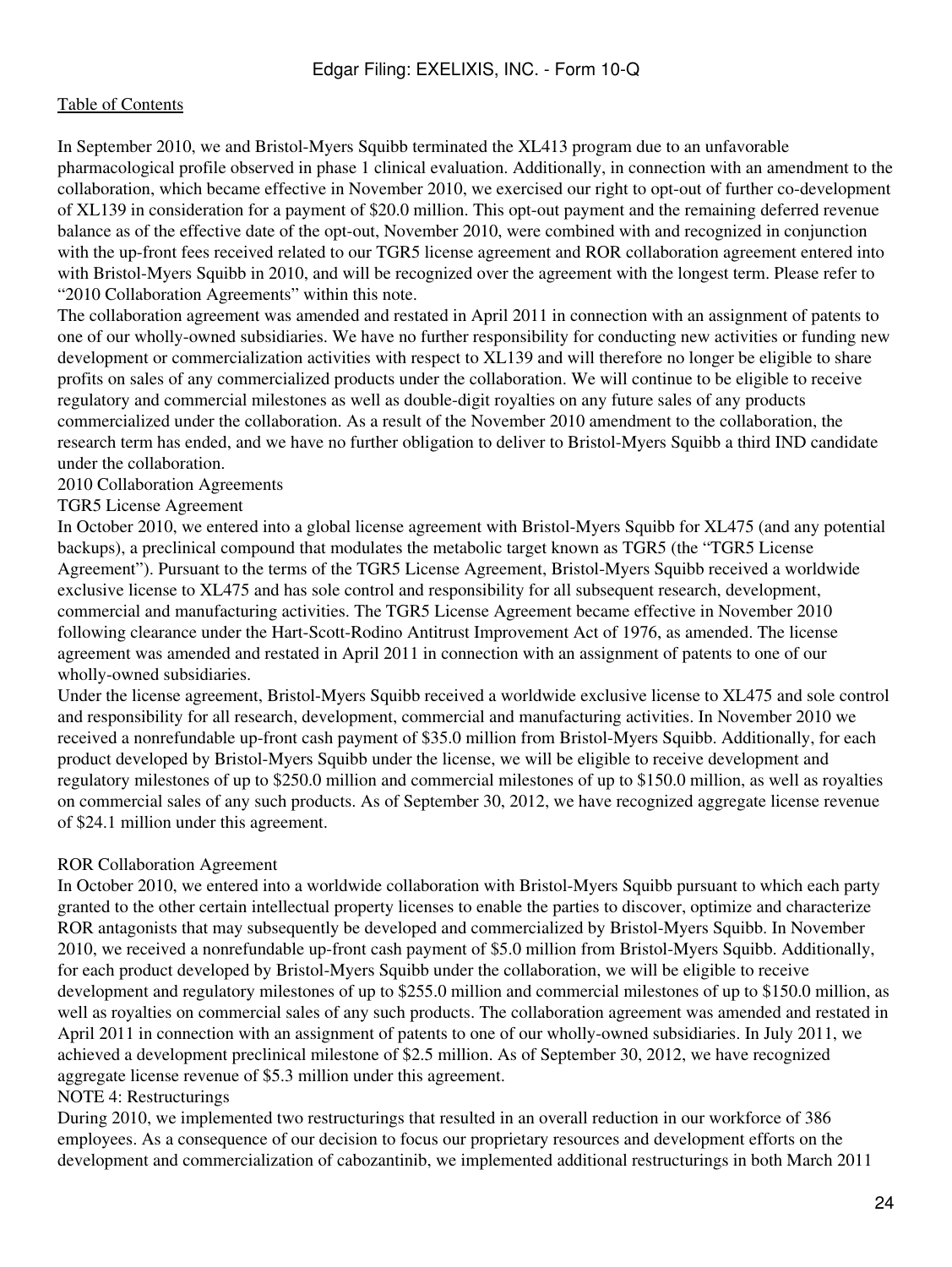and May 2012, resulting in further reductions to our workforce. The aggregate reduction in headcount from the Restructurings is 422 employees.

15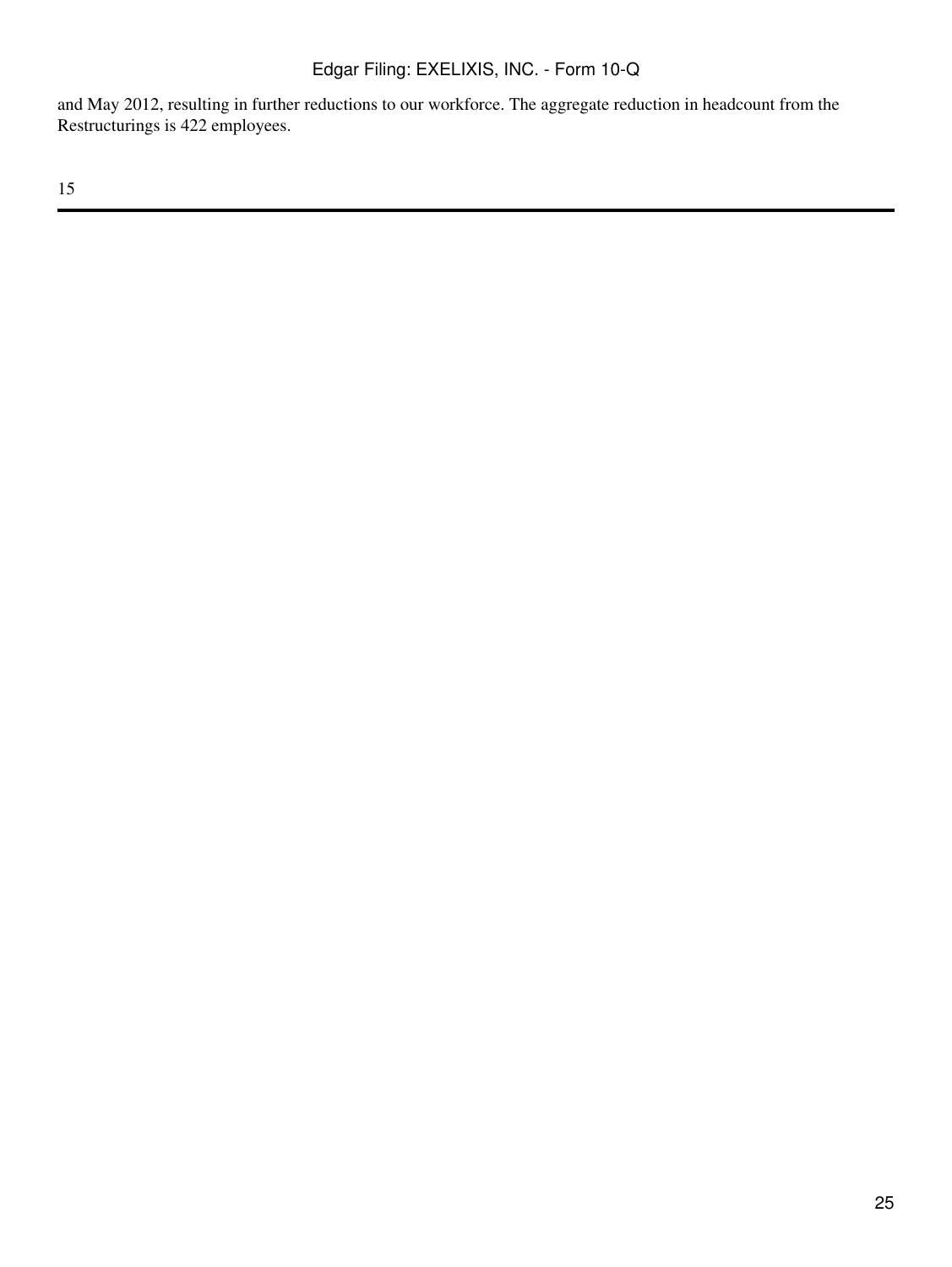We have recorded aggregate restructuring charges of \$44.6 million in connection with the Restructurings, of which \$21.3 million related to termination benefits and \$23.3 million related to facility charges and the impairment of various assets. For the nine months ended September 30, 2012 and 2011, we recorded restructuring charges of approximately \$1.7 million and \$6.2 million, respectively. The charge for the nine months ended September 30, 2012, was primarily related to termination benefits and facility related charges in connection with the exit of all or portions of three of our South San Francisco buildings. The total outstanding restructuring liability related to the Restructurings is included in current and long-term portion of restructuring on our Condensed Consolidated Balance Sheets. As of September 30, 2012, the components of these liabilities are summarized in the following table (in thousands):

|                                                     | Employee Severance Facility<br>And Other |  | Asset    | Impairment, Legal and |                   |          |  |
|-----------------------------------------------------|------------------------------------------|--|----------|-----------------------|-------------------|----------|--|
|                                                     | <b>Benefits</b>                          |  | Charges  | net of<br>sales       | <b>Other Fees</b> | Total    |  |
| Ending accrual balance as of December 31, 2011 \$ 6 |                                          |  | \$13,921 | $s-$                  | \$51              | \$13,978 |  |
| Restructuring charge (credit)                       | 1.046                                    |  | 866      | (180)                 | (28)              | 1,704    |  |
| Cash payments                                       | (909                                     |  | (4, 451) |                       | (3                | (5,363)  |  |
| Adjustments or non-cash credits                     | (10                                      |  |          | (697                  |                   | (707     |  |
| Proceeds from sale of assets                        |                                          |  |          | 877                   |                   | 877      |  |
| Ending accrual balance as of September 30, 2012\$   | 133                                      |  | \$10,336 | $S-$                  | \$20              | \$10,489 |  |

We expect to incur additional restructuring charges of approximately \$1.3 million, primarily related to the exit of all or portions of three of our South San Francisco buildings and will be recorded through the end of the building lease terms, the last of which ends in 2017.

NOTE 5. Sales of Shares of Common Stock

In March 2011, we completed a public offering of 17.3 million shares of our common stock pursuant to a shelf registration statement previously filed with the SEC, which the SEC declared effective on May 8, 2009. We received approximately \$179.3 million in net proceeds from the offering after deducting the underwriting discount and related offering expenses.

In February 2012, we completed a public offering of 12.7 million shares of our common stock pursuant to a shelf registration statement previously filed with the SEC, which the SEC declared effective on May 8, 2009. We received approximately \$65 million in net proceeds from the offering after deducting the underwriting discount and related offering expenses.

NOTE 6. Concurrent Debt and Equity Offerings

On August 14, 2012, we completed concurrent registered underwritten public offerings in which we sold \$287.5 million aggregate principal amount of the 2019 Notes and 34.5 million shares of common stock at a price of \$4.25 per share, generating aggregate net proceeds of \$416.1 million.

The convertible debt offering resulted in net proceeds of \$277.7 million after deducting the underwriting discount and offering expenses of \$9.3 million and \$0.5 million, respectively. The equity offering resulted in net proceeds of \$138.4 million after deducting the underwriting discount of \$7.7 million and other expenses of \$0.5 million. The 2019 Notes were issued pursuant to an indenture, as supplemented by a supplemental indenture with Wells Fargo Bank, National Association, as trustee (the "Trustee"), and mature on August 15, 2019, unless earlier converted, redeemed or repurchased. The 2019 Notes bear interest at the rate of 4.25% per annum, payable semi-annually in arrears on February 15 and August 15 of each year, beginning February 15, 2013. Subject to certain terms and conditions, at any time on or after August 15, 2016, we may redeem for cash all or a portion of the 2019 Notes. The redemption price will equal 100% of the principal amount of the 2019 Notes to be redeemed, plus accrued and unpaid interest, if any, to, but excluding, the redemption date.

Upon the occurrence of certain circumstances, holders may convert their 2019 Notes prior to the close of business on the business day immediately preceding May 15, 2019. On or after May 15, 2019, until the close of business on the second trading day immediately preceding August 15, 2019, holders may surrender their 2019 Notes for conversion at any time. Upon conversion, we will pay or deliver, as the case may be, cash, shares of our common stock or a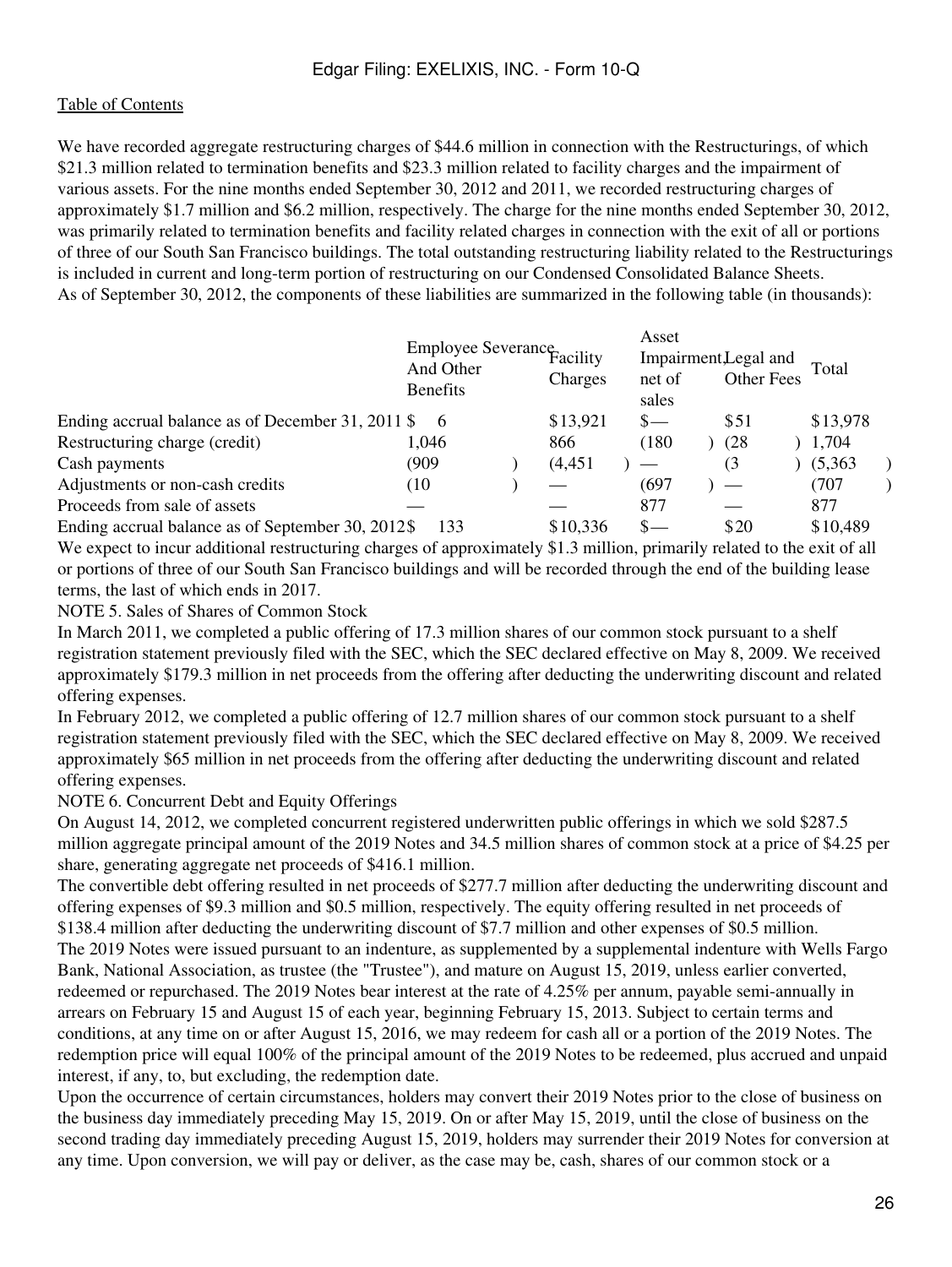combination of cash and shares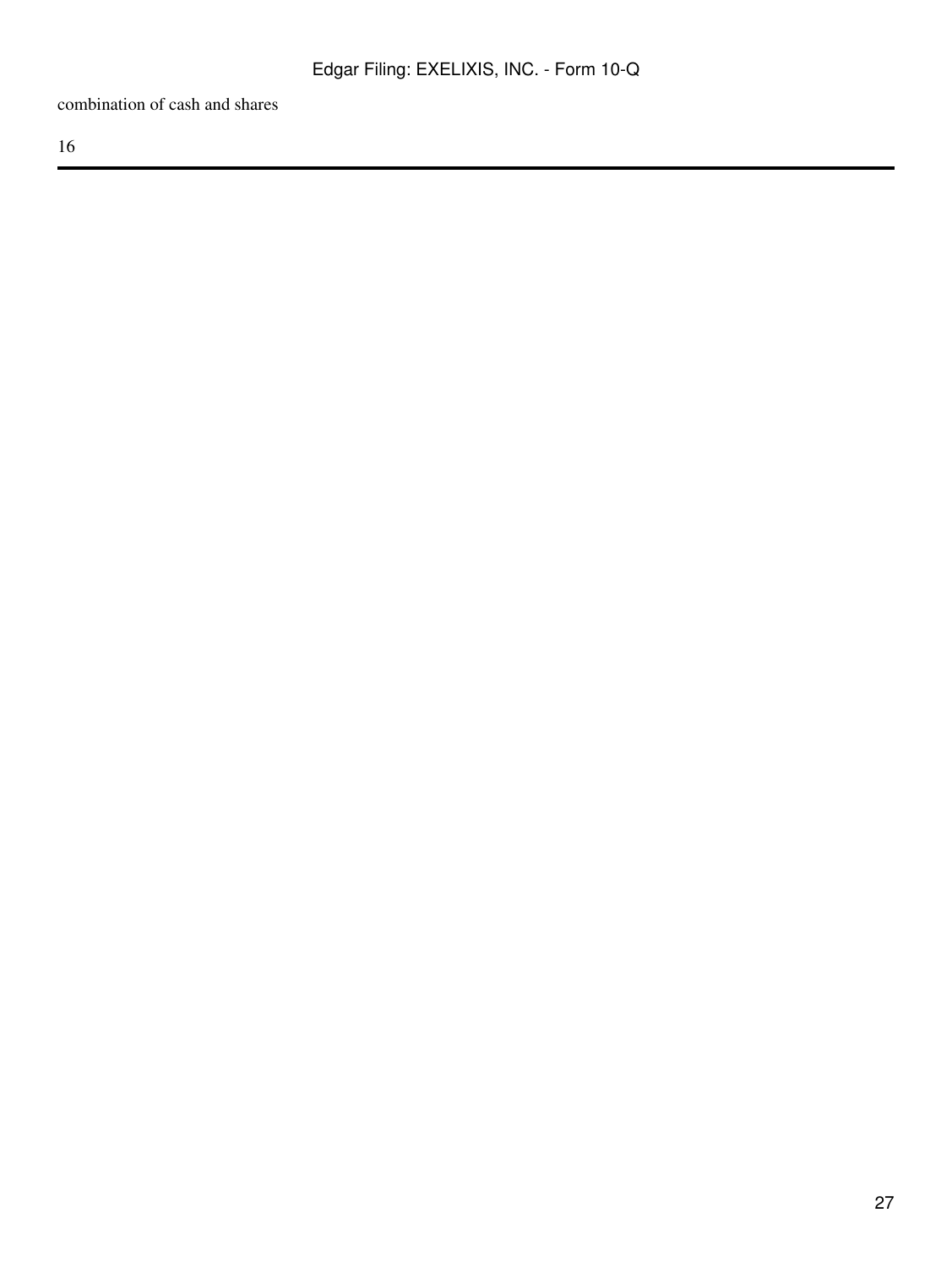of our common stock, at our election. The initial conversion rate of 188.2353 shares of common stock per \$1,000 principal amount of 2019 Notes is equivalent to a conversion price of approximately \$5.31 per share of common stock. The conversion rate is subject to adjustment upon the occurrence of certain events.

In connection with the convertible debt offering, \$36.5 million of the proceeds were deposited into an escrow account which contains an amount of permitted securities sufficient to fund, when due, the total aggregate amount of the first six scheduled semi-annual interest payments on the 2019 Notes. The amount held in the escrow account is classified on our Condensed Consolidated Balance Sheets as Short-term restricted cash and investments and Restricted cash and investments of \$12.2 million and \$24.3 million, respectively, as of September 30, 2012. We have pledged our interest in the escrow account to the Trustee as security for our obligations under the 2019 Notes.

The 2019 Notes are accounted for in accordance with ASC Subtopic 470-20, Debt with Conversion and Other Options. Under ASC Subtopic 470-20, issuers of certain convertible debt instruments that have a net settlement feature and may be settled in cash upon conversion, including partial cash settlement, are required to separately account for the liability (debt) and equity (conversion option) components of the instrument. The carrying amount of the liability component of any outstanding debt instrument is computed by estimating the fair value of a similar liability without the conversion option. The amount of the equity component is then calculated by deducting the fair value of the liability component from the principal amount of the convertible debt instrument. The effective interest rate used in determining the liability component of the 2019 Notes was approximately 10%. This resulted in initial recognition of \$149.2 million as the liability component and the residual \$138.3 million as the debt discount with a corresponding increase to paid-in capital, the equity component, for the 2019 Notes. The underwriting discount of \$9.3 million and offering expenses of \$0.5 million were allocated between debt issuance costs and equity issuance costs in proportion to the allocation of the proceeds. Debt issuance costs of \$5.1 million are included in Other long term assets on our Condensed Consolidated Balance Sheets as of September 30, 2012. Equity issuance costs of \$4.7 million related to the convertible debt offering were recorded as an offset to additional paid-in capital. The following is a summary of the liability component of the 2019 Notes as of September 30, 2012 (in thousands):

|                                                 | 30, 2012  |
|-------------------------------------------------|-----------|
| Net carrying amount of the liability component  | \$151,024 |
| Unamortized discount of the liability component | \$136,476 |
| Face Value of the 2019 Notes                    | \$287,500 |

The debt discount and debt issuance costs are amortized as interest expense through August 2019. For the three and nine months ended September 30, 2012, total interest expense related to the 2019 Notes was \$3.2 million, relating to the 4.25% stated coupon rate and the amortization of the debt discount and debt issuance costs. The non-cash expense relating to the amortization of the debt discount for the three and nine months ended September 30, 2012 was \$1.8 million.

September

#### NOTE 7. Deerfield Financing

On June 2, 2010, we entered into a note purchase agreement with Deerfield, pursuant to which, on July 1, 2010, we sold to Deerfield an aggregate of \$124.0 million initial principal amount of our secured convertible notes due June 2015 (the "Deerfield Notes") for an aggregate purchase price of \$80.0 million, less closing fees and expenses of approximately \$2.0 million. On August 6, 2012, the parties amended the note purchase agreement to permit the issuance of the 2019 Notes and modify certain optional prepayment rights. The amendment became effective upon the issuance of the 2019 Notes and the payment to Deerfield of a \$1.5 million consent fee which is included in Other long term assets on our Condensed Consolidated Balance Sheets and will be amortized through June 2015, the remaining life of the Deerfield Notes. The outstanding principal amount of the Deerfield Notes bears interest in the annual amount of \$6.0 million, payable quarterly in arrears. We will be required to make mandatory prepayments on the notes on an annual basis in 2013, 2014 and 2015 equal to 15% of certain revenues from our collaborative arrangements received during the prior fiscal year, subject to a maximum annual prepayment amount of \$27.5 million and, for payments due in January 2013 and 2014, a minimum prepayment amount of \$10.0 million. We may also prepay all or a portion (not less than \$5.0 million) of the principal amount of the Deerfield Notes at an optional prepayment price based on a discounted principal amount (during the first three years of the term, subject to a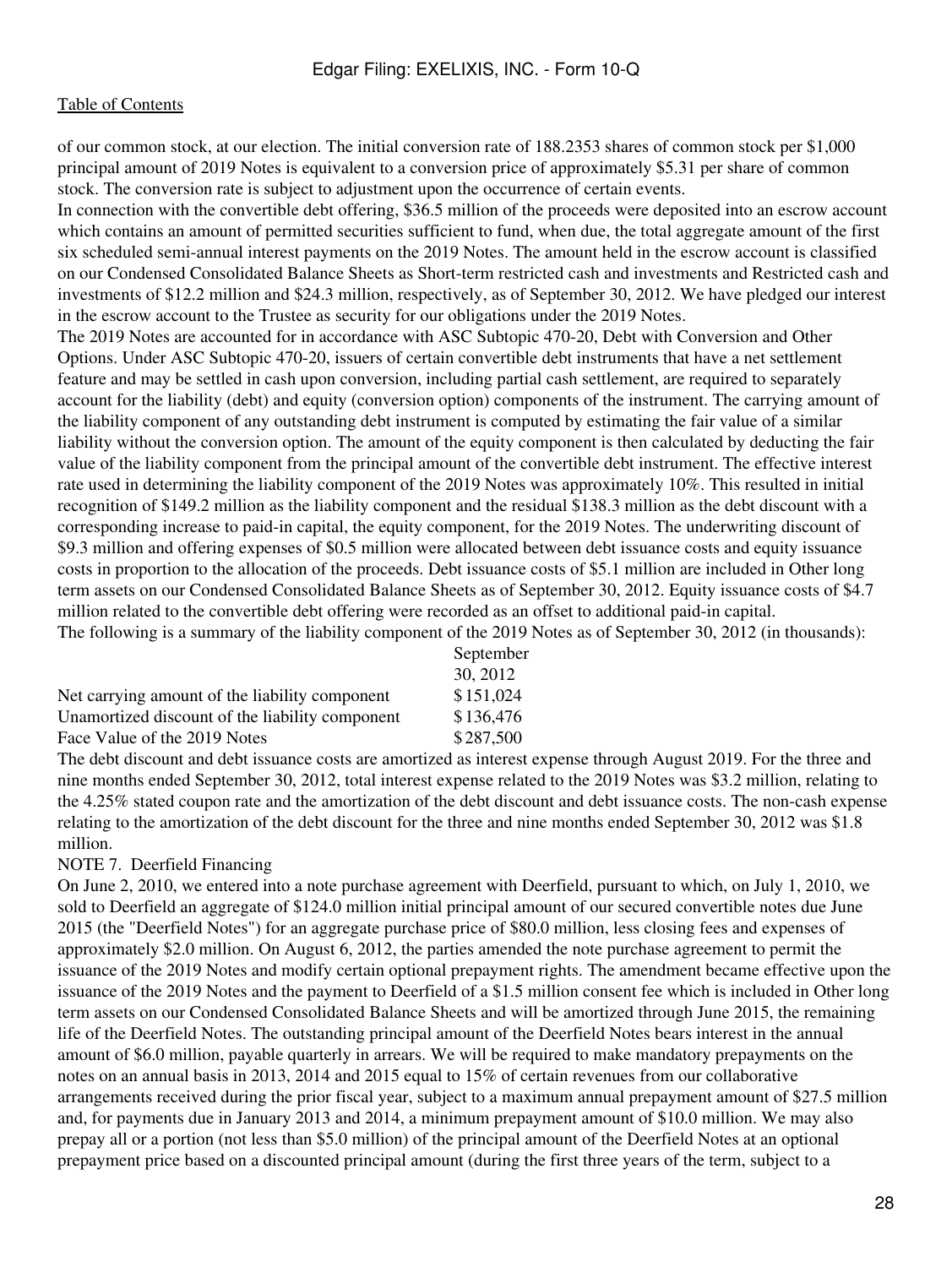prepayment premium) determined as of the date of prepayment, plus accrued and unpaid interest, plus in the case of a prepayment of the full principal amount of the Deerfield Notes (other than prepayments upon the occurrence of specified transactions relating to a change of control or a substantial sale of assets), all accrued interest that would have accrued between the date of such prepayment and the next anniversary of the note purchase agreement. Pursuant to the amendment of the note purchase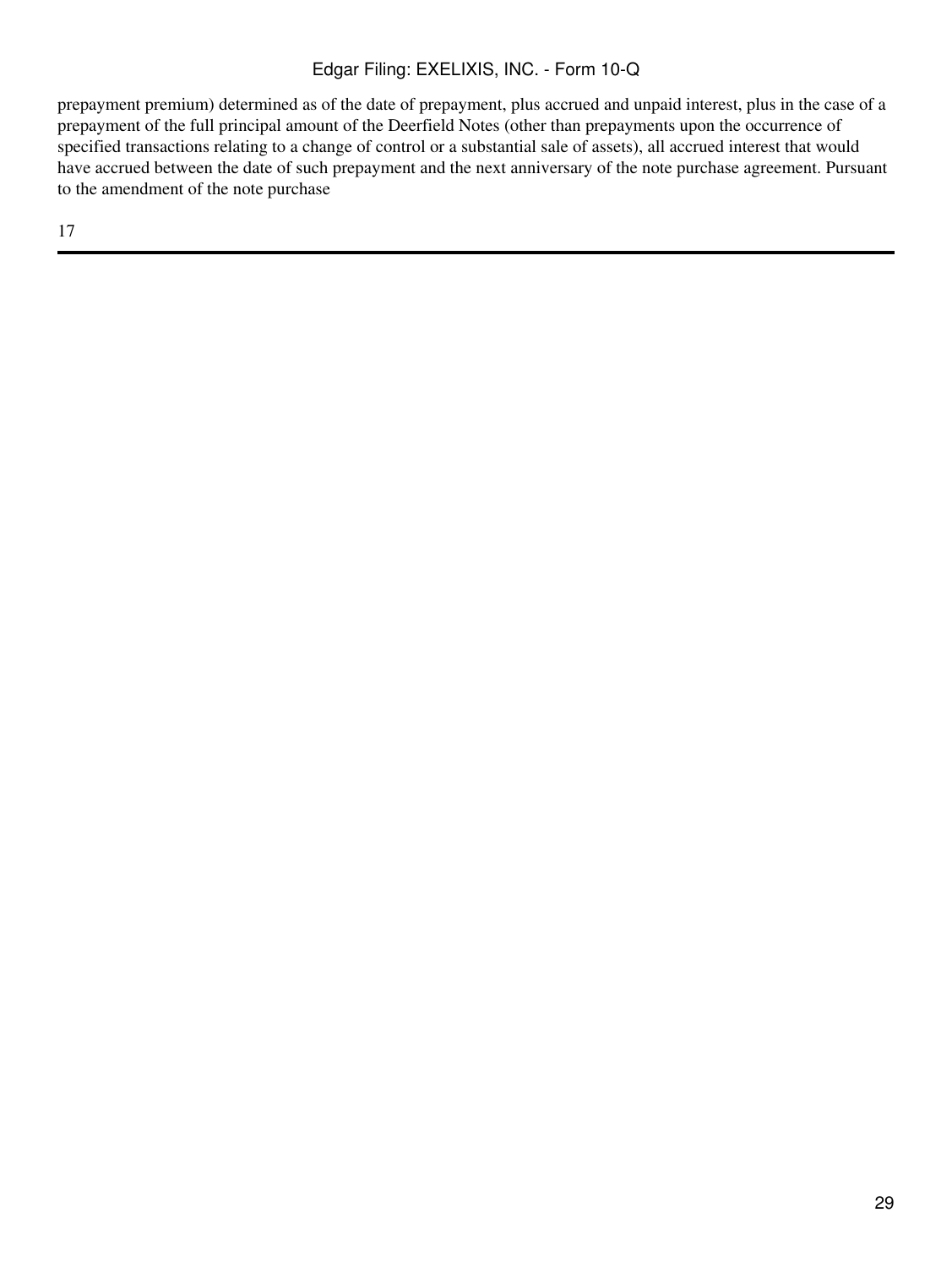agreement, any optional prepayment of the Deerfield Notes made on or prior to July 2, 3013 will be determined as if such prepayment occurred as of July 3, 2013. In lieu of making any optional or mandatory prepayment in cash, subject to certain limitations (including a cap on the number of shares issuable under the note purchase agreement), we have the right to convert all or a portion of the principal amount of the Deerfield Notes into, or satisfy all or any portion of the optional prepayment amounts or mandatory prepayment amounts (other than the first \$10.0 million of mandatory prepayments required in 2013 and 2014 and any optional prepayments made prior to July 3, 2013) with shares of our common stock. Additionally, in lieu of making any payment of accrued and unpaid interest in respect of the Deerfield Notes in cash, subject to certain limitations, we may elect to satisfy any such payment with shares of our common stock. The number of shares of our common stock issuable upon conversion or in settlement of principal and interest obligations will be based upon the discounted trading price of our common stock over a specified trading period. Upon certain changes of control of our company, a sale or transfer of assets in one transaction or a series of related transactions for a purchase price of more than \$400.0 million or a sale or transfer of more than 50% of our assets, Deerfield may require us to prepay the Deerfield Notes at the optional prepayment price, plus accrued and unpaid interest and any other accrued and reimbursable expenses (the "Put Price"). Upon an event of default, Deerfield may declare all or a portion of the Put Price to be immediately due and payable.

We also entered into a security agreement in favor of Deerfield which provides that our obligations under the Deerfield Notes will be secured by substantially all of our assets except intellectual property. In connection with the amendment of the note purchase agreement, the security agreement was also amended to exclude any escrowed proceeds from the issuance of 2019 Notes from the collateral pledged to Deerfield. The note purchase agreement and the security agreement include customary representations and warranties and covenants made by us, including restrictions on the incurrence of additional indebtedness. The balance of unamortized closing fee and expenses of \$1.1 million is included in Other long term assets on our Condensed Consolidated Balance Sheets. The carrying value of the loan as of September 30, 2012 is \$98.2 million.

#### NOTE 8: Income Taxes

We recorded an income tax provision of \$0.01 million and \$0.03 million for the three and nine months ended September 30, 2012, respectively, for tax-related interest associated with the audit by the Internal Revenue Service of our 2008, 2009 and 2010 tax years.

During the three months ended September 30, 2012, we recognized a deferred tax liability of \$54.4 million related to the 2019 Notes (see Note 6 of the Notes to our Consolidated Financial Statements for further discussion regarding the 2019 Notes). Under ASC 470-20 we are required to bifurcate our convertible debt instrument into two separate components: a liability component and an equity component, resulting in a basis difference between financial reporting and tax amounts associated with the liability component. This difference creates a temporary difference for purposes of applying ASC 740, Income Taxes. The deferred tax liability was primarily offset by a reduction in our tax valuation allowance. The resulting allocation of valuation allowance required a deferred tax liability of \$0.4 million included in Other long-term liabilities and a deferred tax asset of \$0.4 million in Prepaid expenses and other current assets in our Condensed Consolidated Balance Sheets as of September 30, 2012.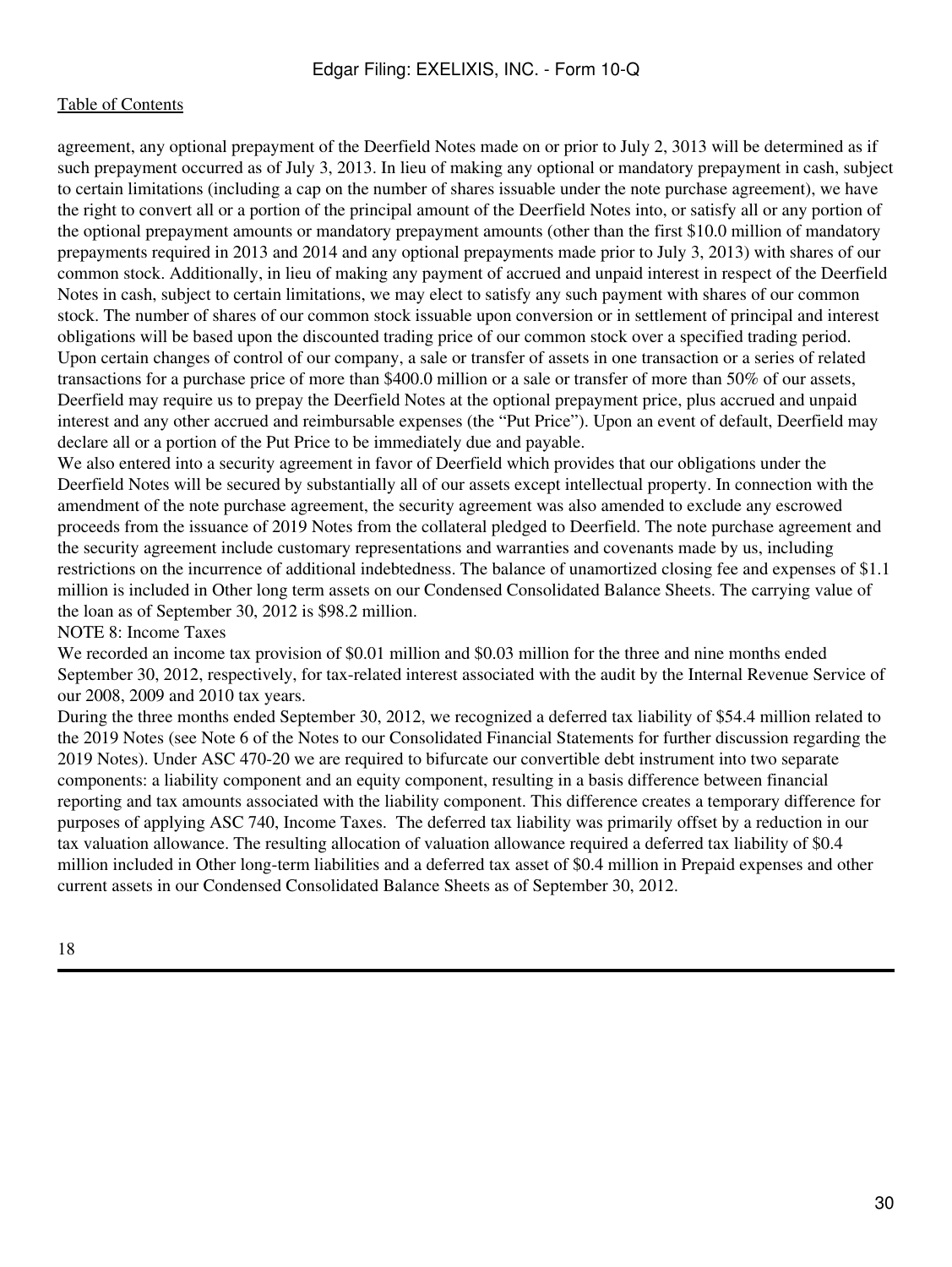#### <span id="page-30-0"></span>MANAGEMENT'S DISCUSSION AND ANALYSIS OF FINANCIAL CONDITION AND RESULTS OF OPERATIONS

The following discussion and analysis contains forward-looking statements. These statements are based on our current expectations, assumptions, estimates and projections about our business and our industry, and involve known and unknown risks, uncertainties and other factors that may cause our or our industry's results, levels of activity, performance or achievements to be materially different from any future results, levels of activity, performance or achievements expressed or implied in, or contemplated by, the forward-looking statements. Words such as "believe," "anticipate," "expect," "intend," "plan," "focus," "goal," "objective," "will," "may," "could," "would," "estimate," "predict," " "encouraging," or the negative of such terms or other similar expressions identify forward-looking statements. Our actual results and the timing of events may differ significantly from the results discussed in the forward-looking statements. Factors that might cause such a difference include those discussed in Part II, Item 1A of this Form 10-Q, as well as those discussed elsewhere in this report.

This discussion and analysis should be read in conjunction with our financial statements and accompanying notes included in this report and the financial statements and accompanying notes thereto included in our Annual Report on Form 10-K for the fiscal year ended December 31, 2011, filed with the Securities and Exchange Commission, or SEC, on February 22, 2012. Operating results are not necessarily indicative of results that may occur in future periods. We undertake no obligation to update any forward-looking statement to reflect events after the date of this report. **Overview** 

We are a biotechnology company committed to developing small molecule therapies for the treatment of cancer. We are focusing our proprietary resources and development efforts exclusively on cabozantinib, formerly known as XL184, our most advanced product candidate, in order to maximize the therapeutic and commercial potential of this compound. We believe cabozantinib has the potential to be a high-quality, broadly-active, differentiated pharmaceutical product that can make a meaningful difference in the lives of patients.

We have also established a portfolio of other novel compounds that we believe have the potential to address serious unmet medical needs, many of which are being advanced by partners as part of collaborations. As disclosed on clinicaltrials.gov (NCT01689519), a phase 3 clinical trial for one of these compounds, GDC-0973 (XL518), which we out-licensed to Genentech, Inc. (a wholly-owned member of the Roche Group), was recruiting participants as of November 1, 2012.

#### Cabozantinib

Cabozantinib inhibits MET, VEGFR2 and RET, proteins that are key drivers of tumor growth, vascularization, and/or metastasis. Cabozantinib has shown novel and differentiated activity in multiple cancer indications. The current clinical program for cabozantinib is focused on the treatment of metastatic castration-resistant prostate cancer, or CRPC, and progressive, unresectable, locally advanced, or metastatic medullary thyroid cancer, or MTC, but also includes the evaluation of other tumor types.

Exelixis has implemented a strategy to investigate cabozantinib in a comprehensive development program for CRPC to potentially generate a product that could effectively compete in the CRPC marketplace. Two phase 3 pivotal trials, COMET-1 (CabOzantinib MET Inhibition CRPC Efficacy Trial-1, formerly known as XL184-307) and COMET-2 (formerly known as XL184-306), were designed to provide an opportunity to commercially differentiate cabozantinib as an oncology agent with a potentially beneficial impact on overall survival, pain palliation and narcotic usage. We initiated the COMET-2 trial with a pain palliation endpoint in December 2011 and the COMET-1 trial with an overall survival endpoint in May 2012. We currently believe that the top-line results from the COMET-1 and COMET-2 trials will be available in 2014.

In May 2012, we completed the submission of our rolling new drug application, or NDA, with the United States Food and Drug Administration, or FDA, for cabozantinib as a treatment for MTC On July 30, 2012, we announced that the FDA accepted our NDA for filing and granted a Priority Review designation with a stated action date of November 29, 2012. The NDA submission was based on the data from our phase 3 clinical trial of cabozantinib as a potential treatment for medullary thyroid cancer, known as the EXAM trial (Efficacy of XL184 (Cabozantinib) in Advanced Medullary Thyroid Cancer), with progression-free survival, or PFS, as the trial's primary endpoint. The EXAM trial has been conducted under a special protocol assessment, or SPA, with the FDA, which allows for full approval on the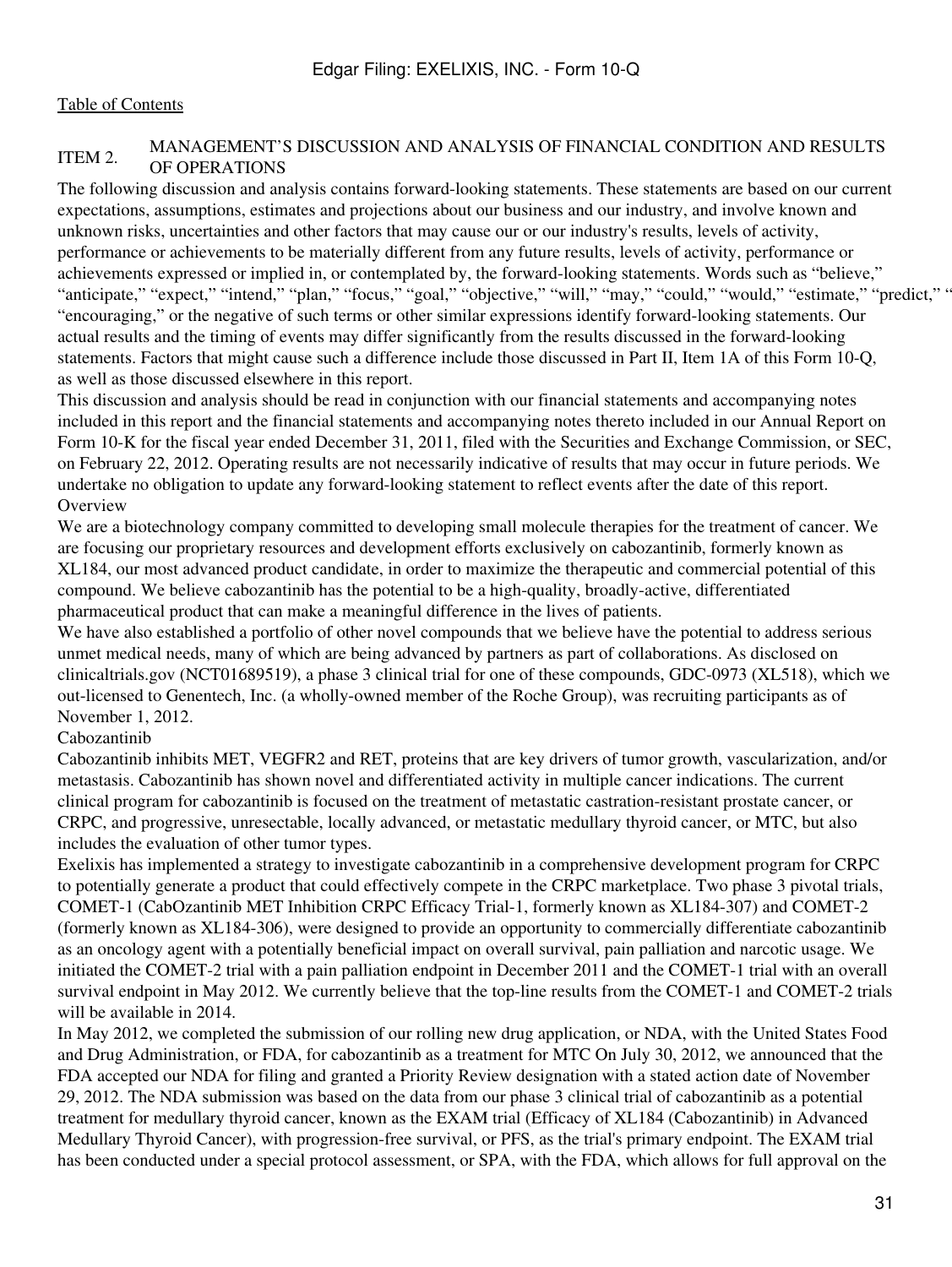basis of PFS if the data are supportive. We announced in October 2011 that the primary endpoint of the EXAM trial had been met. Data from the EXAM trial were reported at the American Society of Clinical Oncology Annual Meeting, or ASCO, in June 2012. Assuming approval of our NDA by the FDA, we currently anticipate a potential U.S. commercial launch of cabozantinib for the treatment of MTC in late 2012 or early 2013. We recently submitted our marketing authorization application, or MAA, to the European Medicines Agency, or EMA, and the MAA is currently subject to the EMA's validation process.

19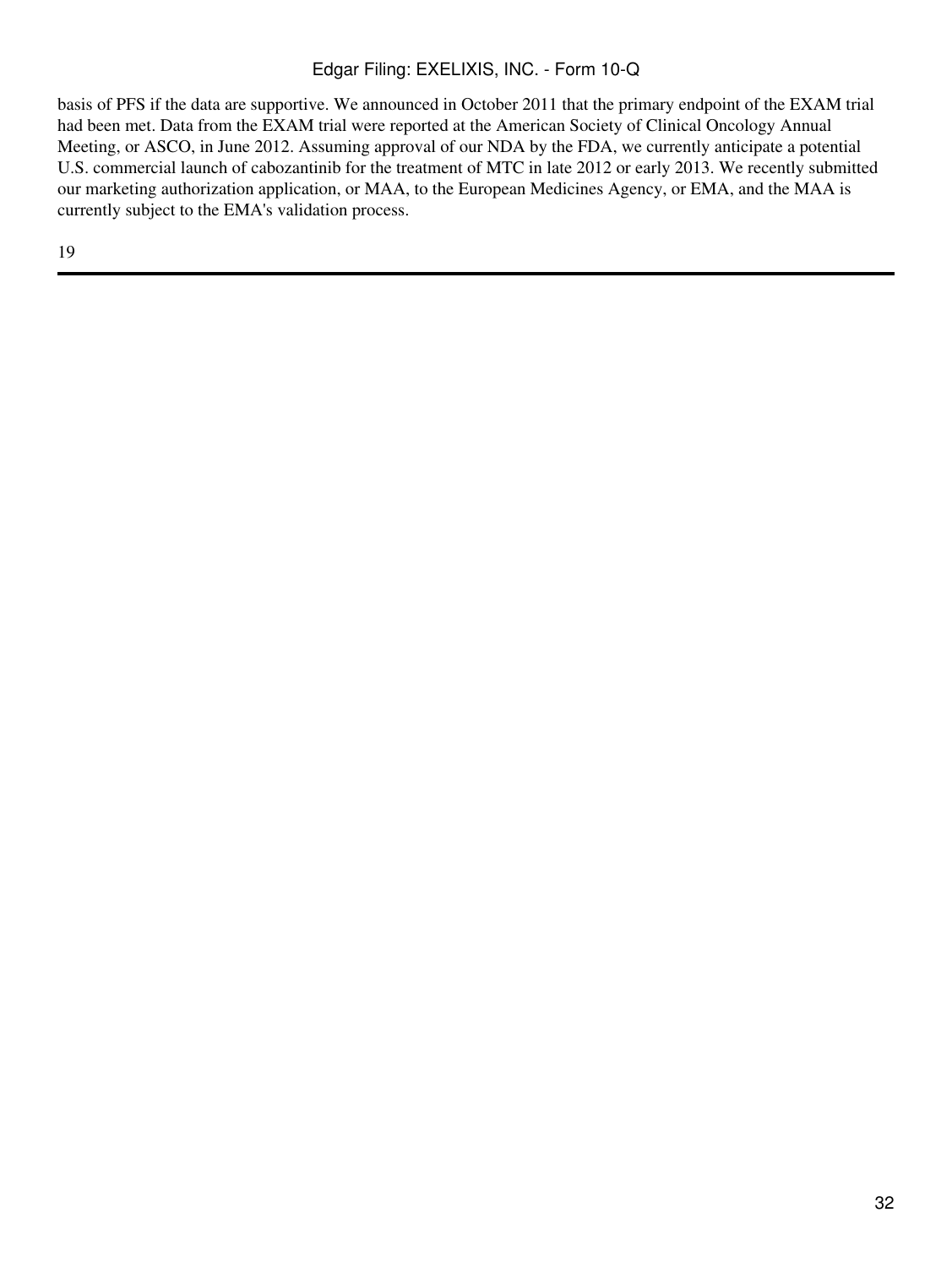We expect to expand the cabozantinib development program to other solid tumor indications, based on encouraging interim data that have emerged from our randomized discontinuation trial, or RDT, as well as other clinical trials. Objective tumor responses have been observed in patients treated with cabozantinib in 12 of 13 individual tumor types investigated to date, reflecting the broad potential clinical activity and commercial opportunity of this product candidate. Interim data suggest that cabozantinib has shown novel activity against bone and soft tissue lesions in patients with CRPC. In addition, interim data demonstrated that CRPC patients with bone metastases and bone pain at baseline experienced alleviation of pain, were able to reduce or discontinue narcotic medication and experienced a reduction in circulating tumor cell count. We have also observed resolution of metastatic bone lesions on bone scan in patients with metastatic breast cancer, renal cell carcinoma, thyroid cancer and melanoma.

Lower starting doses of cabozantinib are being evaluated in a cohort of CRPC patients in a non-randomized expansion cohort, or NRE, of the RDT treated at a daily dose of 40 mg, and in a dose-ranging study in CRPC patients conducted through an investigator-sponsored trial, or IST. Interim data from the NRE reported at the European Society for Medical Oncology, or ESMO, 2012 Annual Meeting in September 2012 suggest that the 40 mg daily dose has similar clinical activity to the 100 mg daily dose used in the RDT for key parameters, including reduction of metastatic bone and soft tissue disease, and reduction of bone pain and narcotic use, with apparent improvement in tolerability compared to the 100 mg dose cohort. Interim data from the 40 mg cohort of the dose-ranging IST reported at ASCO in June 2012 had also demonstrated clinical activity.

We believe that cabozantinib's clinical profile is compelling and will allow commercial differentiation, assuming regulatory approval. Accordingly, it is a priority for us to generate additional data from the RDT as well as other ongoing exploratory clinical trials for cabozantinib in a broad range of tumor types, including ovarian cancer, melanoma, breast cancer, non-small cell lung cancer, hepatocellular cancer, renal cell carcinoma, and differentiated thyroid cancer, to support further prioritization of our clinical and commercial options. We currently are evaluating the initiation of phase 3 pivotal trials of cabozantinib in hepatocellular cancer, renal cell carcinoma and potentially other indications. We believe the initiation of such pivotal trials potentially will increase the value of the cabozantinib franchise and spread the development and commercialization risk for cabozantinib across multiple opportunities. We have launched two initiatives to expand the cabozantinib development program beyond our internal development efforts: our Cooperative Research and Development Agreement, or CRADA, with the National Cancer Institute's Cancer Therapy Evaluation Program, or NCI-CTEP, and our IST program.

We entered into our CRADA with NCI-CTEP in November 2011. The proposed clinical trials approved to date under the CRADA include the following:

• carcinoma, platinum-resistant or refractory ovarian cancer, ocular melanoma, second line non-small cell lung cancer, Phase 2 clinical trials in disease settings where there is substantial unmet medical need and in which cabozantinib has previously demonstrated clinical activity, consisting of randomized phase 2 clinical trials in first line renal cell and second line/third line non-small cell lung cancer. We believe that data from these phase 2 clinical trials will help prioritize future phase 3 pivotal trials of cabozantinib.

endometrial cancer, bladder cancer, sarcoma and second line differentiated thyroid cancer. Positive results in these Additional phase 2 clinical trials to explore cabozantinib's potential utility in other tumor types, consisting of trials in indications could lead to further study in randomized phase 2 or phase 3 clinical trials.

• patients, a trial exploring the utility of combining cabozantinib with vemurafenib, a BRAF inhibitor, in patients with Additional phase 1 clinical trials, consisting of a trial evaluating cabozantinib in combination with docetaxel in CRPC BRAF-mutated melanoma, and a trial to evaluate the safety and phamacokinetics of cabozantinib in pediatric patients. Commencement of each of the proposed trials approved under the CRADA is subject to protocol development and satisfaction of certain other conditions. The proposed trials approved under the CRADA will be conducted under an investigational new drug application held by NCI-CTEP. We believe our CRADA reflects a major commitment by NCI-CTEP to support the broad exploration of cabozantinib's potential in a wide variety of cancers that have substantial unmet medical needs. Since NCI-CTEP provides funding for as many as 20 active clinical trials each year for a five year period, we believe the agreement will enable us to broadly expand the cabozantinib development program in a cost-efficient manner.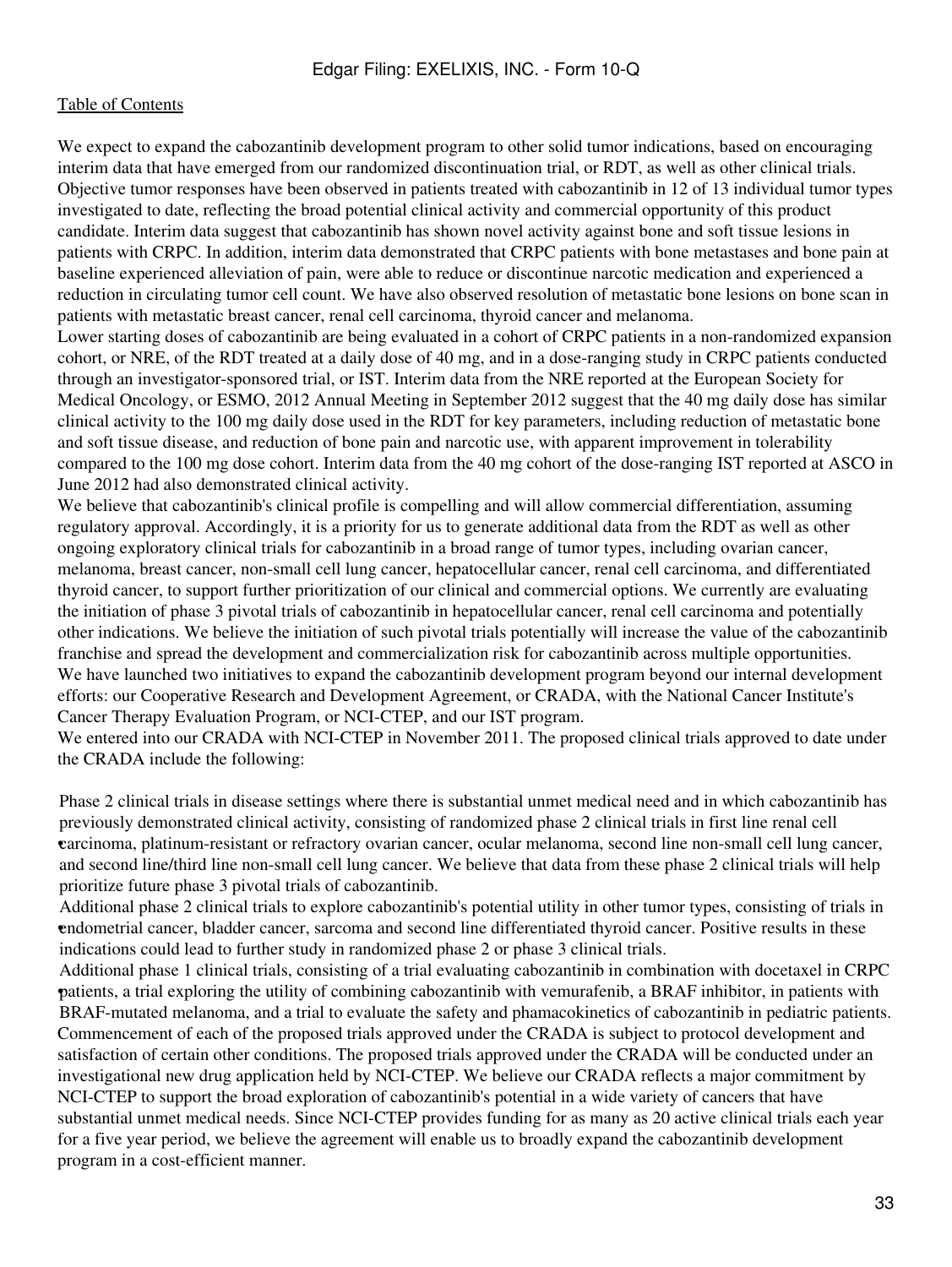We launched the IST program in October 2010, and it has already provided important interim data through the dose-ranging study in CRPC patients described above. These data were important for dose selection in the COMET pivotal trial program, and we believe they will guide dose selection for a potential future trial to evaluate the ability of cabozantinib to prevent bone metastases in men with prostate cancer. Cabozantinib currently is being evaluated in a variety of other ISTs and we expect to continue to consider additional IST proposals for the foreseeable future.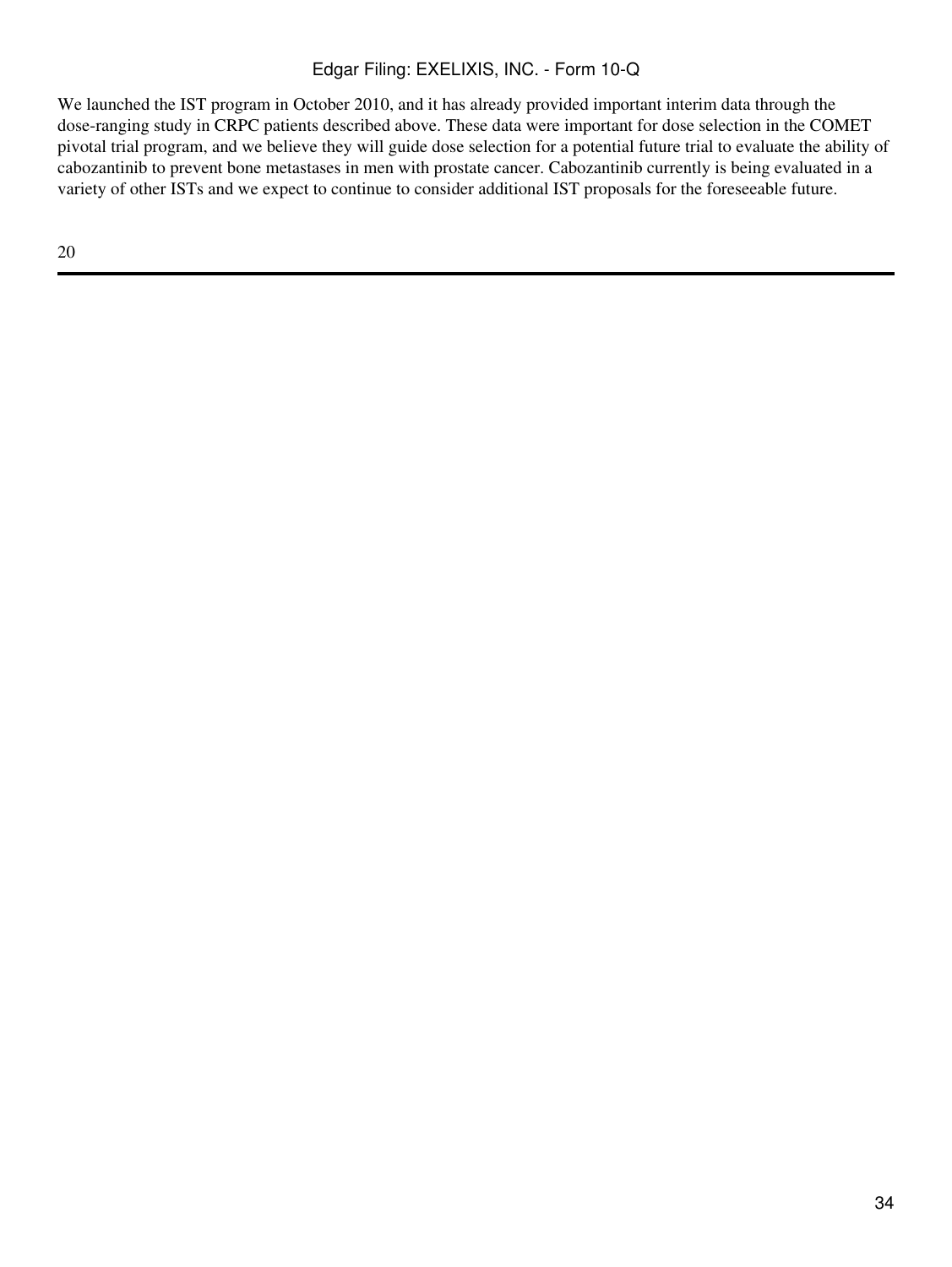### Collaborations

We have established collaborations with leading pharmaceutical and biotechnology companies, including Bristol-Myers Squibb Company, or Bristol-Myers Squibb, Sanofi, Genentech, GlaxoSmithKline, Merck (known as MSD outside of the United States and Canada) and Daiichi Sankyo Company Limited, or Daiichi Sankyo, for various compounds and programs in our portfolio. Pursuant to these collaborations, we have out-licensed compounds or programs to a partner for further development and commercialization, generally have no further unfunded cost obligations related to such compounds or programs and may be entitled to receive research funding, milestones and royalties or a share of profits from commercialization. As disclosed on clinicaltrials.gov (NCT01689519), a phase 3 clinical trial for one of these compounds, GDC-0973 (XL518), which we out-licensed to Genentech, was recruiting participants as of November 1, 2012. In addition, several other out-licensed compounds are in multiple phase 2 studies. These partnered compounds potentially could be of significant value to us if their development progresses successfully. With respect to our partnered compounds, we are eligible to receive potential milestone payments under our collaborations totaling approximately \$3.1 billion in the aggregate on a non-risk adjusted basis, of which 9% are related to clinical development milestones, 45% are related to regulatory milestones and 46% are related to commercial milestones.

### GDC-0973 (XL518) Collaboration with Genentech

Preliminary results from BRIM7, an ongoing phase 1b trial dose escalation study conducted by Roche and Genentech, our collaboration partner, of the BRAF inhibitor (BRAFi) vemurafenib in combination with the MEK inhibitor GDC-0973 (XL518) in patients with locally advanced/unresectable or metastatic melanoma carrying a BRAFV600 mutation were presented at the 2012 ESMO Annual Meeting. As disclosed on clinicaltrials.gov (NCT01689519), a multicenter, randomized, double-blind, placebo-controlled phase 3 clinical trial evaluating the combination of vemurafenib with GDC-0973 (XL518) versus vemurafenib in previously untreated BRAFV600 mutation positive patients with unresectable locally advanced or metastatic melanoma was recruiting participants as of November 1, 2012.

GDC-0973 (XL518) is a potent, highly selective inhibitor of MEK, a serine/threonine kinase that is a component of the RAS/RAF/MEK/ERK pathway. This pathway mediates signaling downstream of growth factor receptors, and is prominently activated in a wide variety of human tumors. In preclinical studies, oral dosing of GDC-0973 (XL518) resulted in potent and sustained inhibition of MEK in RAS- or BRAF-mutant tumor models. Exelixis discovered GDC-0973 (XL518) internally and advanced the compound to investigational new drug, or IND, status. In late 2006, we entered into a worldwide co-development agreement with Genentech, under which Exelixis received initial upfront and milestone payments for signing the agreement and submitting the IND. We were responsible for development of GDC-0973 (XL518) through the end of phase 1, at which point Genentech exercised its option to further develop the compound.

Under the terms of our agreement with Genentech, we are entitled to an initial equal share of U.S. profits and losses for GDC-0973 (XL518), which will decrease as sales increase, and will share equally in the U.S. marketing and commercialization costs. The profit share has multiple tiers--we are entitled to 50% of profits from the first \$200 million of U.S. actual sales, decreasing to 30% of profits from U.S. actual sales in excess of \$400 million. We are entitled to low double-digit royalties on ex-U.S. net sales. We also have the option to co-promote in the United States. The co-promotion option would allow us to provide up to 25% of the total sales force for GCD-0973 (XL518) in the United States. We must exercise the co-promotion option within 12 months of receiving notification of first patient dosed in first phase 3 clinical trial of GDC-0973 (XL518). As a condition to exercise the co-promotion option, we must have the capability to co-promote, including an adequate internal sales and promotional infrastructure, and an experienced internal oncology sales force.

Certain Factors Important to Understanding Our Financial Condition and Results of Operations Successful development of drugs is inherently difficult and uncertain. Our business requires significant investments in research and development over many years, often for products that fail during the research and development process. Our long-term prospects depend upon our ability, particularly with respect to cabozantinib, and the ability of our partners to successfully commercialize new therapeutics in highly competitive areas such as cancer treatment. Our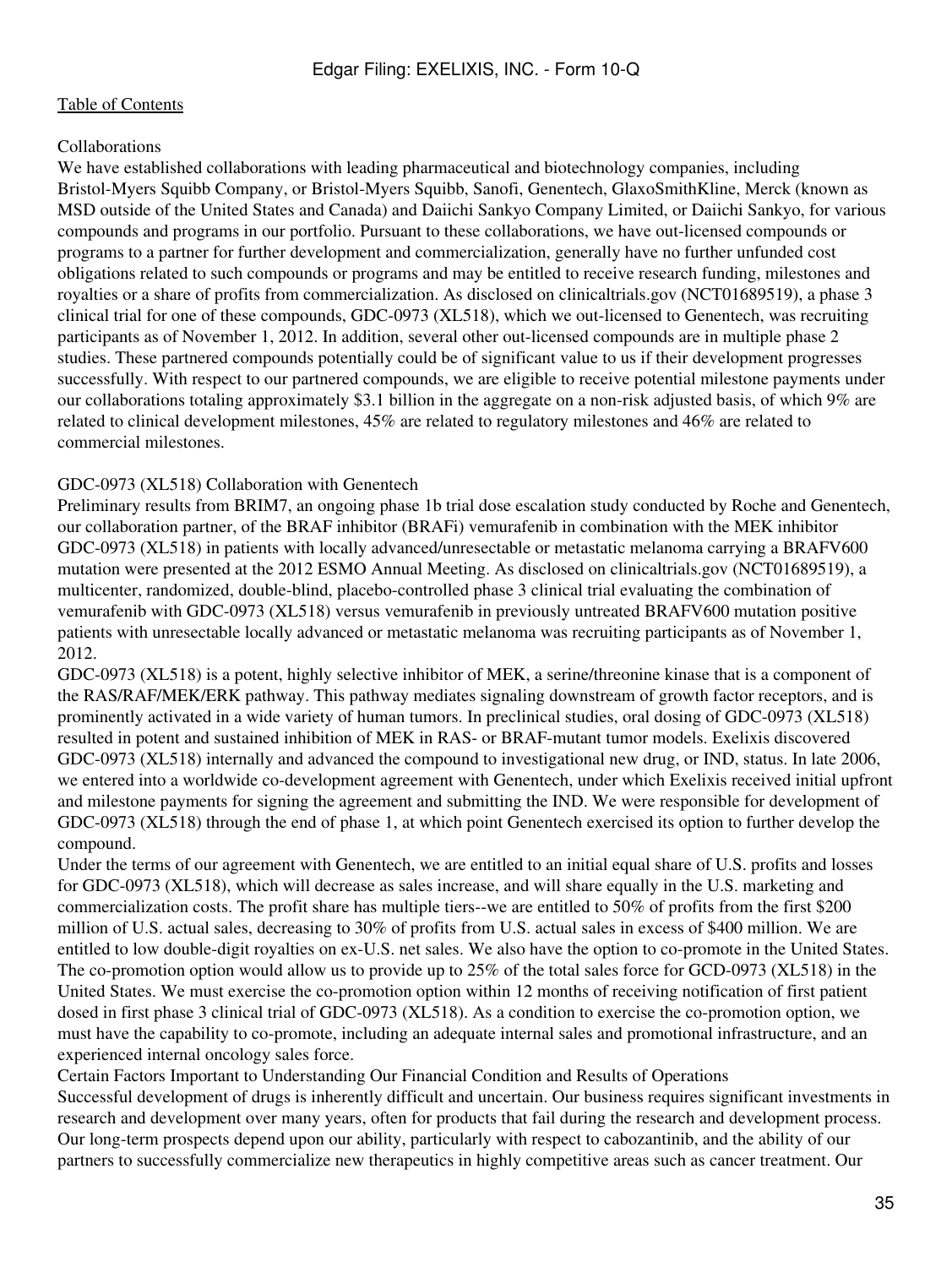financial performance is driven by many factors, including those described below.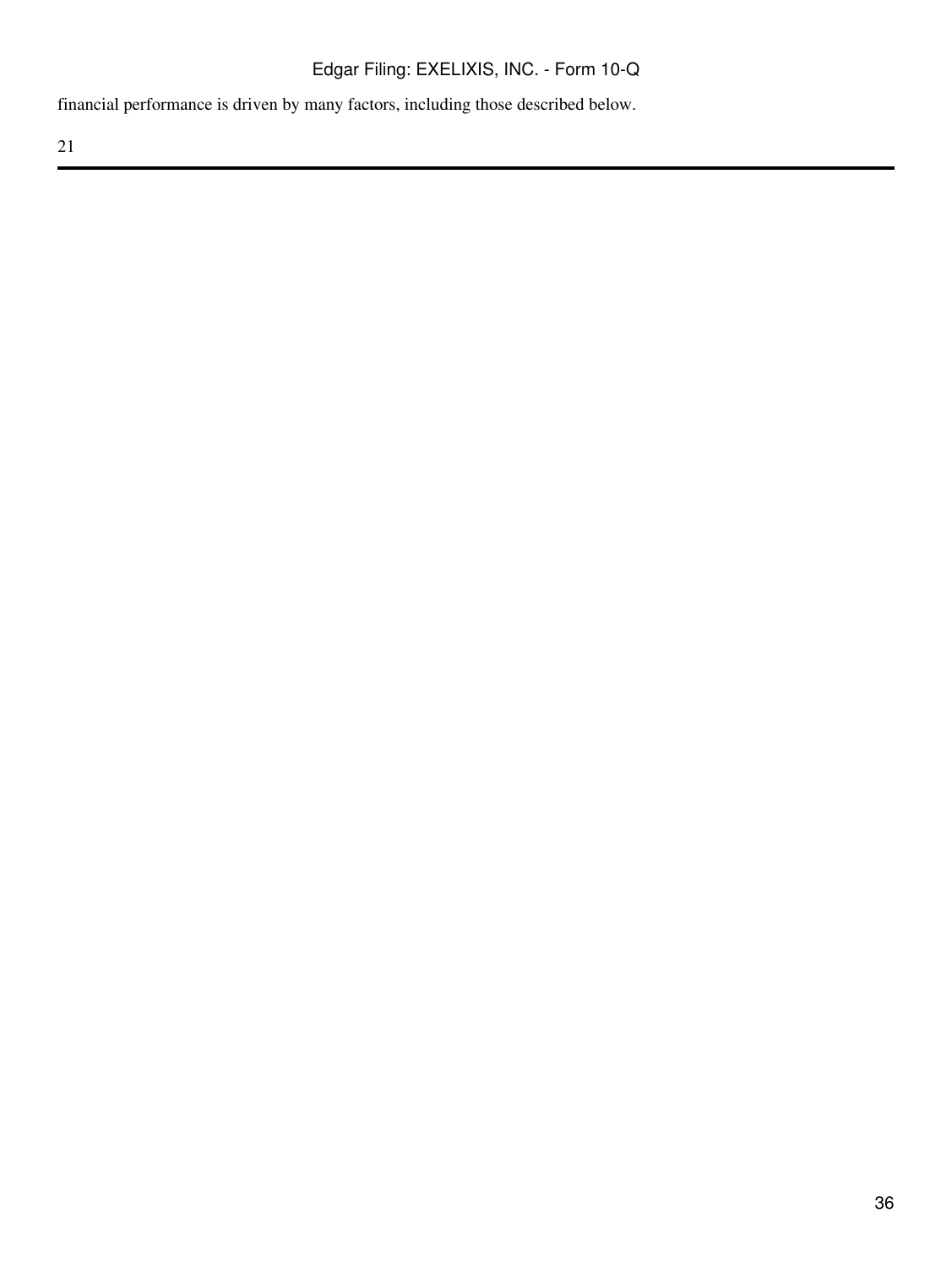Clinical Development and Commercialization Efforts for Cabozantinib and Other Product Candidates

We are focusing our proprietary resources and development and commercialization efforts on cabozantinib. However, cabozantinib may fail to show adequate safety or efficacy in clinical testing. Furthermore, predicting the timing of the initiation or completion of clinical trials is difficult, and our trials may be delayed due to many factors, including factors outside of our control. The future development path of cabozantinib depends upon the results of each stage of clinical development. We expect to incur increased expenses for the development of cabozantinib as it advances in clinical development, as well as commercialization expenses in the event cabozantinib receives regulatory approval. In addition to expenses related to cabozantinib, we will be obligated to share U.S. marketing and commercialization expenses related to GDC-0973 (XL518) in order to maintain our U.S. profit share.

With the exception of activities related to cabozantinib and our obligations with respect to GDC-0973 (XL518), we have discontinued efforts with respect to all of our compounds and programs that are not funded by partners pursuant to collaboration agreements. We expect discovery and clinical activities under various collaborations to continue to be funded by partners until we complete our contractual obligations.

#### Limited Sources of Revenues

We have no pharmaceutical products that have received marketing approval, and we have generated no revenues to date from the sale of such products. We do not expect to generate meaningful revenues from the sale of pharmaceutical products in the near term and expect that all of our other near-term revenues, such as research and development funding, license fees and milestone payments and royalty revenues, will be generated from collaboration agreements with our current and potential future partners. Milestones under these agreements may be tied to factors that are outside of our control, such as significant clinical or regulatory events with respect to compounds or programs that have been out-licensed to our partners.

#### Liquidity

As of September 30, 2012, we had \$674.7 million in cash and cash equivalents, marketable securities, short- and long-term restricted cash and investments and long-term investments, which included short- and long-term restricted cash and investments of \$40.2 million and \$82.9 million of cash and cash equivalents and marketable securities that we are required to maintain on deposit with Silicon Valley Bank or one of its affiliates pursuant to covenants in our loan and security agreement with Silicon Valley Bank. We anticipate that our current cash and cash equivalents, marketable securities, long-term investments and funding that we expect to receive from existing collaborators will enable us to maintain our operations for a period of at least 12 months following the end of the third quarter of 2012. However, our future capital requirements will be substantial, and we will need to raise additional capital in the future. Our capital requirements will depend on many factors, and we may need to use available capital resources and raise additional capital significantly earlier than we currently anticipate. These factors include:

•the progress and scope of the development and commercialization activities with respect to cabozantinib;

whether we elect to redeem for cash, all or a portion of the 4.25% convertible senior subordinated notes due

• 2019, or the 2019 Notes, issued and sold by us on August 14, 2012, prior to their maturity date; whether we elect to pay cash or to issue shares of our common stock in respect of any conversion of the 2019 Notes; • prepayments or payments of interest in connection with the secured convertible notes we issued to entities affiliated whether we elect to pay cash or to issue shares of our common stock in respect of any conversion of our principal, with Deerfield Management Company, L.P., or Deerfield, under our note purchase agreement; •whether we elect to prepay the amounts advanced under our loan from Silicon Valley Bank;

•the level of payments received under existing collaboration agreements, licensing agreements and other arrangements; **COMPOUNDS** or programs; the degree to which we conduct funded development activity on behalf of partners to whom we have out-licensed

whener we enter the new condocidion agreements, needsing agreements<br>particular with respect to cabozantinib) that provide additional capital; and whether we enter into new collaboration agreements, licensing agreements or other arrangements (including, in

with Genentech. our obligation to share U.S. marketing and commercialization costs for GDC-0973 (XL518) under our collaboration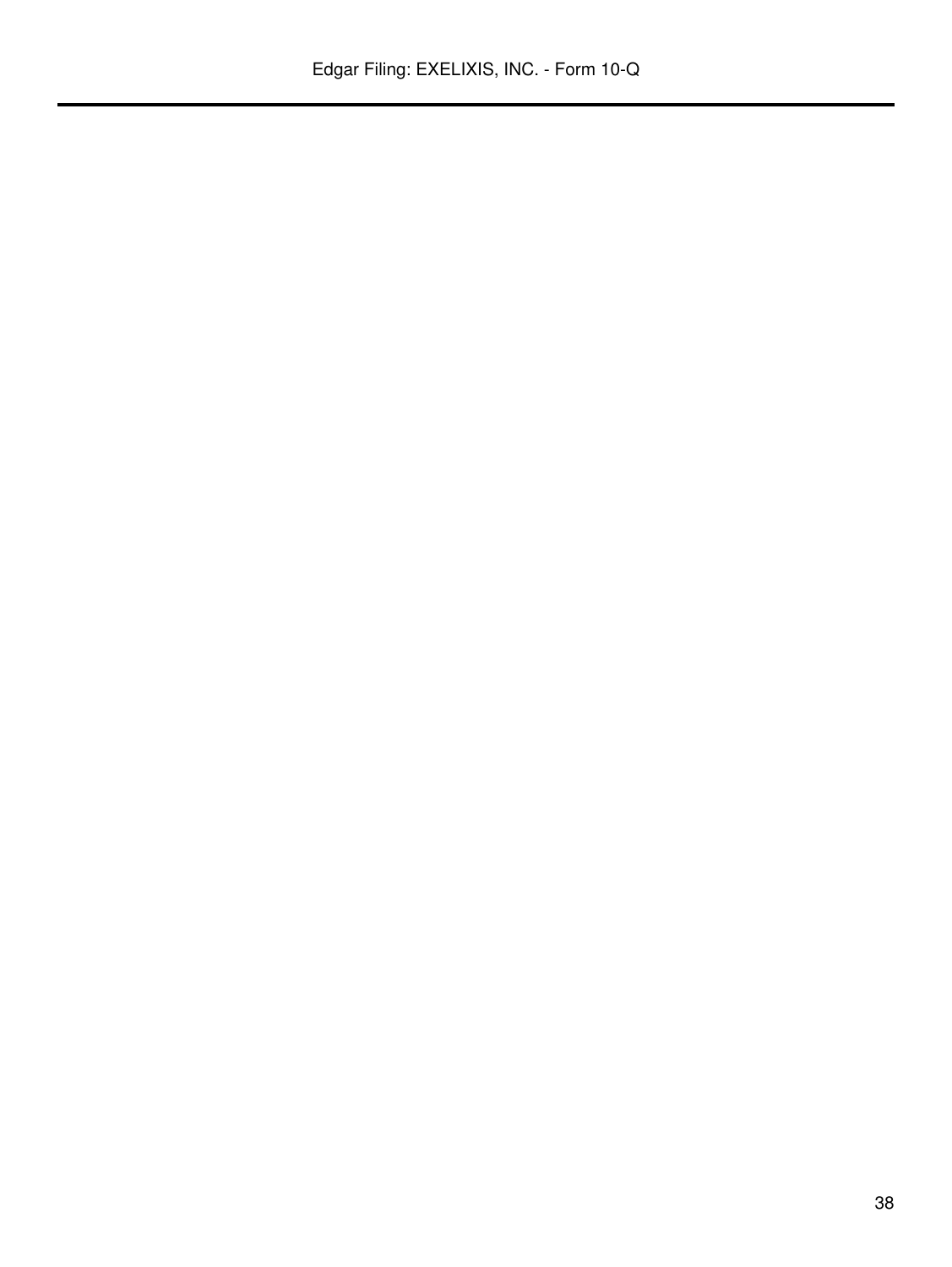Our minimum liquidity needs are also affected by financial covenants in our loan and security agreement with Silicon Valley Bank and our note purchase agreement with Deerfield, as well as other factors, which are described under "Liquidity and Capital Resources-Cash Requirements".

Our ability to raise additional funds may be severely impaired if cabozantinib fails to show adequate safety or efficacy in clinical testing.

Convertible Senior Subordinated Notes

On August 14, 2012, we issued and sold \$287.5 million aggregate principal amount of the 2019 Notes for net proceeds of \$277.7 million. The 2019 Notes were issued pursuant to an indenture, as supplemented by a supplemental indenture, collectively, the Indenture, with Wells Fargo Bank, National Association, as trustee, or the Trustee, and mature on August 15, 2019, unless earlier converted, redeemed or repurchased. The 2019 Notes bear interest at a rate of 4.25% per annum, payable semi-annually in arrears on February 15 and August 15 of each year, beginning February 15, 2013. Subject to certain terms and conditions, at any time on or after August 15, 2016, we may redeem for cash all or a portion of the 2019 Notes. The redemption price will equal 100% of the principal amount of the 2019 Notes to be redeemed, plus accrued and unpaid interest, if any, to, but excluding, the redemption date. Upon the occurrence of certain circumstances, holders may convert their 2019 Notes prior to the close of business on the business day immediately preceding May 15, 2019. On or after May 15, 2019, until the close of business on the second trading day immediately preceding August 15, 2019, holders may surrender their 2019 Notes for conversion at any time. Upon conversion, we will pay or deliver, as the case may be, cash, shares of our common stock or a combination of cash and shares of our common stock, at our election. The initial conversion rate of 188.2353 shares of common stock per \$1,000 principal amount of the 2019 Notes is equivalent to a conversion price of approximately \$5.31 per share of common stock. The conversion rate is subject to adjustment upon the occurrence of certain events. In connection with the issuance and sale of the 2019 Notes, \$36.5 million of the proceeds were deposited into an escrow account which contains an amount of permitted securities sufficient to fund, when due, the total aggregate amount of the first six scheduled semi-annual interest payments on the 2019 Notes. We have pledged our interest in the escrow account to the Trustee as security for our obligations under the 2019 Notes. Deerfield Facility

On June 2, 2010, we entered into a note purchase agreement with Deerfield pursuant to which, on July 1, 2010, we sold to Deerfield an aggregate of \$124.0 million initial principal amount of our secured convertible notes due June 2015, or the Deerfield Notes, for an aggregate purchase price of \$80.0 million, less closing fees and expenses of approximately \$2.0 million. On August 6, 2012, the parties amended the note purchase agreement to permit the issuance of the 2019 Notes and modify certain optional prepayment rights. The amendment became effective upon the issuance of the 2019 Notes and the payment to Deerfield of a \$1.5 million consent fee. The outstanding principal amount of the Deerfield Notes bears interest in the annual amount of \$6.0 million, payable quarterly in arrears. We will be required to make mandatory prepayments on the Deerfield Notes on an annual basis in 2013, 2014 and 2015 equal to 15% of certain payments from our collaborative arrangements received during the prior fiscal year, subject to a maximum annual prepayment amount of \$27.5 million and, for payments due in January 2013 and 2014, a minimum prepayment amount of \$10.0 million. We may also prepay all or a portion (not less than \$5.0 million) of the principal amount of the Deerfield Notes at an optional prepayment price based on a discounted principal amount (during the first three years of the term, subject to a prepayment premium) determined as of the date of prepayment, plus accrued and unpaid interest, plus in the case of a prepayment of the full principal amount of the Deerfield Notes (other than prepayments upon the occurrence of specified transactions relating to a change of control or a substantial sale of assets), all accrued interest that would have accrued between the date of such prepayment and the next anniversary of the note purchase agreement. Pursuant to the amendment of the note purchase agreement, any optional prepayment of the Deerfield Notes made on or prior to July 2, 2013 will be determined as if such prepayment occurred as of July 3, 2013. In lieu of making any optional or mandatory prepayment in cash, subject to certain limitations (including a cap on the number of shares issuable under the note purchase agreement), we have the right to convert all or a portion of the principal amount of the Deerfield Notes into, or satisfy all or any portion of the optional prepayment amounts or mandatory prepayment amounts (other than the first \$10.0 million of mandatory prepayments required in 2013 and 2014 and any optional prepayments made prior to July 3, 2013) with shares of our common stock. Additionally, in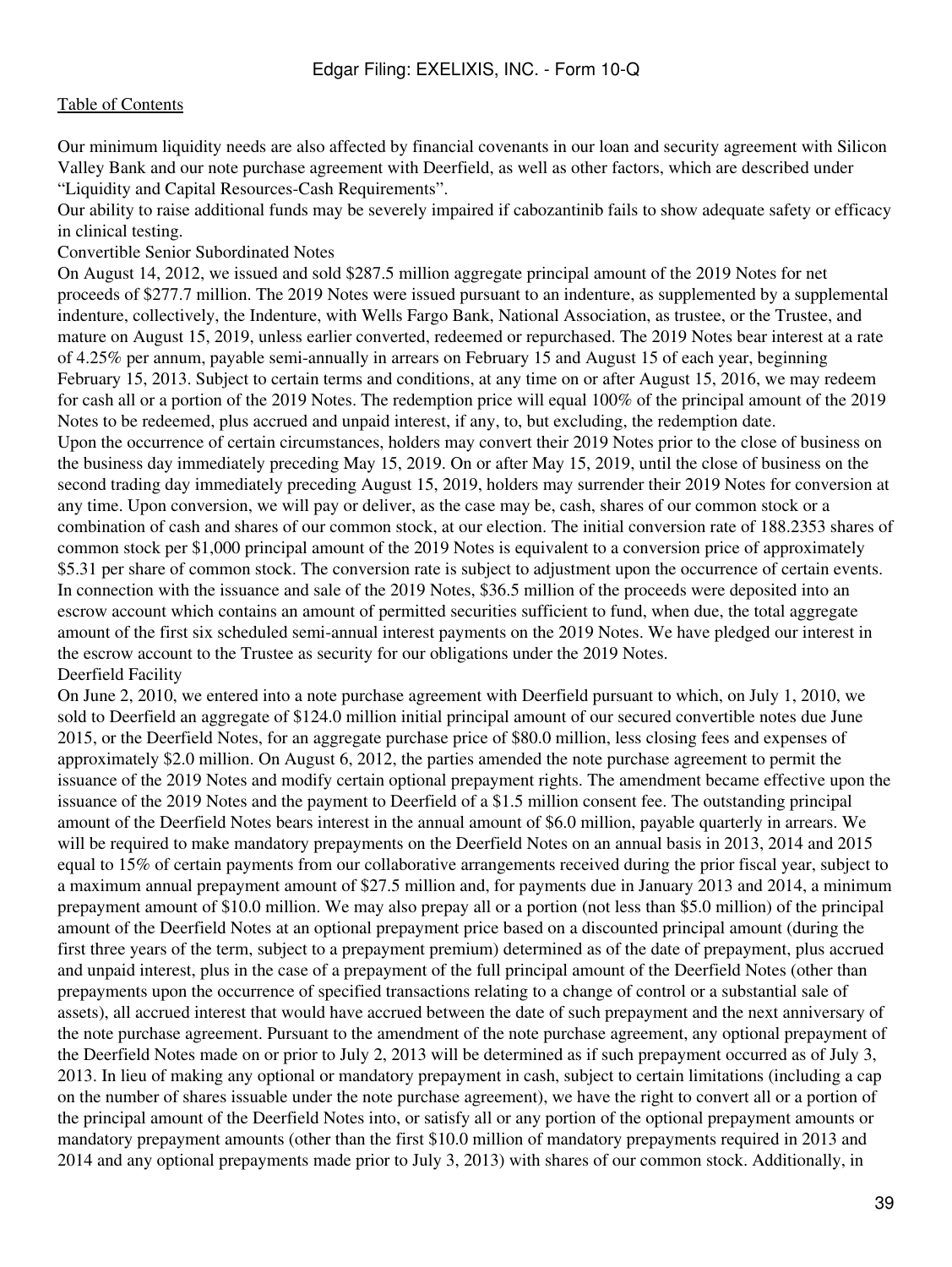lieu of making any payment of accrued and unpaid interest in respect of the Deerfield Notes in cash, subject to certain limitations, we may elect to satisfy any such payment with shares of our common stock. The number of shares of our common stock issuable upon conversion or in settlement of principal and interest obligations will be based upon the discounted trading price of our common stock over a specified trading period. Upon certain changes of control of our company, a sale or transfer of assets in one transaction or a series of related transactions for a purchase price of more than \$400 million or a sale or transfer of more than 50% of our assets, Deerfield may require us to prepay the Deerfield Notes at the optional prepayment price, plus accrued and unpaid interest and any other accrued and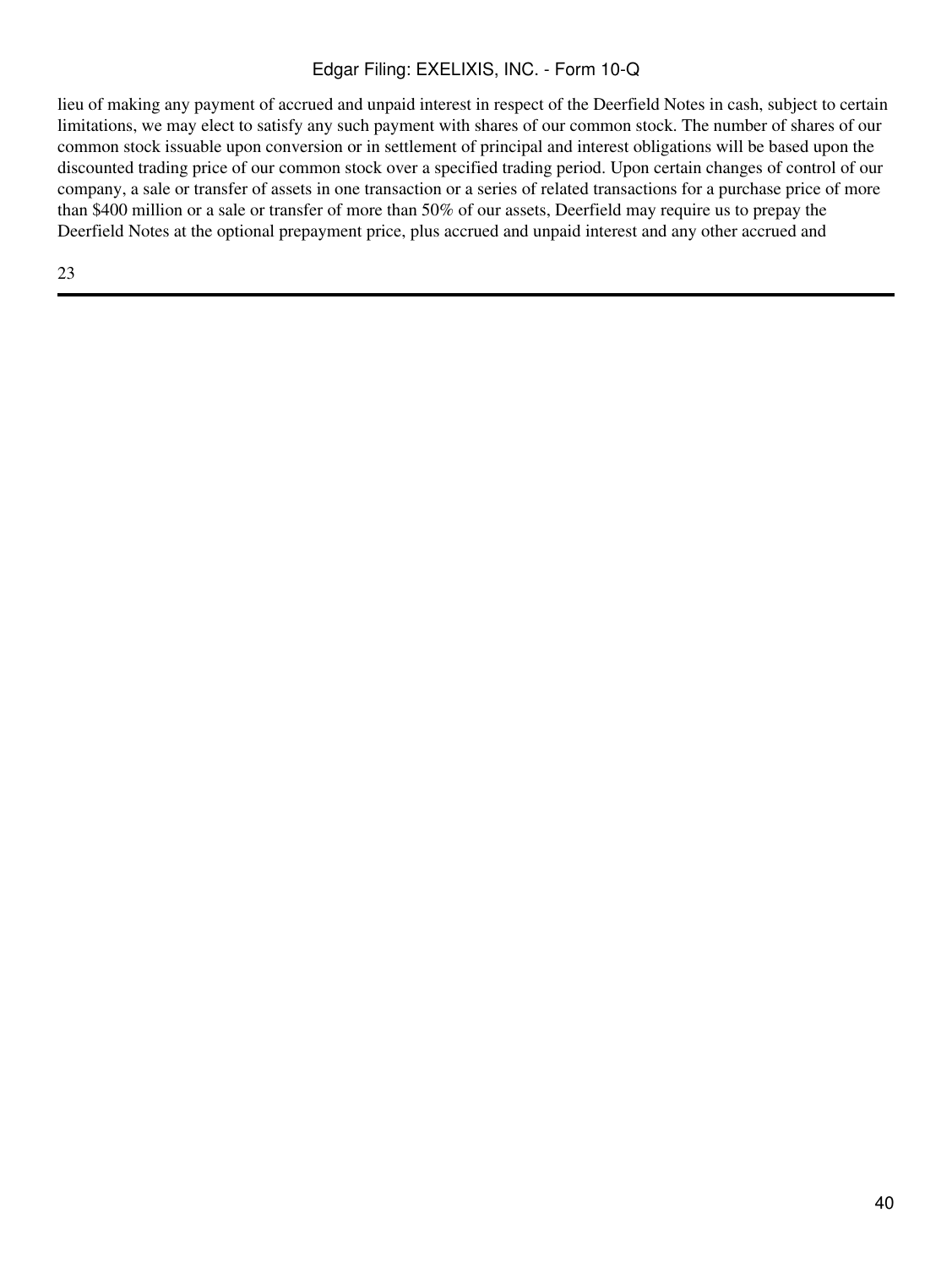reimbursable expenses, or the Put Price. Upon an event of default, Deerfield may declare all or a portion of the Put Price to be immediately due and payable.

We also entered into a security agreement in favor of Deerfield which provides that our obligations under the Deerfield Notes will be secured by substantially all of our assets except intellectual property. In connection with the amendment of the note purchase agreement, the security agreement was also amended to exclude any escrowed proceeds from the issuance of 2019 Notes from the collateral pledged to Deerfield. The note purchase agreement and the security agreement include customary representations and warranties and covenants made by us, including restrictions on the incurrence of additional indebtedness.

Loan Agreement with Silicon Valley Bank

On May 22, 2002, we entered into a loan and security agreement with Silicon Valley Bank for an equipment line of credit. On December 21, 2004, December 21, 2006 and December 21, 2007, we amended the loan and security agreement to provide for additional equipment lines of credit and on June 2, 2010, we further amended the loan and security agreement to provide for a new seven-year term loan in the amount of \$80.0 million. The principal amount outstanding under the term loan accrues interest at 1.0% per annum, which interest is due and payable monthly. We are required to repay the term loan in one balloon principal payment, representing 100% of the principal balance and accrued and unpaid interest, on May 31, 2017. We are required to repay any advances under an equipment line of credit in 48 equal monthly payments of principal and interest. We have the option to prepay all, but not less than all, of the amounts advanced under the term loan, provided that we pay all unpaid accrued interest thereon that is due through the date of such prepayment and the interest on the entire principal balance of the term loan that would otherwise have been paid after such prepayment date until the maturity date of the term loan. We have the option to prepay without penalty any advance under an equipment line of credit other than advances under a single line of credit, which has a 1.0% prepayment penalty, provided that we pay all unpaid accrued interest thereon that is due through the date of such prepayment. In accordance with the terms of the loan and security agreement, we are required to maintain an amount equal to at least 100%, but not to exceed 107%, of the outstanding principal balance of the term loan and all equipment lines of credit under the loan and security agreement at all times in one or more accounts with Silicon Valley Bank and certain other designated financial institutions as support for our obligations under the loan and security agreement. Any amounts outstanding under the term loan during the continuance of an event of default under the loan and security agreement will, at the election of Silicon Valley Bank, bear interest at a per annum rate equal to 6.0%. If one or more events of default under the loan and security agreement occurs and continues beyond any applicable cure period, Silicon Valley Bank may declare all or part of the obligations under the loan and security agreement to be immediately due and payable and stop advancing money or extending credit to us under the loan and security agreement.

#### Restructurings

During 2010, we implemented two restructurings that resulted in an overall reduction in our workforce of 386 employees. As a consequence of our decision to focus our proprietary resources and development efforts on the late-stage development and commercialization of cabozantinib, we implemented additional restructurings in both March 2011 and May 2012, resulting in further reductions to our workforce. The aggregate reduction in headcount from the 2010, 2011, and 2012 restructurings, or collectively, the Restructurings, is 422 employees. We have recorded aggregate restructuring charges of \$44.6 million in connection with the Restructurings, of which \$21.3 million related to termination benefits and \$23.3 million related to facility charges and the impairment of various assets. For the nine months ended September 30, 2012 and 2011, we recorded restructuring charges of approximately \$1.7 million and \$6.2 million, respectively. The charge for the nine months ended September 30, 2012, was primarily related to termination benefits and facility-related charges in connection with the exit of all or portions of three of our South San Francisco buildings. The total outstanding restructuring liability related to the Restructurings is included in current and long-term portion of restructuring on our Condensed Consolidated Balance Sheet.

We expect to incur additional restructuring charges of approximately \$1.3 million, primarily related to the exit of all or portions of three of our South San Francisco buildings and will be recorded through the end of the building lease terms, the last of which ends in 2017.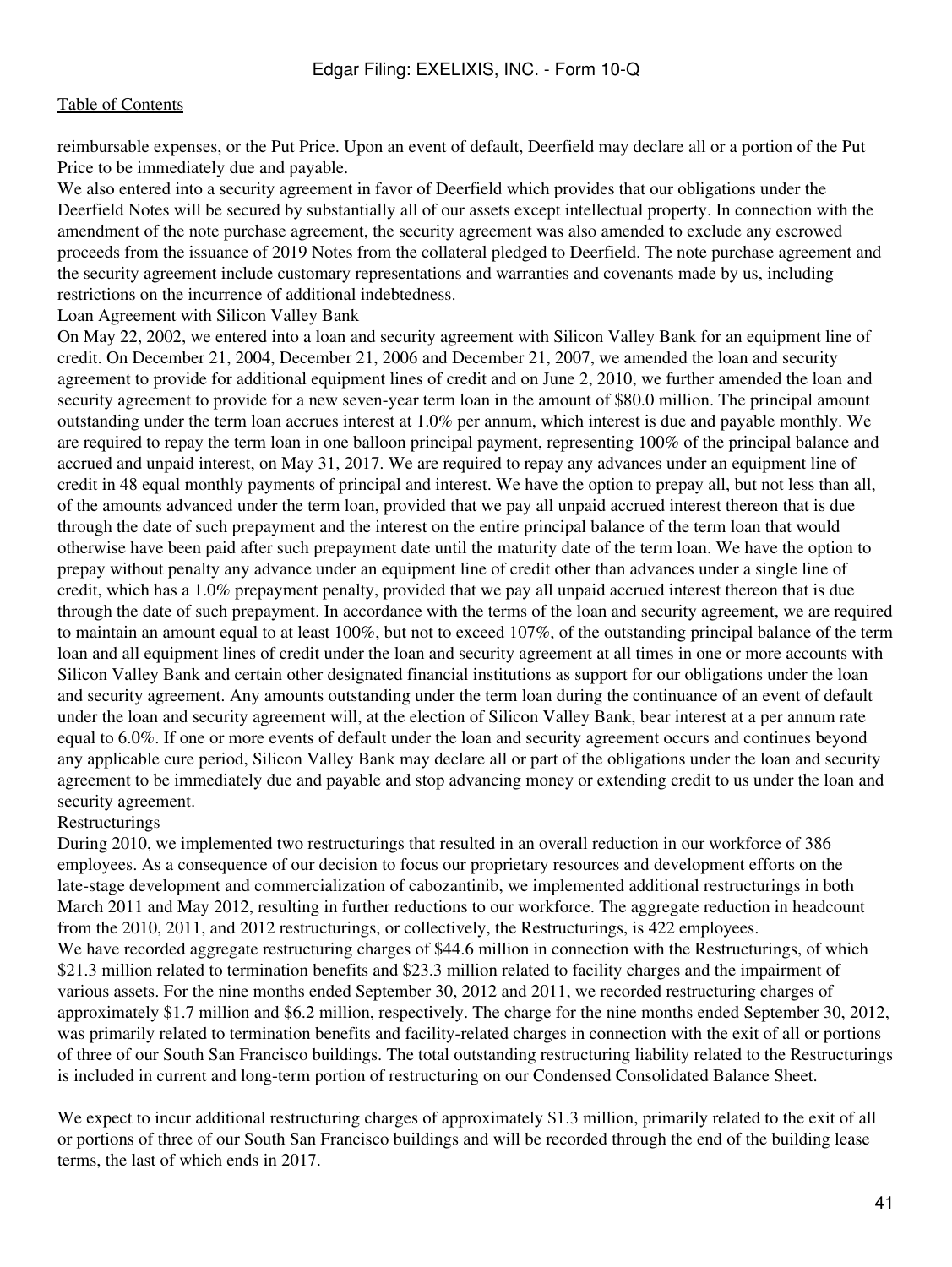The remaining charges that we expect to incur in connection with our restructuring efforts are subject to a number of assumptions, and actual results may materially differ. We may also incur other material charges not currently contemplated due to events that may occur as a result of, or associated with, our restructuring efforts. Critical Accounting Estimates

The preparation of the consolidated financial statements is in conformity with accounting principles generally accepted in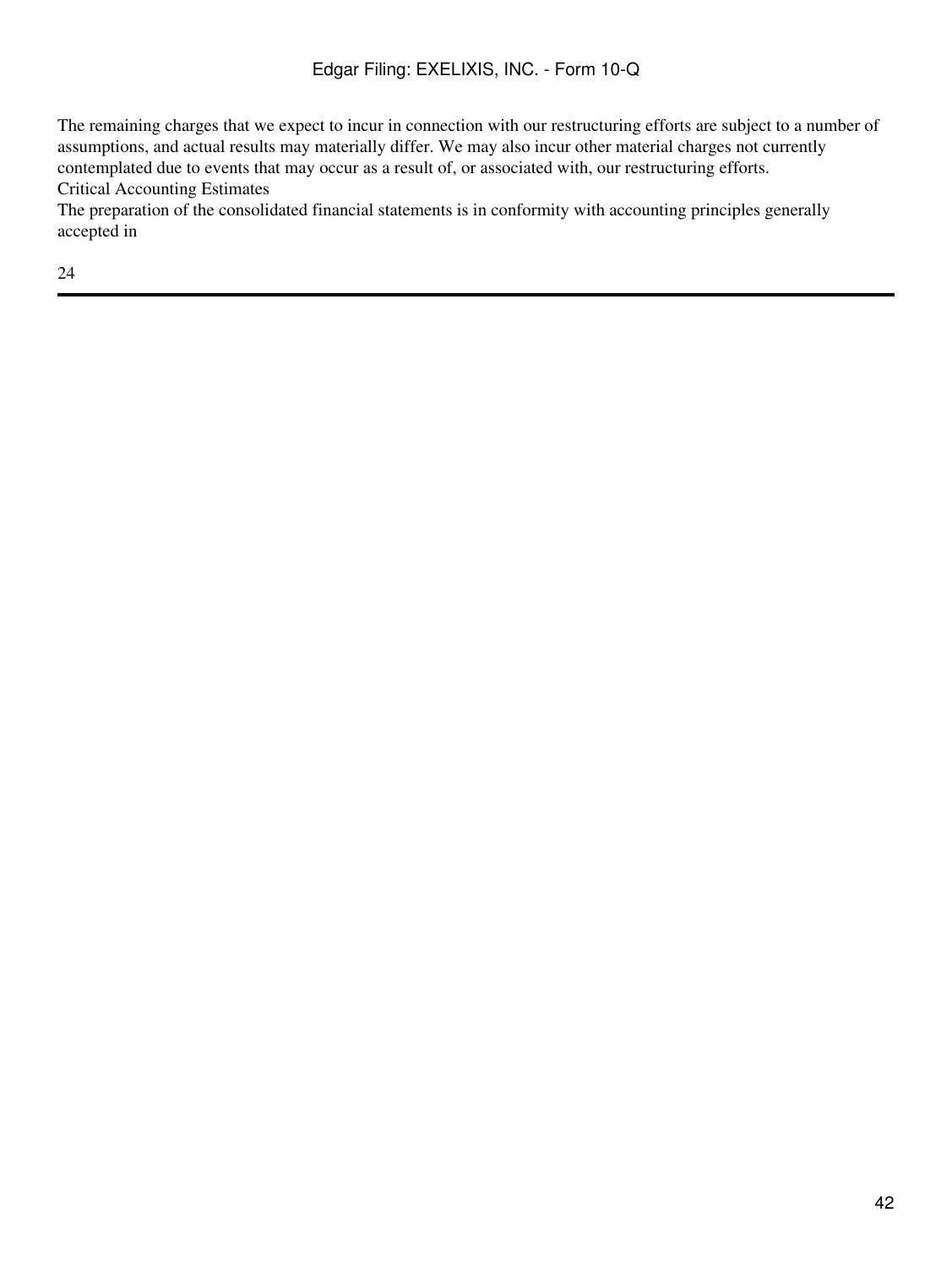the United States which require management to make estimates and assumptions that affect the reported amounts of assets, liabilities, revenue and expenses, and related disclosures. On an ongoing basis, management evaluates its estimates including, but not limited to, those related to revenue recognition, clinical trial accruals, restructuring liability and stock option valuation. We base our estimates on historical experience and on various other market-specific and other relevant assumptions that are believed to be reasonable under the circumstances, the results of which form the basis for making judgments about the carrying values of assets and liabilities that are not readily apparent from other sources. Our senior management has discussed the development, selection and disclosure of these estimates with the Audit Committee of our Board of Directors. Actual results could differ materially from these estimates.

An accounting policy is considered to be critical if it requires an accounting estimate to be made based on assumptions about matters that are highly uncertain at the time the estimate is made, and if different estimates that reasonably could have been used, or changes in the accounting estimates that are reasonably likely to occur periodically, could materially impact the financial statements. We believe our critical accounting policies relating to revenue recognition, clinical trial accruals, restructuring liability, stock option valuation and convertible debt valuation reflect the more significant estimates and assumptions used in the preparation of our consolidated financial statements.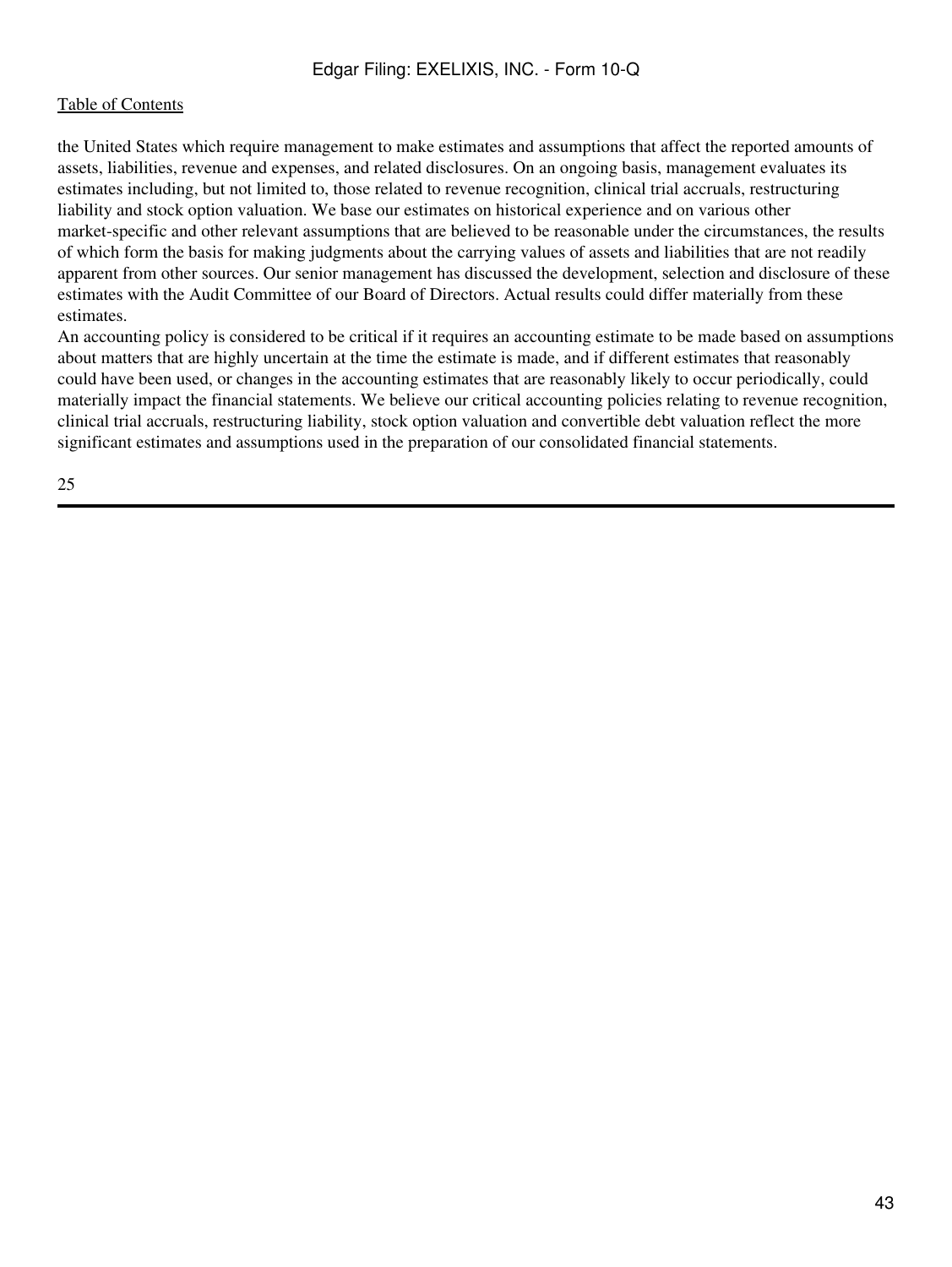#### 2019 Notes

 The 2019 Notes are accounted for in accordance with ASC Subtopic 470-20, Debt with Conversion and Other Options. Under ASC Subtopic 470-20, issuers of certain convertible debt instruments that have a net settlement feature and may be settled in cash upon conversion, including partial cash settlement, are required to separately account for the liability (debt) and equity (conversion option) components of the instrument. The carrying amount of the liability component of any outstanding debt instrument is computed by estimating the fair value of a similar liability without the conversion option. The amount of the equity component is then calculated by deducting the fair value of the liability component from the principal amount of the convertible debt instrument. The effective interest rate used in determining the liability component of the 2019 Notes was approximately 10%. See Note 6 to the Condensed Consolidated Financial Statements for further information regarding the 2019 Notes.

Other than the 2019 Notes, there have been no other significant changes in our critical accounting policies and estimates during the nine months ended September 30, 2012, as compared to the critical accounting policies and estimates disclosed in "Management's Discussion and Analysis of Financial Condition and Results of Operations" included in our Annual Report on Form 10-K for the year ended December 31, 2011.

### Fiscal Year Convention

Exelixis adopted a 52- or 53-week fiscal year that ends on the Friday closest to December 31st. Fiscal year 2011, a 52-week year, ended on December 30, 2011, and fiscal year 2012, a 52-week year, will end on December 28, 2012. For convenience, references in this report as of and for the fiscal quarters ended September 30, 2011 and September 28, 2012, and as of the fiscal year ended December 30, 2011, are indicated as ended September 30, 2011 and 2012, and as ended December 31, 2011, respectively.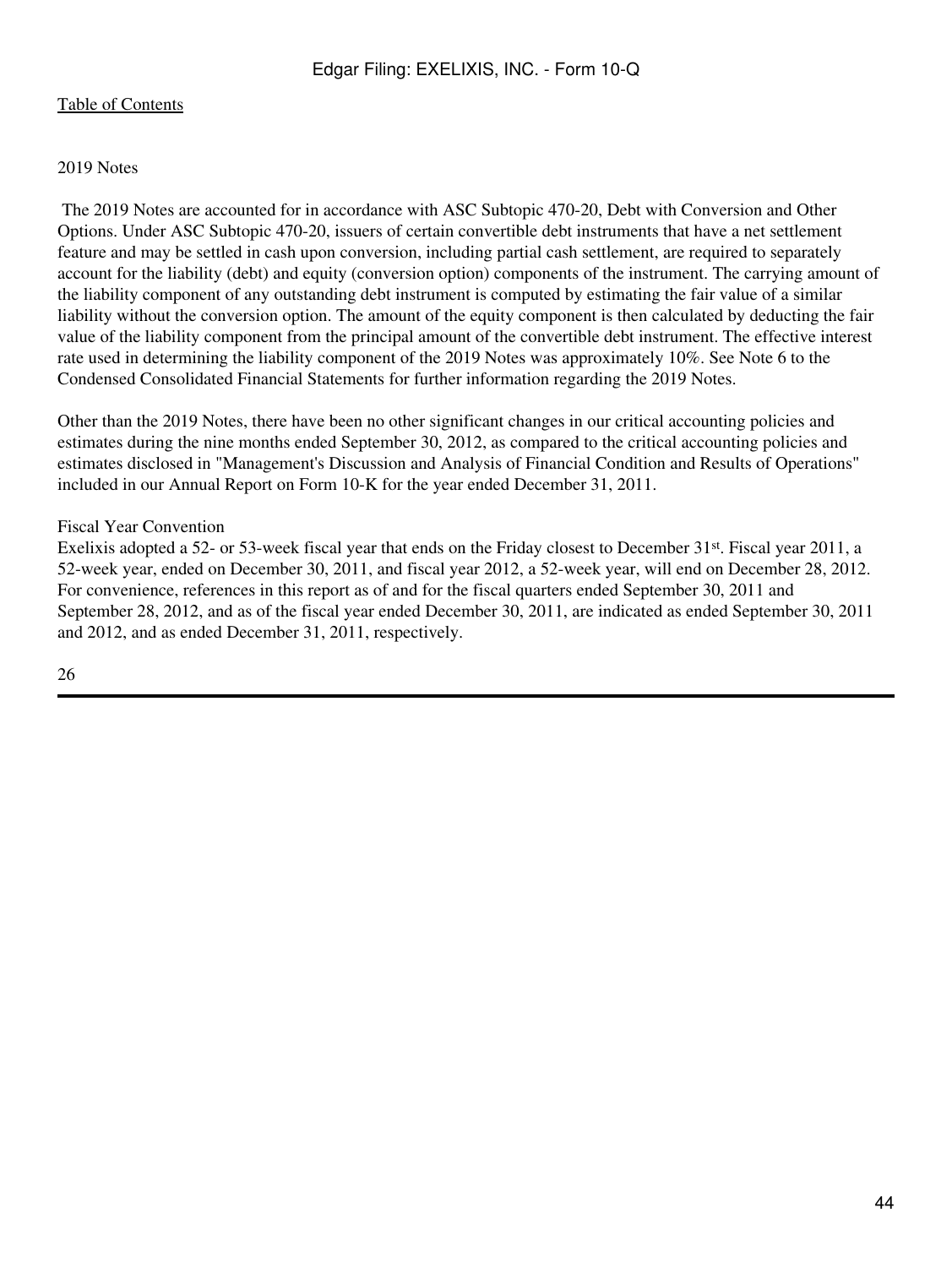Results of Operations Revenues

Total revenues by category, as compared to the prior year periods, were as follows (dollar amounts are presented in millions):

|                                  | Three Months Ended<br>September 30, |         | Nine Months Ended<br>September 30, |         |
|----------------------------------|-------------------------------------|---------|------------------------------------|---------|
|                                  | 2012                                | 2011    | 2012                               | 2011    |
| Contract                         |                                     |         |                                    |         |
| Research and development funding | \$—                                 | \$0.6   | $S-$                               | \$14.0  |
| Milestones                       | 9.3                                 | 4.5     | 16.9                               | 11.7    |
| License $(1)$                    | 4.0                                 | 122.7   | 22.7                               | 168.0   |
| Collaboration reimbursement      |                                     | 0.5     |                                    | 2.6     |
| Total revenues                   | \$13.3                              | \$128.3 | \$39.6                             | \$196.3 |
| Dollar change                    | \$(115.0)                           |         | \$(156.7)                          |         |
| Percentage change                | (89.6)<br>$)\%$                     |         | (79.8)<br>$)\%$                    |         |

(1)Includes amortization of up-front payments.

Total revenues by customer, as compared to the prior year periods, were as follows (dollar amounts are presented in millions):

|                               | Three Months Ended |         | Nine Months Ended<br>September 30, |         |  |
|-------------------------------|--------------------|---------|------------------------------------|---------|--|
| September 30,<br>2012<br>2011 |                    |         | 2012                               | 2011    |  |
| Sanofi                        | $\frac{1}{2}$      | \$9.3   | $s-$                               | \$40.3  |  |
| Bristol-Myers Squibb          | 7.8                | 119.0   | 23.4                               | 153.3   |  |
| Daiichi Sankyo                | 5.5                |         | 5.5                                |         |  |
| Boehringer Ingelheim          |                    |         |                                    | 0.7     |  |
| Merck                         |                    |         | 10.7                               |         |  |
| Genentech                     |                    |         |                                    | 2.0     |  |
| Total revenues                | \$13.3             | \$128.3 | \$39.6                             | \$196.3 |  |
| Dollar change                 | \$(115.0)          |         | \$(156.7)                          |         |  |
| Percentage change             | (89.6)<br>$)\%$    |         | (79.8)<br>$)\%$                    |         |  |

The decrease in revenues for the three and nine months ended September 30, 2012, as compared to the prior year periods, is primarily due to the acceleration of license revenue as a result of the termination of our 2008 agreement with Bristol Myers-Squibb for XL281 in October 2011, the transfer in April 2011 of substantially all development activities pertaining to XL147 and XL765 to Sanofi under our 2009 license agreement for these compounds and the termination in December 2011 of our 2009 collaboration with Sanofi for the discovery of inhibitors of phosphoinositide-3 kinase, or PI3K. This decrease in revenues was partially offset by a milestone payment of \$5.5 million received from Daiichi Sankyo in August 2012 related to our collaboration agreement for XL550. For the nine months ended September 30, 2012, the decrease in revenues was further offset by \$10.7 million in revenue recognized under our agreement with Merck for our PI3K-delta program signed in December 2011. Research and Development Expenses

Total research and development expenses, as compared to the prior year periods, were as follows (dollar amounts are presented in millions):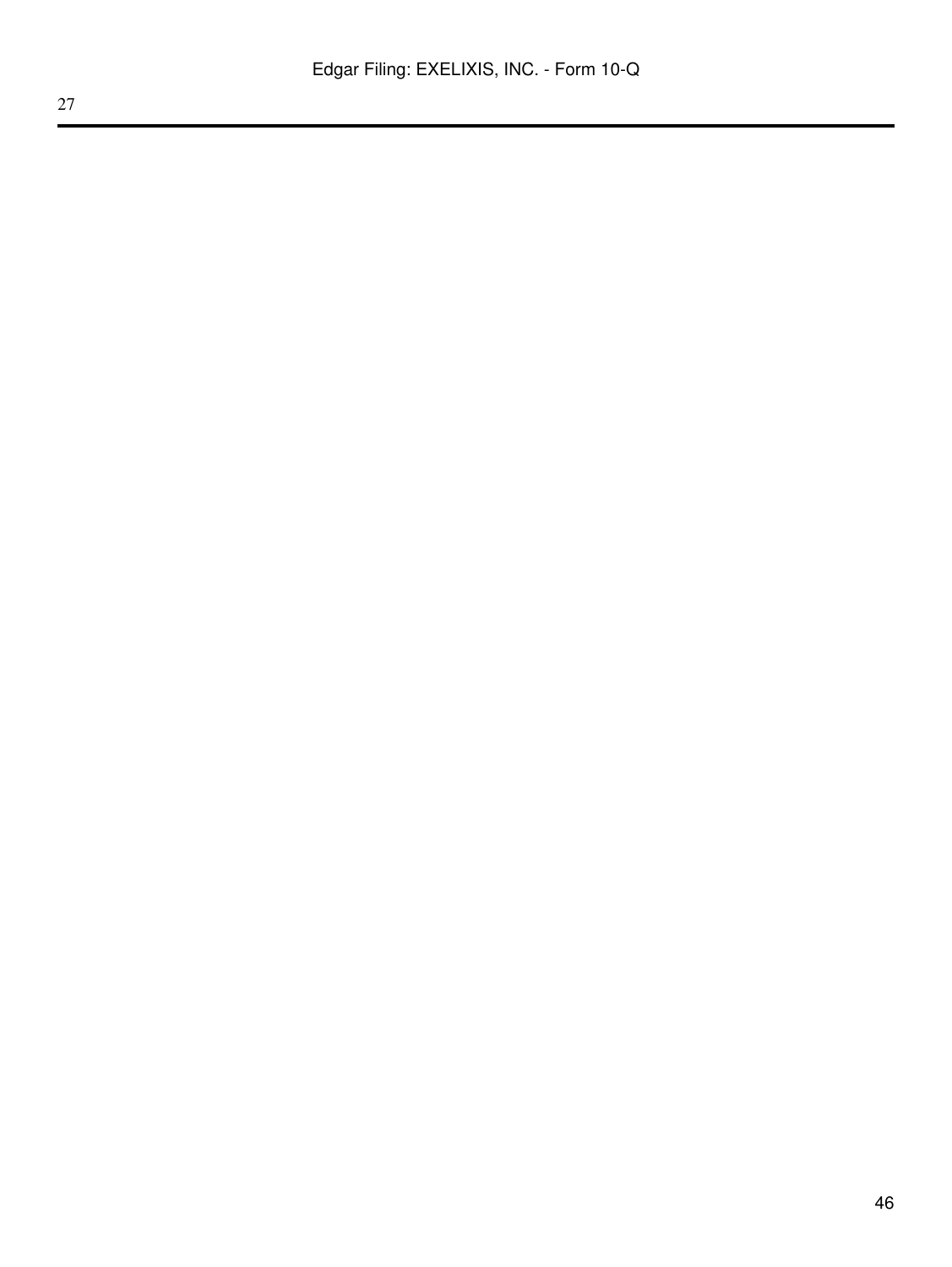|                                   |          | Three Months Ended<br>September 30, |              | Nine Months Ended |
|-----------------------------------|----------|-------------------------------------|--------------|-------------------|
|                                   |          |                                     |              | September 30,     |
|                                   | 2012     | 2011                                | 2012         | 2011              |
| Research and development expenses | \$30.7   | \$37.5                              | \$96.4       | \$126.1           |
| Dollar change                     | \$ (6.8) |                                     | $$^{(29.7)}$ |                   |
| Percentage change                 | (18.1    | $\%$                                | (23.5        | $\%$              |
|                                   |          |                                     |              |                   |

The decrease for the three and nine months ended September 30, 2012, as compared to the prior year periods, resulted primarily from the following:

which down of EXPRIT, and the transfer of XET+7 and XE763 to Sanoff. These decreases were partially offset increase in chemistry, Clinical Trial Costs — Clinical trial expenses, which include services performed by third-party contract research organizations and other vendors, decreased by \$4.5 million, or 25%, and \$18.7 million, or 31%, respectively, primarily due to various cabozantinib clinical pharmacology studies that occurred in 2011 in support of our NDA filing for MTC, the gradual wind down of our randomized discontinuation trial for cabozantinib as well as the gradual wind down of EXAM, and the transfer of XL147 and XL765 to Sanofi. These decreases were partially offset by an manufacturing and control, or CMC, expenses associated with launch preparation and increases for various IST trials, resulting in a net decrease for the three and nine months ended September 30, 2012. We expect our clinical trial expenses to increase in the fourth quarter of 2012 due to continued increases in COMET-1 and COMET-2 clinical trial activities.

development, due to the decrease in research personnel related to the Restructurings, and the resulting decrease in General Corporate Costs — There was a decrease of \$1.1 million, or 16%, and \$4.5 million, or 21%, respectively, in the allocation of general corporate costs (such as facility costs, property taxes and insurance) to research and allocated costs.

• and temporary employees, decreased by \$1.4 million, or 16.4%, and \$4.5 million, or 15.6%, respectively, primarily Personnel — Personnel expense, which includes salaries, bonuses, related fringe benefits, recruiting, relocation costs due to the reduction in headcount related to the Restructurings.

• or 30%, respectively, primarily as a result of our reduction in headcount related to the Restructurings and lower fair Stock-Based Compensation — Stock-based compensation expense decreased by \$0.4 million, or 30%, and \$1.4 million, value of options granted.

• Expenses related as a result of the Restructurings. Lab Supplies — Expenses related to lab supplies decreased \$0.4 million, or 82%, and \$0.8 million, or 52%, respectively,

We do not track total research and development expenses separately for each of our research and development programs. We group our research and development expenses into three categories: development, drug discovery and other. Our development group leads the development and implementation of our clinical and regulatory strategies and prioritizes disease indications in which our compounds may be studied in clinical trials. Development expenses relate primarily to clinical trial, personnel and general corporate costs. As noted under "—Overview," we are focusing our proprietary resources and development efforts exclusively on cabozantinib in order to maximize the therapeutic and commercial potential of this compound. Our strategy is to aggressively advance cabozantinib through development toward commercialization, and as a result, we expect nearly all of our future research and development expenses to relate to the clinical development of cabozantinib. Historically, drug discovery was a significant aspect of our business and consisted of the discovery, optimization and characterization of lead compounds for selection of development candidates with the best potential for further evaluation and advancement into clinical development. As a consequence of our focus on cabozantinib, since 2010 we have gradually discontinued all of our drug discovery efforts except for those funded under our ROR collaboration agreement with Bristol-Myers Squibb, and intend to terminate such remaining drug discovery efforts when we complete our obligations under the ROR collaboration agreement. Drug discovery expenses relate primarily to personnel expense, lab supplies and general corporate costs. The other category primarily includes stock-based compensation expense.

We principally consider qualitative factors in making decisions regarding our research and development programs. These factors include enrollment in clinical trials for our drug candidates, the results of and data from clinical trials, the potential indications for our drug candidates, the therapeutic and commercial potential for our drug candidates and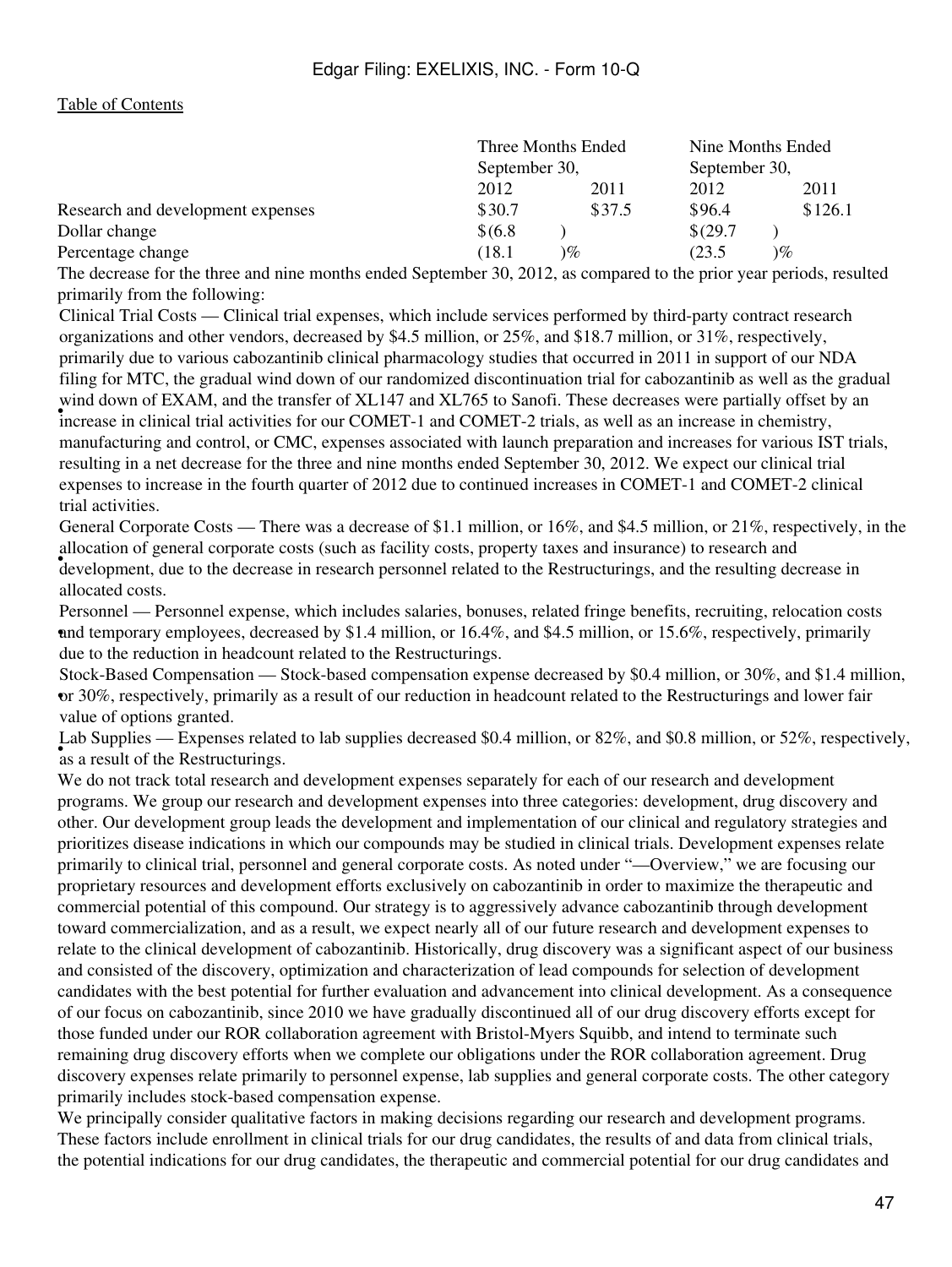competitive dynamics. We also make our research and development decisions in the context of our overall business strategy, which historically included the pursuit of commercial collaborations with major pharmaceutical and biotechnology companies for the development of our drug candidates.

The expenditures summarized in the following table reflect total research and development expenses by category, including allocations for general and administrative expense (in millions):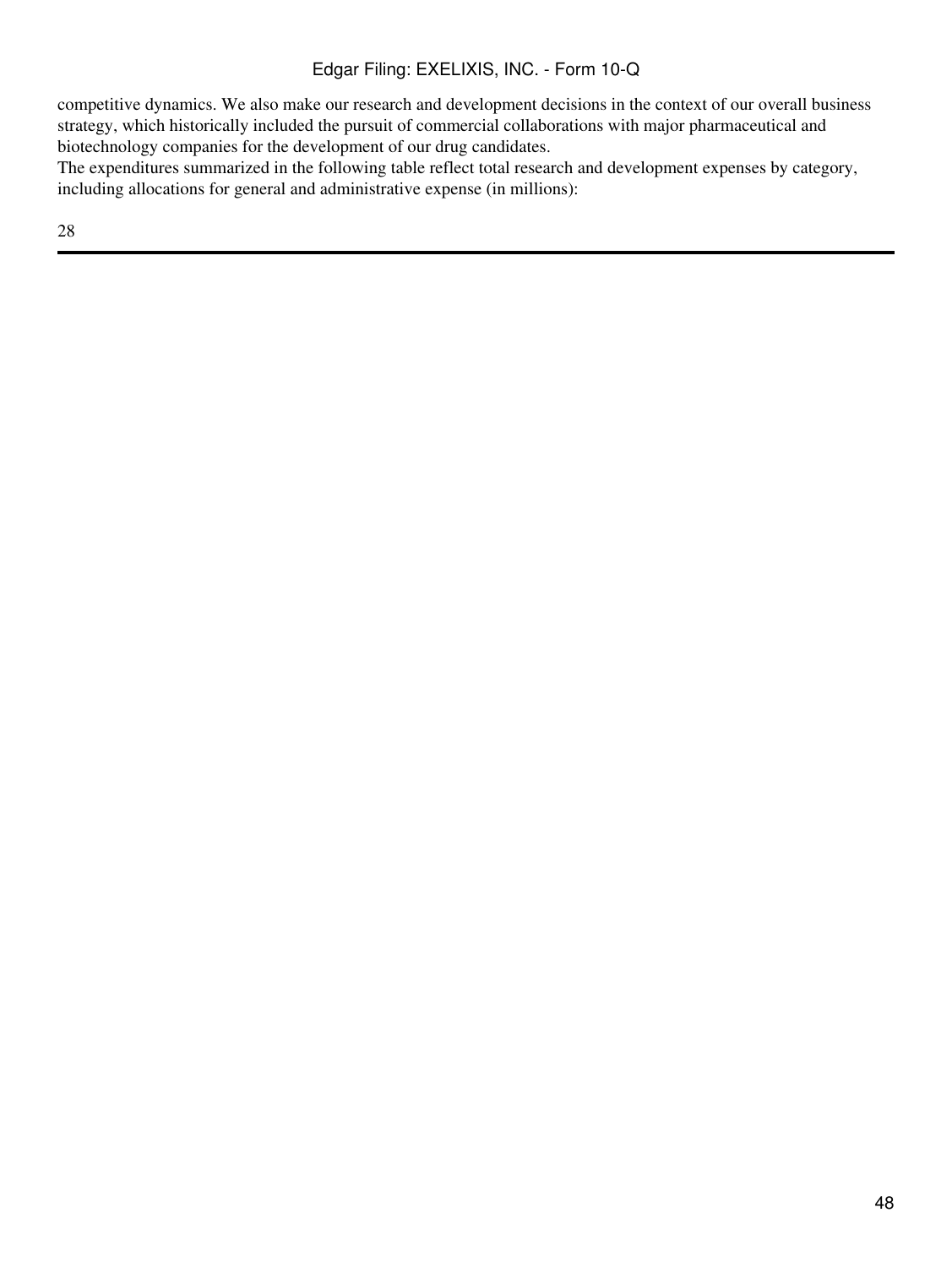|                | Three Months Ended<br>September 30, |        | Nine Months Ended |         | Inception     |  |
|----------------|-------------------------------------|--------|-------------------|---------|---------------|--|
|                |                                     |        | September 30,     |         |               |  |
|                | 2012                                | 2011   | 2012              | 2011    | to date $(1)$ |  |
| Development    | \$27.9                              | \$32.0 | \$84.3            | \$106.3 | \$797.6       |  |
| Drug discovery | 1.8                                 | 4.0    | 8.8               | 14.3    | 465.3         |  |
| Other          | 1.0                                 | 1.5    | 3.3               | 5.5     | 104.1         |  |
| Total          | \$30.7                              | \$37.5 | \$96.4            | \$126.1 | \$1,367.0     |  |

(1) Inception is as of January 1, 2006, the date on which we began tracking research and development expenses by category.

While we do not track total research and development expenses separately for each program, beginning in fiscal 2006, we began tracking third party expenditures directly relating to each program as a way of monitoring external costs. Our third party research and development expenditures relate principally to our clinical trial and related development activities, such as preclinical and clinical studies and contract manufacturing, and represent only a portion of the costs related to each program. Third party expenditures for programs initiated prior to the beginning of fiscal 2006 have not been tracked from project inception, and therefore these expenditures from the actual inception for most of our programs are not available. We do not accumulate on a program-specific basis internal research and development expenses, such as salaries and personnel expenses, facilities overhead expenses and external costs not directly attributable to a specific project. Nevertheless, we believe that third party expenditures by program provide a reasonable estimate of the percentage of our total research and development expenses that are attributable to each such program. Under our current strategy, we are focusing our proprietary resources and development efforts exclusively on the development and commercialization of cabozantinib. As a result, as of September 30, 2012, substantially all of our external third party research and development expenditures were spent on this program. The expenses for the cabozantinib program were primarily included in the development category of our research and development expenses and exclude the impact of any amounts reimbursed by our partners.

We do not have reliable estimates regarding the timing of our clinical trials. We estimate that typical phase 1 clinical trials last approximately one year, phase 2 clinical trials last approximately one to two years and phase 3 clinical trials last approximately two to four years. However, the length of time may vary substantially according to factors relating to the particular clinical trial, such as the type and intended use of the drug candidate, the clinical trial design and the ability to enroll suitable patients. In general, we will incur increased research and development expenses for compounds that advance in clinical development, whereas expenses will end for compounds that do not warrant further clinical development.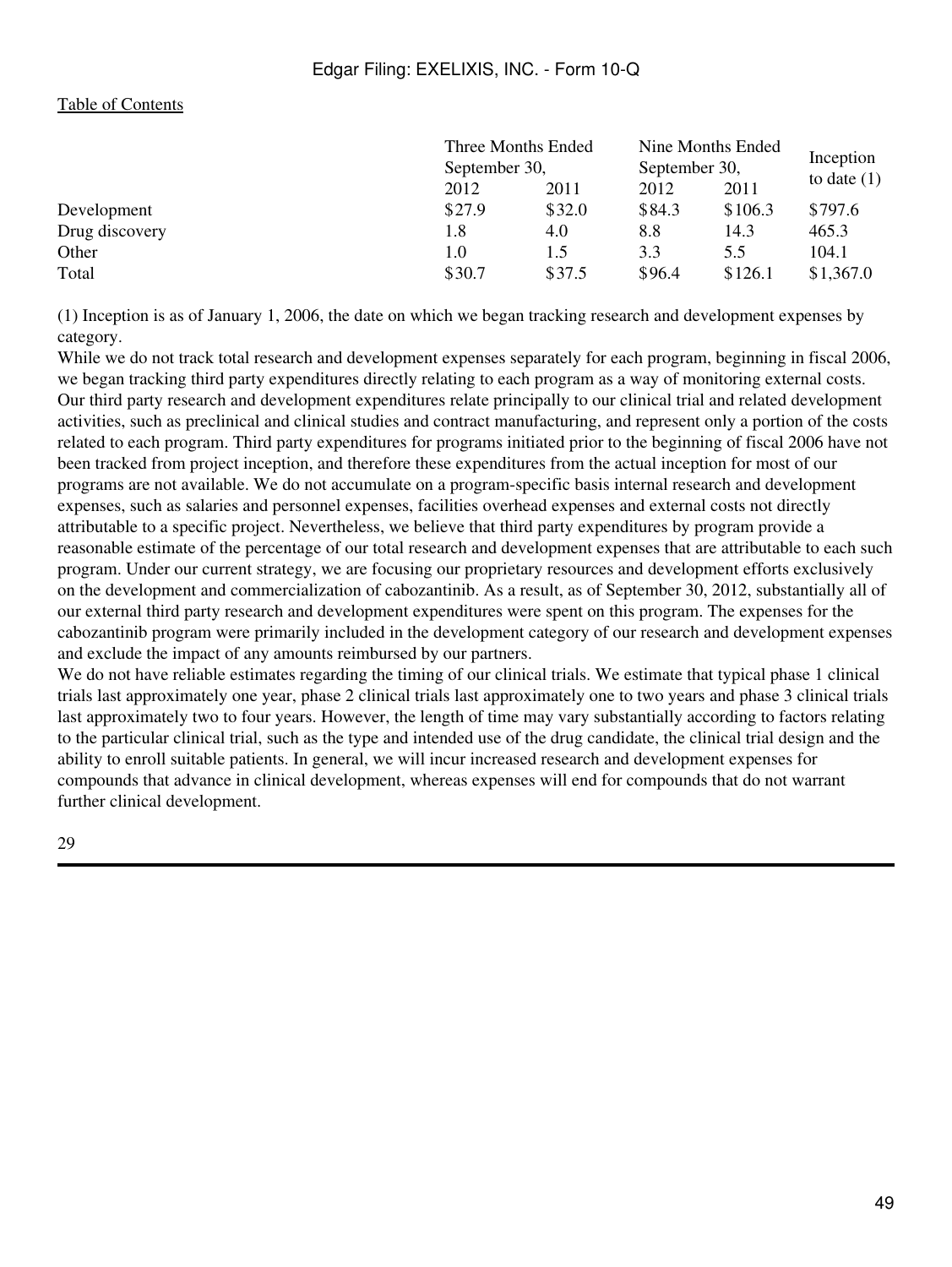We do not have reliable estimates of total costs for a particular drug candidate to reach the market. Our potential therapeutic products are subject to a lengthy and uncertain regulatory process that may involve unanticipated additional clinical trials and may not result in receipt of the necessary regulatory approvals. Failure to receive the necessary regulatory approvals would prevent us from commercializing the product candidates affected. In addition, clinical trials of our potential product candidates may fail to demonstrate safety and efficacy, which could prevent or significantly delay regulatory approval.

General and Administrative Expenses

Total general and administrative expenses, as compared to the prior year periods, were as follows (dollar amounts are presented in millions):

|                                     | Three Months Ended<br>September 30, |       | Nine Months Ended<br>September 30, |        |  |
|-------------------------------------|-------------------------------------|-------|------------------------------------|--------|--|
|                                     |                                     |       |                                    |        |  |
|                                     | 2012                                | 2011  | 2012                               | 2011   |  |
| General and administrative expenses | \$7.3                               | \$8.2 | \$22.0                             | \$26.1 |  |
| Dollar change                       | \$(0.8)                             |       | \$(4.1)                            |        |  |
| Percentage change                   | (10.1                               | $\%$  | (15.7)                             | $\%$   |  |

The decrease in general and administrative expenses for the three and nine months ended September 30, 2012, as compared to the prior year periods in 2011, was primarily due to a decrease in facility costs and stock-based compensation related to the Restructurings, as well as lower legal and accounting fees and, solely with respect to the three months ended September 30, 2012, personnel costs. These decreases were partially offset by a reduction in the allocation of general corporate costs to research and development as a result of the reduction in headcount from the Restructurings and, solely with respect to the three months ended September 30, 2012, an increase in costs associated with pre-commercialization activities.

We expect an increase in general and administrative expenses in the fourth quarter of 2012 due to continued increases in preparatory activities in connection with a potential approval of our NDA for cabozantinib as a treatment for MTC. Restructuring Charges

The restructuring charges, as compared to the prior year periods, were as follows (dollar amounts are presented in millions):

|                                    |                   | Three Months Ended<br>September 30, |           | Nine Months Ended        |  |  |
|------------------------------------|-------------------|-------------------------------------|-----------|--------------------------|--|--|
|                                    |                   |                                     |           | September 30,            |  |  |
|                                    | 2012              | 2011                                | 2012      | 2011                     |  |  |
| Restructuring charges              | \$0.7             | \$2.9                               | \$1.7     | \$6.2                    |  |  |
| Dollar change                      | \$(2.2)           |                                     | \$(4.5)   |                          |  |  |
| Percentage change                  | (75.0)            | $\%$                                | (72.5     | $\%$                     |  |  |
| $c \wedge c$ $\pi$<br>$\mathbf{v}$ | $\cdots$<br>1.017 | - 21 - 21                           | $\cdot$ 1 | $1 \cdot 1 \cdot \alpha$ |  |  |

We incurred restructuring charges of \$0.7 million and \$1.7 million for the three and nine months ended September 30, 2012, respectively. These charges were largely due to termination benefits related to the 2012 restructuring and facility charges related to the exit of all or portions of three of our South San Francisco buildings. The decrease for the three and nine months ended September 30, 2012, as compared to the same prior year periods, was primarily related to lower termination benefits and facility-related charges in 2012.

The remaining charges that we expect to incur in connection with our restructuring efforts are subject to a number of assumptions, and actual results may materially differ. We may also incur other material charges not currently contemplated due to events that may occur as a result of, or associated with, our restructuring efforts. Total Other Income (Expense), Net

Total other income (expense), net as compared to the prior year periods, was as follows (dollar amounts are presented in millions):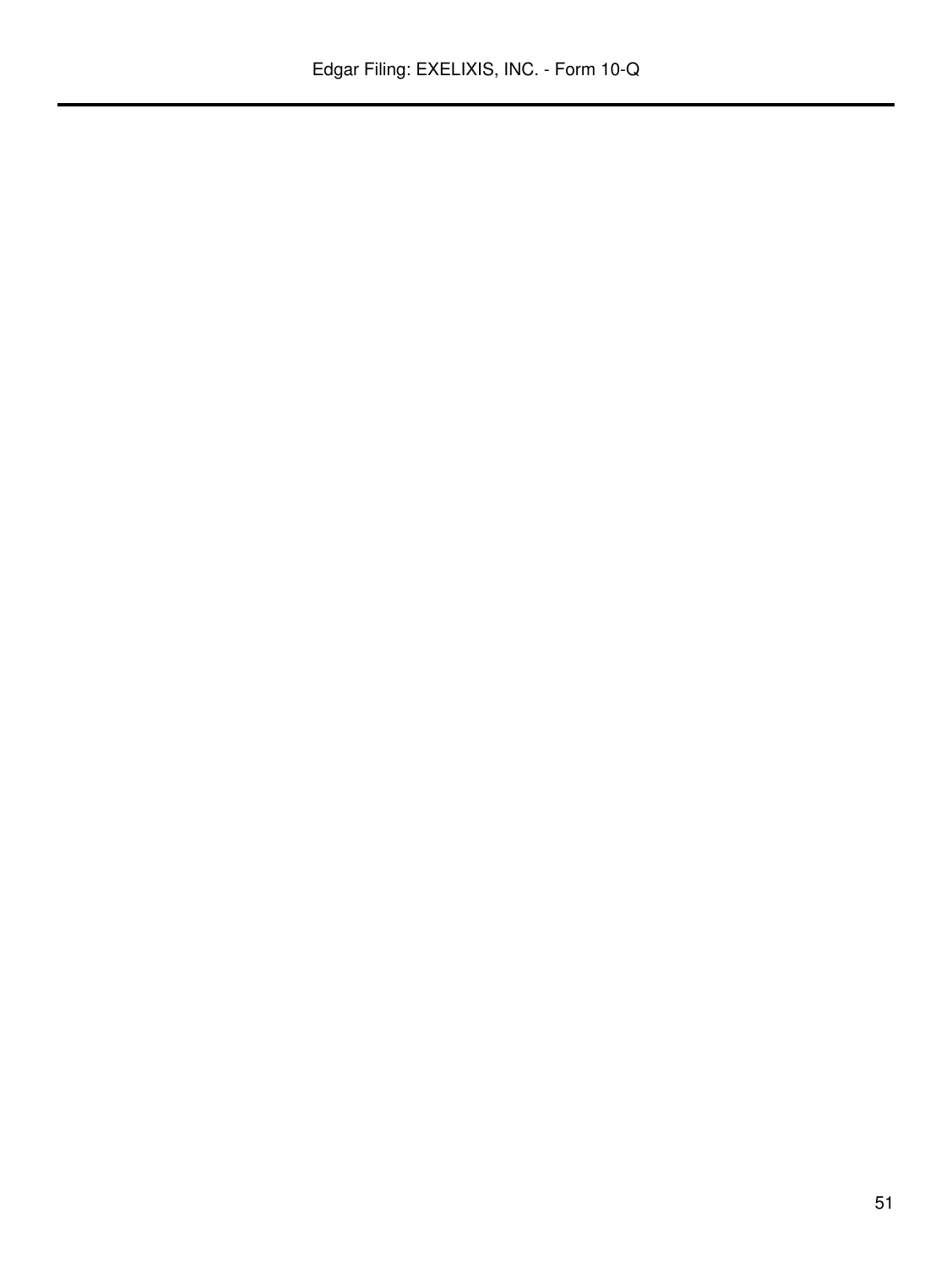|                                   | Three Months Ended<br>September 30, |       |               | Nine Months Ended |          |      |           |  |
|-----------------------------------|-------------------------------------|-------|---------------|-------------------|----------|------|-----------|--|
|                                   |                                     |       | September 30, |                   |          |      |           |  |
|                                   | 2012                                |       | 2011          |                   | 2012     |      | 2011      |  |
| Total other income (expense), net | \$(7.4)                             |       | \$(1.8)       |                   | \$(15.0) |      | $$$ (8.6) |  |
| Dollar change                     | \$ (5.5)                            |       |               |                   | \$(6.4)  |      |           |  |
| Percentage change                 | (301.4                              | $)\%$ |               |                   | (74.7    | $\%$ |           |  |

Total other income (expense), net consists primarily of interest income earned on our marketable securities, offset by interest expense incurred on our loan with Silicon Valley Bank, our convertible loan with GlaxoSmithKline, which was repaid in October 2011, the Deerfield Notes and the 2019 Notes which include both a cash coupon component and non-cash accretion of interest. The decrease in total other income (expense), net for the three and nine months ended September 30, 2012, as compared to the prior year periods, was primarily due to interest expense related to the 2019 Notes as well as a gain of \$2.2 million recognized in 2011 relating to the September 2011 sale of our remaining 19.9% equity interest in TaconicArtermis GmbH (formerly known as Artemis Pharmaceuticals GmbH), or Artemis, and a one-time gain of \$1.0 million related to the sale of excess materials during the nine months ended September 30, 2011.

Liquidity and Capital Resources

Sources and Uses of Cash

The following table summarizes our cash flow activities for the nine months ended September 30, 2012 and 2011 (in thousands):

|                                                                                     | Nine Months Ended September |           |  |  |
|-------------------------------------------------------------------------------------|-----------------------------|-----------|--|--|
|                                                                                     | 30,                         |           |  |  |
|                                                                                     | 2012                        | 2011      |  |  |
| Net (loss) income                                                                   | \$(95, 452)                 | \$29,401  |  |  |
| Adjustments to reconcile net (loss) income to net cash used in operating activities | 22,226                      | 22,150    |  |  |
| Changes in operating assets and liabilities                                         | (11, 184)                   | (181,610) |  |  |
| Net cash used in operating activities                                               | (84, 410)                   | (130,059) |  |  |
| Net cash used in investing activities                                               | (159, 841)                  | (88, 838) |  |  |
| Net cash provided by financing activities                                           | 478,799                     | 187,668   |  |  |
| Net increase (decrease) in cash and cash equivalents                                | 234,548                     | (31,229)  |  |  |
| Cash and cash equivalents, at beginning of period                                   | 74,257                      | 97,440    |  |  |
| Cash and cash equivalents, at end of period                                         | \$308,805                   | \$66,211  |  |  |

To date, we have financed our operations primarily through the sale of equity, receipts and loans from collaborators and banks, debt-financing arrangements and equipment financing facilities. We have also financed certain of our research and development activities under our agreements with various collaborators. As of September 30, 2012, we had \$674.7 million in cash and cash equivalents, marketable securities, short- and long-term restricted cash and investments and long-term investments, which included short- and long-term restricted cash and investments of \$40.2 million and \$82.9 million of cash and cash equivalents and marketable securities that we are required to maintain on deposit with Silicon Valley Bank or one of its affiliates pursuant to covenants in our loan and security agreement with Silicon Valley Bank.

Operating Activities

Our operating activities used cash of \$84.4 million for the nine months ended September 30, 2012, compared to cash used of \$130.1 million for the prior year period. Cash used by operating activities for the 2012 period related primarily to our net loss of \$95.5 million, which was largely due to the development of cabozantinib, and to a \$34.1 million reduction in deferred revenue, primarily due to the timing of revenue recognition of an up-front payment under our P13K-delta license agreement with Merck entered into in December 2011 and non-cash revenue recognized related to our 2007 and 2010 collaboration agreements with Bristol-Myers Squibb. In addition, we paid \$3.5 million of our restructuring liability. Uses of cash were partially offset by the receipt of \$27.3 million in cash relating to the termination of our 2009 discovery collaboration with Sanofi in December 2011 and the up-front payment received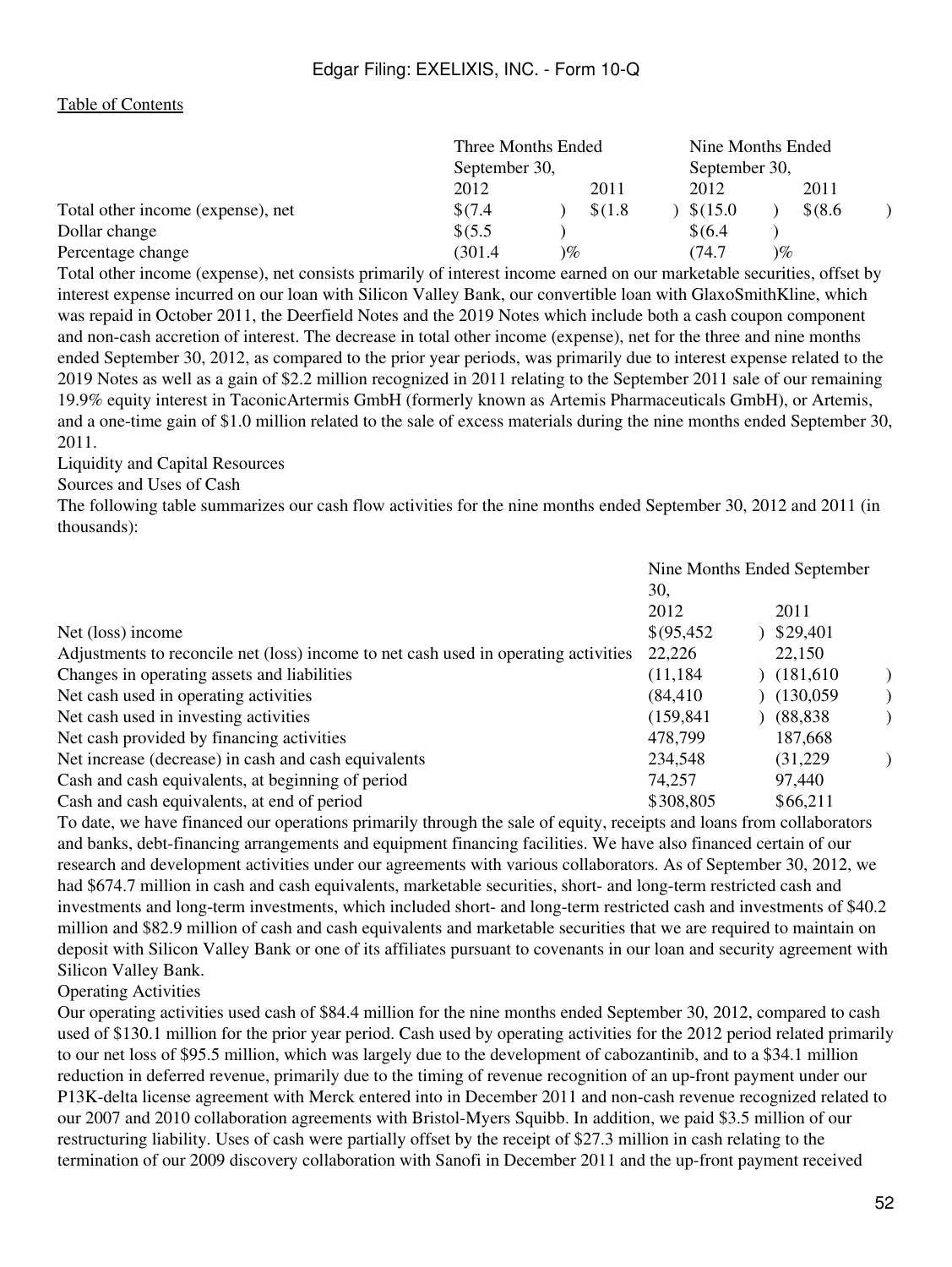from Merck under our P13K-delta license agreement. In addition, we had non-cash charges totaling \$18.9 million relating to stock-based compensation, depreciation and amortization and accretion of implied interest under the Deerfield Notes and the 2019 Notes.

Cash used by operating activities for the 2011 period related primarily to a reduction in our deferred revenue balance of \$175.2 million as a result of the termination of our 2008 agreement with Bristol Myers-Squibb. In addition, there was a decrease in our restructuring liability as we made severance payments relating to our 2010 and 2011 restructuring plans, and a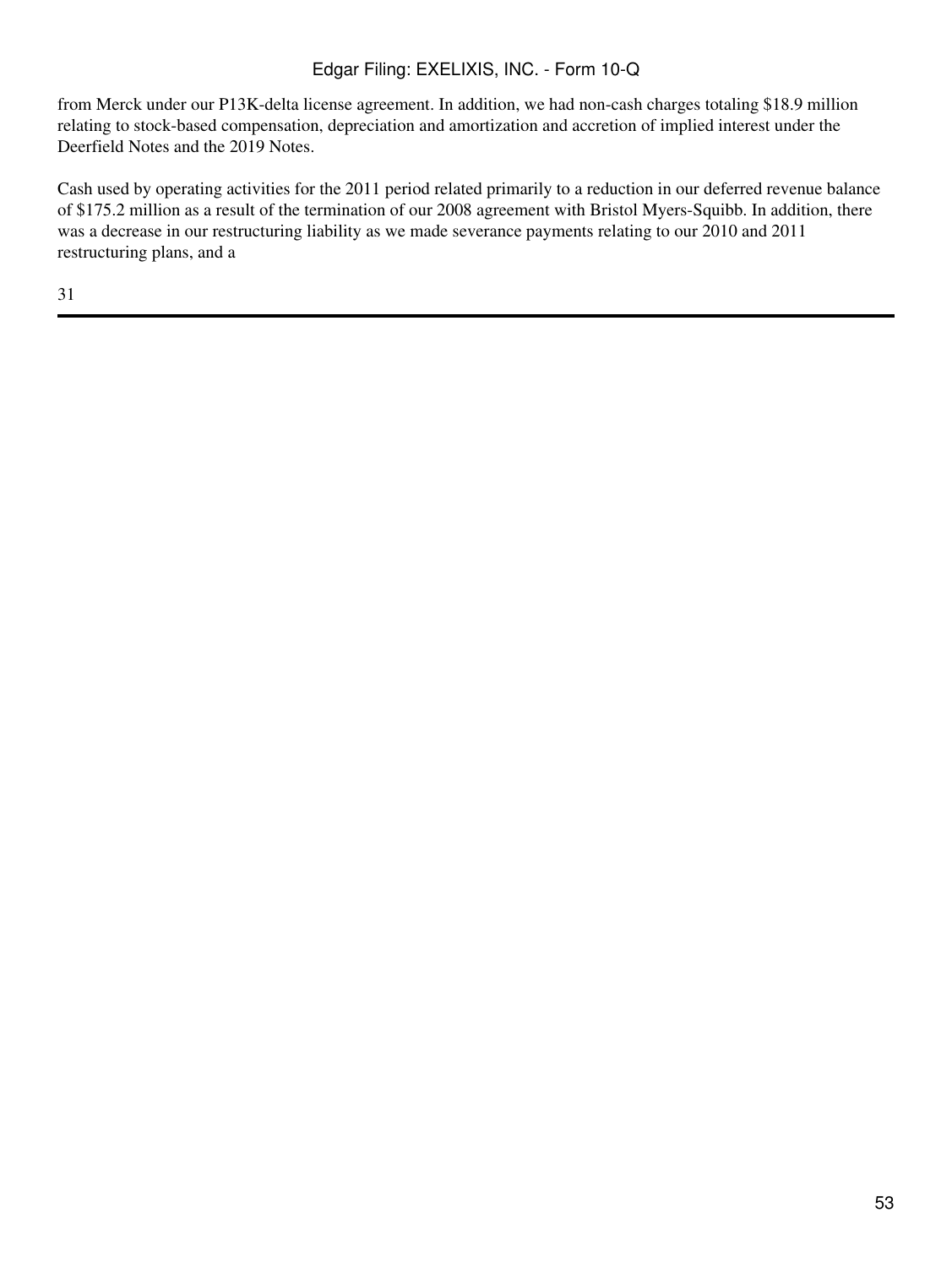reduction in our other accrual balances due to the timing of payments made to vendors. These increases in cash used were partially offset by non-cash charges relating to stock-based compensation, depreciation and amortization, accretion of implied interest under our 2010 note purchase agreement with Deerfield, impairment of assets due to our 2010 and 2011 restructuring plans, and other non-cash changes.

#### Investing Activities

Our investing activities used cash of \$159.8 million for the nine months ended September 30, 2012, compared to cash used of \$88.8 million for the comparable period in 2011. Cash used by investing activities for the 2012 period was primarily due to the purchase of \$359.5 million of marketable securities and a net increase in restricted cash of \$36.0 million, primarily in connection with the 2019 Notes. These uses were partially offset by proceeds from the maturity of marketable securities of \$236.3 million. Cash used by investing activities for the 2011 period was primarily driven by the purchase of \$210.6 million in marketable securities offset by proceeds received from the maturity of marketable securities of \$117.2 million and a decrease in our restricted cash balance of \$2.2 million. Financing Activities

Our financing activities provided cash of \$478.8 million for the nine months ended September 30, 2012, compared to cash provided of \$187.7 million for the comparable period in 2011. Cash provided by our financing activities for the 2012 period was due to the issuance of 12.7 million shares of common stock in February 2012 and 34.5 million shares of common stock in August 2012 for total net proceeds of \$203.5 million, as well as the issuance and sale of the 2019 Notes for net proceeds of \$277.7 million. The cash provided by financing activities was partially offset by cash used for principal payments on notes payable and bank obligations of \$4.1 million.

Cash provided by our financing activities for the 2011 period consisted of net proceeds of \$179.4 million from the issuance of 17.3 million shares of common stock, proceeds from the exercise of stock options of \$11.7 million and \$2.6 million from our Silicon Valley Bank loan agreement. These increases were partially offset by cash used for principal payments on notes payable and bank obligations of \$7.0 million.

Proceeds from common stock and debt issuances are used for general working capital purposes, such as research and development activities and other general corporate purposes. Over the next several years, we are required to make certain payments on notes and bank obligations, as discussed under "Cash Requirements". Cash Requirements

We have incurred net losses since inception through the nine months ended September 30, 2012, with the exception of the fiscal year ended 2011. We had net income for the fiscal year 2011, primarily as a result of the acceleration of revenue recognized under our 2008 collaboration agreement with Bristol-Myers Squibb that terminated in October 2011 and under our 2009 discovery collaboration agreement with Sanofi that terminated in December 2011. We anticipate net losses and negative operating cash flow for the foreseeable future. For the three and nine months ended September 30, 2012, we incurred net losses of \$32.8 million and \$95.5 million, respectively. As of September 30, 2012, we had \$674.7 million in cash and cash equivalents, marketable securities, short- and long-term restricted cash and investments and long-term investments, which included short- and long-term restricted cash and investments of \$40.2 million and \$82.9 million of cash and cash equivalents and marketable securities that we are required to maintain on deposit with Silicon Valley Bank or one of its affiliates pursuant to covenants in our loan and security agreement with Silicon Valley Bank. We anticipate that our current cash and cash equivalents, marketable securities, long-term investments and funding that we expect to receive from existing collaborators will enable us to maintain our operations for a period of at least 12 months following the end of the third quarter of 2012. However, our future capital requirements will be substantial, and we may need to raise additional capital in the future. Our capital requirements will depend on many factors, and we may need to use available capital resources and raise additional capital significantly earlier than we currently anticipate. These factors include:

•the progress and scope of the development and commercialization activities with respect to cabozantinib -- We are focusing our proprietary resources and development efforts on cabozantinib, our most advanced product candidate, which is being studied in a variety of tumor types, with the goal of rapidly commercializing the compound. Cabozantinib is being evaluated in a broad development program encompassing multiple cancer indications. Our development and commercialization plans for cabozantinib are dependent on the extent of our available financial resources. There can be no assurance that we will have sufficient financial resources independently or through other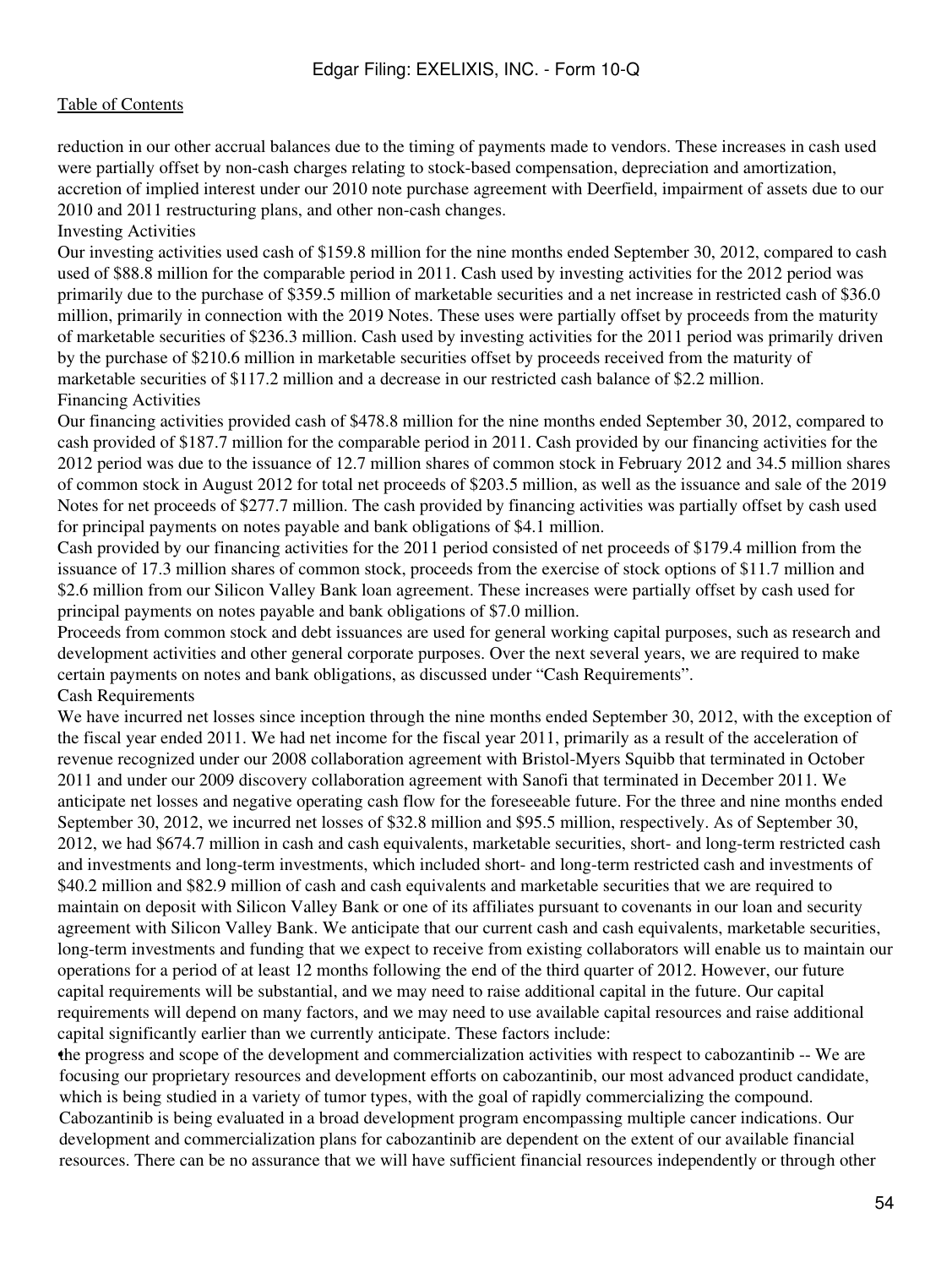arrangements to fund the trials that are currently planned or in process, to fund other clinical trials that we may desire to initiate in the future or to fund commercialization efforts. If adequate funds are not available, we may be required to delay, discontinue or elect not to pursue one or more trials or commercialization efforts for cabozantinib;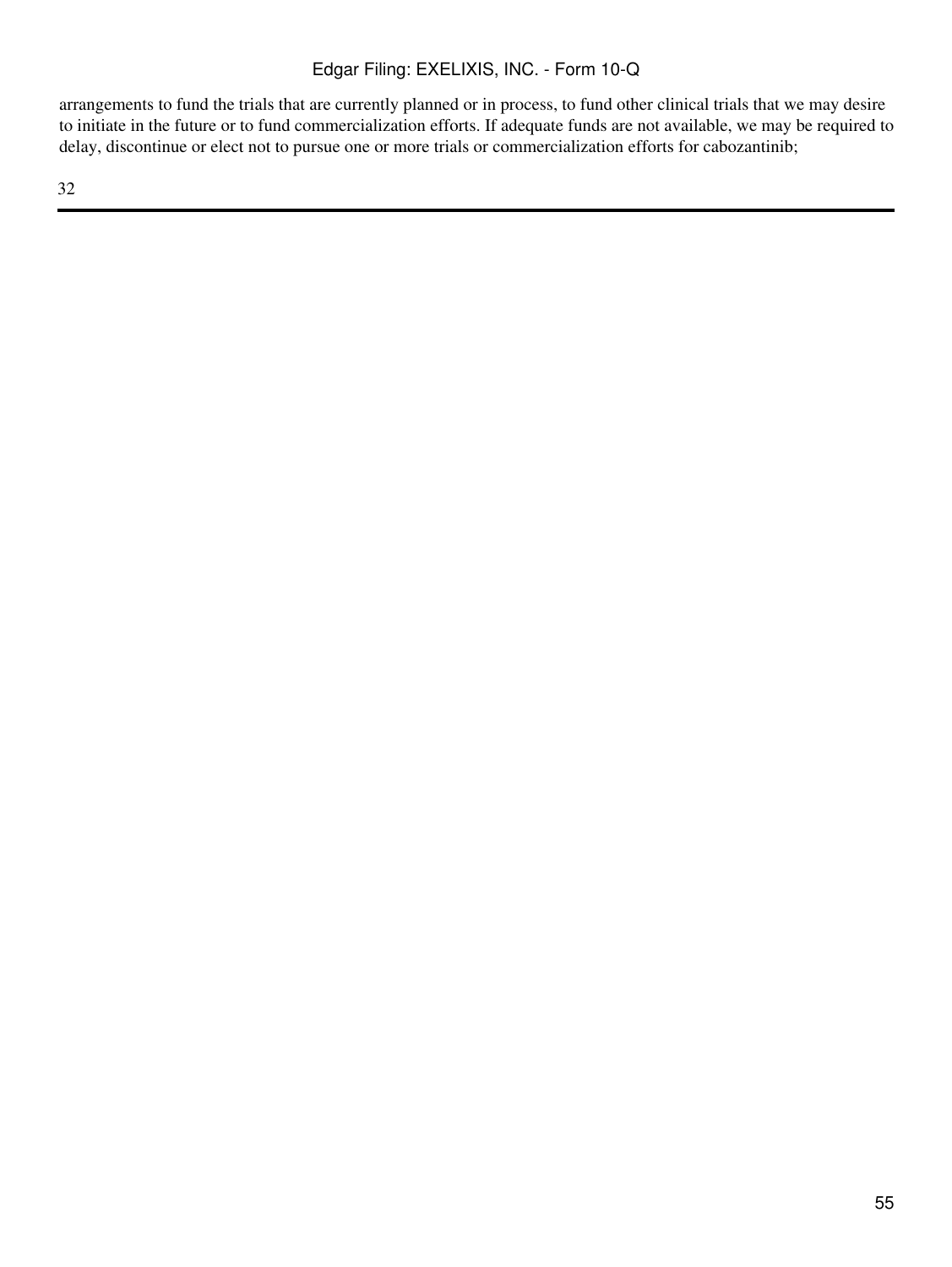•

• August 15 of each year, beginning February 15, 2013. There can be no assurance that we will have sufficient funds to repayment of the 2019 Notes -- The 2019 Notes mature on August 15, 2019, unless earlier converted, redeemed or repurchased and bear interest at a rate of 4.25% per annum, payable semi-annually in arrears on February 15 and repay the 2019 Notes when due or satisfy our payment obligations under the Indenture;

repayment of the Deerfield Notes -- The outstanding principal amount of the Deerfield Notes bears interest in the annual amount of \$6.0 million, payable quarterly in arrears. We are required to make certain mandatory prepayments on the Deerfield Notes on an annual basis in 2013, 2014 and 2015 and may also prepay all or a portion (not less than \$5.0 million) of the principal amount of the Deerfield Notes during their term. There can be no assurance that we will have sufficient funds to repay the Deerfield Notes or satisfy our payment obligations under the note purchase agreement when due or that we will comply with the conditions to our ability to convert the principal amount of the Deerfield Notes into or satisfy our payment obligations with shares of our common stock;

• equipment line of credit other than advances under a single equipment line of credit, which has a 1.0% prepayment repayment of our loan from Silicon Valley Bank -- Our loan and security agreement with Silicon Valley Bank provides for both equipment lines of credit and a seven-year term loan. The principal amount of \$80.0 million outstanding under our term loan accrues interest at 1.0% per annum, which interest is due and payable monthly. We are required to repay the term loan in one balloon principal payment, representing 100% of the principal balance and accrued and unpaid interest, on May 31, 2017. We are required to repay any advances under an equipment line of credit in 48 equal monthly payments of principal and interest. We have the option to prepay all, but not less than all, of the amounts advanced under the term loan. We have the option to prepay without penalty any advance under an penalty, provided that we pay all unpaid accrued interest thereon that is due through the date of such prepayment. In accordance with the terms of the loan and security agreement, we are also required to maintain an amount equal to at least 100%, but not to exceed 107%, of the outstanding principal balance of the term loan and all equipment lines of credit under the loan and security agreement at all times in one or more accounts with Silicon Valley Bank and certain other designated financial institutions as support for our obligations under the loan and security agreement. As a result, the proceeds of the term loan cannot be used to satisfy our other obligations without causing a default under our loan and security agreement with Silicon Valley Bank;

•the level of payments received under existing collaboration agreements, licensing agreements and other arrangements; **Compounds** or programs; the degree to which we conduct funded development activity on behalf of partners to whom we have out-licensed

whether we enter into new collaboration agreements, licensing agreements or other arrangements (including, in

• particular, with respect to cabozantinib) that provide additional capital;

•our ability to control costs;

• agreements with third parties; our ability to remain in compliance with, or amend or cause to be waived, financial covenants contained in

•the amount of our cash and cash equivalents and marketable securities that serve as collateral for bank lines of credit; •future clinical trial results;

•our need to expand our product and clinical development efforts;

the cost and timing of regulatory approvals;

•the cost of clinical and research supplies of our product candidates;

with Genentech; our obligation to share U.S. marketing and commercialization costs for GDC-0973 (XL518) under our collaboration

•our ability to share the costs of our clinical development efforts with third parties;

the effect of competing technological and market developments;

• and the filing, maintenance, prosecution, defense and enforcement of patent claims and other intellectual property rights;

•the cost of any acquisitions of or investments in businesses, products and technologies.

We may seek to raise funds through the sale of equity or debt securities or through external borrowings. In addition, we may enter into additional strategic partnerships, collaborative arrangements or other strategic transactions. It is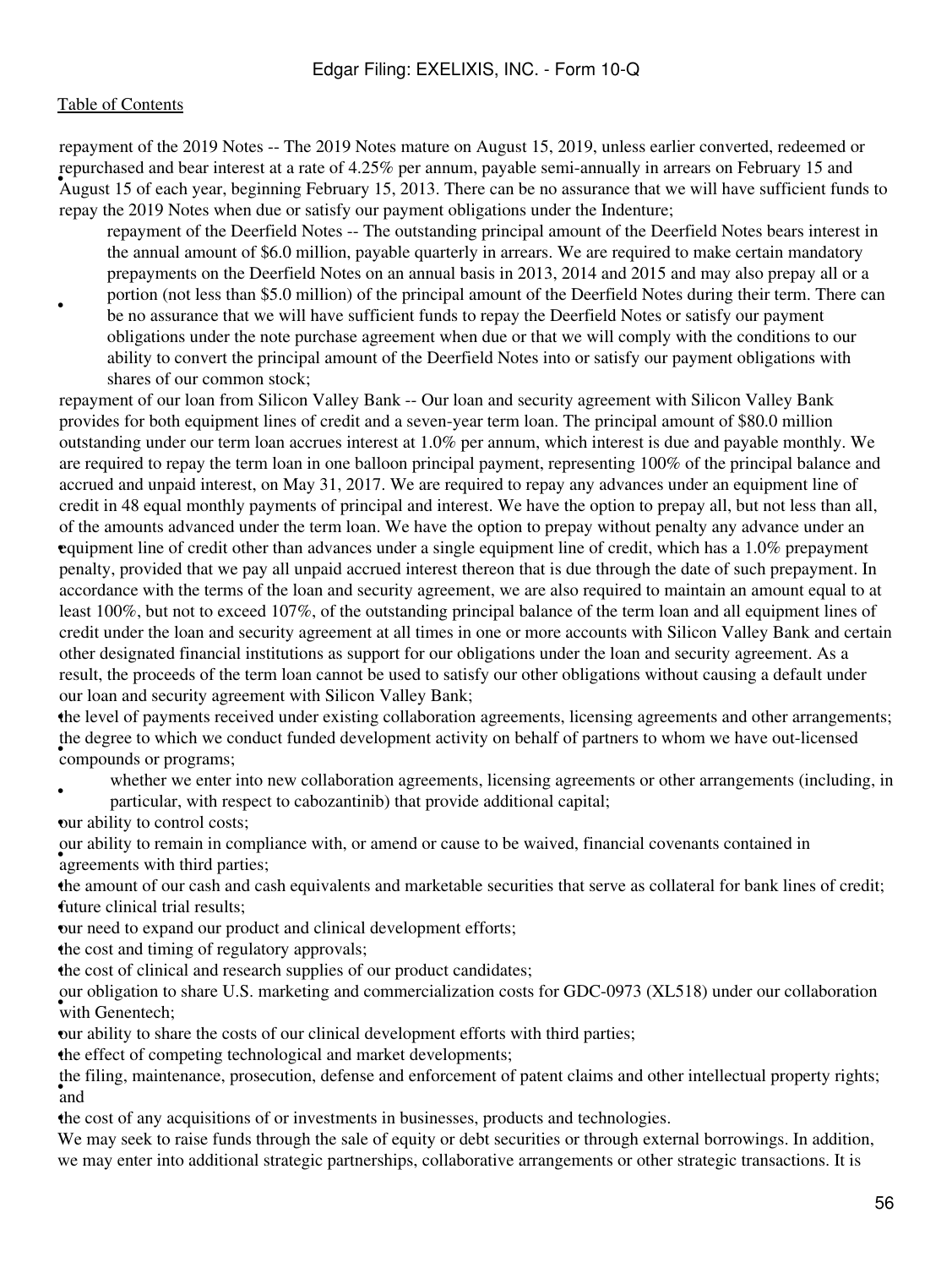unclear whether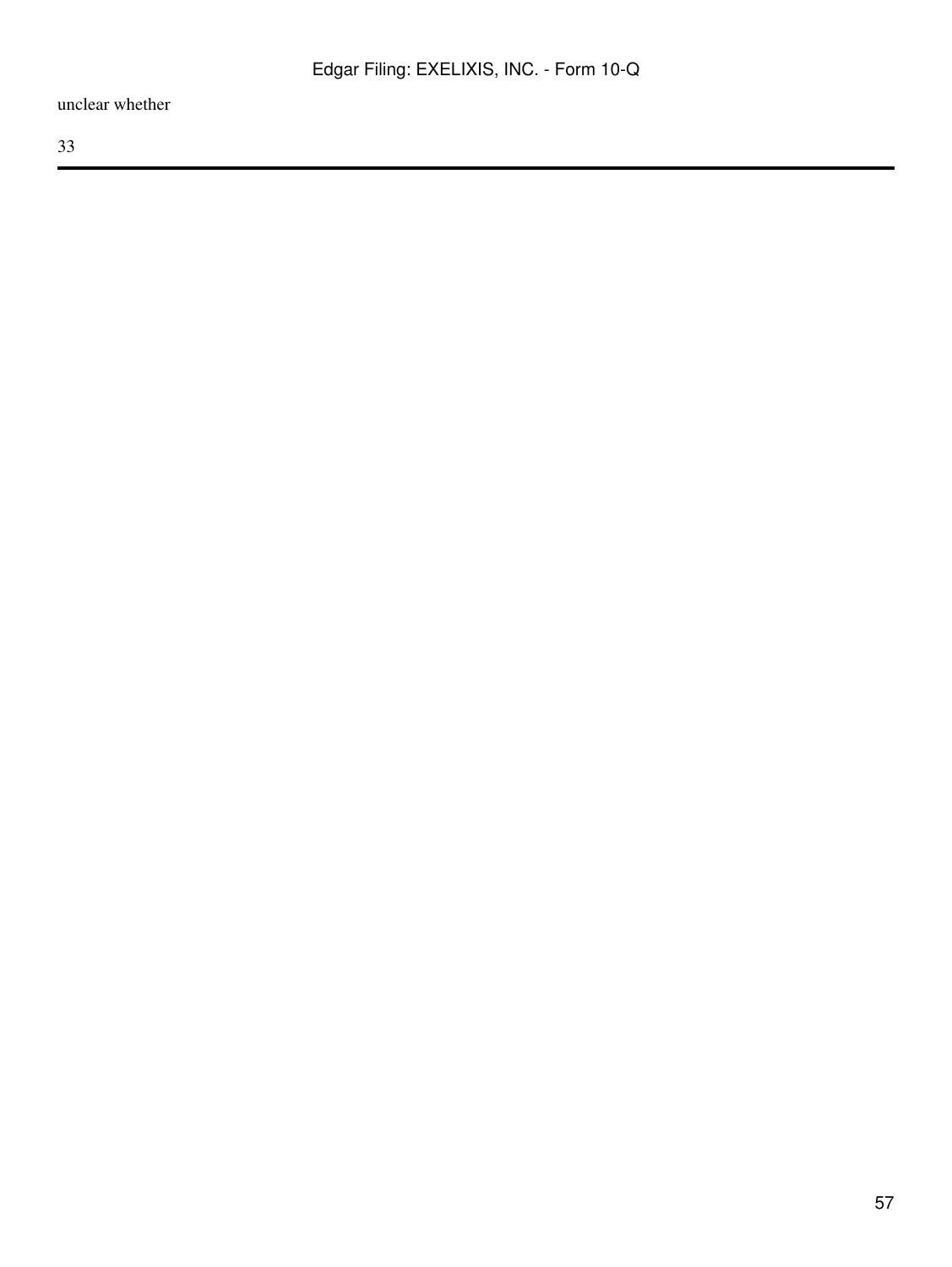any such partnership, arrangement or transaction will occur, on satisfactory terms or at all, or what the timing and nature of such a partnership, arrangement or transaction may be. The sale of equity or convertible debt securities in the future may be dilutive to our stockholders, and debt-financing arrangements may require us to pledge certain assets and enter into covenants that would restrict certain business activities or our ability to incur further indebtedness, and may contain other terms that are not favorable to our stockholders or us. If we are unable to obtain adequate funds on reasonable terms, we may be required to curtail operations significantly or obtain funds by entering into financing, supply or collaboration agreements on unattractive terms or we may be required to relinquish rights to technology or product candidates or to grant licenses on terms that are unfavorable to us.

We may need to obtain additional funding in order to stay in compliance with financial covenants contained in agreements with third parties. As described below, the terms of our debt owed to Deerfield and Silicon Valley Bank each contain covenants requiring us to maintain specified cash balances or levels of working capital:

• event of default, Deerfield may declare all or a portion of the Put Price to be immediately due and payable. "Cash and Deerfield - Our note purchase agreement with Deerfield contains an event of default that would be triggered if our "cash and cash equivalents" fall below \$20.0 million as of December 28, 2012, subject to a cure period. Upon such an cash equivalents" for purposes of our note purchase agreement includes our total cash, cash equivalents and short-term and long-term marketable securities. As of September 30, 2012, our "cash and cash equivalents" were \$674.7 million.

Silicon Valley Bank - Our loan and security agreement with Silicon Valley Bank requires that we maintain an amount equal to at least 100%, but not to exceed 107%, of the outstanding principal balance of the term loan and all equipment lines of credit under the loan and security agreement at all times in one or more investment

• accounts with Silicon Valley Bank or one of its affiliates as support for our obligations under the loan and security agreement. If the balance on our deposit account(s) falls below the required level for more than 10 days, Silicon Valley Bank may declare all or part of the obligations under the loan and security agreement to be immediately due and payable and stop advancing money or extending credit to us.

If we cannot raise additional capital in order to remain in compliance with our financial covenants or if we are unable to renegotiate such covenants and the lender exercises its remedies under the agreement, we would not be able to operate under our current operating plan.

#### ITEM 3. QUANTITATIVE AND QUALITATIVE DISCLOSURES ABOUT MARKET RISK

Our market risks at September 30, 2012 have not changed significantly from those discussed in Item 7A of our Annual Report on Form 10-K for the year ended December 31, 2011, filed with the Securities and Exchange Commission on February 22, 2012. Our exposure to market risk for changes in interest rates relates primarily to our investment portfolio and our long-term debt. We have estimated the effects on our interest rate sensitive assets and liabilities based on a one percentage point hypothetical adverse change in interest rates as of September 30, 2012 and December 31, 2011. As of September 30, 2012 and December 31, 2011, a decrease in the interest rates of one percentage point would have had a net adverse change in the fair value of interest rate sensitive assets and liabilities of \$18.4 million and \$7.2 million, respectively.

In addition, we have exposure to fluctuations in certain foreign currencies in countries in which we conduct clinical trials. Most of our foreign expenses incurred are associated with establishing and conducting clinical trials for cabozantinib and various other compounds in our pipeline at sites outside of the United States. Our agreements with the foreign sites that conduct these clinical trials generally provide that payments for the services provided will be calculated in the currency of that country, and converted into U.S. dollars using various exchange rates based upon when services are rendered or the timing of invoices. When the U.S. dollar weakens against foreign currencies, the U.S. dollar value of the foreign-currency denominated expense increases, and when the U.S. dollar strengthens against these currencies, the U.S. dollar value of the foreign-currency denominated expense decreases. As of September 30, 2012 and December 31, 2011, approximately \$1.5 million and \$2.8 million, respectively, of our clinical accrual balance related to foreign currencies. As of September 30, 2012 and December 31, 2011, an adverse change of one percentage point in the foreign currency exchange rates would have resulted in a net loss of \$0.02 million and \$0.03 million, respectively.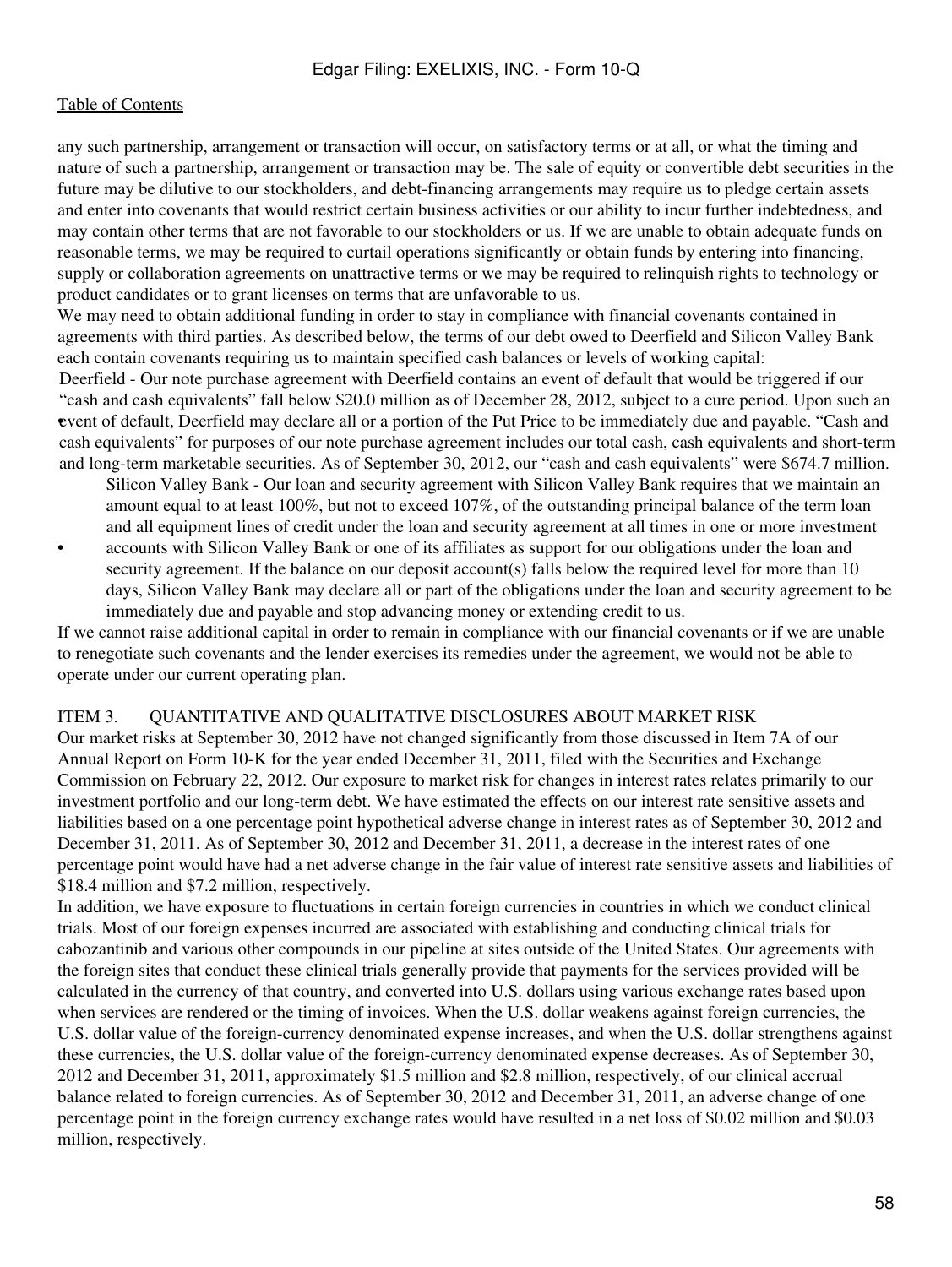ITEM 4. CONTROLS AND PROCEDURES

Evaluation of disclosure controls and procedures. Based on the evaluation of our disclosure controls and procedures (as defined in Rules 13a-15(e) or 15d-15(e) of the Securities Exchange Act of 1934, as amended, or the Exchange Act) required by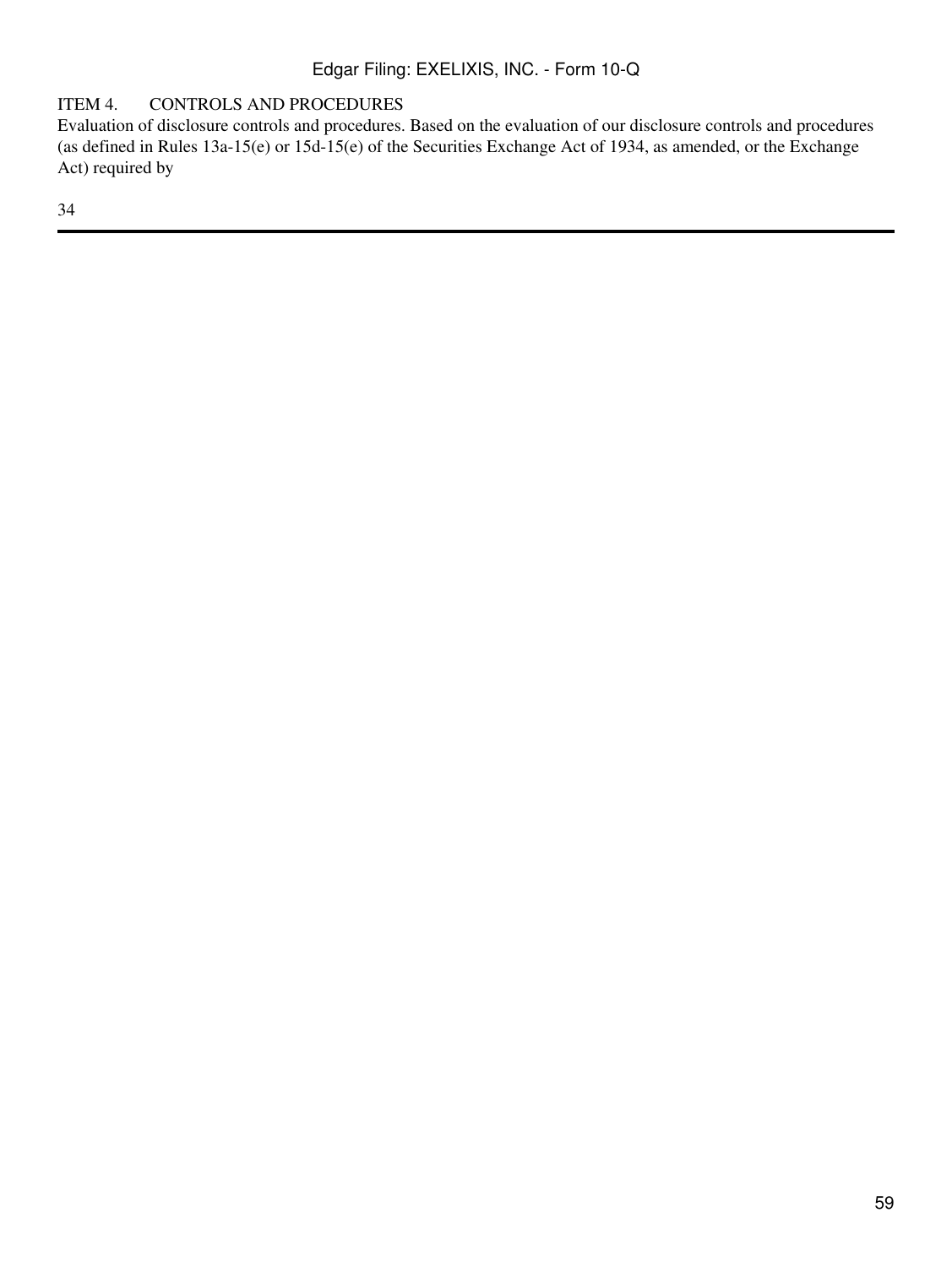Rules 13a-15(b) or 15d-15(b) of the Exchange Act, our Chief Executive Officer and Chief Financial Officer have concluded that as of the end of the period covered by this report, our disclosure controls and procedures were effective.

Limitations on the Effectiveness of Controls. A control system, no matter how well conceived and operated, can provide only reasonable, not absolute, assurance that the objectives of the control system are met. Because of inherent limitations in all control systems, no evaluation of controls can provide absolute assurance that all control issues, if any, within an organization have been detected. Accordingly, our disclosure controls and procedures are designed to provide reasonable, not absolute, assurance that the objectives of our disclosure control system are met and, as set forth above, our principal executive officer and principal financial officer have concluded, based on their evaluation as of the end of the period covered by this report, that our disclosure controls and procedures were effective to provide reasonable assurance that the objectives of our disclosure control system were met.

Changes in internal control over financial reporting. There were no changes in our internal control over financial reporting that occurred during our most recent fiscal quarter that have materially affected, or are reasonably likely to materially affect, our internal control over financial reporting.

### PART II. OTHER INFORMATION

### ITEM 1A. RISK FACTORS

In addition to the factors discussed elsewhere in this report and our other reports filed with the SEC, the following are important factors that could cause actual results or events to differ materially from those contained in any forward-looking statements made by us or on our behalf. The risks and uncertainties described below are not the only ones we face. Additional risks and uncertainties not presently known to us or that we deem immaterial also may impair our business operations. If any of the following risks or such other risks actually occurs, our business could be harmed.

We have marked with an asterisk (\*) those risk factors below that reflect substantive changes in risks facing us from the risk factors included in our Annual Report on Form 10-K for the fiscal year ended December 31, 2011 filed with the Securities and Exchange Commission on February 22, 2012.

Risks Related to Our Need for Additional Financing and Our Financial Results

If additional capital is not available to us, we would be forced to delay, reduce or eliminate our product development programs or commercialization efforts and we may breach our financial covenants.\*

We will need to raise additional capital to:

fund our operations and clinical trials;

•continue our research and development efforts; and

• commercialize our product candidates, if any such candidates receive regulatory approval for commercial sale.

As of September 30, 2012, we had \$674.7 million in cash and cash equivalents, marketable securities, short- and long-term restricted cash and investments and long-term investments, which included short- and long-term restricted cash and investments of \$40.2 million and \$82.9 million of cash and cash equivalents and marketable securities that we are required to maintain on deposit with Silicon Valley Bank or one of its affiliates pursuant to covenants in our loan and security agreement with Silicon Valley Bank. We anticipate that our current cash and cash equivalents, marketable securities, long-term investments and funding that we expect to receive from existing collaborators will enable us to maintain our operations for a period of at least 12 months following the end of the third quarter of 2012. However, our future capital requirements will be substantial, and we will need to raise additional capital in the future. Our capital requirements will depend on many factors, and we may need to use available capital resources and raise additional capital significantly earlier than we currently anticipate. These factors include:

•the progress and scope of the development and commercialization activities with respect to cabozantinib -- We are focusing our proprietary resources and development efforts on cabozantinib, our most advanced product candidate, which is being studied in a variety of tumor types, with the goal of rapidly commercializing the compound. Cabozantinib is being evaluated in a broad development program encompassing multiple cancer indications. The current clinical program for cabozantinib is focused on the treatment of CRPC and MTC and will be expanded to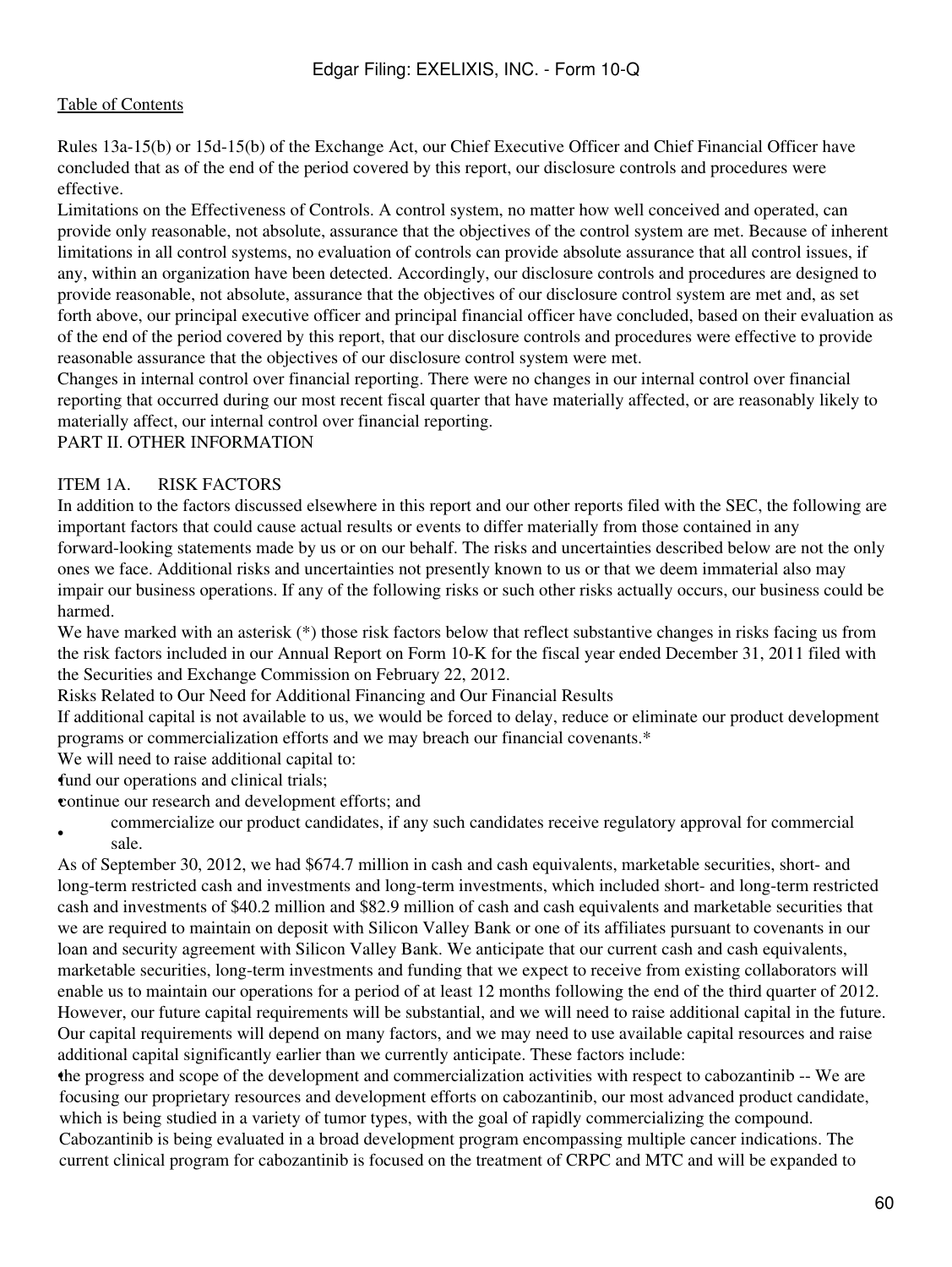other solid tumor indications, based on encouraging interim data that have emerged from the RDT investigating cabozantinib in nine distinct tumor types and other clinical trials. In October 2011, we announced that our EXAM phase 3 clinical trial of cabozantinib in MTC met its primary endpoint and on July 30, 2012, we announced that the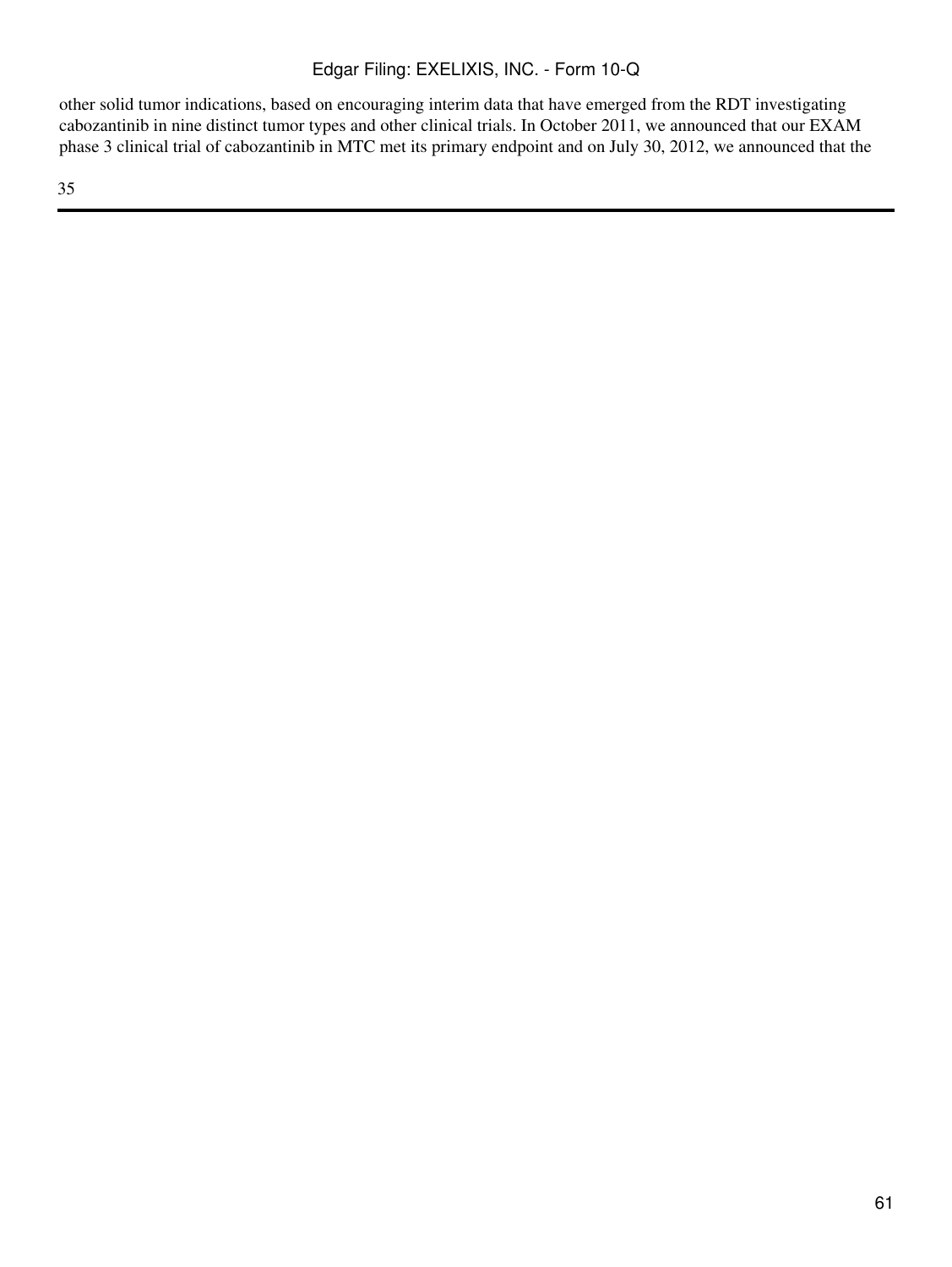FDA accepted our NDA, based on data from our EXAM trial, for filing and granted a Priority Review designation with a stated action date of November 29, 2012. Assuming approval of our NDA by the FDA, we currently anticipate a potential commercial launch of cabozantinib for the treatment of MTC in late 2012 or early 2013. As part of our comprehensive development plan for cabozantinib in CRPC, in December 2011, we initiated our first phase 3 pivotal trial of cabozantinib in patients with CRPC using an endpoint of pain reduction (COMET-2) and in May 2012 we initiated a second phase 3 pivotal trial in patients with CRPC with an overall survival endpoint (COMET-1). We are also evaluating the initiation of additional phase 3 pivotal trials. Our development and commercialization plans for cabozantinib are dependent on the extent of our available financial resources. There can be no assurance that we will have sufficient financial resources independently or through other arrangements to fund the trials that are currently planned or in process, to fund other clinical trials that we may desire to initiate in the future or to fund commercialization efforts. If adequate funds are not available, we may be required to delay, discontinue or elect not to pursue one or more trials or commercialization efforts for cabozantinib;

• initial conversion rate of 188.2353 shares of common stock per \$1,000 principal amount of the 2019 Notes is repayment of the 2019 Notes -- On August 14, 2012, we issued and sold \$287.5 million aggregate principal amount of the 2019 Notes for net proceeds of \$277.7 million. The 2019 Notes mature on August 15, 2019, unless earlier converted, redeemed or repurchased and bear interest at a rate of 4.25% per annum, payable semi-annually in arrears on February 15 and August 15 of each year, beginning February 15, 2013. Subject to certain terms and conditions, at any time on or after August 15, 2016, we may redeem for cash all or a portion of the 2019 Notes. The redemption price will equal 100% of the principal amount of the 2019 Notes to be redeemed plus accrued and unpaid interest, if any, to, but excluding, the redemption date. Upon the occurrence of certain circumstances, holders may convert their 2019 Notes prior to the close of business on the business day immediately preceding May 15, 2019. On or after May 15, 2019, until the close of business on the second trading day immediately preceding August 15, 2019, holders may surrender their 2019 Notes for conversion at any time. Upon conversion, we will pay or deliver, as the case may be, cash, shares of our common stock or a combination of cash and shares of our common stock, at our election. The equivalent to a conversion price of approximately \$5.31 per share of common stock and is subject to adjustment in connection with certain events. If a "Fundamental Change" (as defined in the Indenture) occurs, holders of the 2019 Notes may require us to purchase for cash all or any portion of their 2019 Notes at a purchase price equal to 100% of the principal amount of the Notes to be purchased plus accrued and unpaid interest, if any, to, but excluding, the Fundamental Change purchase date. In addition, if certain bankruptcy and insolvency-related events of defaults occur, the principal of, and accrued and unpaid interest on, all of the then outstanding notes shall automatically become due and payable. If an event of default other than certain bankruptcy and insolvency-related events of defaults occurs and is continuing, the Trustee by notice to us or the holders of at least 25% in principal amount of the outstanding 2019 Notes by notice to us and the Trustee, may declare the principal of, and accrued and unpaid interest on, all of the then outstanding 2019 Notes to be due and payable. There can be no assurance that we will have sufficient funds to repay the 2019 Notes when due or satisfy our payment obligations under the Indenture;

•repayment of the Deerfield Notes -- On June 2, 2010, we entered into a note purchase agreement with Deerfield, pursuant to which, on July 1, 2010, we sold to Deerfield an aggregate of \$124.0 million initial principal amount of the Deerfield Notes, for an aggregate purchase price of \$80.0 million, less closing fees and expenses of \$2.0 million. On August 6, 2012, the parties amended the note purchase agreement to permit the issuance of the 2019 Notes and modify certain optional prepayment rights. The amendment became effective upon the issuance of the 2019 Notes and the payment to Deerfield of a \$1.5 million consent fee. The outstanding principal amount of the Deerfield Notes bears interest in the annual amount of \$6.0 million, payable quarterly in arrears. We will be required to make mandatory prepayments on the Deerfield Notes on an annual basis in 2013, 2014 and 2015 equal to 15% of specified payments from our collaborative arrangements received during the prior fiscal year, subject to a maximum annual prepayment amount of \$27.5 million and, for payments due in January 2013 and 2014, a minimum prepayment amount of \$10.0 million. We may also prepay all or a portion (not less than \$5.0 million) of the principal amount of the Deerfield Notes at an optional prepayment price based on a discounted principal amount (during the first three years of the term, subject to a prepayment premium) determined as of the date of prepayment, plus accrued and unpaid interest, plus in the case of a prepayment of the full principal amount of the Deerfield Notes (other than prepayments upon the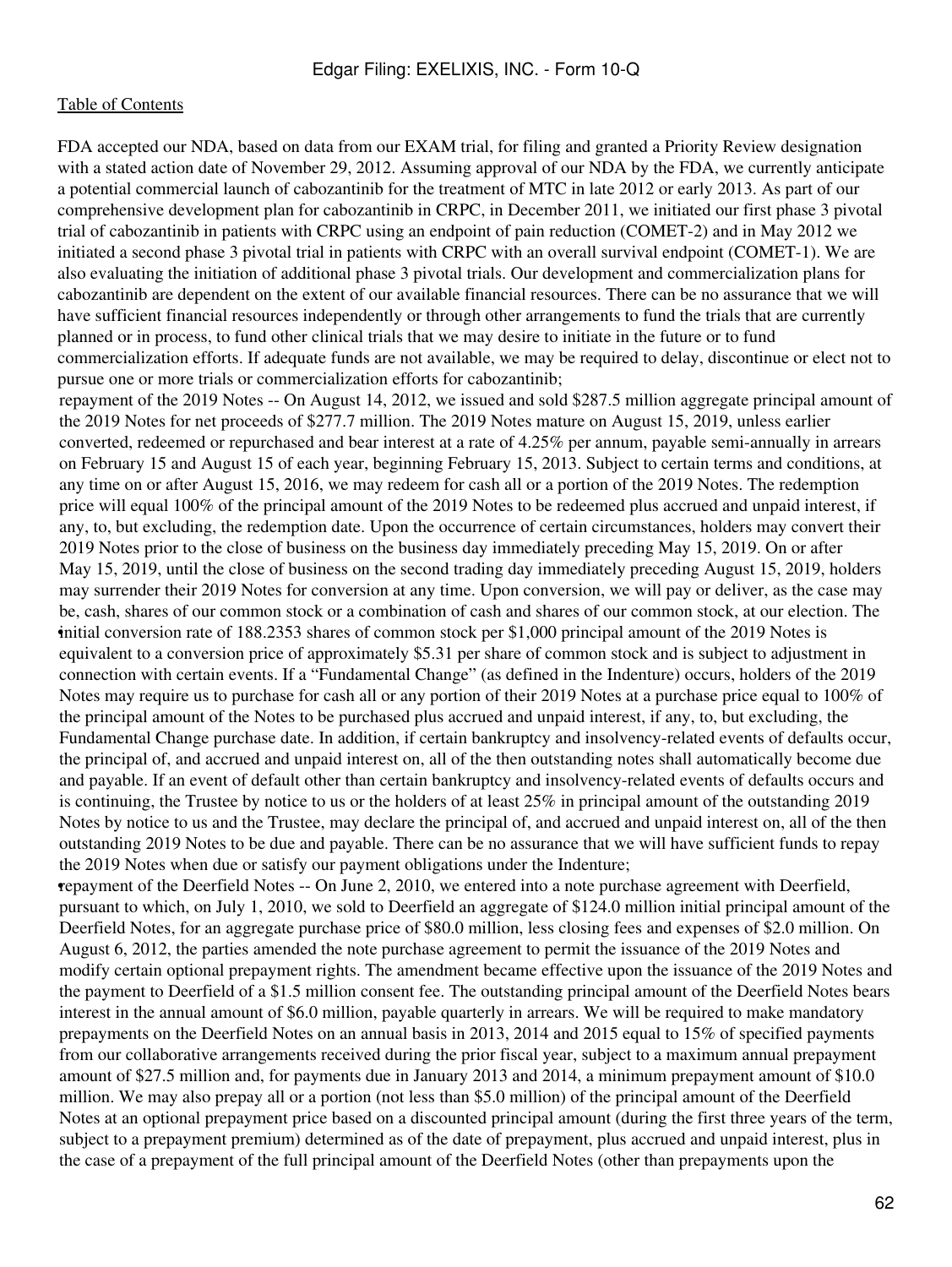occurrence of specified transactions relating to a change of control or a substantial sale of assets), all accrued interest that would have accrued between the date of such prepayment and the next anniversary of the note purchase agreement. Pursuant to the amendment of the note purchase agreement, any optional prepayment of the Deerfield Notes made on or prior to July 2, 2013 will be determined as if such prepayment occurred as of July 3, 2013. In lieu of making any optional or mandatory prepayment in cash, subject to specified limitations (including a cap on the number of shares issuable under the note purchase agreement), we have the right to convert all or a portion of the principal amount of the Deerfield Notes into, or satisfy all or any portion of the optional prepayment amounts or mandatory prepayment amounts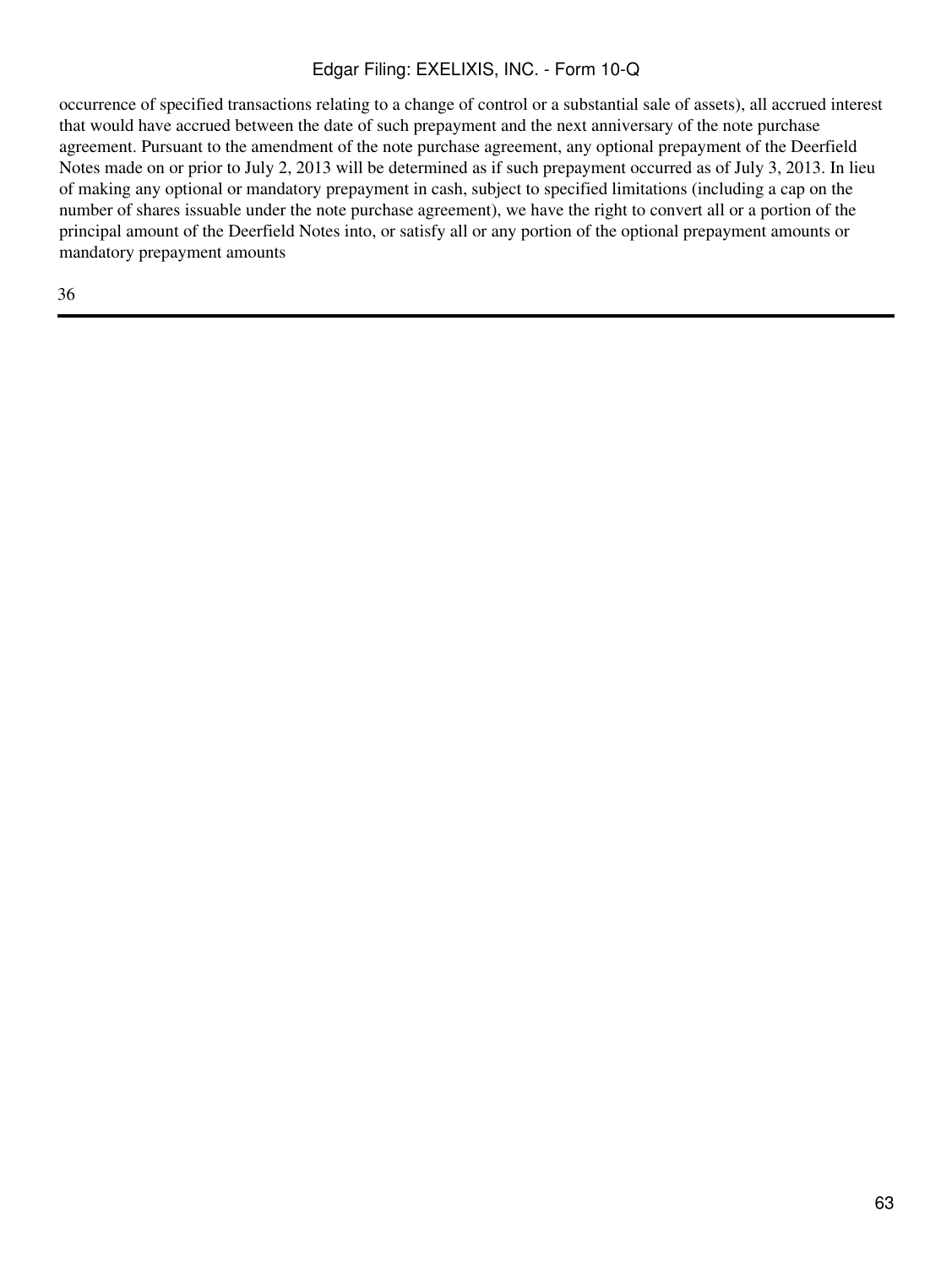(other than the first \$10.0 million of mandatory prepayments required in 2013 and 2014 and any optional prepayments made prior to July 3, 2013) with, shares of our common stock. Additionally, in lieu of making any payment of accrued and unpaid interest in respect of the Deerfield Notes in cash, subject to specified limitations, we may elect to satisfy any such payment with shares of our common stock. The number of shares of our common stock issuable upon conversion or in settlement of principal and interest obligations will be based upon the discounted trading price of our common stock over a specified trading period. In the event the market price for our common stock is depressed or we do not have a sufficient number of authorized but unissued shares, we may not be able to convert the principal amount of the Deerfield Notes or satisfy our payment obligations in full using shares of our common stock due to restrictions in the agreement on the number of shares we may issue. In addition, the issuance of shares of our common stock to convert the Deerfield Notes or satisfy our payment obligations may result in significant dilution to our stockholders. As a result, we may need to obtain additional funding to satisfy our repayment obligations. There can be no assurance that we will have sufficient funds to repay the Deerfield Notes or satisfy our payment obligations under the note purchase agreement when due or that we will comply with the conditions to our ability to convert the principal amount of the Deerfield Notes into or satisfy our payment obligations with shares of our common stock; In appear accrued merest affects that is due affolgin the date of such prepayment and the merest on the entire<br>principal balance of the term loan that would otherwise have been paid after such prepayment date until the mat repayment of our loan from Silicon Valley Bank -- On May 22, 2002, we entered into a loan and security agreement with Silicon Valley Bank for an equipment line of credit. On December 21, 2004, December 21, 2006 and December 21, 2007, we amended the loan and security agreement to provide for additional equipment lines of credit and on June 2, 2010, we further amended the loan and security agreement to provide for a new seven-year term loan in an amount of \$80.0 million. The principal amount outstanding under the term loan accrues interest at 1.0% per annum, which interest is due and payable monthly. We are required to repay the term loan in one balloon principal payment, representing 100% of the principal balance and accrued and unpaid interest, on May 31, 2017. We are required to repay any advances under an equipment line of credit in 48 equal monthly payments of principal and interest. We have the option to prepay all, but not less than all, of the amounts advanced under the term loan, provided that we pay all unpaid accrued interest thereon that is due through the date of such prepayment and the interest on the entire date of the term loan. We have the option to prepay without penalty any advance under an equipment line of credit other than advances under a single equipment line of credit, which has a 1.0% prepayment penalty, provided that we pay all unpaid accrued interest thereon that is due through the date of such prepayment. In accordance with the terms of the loan and security agreement, we are also required to maintain an amount equal to at least 100%, but not to exceed 107%, of the outstanding principal balance of the term loan and all equipment lines of credit under the loan and security agreement at all times in one or more accounts with Silicon Valley Bank and certain other designated financial institutions as support for our obligations under the loan and security agreement. As a result, the proceeds of the term loan cannot be used to satisfy our other obligations without causing a default under our loan and security agreement with Silicon Valley Bank;

•the level of payments received under existing collaboration agreements, licensing agreements and other arrangements; **•** compounds or programs; the degree to which we conduct funded development activity on behalf of partners to whom we have out-licensed

• whether we enter into new collaboration agreements, licensing agreements or other arrangements (including, in particular, with respect to cabozantinib) that provide additional capital;

•our ability to control costs;

• agreements with third parties; our ability to remain in compliance with, or amend or cause to be waived, financial covenants contained in

•the amount of our cash and cash equivalents and marketable securities that serve as collateral for bank lines of credit; •future clinical trial results;

our need to expand our product and clinical development efforts;

•the cost and timing of regulatory approvals;

•the cost of clinical and research supplies of our product candidates;

with Genentech; our obligation to share U.S. marketing and commercialization costs for GDC-0973 (XL518) under our collaboration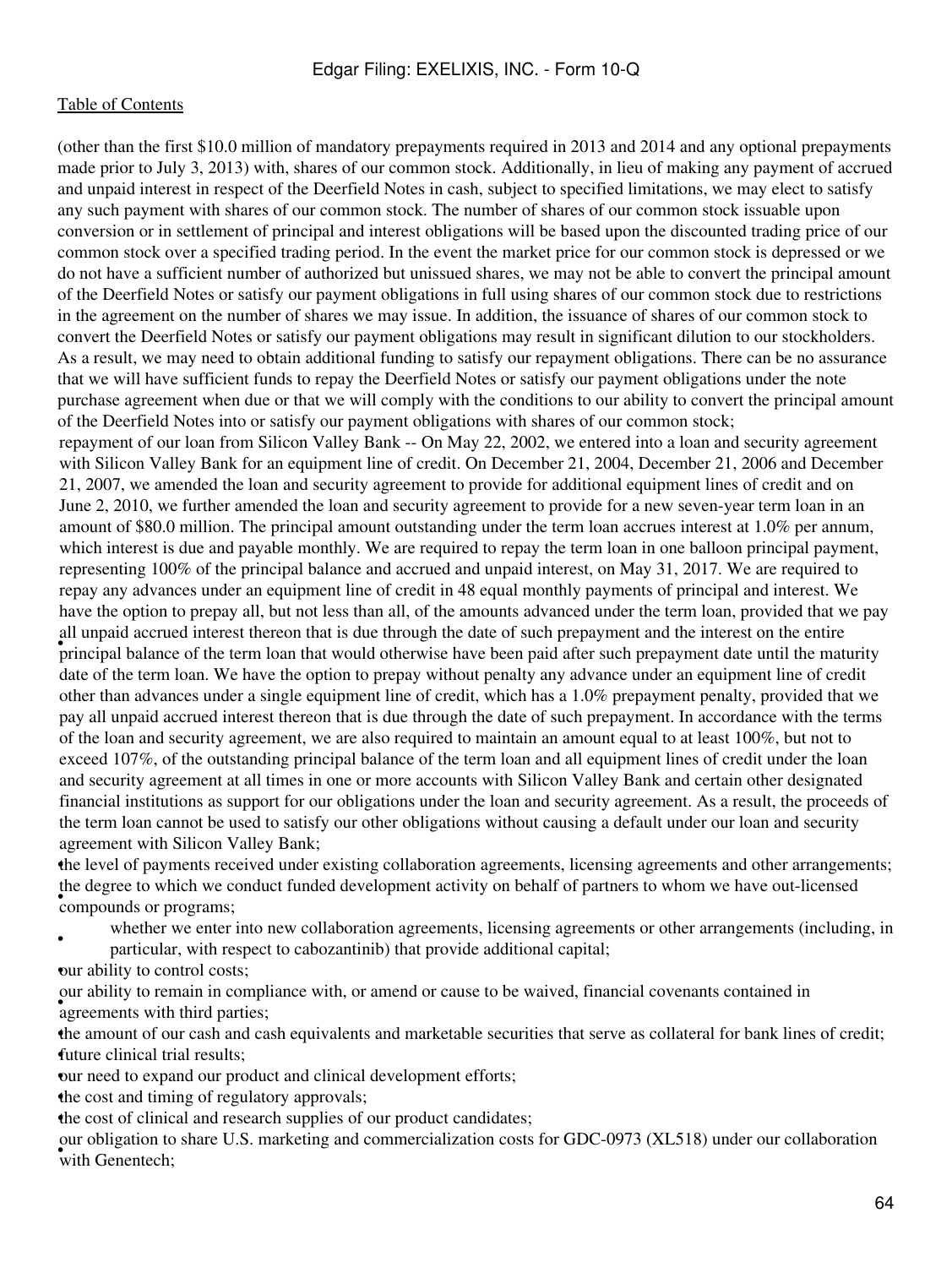•our ability to share the costs of our clinical development efforts with third parties;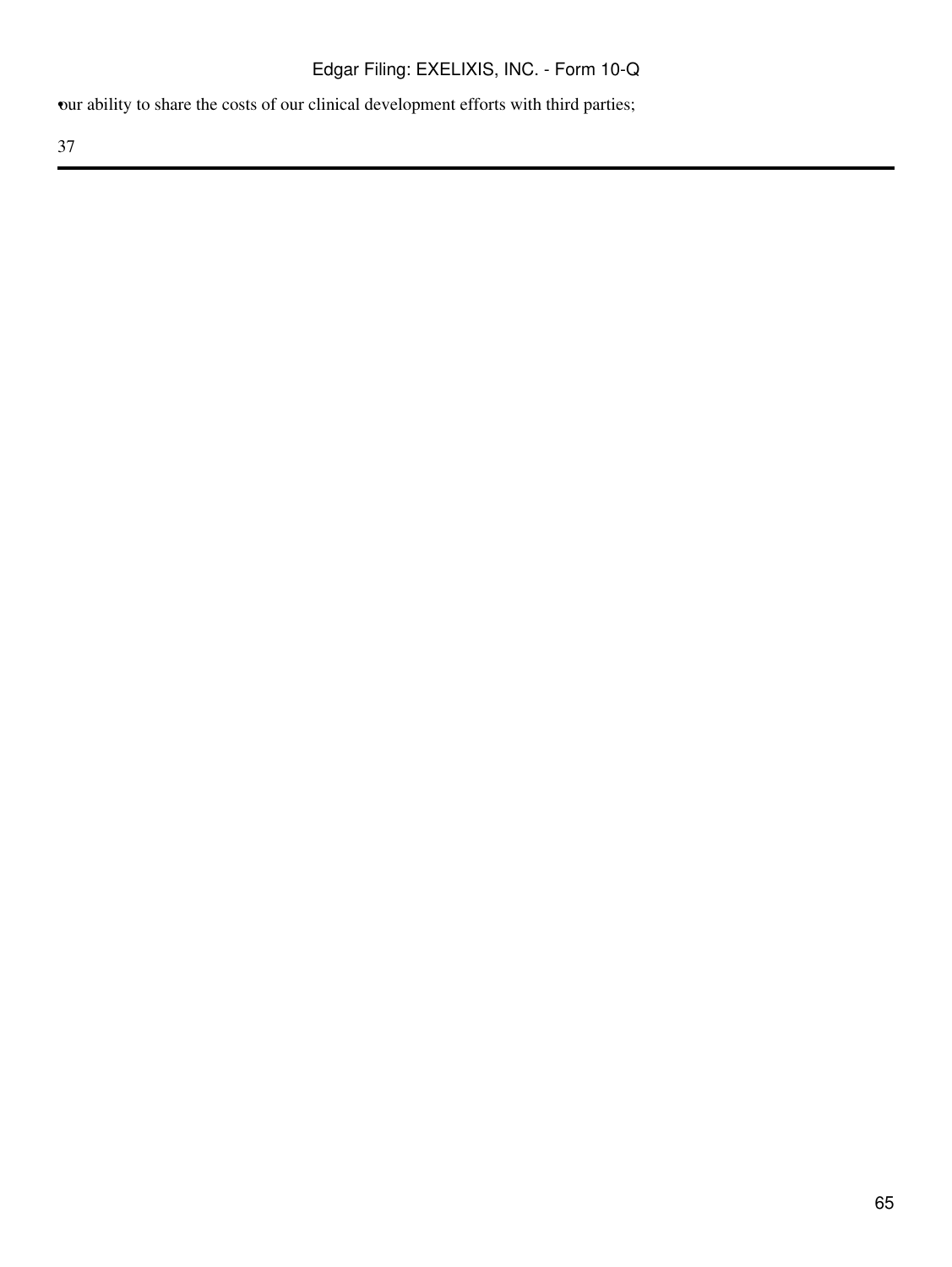the effect of competing technological and market developments;

• and the filing, maintenance, prosecution, defense and enforcement of patent claims and other intellectual property rights;

•the cost of any acquisitions of or investments in businesses, products and technologies.

We may seek to raise funds through the sale of equity or debt securities or through external borrowings. In addition, we may enter into additional strategic partnerships, collaborative arrangements or other strategic transactions. It is unclear whether any such partnership, arrangement or transaction will occur, on satisfactory terms or at all, or what the timing and nature of such a partnership, arrangement or transaction may be. The sale of equity or convertible debt securities in the future may be dilutive to our stockholders, and debt-financing arrangements may require us to pledge certain assets and enter into covenants that would restrict certain business activities or our ability to incur further indebtedness, and may contain other terms that are not favorable to our stockholders or us. If we are unable to obtain adequate funds on reasonable terms, we may be required to curtail operations significantly or obtain funds by entering into financing, supply or collaboration agreements on unattractive terms or we may be required to relinquish rights to technology or product candidates or to grant licenses on terms that are unfavorable to us.

We may need to obtain additional funding in order to stay in compliance with financial covenants contained in agreements with third parties. The terms of our debt owed to Deerfield and Silicon Valley Bank each contain covenants or events of default requiring us to maintain specified cash balances. The failure to comply with these covenants could result in an acceleration of the underlying debt obligations. If we cannot raise additional capital in order to remain in compliance with such covenants or if we are unable to renegotiate such covenants and the lender exercises its remedies under the agreement, we would not be able to operate under our current operating plan. We have a history of net losses. We expect to continue to incur net losses, and we may not achieve or maintain profitability.\*

We have incurred net losses since inception through the nine months ended September 30, 2012, with the exception of the fiscal year ended 2011. We had net income for the fiscal year ended 2011, primarily as a result of the acceleration of revenue recognized under our 2008 collaboration agreement with Bristol-Myers Squibb that terminated in October 2011 and under our 2009 discovery collaboration agreement with Sanofi that terminated in December 2011. We anticipate net losses and negative operating cash flow for the foreseeable future. For the nine months ended September 30, 2012, we had a net loss of \$95.5 million; as of September 30, 2012, we had an accumulated deficit of \$1.2 billion. We have not yet completed the development, including obtaining regulatory approval, of cabozantinib or any other product candidates and, consequently, have not generated revenues from the sale of pharmaceutical products. We have derived substantially all of our revenues to date from collaborative research and development agreements. Revenues from research and development collaborations depend upon continuation of the collaborations, research funding, the achievement of milestones and royalties we earn from any future products developed from the collaborative research. If we are unable to successfully achieve milestones, our collaborators fail to develop successful products or research funding we receive from collaborators decreases, we will not earn the revenues contemplated under such collaborative agreements. The amount of our net losses will depend, in part, on the rate of growth, if any, in our license and contract revenues and on the level of our expenses. These losses have had and will continue to have an adverse effect on our stockholders' equity and working capital. Our research and development expenditures and general and administrative expenses have exceeded our revenues through 2010 and for the nine months ended September 30, 2012, and we expect to spend significant additional amounts to fund the development of cabozantinib. As a result, we expect to continue to incur substantial operating expenses, and, consequently, we will need to generate significant additional revenues to achieve future profitability. Because of the numerous risks and uncertainties associated with developing drugs, we are unable to predict the extent of any future losses or when we will become profitable, if at all. Our significant level of indebtedness could limit cash flow available for our operations and expose us to risks that could adversely affect our business, financial condition and results of operations.\*

We incurred significant additional indebtedness and substantial debt service requirements as a result of our offering of the 2019 Notes in August 2012. As of September 30, 2012, our total consolidated indebtedness through maturity was \$497.5 million (excluding trade payables). We may also incur additional indebtedness to meet future financing needs. If we raise additional indebtedness, it would increase our interest expense, leverage and operating and financial costs.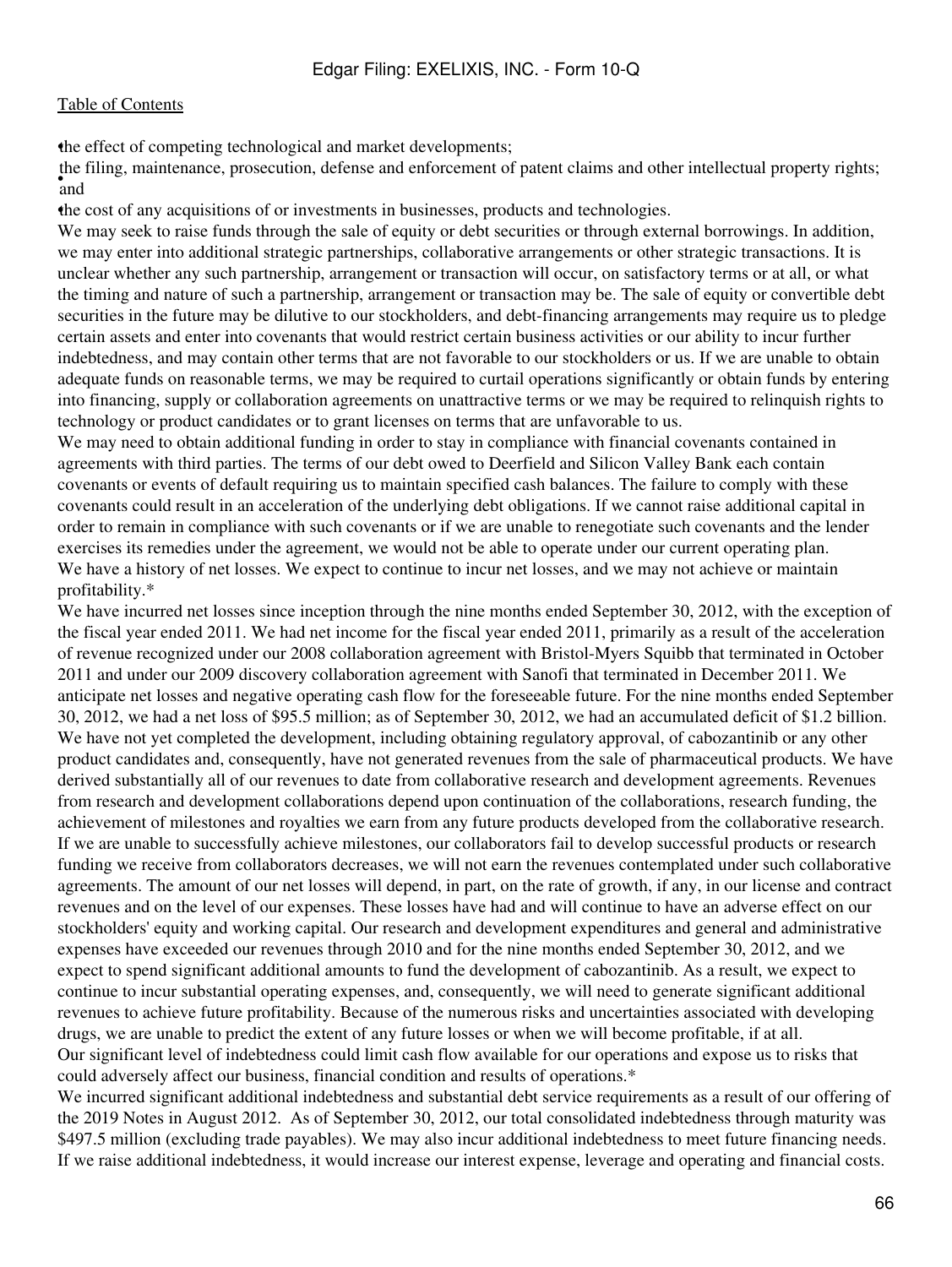Our indebtedness could have significant negative consequences for our business, results of operations and financial condition, including:

Fluxing R more difficult for us to meet our payment and other oongations ander the 2<br>our loan and security agreement with Silicon Valley Bank or our other indebtedness; making it more difficult for us to meet our payment and other obligations under the 2019 Notes, the Deerfield Notes,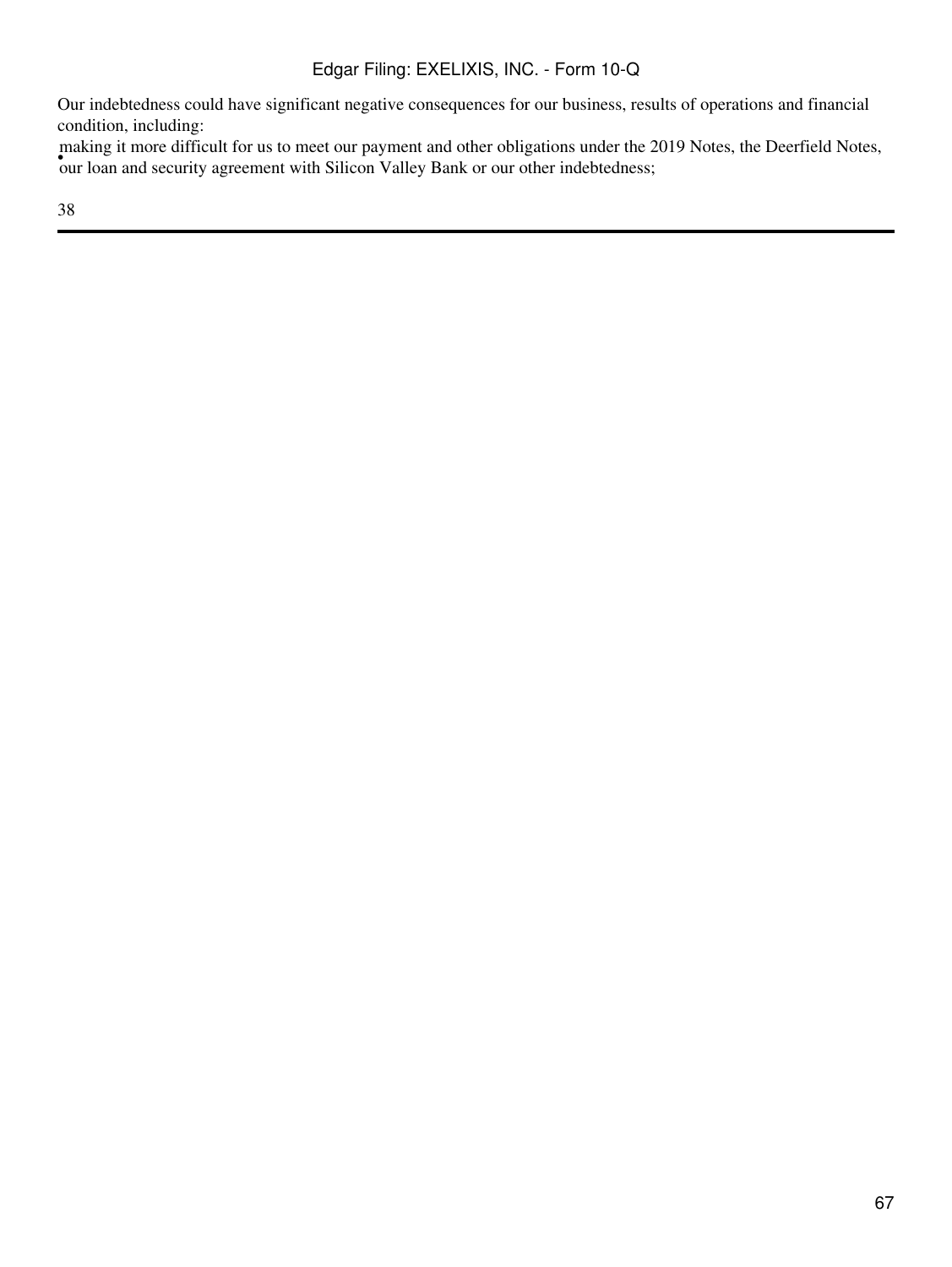Fourth of default in we have compary which the maintenant and other resulted ve covenants contained debt agreements, which event of default could result in all of our debt becoming immediately due and payable; resulting in an event of default if we fail to comply with the financial and other restrictive covenants contained in our •increasing our vulnerability to adverse economic and industry conditions;

subjecting as to the risk of increased sensitivity to interest rate increases on our indeptedness rates, including borrowings under our loan and security agreement with Silicon Valley Bank; subjecting us to the risk of increased sensitivity to interest rate increases on our indebtedness with variable interest

imiting our ability to obtain additional financing;

• reducing the amount of our cash flow available for other purposes, including working capital, capital expenditures, requiring the dedication of a substantial portion of our cash flow from operations to service our indebtedness, thereby acquisitions and other general corporate purposes;

•limiting our flexibility in planning for, or reacting to, changes in our business;

• conversions of the 2019 Notes in cash; preventing us from raising funds necessary to purchase the 2019 Notes following a Fundamental Change or settle

• Notes into shares of common stock; and dilution experienced by our existing stockholders as a result of the conversion of the 2019 Notes or the Deerfield

• better access to capital resources. placing us at a possible competitive disadvantage with less leveraged competitors and competitors that may have

We cannot assure you that we will continue to maintain sufficient cash reserves or that our business will continue to generate cash flow from operations at levels sufficient to permit us to pay principal, premium, if any, and interest on our indebtedness, or that our cash needs will not increase. If we are unable to generate sufficient cash flow or otherwise obtain funds necessary to make required payments, or if we fail to comply with the various requirements of the 2019 Notes, the Deerfield Notes, our loan and security agreement with Silicon Valley Bank, or any indebtedness which we have incurred or may incur in the future, we would be in default, which would permit the holders or the Trustee of the 2019 Notes or other indebtedness to accelerate the maturity of such notes or other indebtedness and could cause defaults under the 2019 Notes, the Deerfield Notes, our loan and security agreement with Silicon Valley Bank or our other indebtedness. Any default under the 2019 Notes, the Deerfield Notes, our loan and security agreement with Silicon Valley Bank, or any indebtedness that we have incurred or may incur in the future could have a material adverse effect on our business, results of operations and financial condition.

If a Fundamental Change occurs, holders of the 2019 Notes may require us to purchase for cash all or any portion of their 2019 Notes at a purchase price equal to 100% of the principal amount of the Notes to be purchased plus accrued and unpaid interest, if any, to, but excluding, the Fundamental Change purchase date. We may not have sufficient funds to purchase the notes upon a Fundamental Change. In addition, the terms of any borrowing agreements which we may enter into from time to time may require early repayment of borrowings under circumstances similar to those constituting a Fundamental Change. These agreements may also make our repurchase of 2019 Notes an event of default under the agreements.

We may not realize the expected benefits of our initiatives to control costs.\*

Managing costs is a key element of our business strategy. Consistent with this element of our strategy, during 2010, we implemented two restructurings that resulted in an overall reduction in our workforce by 386 employees. As a consequence of our decision to focus our proprietary resources and development efforts on the late-stage development and commercialization of cabozantinib, we implemented additional restructurings in both March 2011 and May 2012, resulting in further reductions to our workforce. The aggregate reduction in headcount from the Restructurings is 422 employees. We have recorded aggregate restructuring charges of \$44.6 million in connection with the Restructurings and anticipate that we will incur additional restructuring charges related to the exit of all or portions of three of our South San Francisco buildings. These charges will be recorded through the end of the building lease terms, the last of which ends in 2017.

As part of the Restructurings, in 2011 we entered into two sublease agreements for portions of one of our buildings in South San Francisco, California. We are still assessing our ability to sublease portions of our facilities in light of the workforce reductions as well as the potential for sublease income. Estimates for sublease income would require significant assumptions regarding the time required to contract with subtenants, the amount of idle space we would be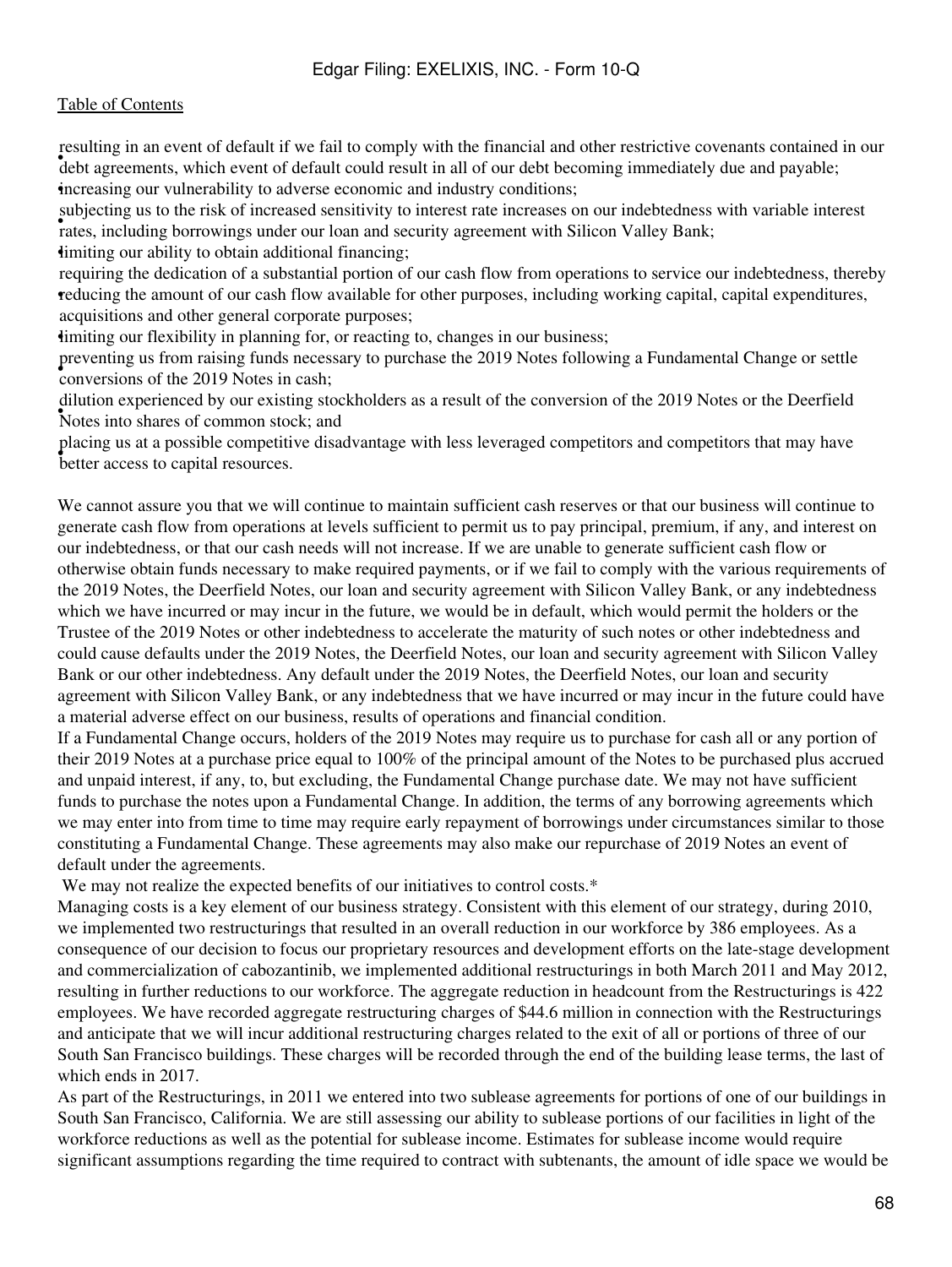able to sublease and potential future sublease rates. If we are able to vacate portions of our facilities, we would need to continue to update our estimate of the lease exit costs in our financial statements until we were able to negotiate an exit to the lease or negotiate a sublease for the remaining term of the lease.

If we experience excessive unanticipated inefficiencies or incremental costs in connection with restructuring activities,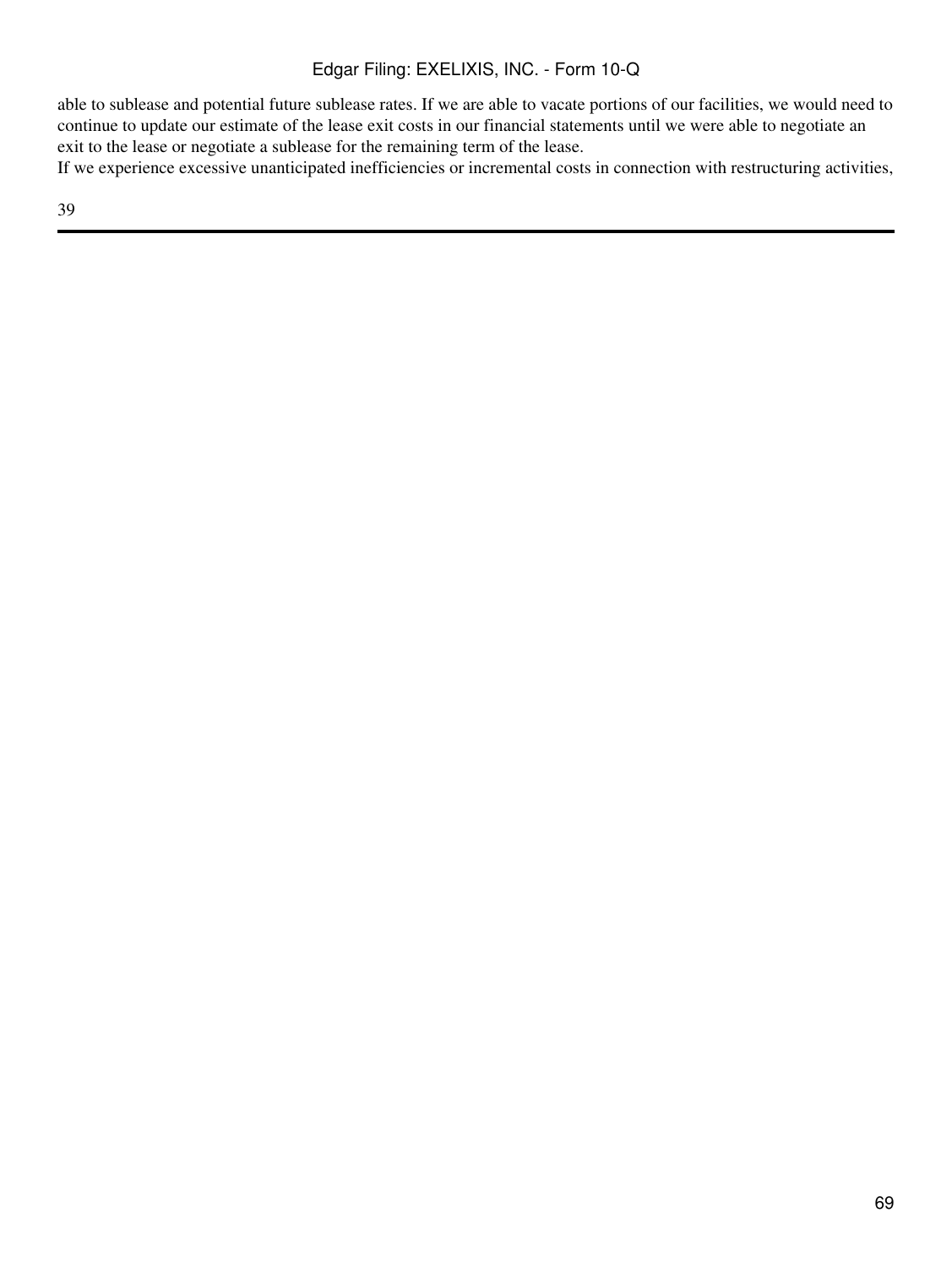•

such as unanticipated inefficiencies caused by reducing headcount, we may be unable to meaningfully realize cost savings and we may incur expenses in excess of what we anticipate. Either of these outcomes could prevent us from meeting our strategic objectives and could adversely impact our results of operations and financial condition. We are exposed to risks related to foreign currency exchange rates.

Most of our foreign expenses incurred are associated with establishing and conducting clinical trials for cabozantinib. The amount of expenses incurred will be impacted by fluctuations in the currencies of those countries in which we conduct clinical trials. Our agreements with the foreign sites that conduct such clinical trials generally provide that payments for the services provided will be calculated in the currency of that country, and converted into U.S. dollars using various exchange rates based upon when services are rendered or the timing of invoices. When the U.S. dollar weakens against foreign currencies, the U.S. dollar value of the foreign-currency denominated expense increases, and when the U.S. dollar strengthens against these currencies, the U.S. dollar value of the foreign-currency denominated expense decreases. Consequently, changes in exchange rates may affect our financial position and results of operations.

Global credit and financial market conditions could negatively impact the value of our current portfolio of cash equivalents, short-term investments or long-term investments and our ability to meet our financing objectives. Our cash and cash equivalents are maintained in highly liquid investments with remaining maturities of 90 days or less at the time of purchase. Our short-term and long-term investments consist primarily of readily marketable debt securities with remaining maturities of more than 90 days at the time of purchase. While as of the date of this report we are not aware of any downgrades, material losses, or other significant deterioration in the fair value of our cash equivalents, short-term investments or long-term investments since September 30, 2012, no assurance can be given that a deterioration in conditions of the global credit and financial markets would not negatively impact our current portfolio of cash equivalents or investments or our ability to meet our financing objectives.

Risks Related to Development of Cabozantinib

We are dependent on the successful development and commercialization of cabozantinib.

The success of our business is dependent upon the successful development and commercialization of cabozantinib. As part of our strategy, we intend to dedicate all of our proprietary resources to advance cabozantinib as aggressively as feasible. Our ability to realize the value of our investment is contingent on, among other things, successful clinical development, regulatory approval and market acceptance of cabozantinib. If we encounter difficulties in the development of cabozantinib due to any of the factors discussed in this "Risk Factors" section or otherwise, or we do not receive regulatory approval and are unable to commercialize cabozantinib, we will not have the resources necessary to continue our business in its current form.

Clinical testing of cabozantinib and other product candidates is a lengthy, costly, complex and uncertain process and may fail to demonstrate safety and efficacy.

Clinical trials are inherently risky and may reveal that our product candidates are ineffective or have unacceptable toxicity or other side effects that may significantly decrease the likelihood of regulatory approval.

The results of preliminary studies do not necessarily predict clinical or commercial success, and later-stage clinical trials may fail to confirm the results observed in earlier-stage trials or preliminary studies. Although we have established timelines for manufacturing and clinical development of cabozantinib based on existing knowledge of our compounds in development and industry metrics, we may not be able to meet those timelines.

We may experience numerous unforeseen events during, or as a result of, clinical testing that could delay or prevent commercialization of cabozantinib, including:

•cabozantinib may not prove to be efficacious or may cause, or potentially cause, harmful side effects;

had expected to be promising; negative or inconclusive clinical trial results may require us to conduct further testing or to abandon projects that we

our compensors may discover or comour competitors may discover or commercialize other compounds or therapies that show significantly improved safety

• cancellation of clinical testing; and patient registration or enrollment in our clinical testing may be lower than we anticipate, resulting in the delay or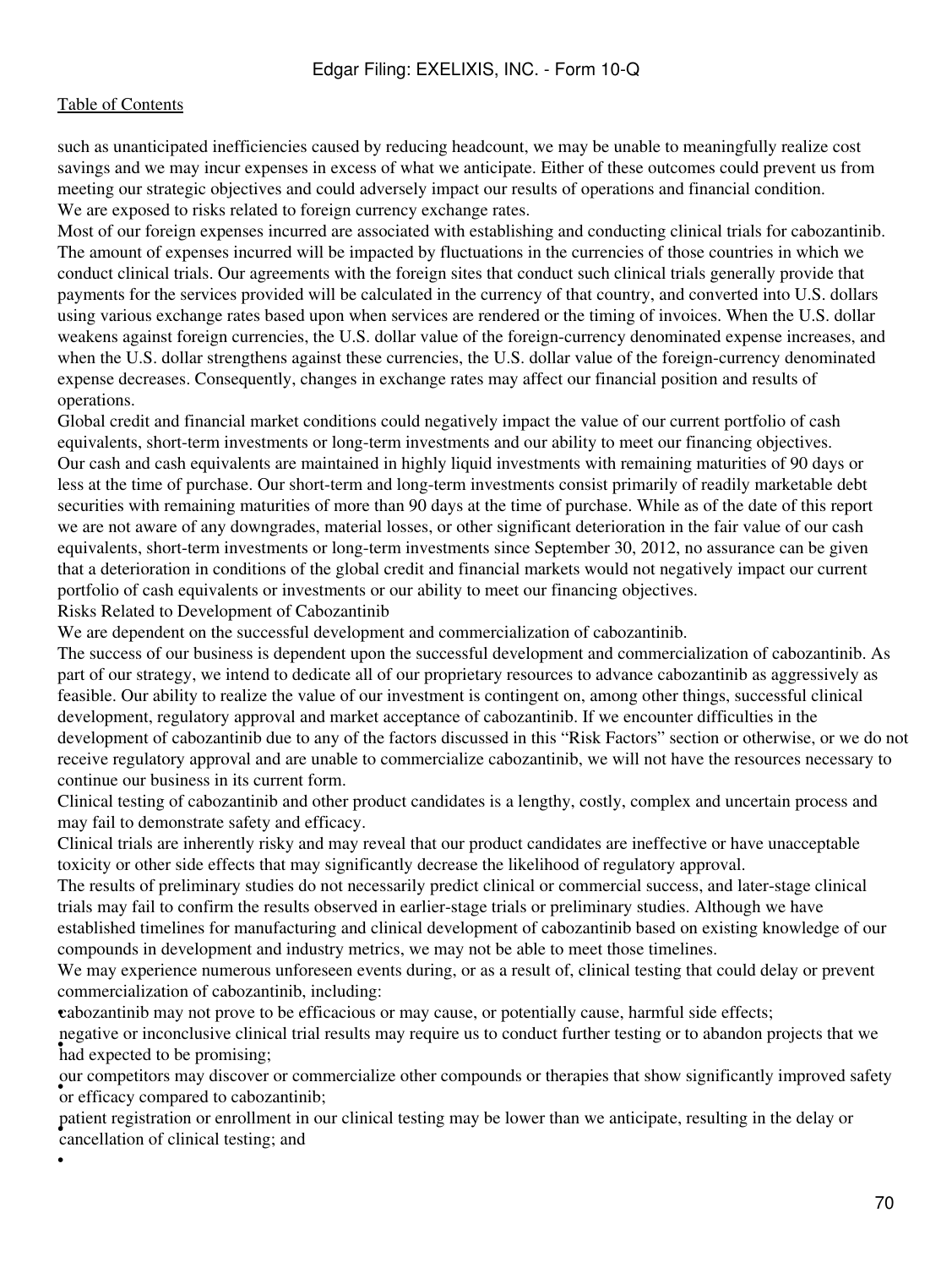regulators or institutional review boards may withhold authorization of, or delay, suspend or terminate clinical research for various reasons, including noncompliance with regulatory requirements or their determination that participating patients are being exposed to unacceptable health risks.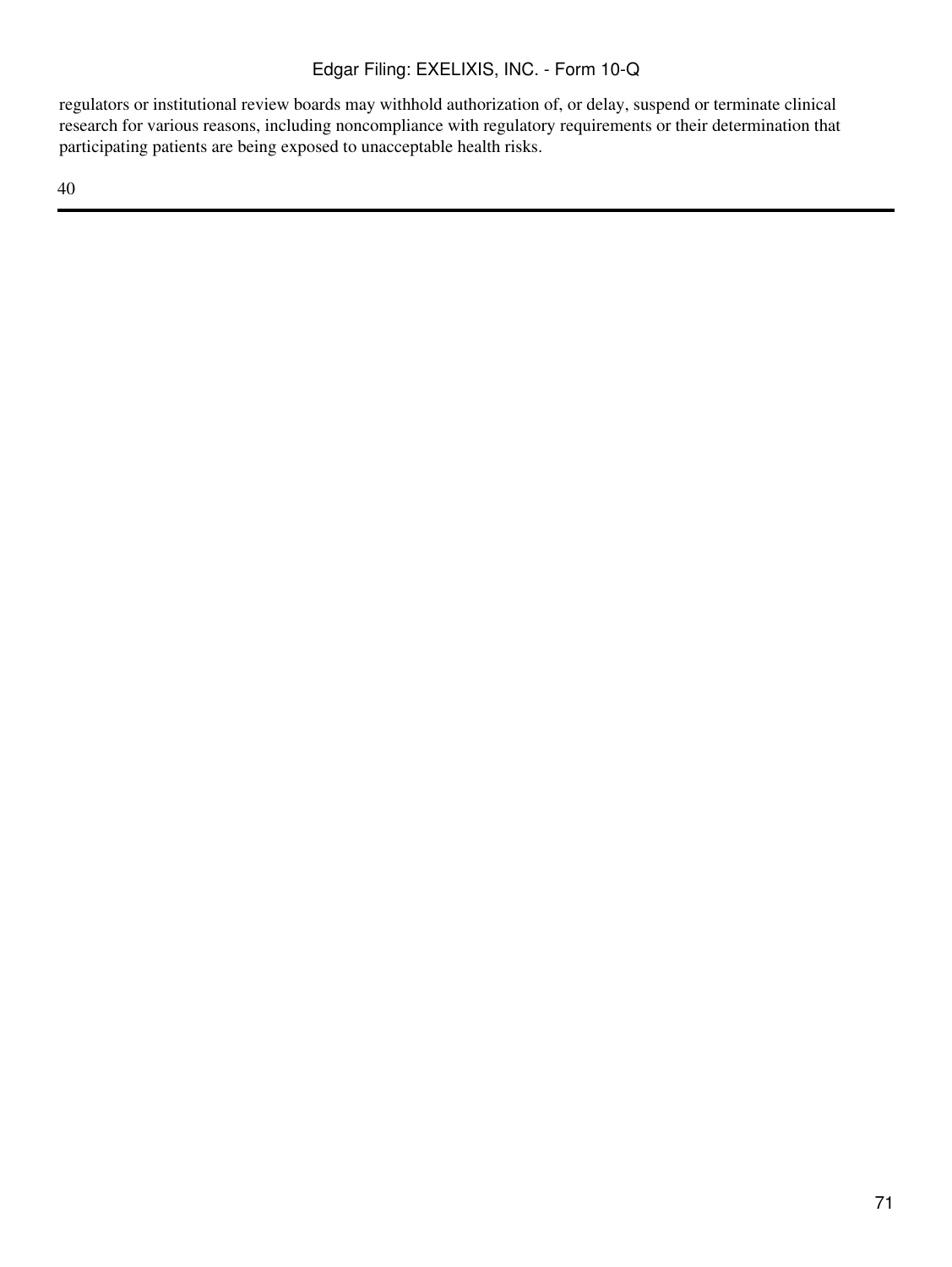If we were to have significant delays in or termination of our clinical testing of cabozantinib as a result of any of the events described above or otherwise, our expenses could increase or our ability to generate revenues from cabozantinib could be impaired, either of which could adversely impact our financial results.

We have limited experience in conducting clinical trials and may not be able to rapidly or effectively continue the further development of cabozantinib or meet current or future requirements of the FDA, including those identified based on our discussions with the FDA. Our planned clinical trials may not begin on time, or at all, may not be completed on schedule, or at all, may not be sufficient for registration of cabozantinib or may not result in an approvable product. For example, as discussed in "—Risks Related to Regulatory Approval of

Cabozantinib-Cabozantinib is subject to a lengthy and uncertain regulatory process that may not result in the necessary regulatory approvals, which could adversely affect our ability to commercialize this product candidate," we were not able to reach a timely agreement with the FDA under a Special Protocol Assessment, or SPA, on the proposed design and analyses of the COMET-2 trial.

Completion of clinical trials may take several years or more, but the length of time generally varies substantially according to the type, complexity, novelty and intended use of cabozantinib as a product candidate. The duration and the cost of clinical trials may vary significantly over the life of a project as a result of factors relating to the clinical trial, including, among others:

•the number of patients that ultimately participate in the clinical trial;

•the duration of patient follow-up that is appropriate in view of the results;

the number of clinical sites included in the trials; and

•the length of time required to enroll suitable patient subjects.

Any delay could limit our ability to generate revenues, cause us to incur additional expense and cause the market price of our common stock or the 2019 Notes to decline significantly. Our partners under our collaboration agreements may experience similar risks with respect to the compounds we have out-licensed to them. If any of the events described above were to occur with such programs or compounds, the likelihood of receipt of milestones and royalties under such collaboration agreements could decrease.

If third parties upon which we rely do not perform as contractually required or expected, we may not be able to obtain regulatory approval for or commercialize cabozantinib.

We do not have the ability to independently conduct clinical trials for cabozantinib, and we rely on third parties we do not control such as contract research organizations, medical institutions, clinical investigators and contract laboratories to conduct our clinical trials. If these third parties do not successfully carry out their contractual duties or regulatory obligations or meet expected deadlines, if the third parties need to be replaced or if the quality or accuracy of the data they obtain is compromised due to the failure to adhere to our clinical protocols or regulatory requirements or for other reasons, our preclinical development activities or clinical trials may be extended, delayed, suspended or terminated, and we may not be able to obtain regulatory approval for or successfully commercialize cabozantinib. We lack the capability to manufacture compounds for clinical trials and rely on third parties to manufacture cabozantinib, and we may be unable to obtain required material in a timely manner, at an acceptable cost or at a quality level required to receive regulatory approval.

We do not have the manufacturing capabilities or experience necessary to enable us to produce materials for our clinical trials. We rely on collaborators and third-party contractors to produce cabozantinib for clinical testing. These suppliers must comply with applicable regulatory requirements, including the FDA's current Good Manufacturing Practices, or GMP. Our current and anticipated future dependence upon these third-party manufacturers may adversely affect our future profit margins and our ability to develop and commercialize cabozantinib on a timely and competitive basis. These manufacturers may not be able to produce material on a timely basis or manufacture material at the quality or in the quantity required to meet our development timelines and applicable regulatory requirements. We may not be able to maintain or renew our existing third-party manufacturing arrangements, or enter into new arrangements, on acceptable terms, or at all. Our third-party manufacturers could terminate or decline to renew our manufacturing arrangements based on their own business priorities, at a time that is costly or inconvenient for us. If we are unable to contract for the production of materials in sufficient quantity and of sufficient quality on acceptable terms, our clinical trials may be delayed. Delays in preclinical or clinical testing could delay the initiation of clinical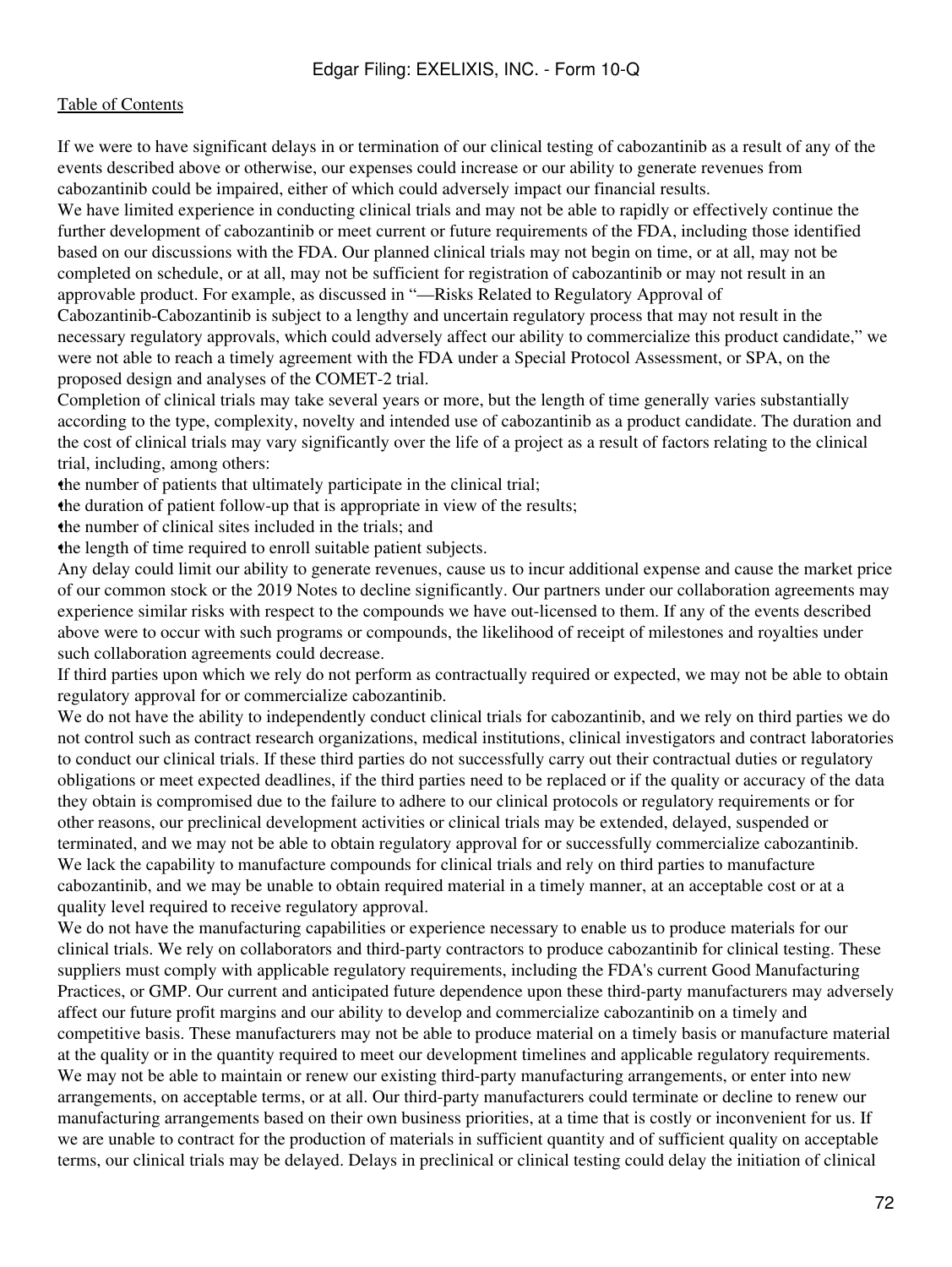trials.

Our third-party manufacturers may not be able to comply with the GMP regulations, other applicable FDA regulatory requirements or similar regulations applicable outside of the United States. Additionally, if we are required to enter into new supply arrangements, we may not be able to obtain approval from the FDA of any alternate supplier in a timely manner, or at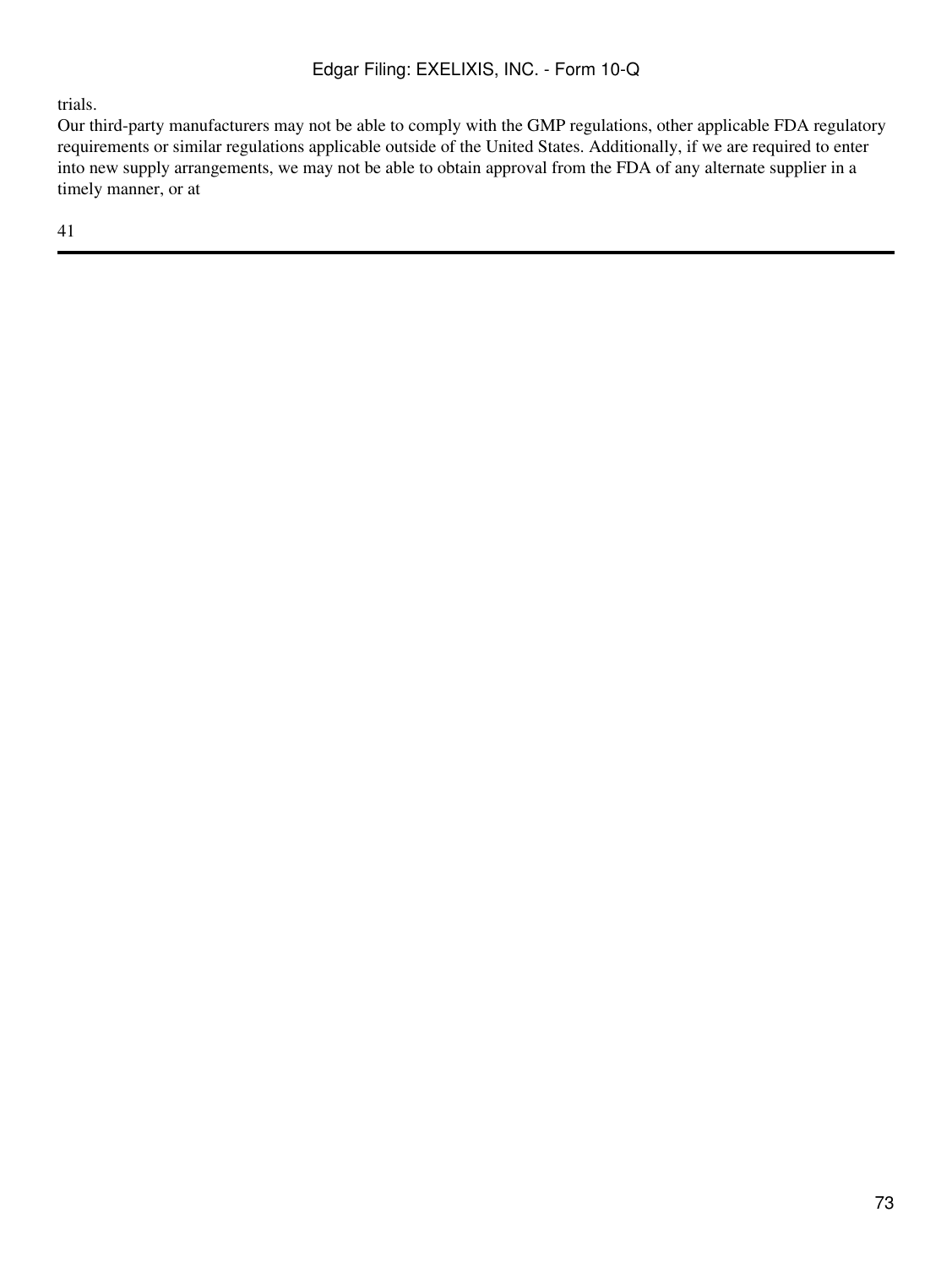all, which could delay or prevent the clinical development and commercialization of cabozantinib. Failure of our third-party manufacturers or us to obtain approval from the FDA or to comply with applicable regulations could result in sanctions being imposed on us, including fines, civil penalties, delays in or failure to grant marketing approval of cabozantinib, injunctions, delays, suspension or withdrawal of approvals, license revocation, seizures or recalls of products and compounds, operating restrictions and criminal prosecutions, any of which could have a significant adverse affect on our business.

Materials necessary to manufacture cabozantinib may not be available on commercially reasonable terms, or at all, which may delay its development and commercialization.

Some of the materials necessary for the manufacture of cabozantinib may, from time to time, be available either in limited quantities, or from a limited number of manufacturers, or both. Our contract manufacturers need to obtain these materials for our clinical trials and, potentially, for commercial distribution when and if we obtain marketing approval for cabozantinib. Suppliers may not sell us these materials at the time we need them or on commercially reasonable terms. If we are unable to obtain the materials needed to conduct our clinical trials, product testing and potential regulatory approval could be delayed, adversely affecting our ability to develop cabozantinib. Similarly, if we are unable to obtain critical manufacturing materials after regulatory approval has been obtained, the commercial launch of cabozantinib could be delayed or there could be a shortage in supply, which could materially affect our ability to generate revenues from sales of cabozantinib. If suppliers increase the price of manufacturing materials, the price for cabozantinib may increase, which may make it less competitive in the marketplace. If it becomes necessary to change suppliers for any of these materials or if any of our suppliers experience a shutdown or disruption at the facilities used to produce these materials, due to technical, regulatory or other reasons, it could harm the manufacture of cabozantinib.

#### Risks Related to Our Relationships with Third Parties

We are dependent upon our collaborations with major companies, which subjects us to a number of risks.\* We have established collaborations with leading pharmaceutical and biotechnology companies, including Bristol-Myers Squibb, Sanofi, Genentech, Inc. (a wholly- owned member of the Roche Group), GlaxoSmithKline, Merck (known as MSD outside of the United States and Canada) and Daiichi Sankyo Company Limited, or Daiichi Sankyo, for the development and ultimate commercialization of a significant number of compounds generated from our research and development efforts. We continue to pursue collaborations for selected unpartnered preclinical and clinical programs and compounds. Our dependence on our relationships with existing collaborators for the development and commercialization of our compounds subjects us to, and our dependence on future collaborators for development and commercialization of additional compounds will subject us to, a number of risks, including: we may not be able to control the amount of 0.9. marketing an are obligated to share under our collaboration with Genentech; we may not be able to control the amount of U.S. marketing and commercialization costs for GDC-0973 (XL518) we

For the flot dote to conflict the amount and thing of resources that our conditions. we are not able to control the amount and timing of resources that our collaborators will devote to the development or

the development or commercialization of drug candidates or to their marketing and distribution; we may not be able to control the amount and timing of resources that our potential future collaborators may devote to

• abandon a drug candidate, repeat or conduct new clinical trials or require a new formulation of a drug candidate for collaborators may delay clinical trials, provide insufficient funding for a clinical trial program, stop a clinical trial or clinical testing;

• development or commercialization of our drug candidates or that result in costly litigation or arbitration that diverts disputes may arise between us and our collaborators that result in the delay or termination of the research, management's attention and resources;

•collaborators may experience financial difficulties;

•

•collaborators may not be successful in their efforts to obtain regulatory approvals in a timely manner, or at all; • information in such a way as to invite litigation that could jeopardize or invalidate our proprietary information or collaborators may not properly maintain or defend our intellectual property rights or may use our proprietary expose us to potential litigation;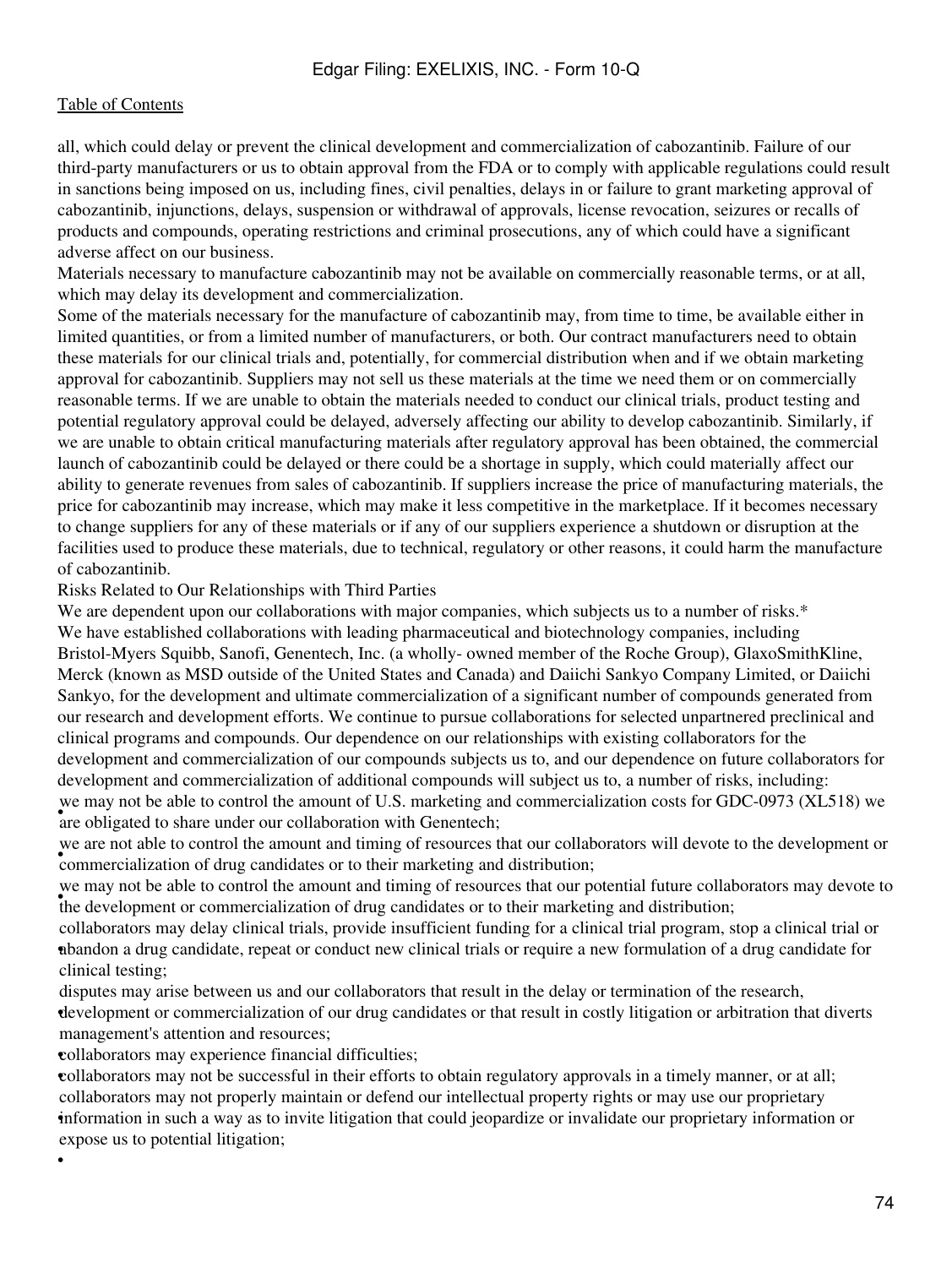business combinations or significant changes in a collaborator's business strategy may adversely affect a collaborator's willingness or ability to complete its obligations under any arrangement;

in collaboration with others, including our competitors; a collaborator could independently move forward with a competing drug candidate developed either independently or

•we may be precluded from entering into additional collaboration arrangements with other parties in an area or field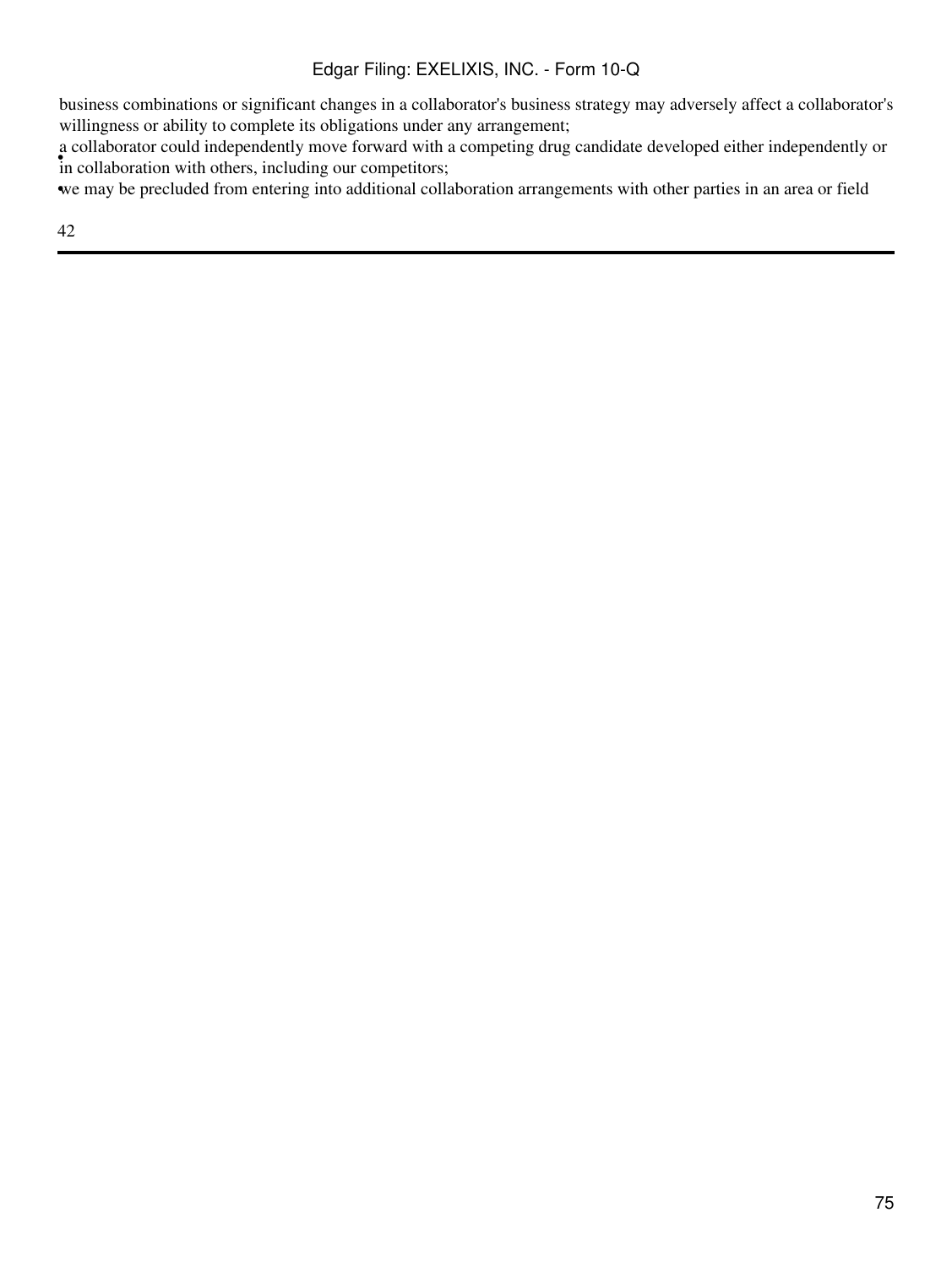#### of exclusivity;

•future collaborators may require us to relinquish some important rights, such as marketing and distribution rights; and subject to our 2000 condoordinon agreement with Bristor Hyers Squroo, and with respect to our 2009 discovery collaboration with Sanofi, which was terminated in December 2011) or allowed to expire, which would delay, and collaborations may be terminated (as occurred with respect to cabozantinib and XL281, which were previously subject to our 2008 collaboration agreement with Bristol-Myers Squibb, and with respect to our 2009 discovery may increase the cost of development of, our drug candidates.

If any of these risks materialize, our product development efforts could be delayed and otherwise adversely affected, which could adversely impact our business, operating results and financial condition.

If we are unable to continue current collaborations and achieve milestones or royalties, our revenues would suffer. We have derived substantially all of our revenues to date from collaborative research and development agreements. Revenues from research and development collaborations depend upon continuation of the collaborations, the achievement of milestones and royalties we earn from any future products developed from the collaborative research. If we are unable to successfully achieve milestones or royalties, or our collaborators fail to develop successful products, we will not earn the revenues contemplated under such collaborative agreements.

If any of these agreements is terminated early (as occurred with respect to cabozantinib and XL281, which were previously subject to our 2008 collaboration agreement with Bristol-Myers Squibb, and with respect to our 2009 discovery collaboration with Sanofi, which was terminated in December 2011), whether unilaterally or by mutual agreement, our revenues could suffer. Most of our collaboration agreements contain early termination provisions. In addition, from time to time we review and assess certain aspects of our collaborations, partnerships and agreements and may amend or terminate, either by mutual agreement or pursuant to any applicable early termination provisions, such collaborations, partnerships or agreements if we deem them to be no longer in our economic or strategic interests. We may not be able to enter into new collaboration agreements on similar or superior financial terms to offset the loss of revenues from the termination or expiration of any of our existing or recently terminated arrangements.

We may be unable to establish collaborations for selected preclinical and clinical compounds.

Our strategy includes the pursuit of new collaborations with leading pharmaceutical and biotechnology companies for the development and ultimate commercialization of selected preclinical and clinical programs and compounds, particularly those drug candidates for which we believe that the capabilities and resources of a partner can accelerate development and help to fully realize their therapeutic and commercial potential. We face significant competition in seeking appropriate collaborators, and these collaborations are complex and time consuming to negotiate and document. We may not be able to negotiate additional collaborations on acceptable terms, or at all. We are unable to predict when, if ever, we will enter into any additional collaborations because of the numerous risks and uncertainties associated with establishing additional collaborations. If we are unable to negotiate additional collaborations, we may not be able to realize value from a particular drug candidate, particularly those drug candidates as to which we believe a broad development program is appropriate or for which we have determined not to continue to utilize our own resources to develop. As a result, our revenues, capital resources and product development efforts could be adversely affected.

Risks Related to Regulatory Approval of Cabozantinib

Cabozantinib is subject to a lengthy and uncertain regulatory process that may not result in the necessary regulatory approvals, which could adversely affect our ability to commercialize this product candidate.\*

Cabozantinib, as well as the activities associated with the research, development and commercialization of the product candidate, are subject to extensive regulation by the FDA and other regulatory agencies in the United States and by comparable authorities in other countries. Failure to obtain regulatory approval for cabozantinib would prevent us from commercializing this product candidate. We have not received regulatory approval to market cabozantinib in any jurisdiction and have only limited experience in preparing and filing the applications necessary to gain regulatory approvals. The process of obtaining regulatory approvals is expensive, and often takes many years, if approval is obtained at all, and can vary substantially based upon the type, complexity and novelty of the product candidates involved. Before an NDA can be submitted to the FDA, the product candidate must undergo extensive clinical trials, which can take many years and require substantial expenditures.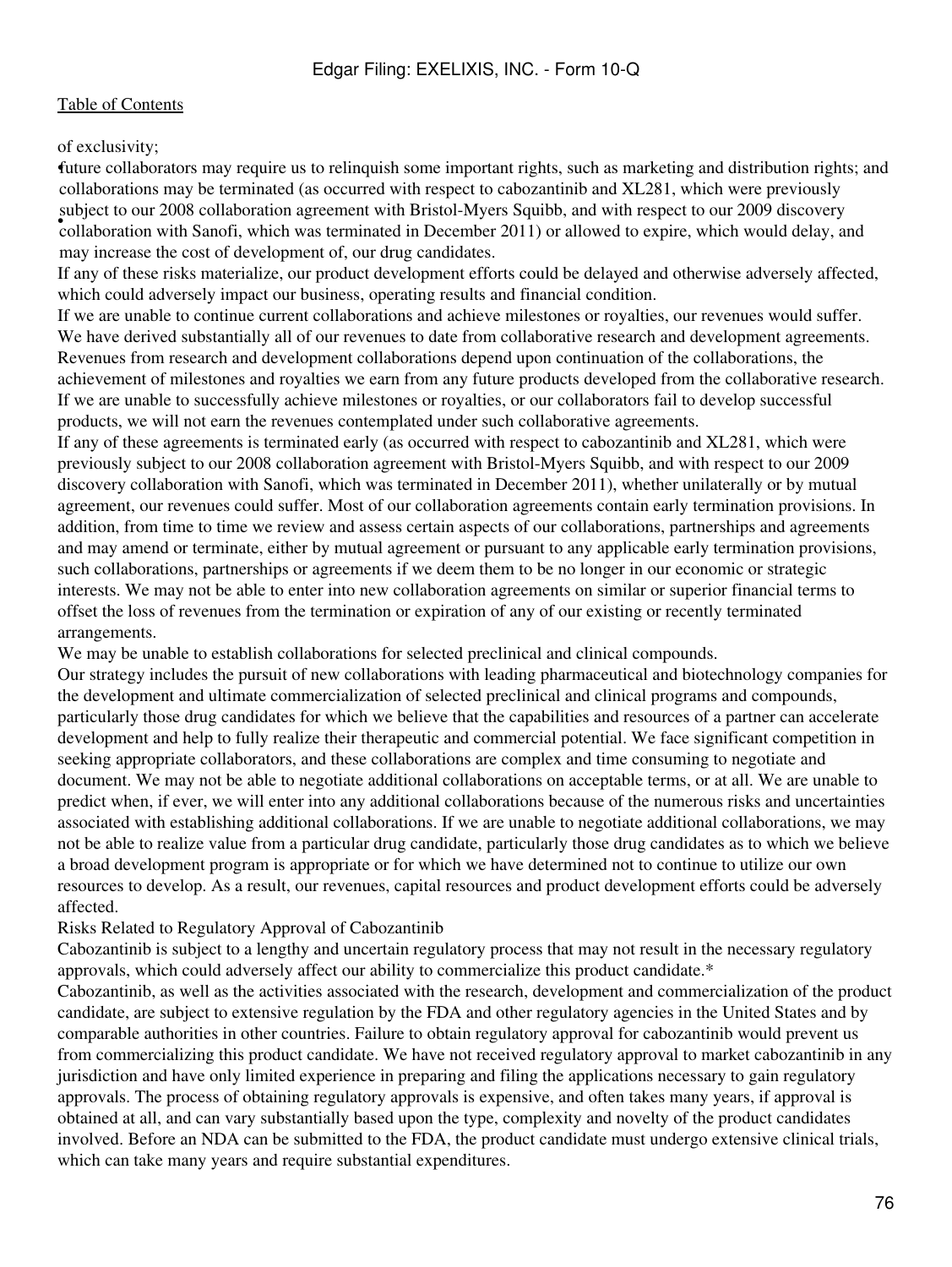Our EXAM phase 3 trial of cabozantinib as a potential treatment for MTC has been conducted under a SPA with the FDA. A SPA is designed to facilitate the FDA's review and provide feedback on the proposed design and size of clinical trials that are intended to form the primary basis for determining a product candidate's efficacy. If agreement is reached with the FDA, a SPA agreement documents the terms and conditions under which the design of the subject trial will be adequate for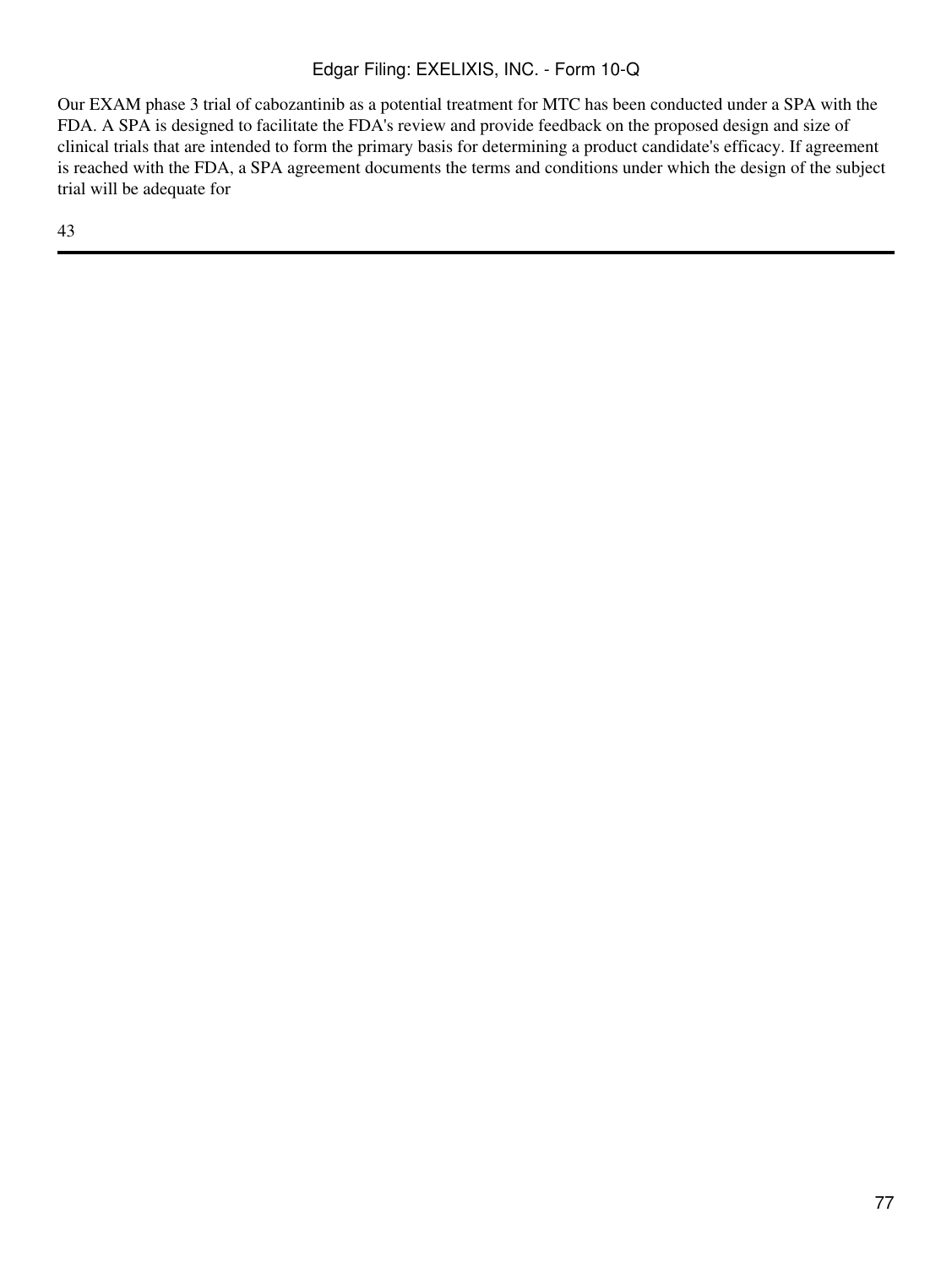submission of the efficacy and human safety portion of an NDA. However, there are circumstances under which we may not receive the benefits of a SPA, notably if the FDA subsequently identifies a substantial scientific issue essential to determining the product candidate's safety or efficacy, and we may be required to conduct significant additional development in order to obtain regulatory approval notwithstanding the SPA. We completed the submission of our rolling NDA in May 2012 based on the data from our EXAM trial. On July 30, 2012, we announced that the FDA accepted our NDA for filing and granted a Priority Review designation with a stated action date of November 29, 2012. However, our NDA may be subject to delay or lack of approval.

In December 2011, we initiated COMET-2, our first phase 3 pivotal trial of cabozantinib in patients with metastatic castration-resistant prostate cancer, with pain response as the primary efficacy endpoint for the trial. We were not able to reach a timely agreement with the FDA for a SPA on the proposed design and analysis of the COMET-2 trial. We originally submitted the proposed protocol for this trial using primary endpoints of pain reduction and bone scan response to the FDA in June 2011 with a request for a SPA. The FDA's final response prior to our discontinuation of the SPA process, which we received in October 2011, raised the following concerns regarding the COMET-2 trial design in the context of its consideration of a SPA for the trial, among other comments:

• concern about the ability to help A concern about the ability to maintain blinding of the trial due to differences in toxicity profiles between

with less toxicity by opioid therapy. A view that the assumed magnitude of pain improvement is modest and could represent a placebo effect or be attained

A view that symptomatic improvement should be supported by evidence of anti-tumor activity, an acceptable safety profile and lack of survival decrement. The FDA also expressed the view that if the effect that we

• believe cabozantinib will have on pain is mediated by anti-tumor activity, that anti-tumor activity should translate into an improvement in overall survival.

• studies will always be more secure. The FDA advised that for a single randomized trial to support a new drug A recommendation that if we use pain response as a primary efficacy endpoint, that we conduct two adequate and well-controlled trials to demonstrate effectiveness as, according to the FDA, a conclusion based on two persuasive application, the trial must be well designed, well conducted, internally consistent and provide statistically persuasive efficacy findings so that a second trial would be ethically or practically impossible to perform.

In the context of its consideration of a SPA for the COMET-2 trial, the FDA also recommended that overall survival be the primary efficacy endpoint. The final FDA response prior to our discontinuation of the SPA process stated that we could choose to conduct the trial in the absence of a SPA agreement. We elected to proceed with initiation of the COMET-2 trial and the COMET-1 trial, and to discontinue further attempts to secure a SPA agreement with respect to the COMET-2 trial. We initiated the COMET-2 trial with a pain palliation endpoint in December 2011 and the COMET-1 trial with an overall survival endpoint in May 2012.

Any clinical trial may fail to produce results satisfactory to the FDA. For example, the FDA could determine that the design of a clinical trial is inadequate to produce reliable results. The regulatory process also requires preclinical testing, and data obtained from preclinical and clinical activities are susceptible to varying interpretations. The FDA has substantial discretion in the approval process and may refuse to approve any NDA (regardless of prior receipt of a SPA) or decide that our data is insufficient for approval and require additional preclinical, clinical or other studies. For example, varying interpretations of the data obtained from preclinical and clinical testing could delay, limit or prevent regulatory approval of cabozantinib.

In addition, delays or rejections may be encountered based upon changes in regulatory policy for product approval during the period of product development and regulatory agency review. Changes in regulatory approval policy, regulations or statutes or the process for regulatory review during the development or approval periods of cabozantinib may cause delays in the approval or rejection of an application.

Even if the FDA or a comparable authority in another country approves cabozantinib, the approval may impose significant restrictions on the indicated uses, conditions for use, labeling, distribution, advertising, promotion, marketing and/or production of cabozantinib and may impose ongoing requirements for post- approval studies, including additional research and development and clinical trials. These agencies also may impose various civil or criminal sanctions for failure to comply with regulatory requirements, including withdrawal of product approval.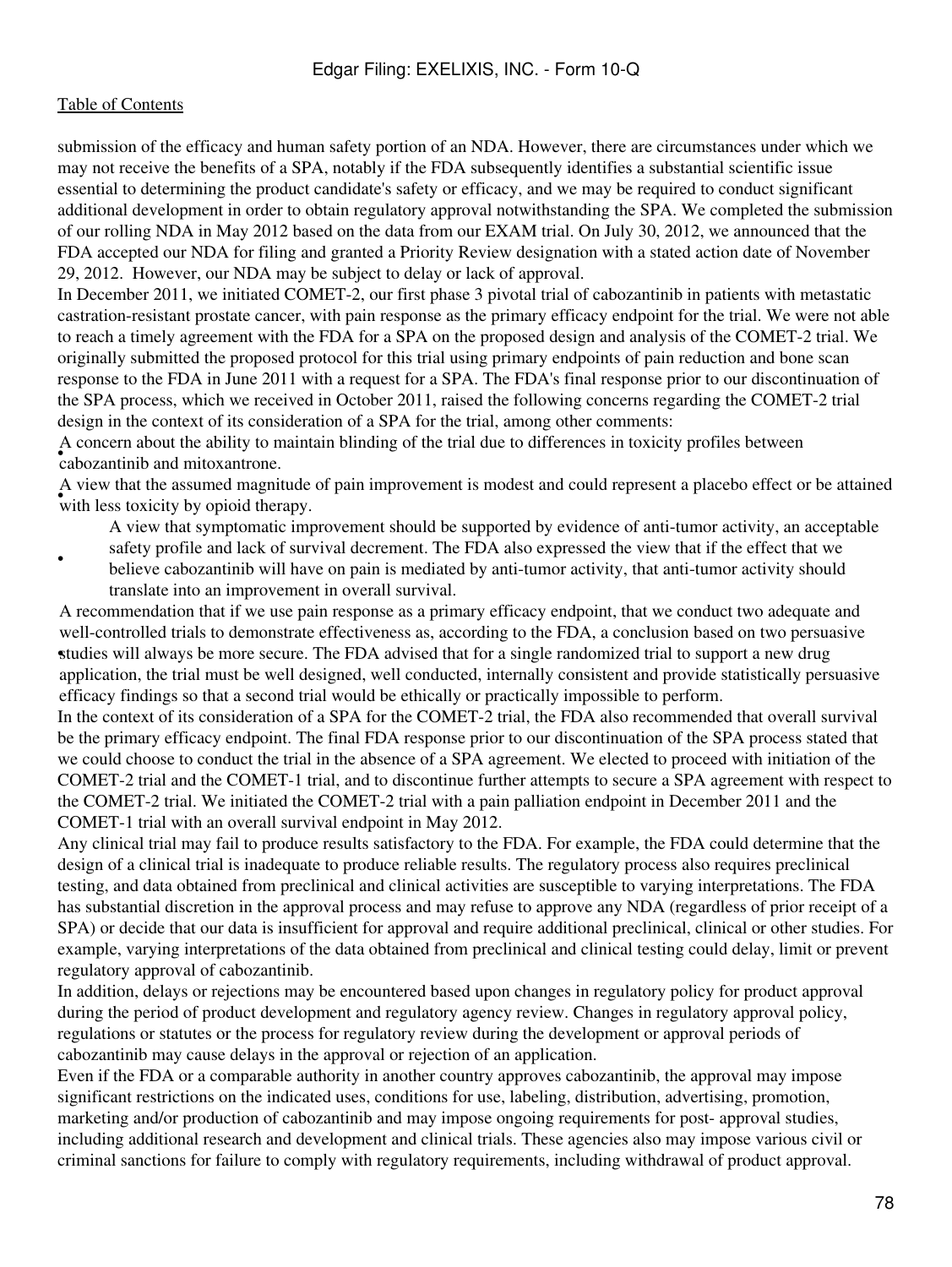We are subject to certain healthcare laws, regulation and enforcement, and will become subject to additional such laws, regulations and enforcement should cabozantinib receive marketing approval; our failure to comply with those laws could have a material adverse effect on our results of operations and financial condition.\* We are also subject to several healthcare regulation and enforcement by the federal government and the states in which we conduct our business. The laws that may affect our ability to operate include: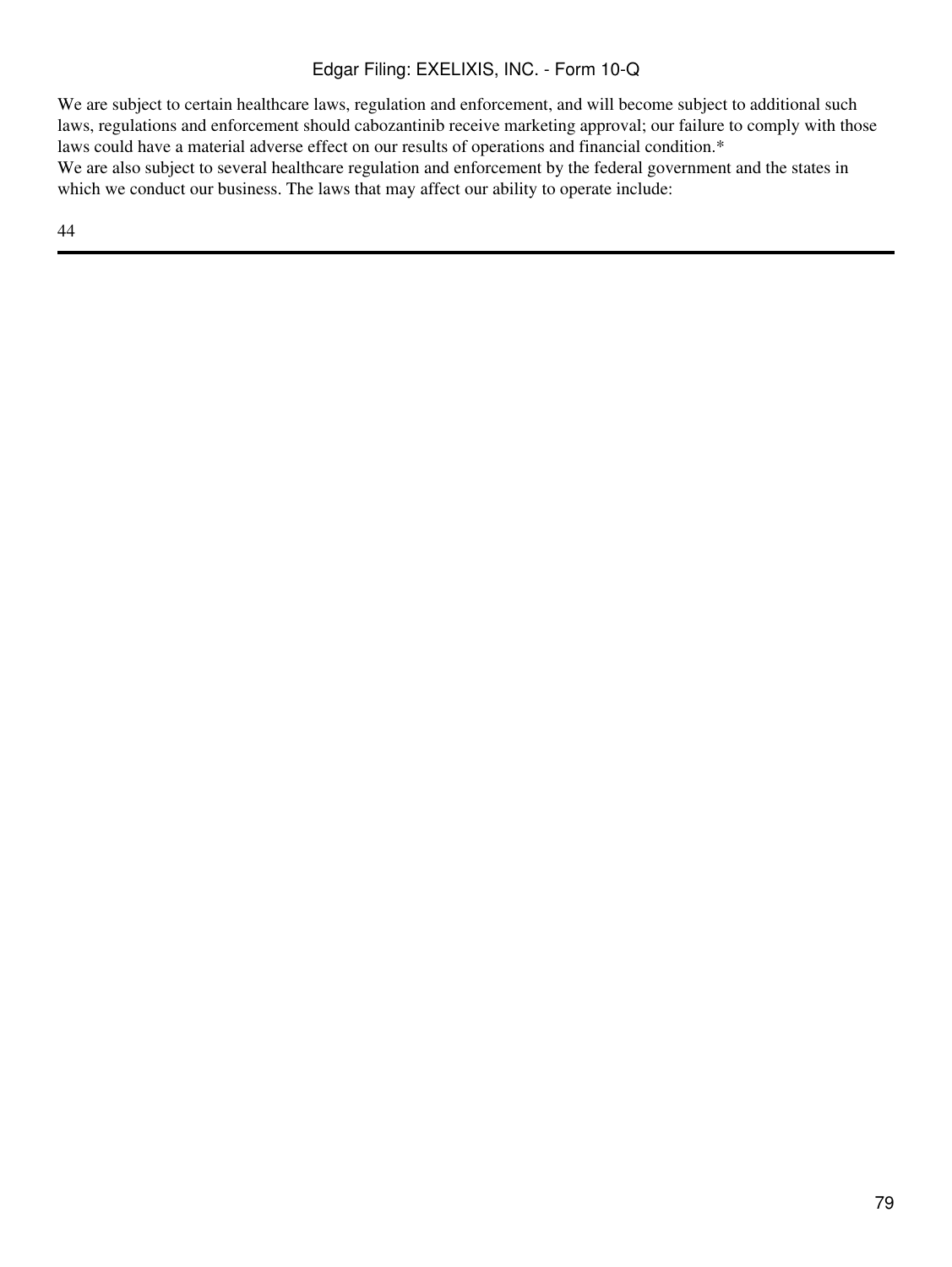Information Technology and Clinical Health Act, or HITECH, and its implementing regulations, which imposes the federal Health Insurance Portability and Accountability Act of 1996, or HIPAA, as amended by the Health certain requirements relating to the privacy, security and transmission of individually identifiable health information; • exchange for or to induce either the referral of an individual for, or the purchase, order or recommendation of, any the federal healthcare programs' Anti-Kickback Law, which constrains our marketing practices, educational programs, pricing policies, and relationships with healthcare providers or other entities, by prohibiting, among other things, persons from knowingly and willfully soliciting, receiving, offering or paying remuneration, directly or indirectly, in good or service for which payment may be made under federal healthcare programs such as the Medicare and Medicaid programs;

• individuals or entities from knowingly presenting, or causing to be presented, claims for payment from Medicare, federal civil and criminal false claims laws and civil monetary penalty laws, which prohibit, among other things, Medicaid, or other third-party payors that are false or fraudulent;

statements relating to healthcare matters; and federal criminal laws that prohibit executing a scheme to defraud any healthcare benefit program or making false

privacy and security of health information in certain circumstances, many of which differ from each other in state law equivalents of each of the above federal laws, such as anti-kickback and false claims laws which may apply to items or services reimbursed by any third-party payor, including commercial insurers, and state laws governing the significant ways and may not have the same effect, thus complicating efforts.

If our operations are found to be in violation of any of the laws described above or any other governmental regulations that apply to us, we may be subject to penalties, including civil and criminal penalties, damages, fines, the curtailment or restructuring of our operations, the exclusion from participation in federal and state healthcare programs and imprisonment, any of which could adversely affect our ability to operate our business and our financial results. In addition, certain marketing practices, including off-label promotion, may also violate false claims laws. Risks Related to Commercialization of Cabozantinib

The commercial success of cabozantinib will depend upon the degree of market acceptance of the product candidate among physicians, patients, health care payors, and the medical community.\*

Our ability to commercialize cabozantinib, if it is approved for commercial sale, will be highly dependent upon the extent to which the product candidate gains market acceptance among physicians; patients; health care payors, such as Medicare and Medicaid; and the medical community. If cabozantinib does not achieve an adequate level of

acceptance, we may not generate adequate product revenues, if at all, and we may not become profitable. The degree of market acceptance of cabozantinib, if approved for commercial sale, will depend upon a number of factors, including:

•the effectiveness, or perceived effectiveness, of cabozantinib in comparison to competing products;

**COMPETER** products; the existence of any significant side effects of cabozantinib, as well as their severity in comparison to those of any

•potential advantages or disadvantages in relation to alternative treatments;

the timing of market entry relative to competitive treatments;

indications for which cabozantinib is approved;

the ability to offer cabozantinib for sale at competitive prices;

•relative convenience and ease of administration;

•the strength of marketing and distribution support; and

sufficient third-party coverage or reimbursement.

If we are unable to establish sales and marketing capabilities or enter into agreements with third parties to market and sell cabozantinib, we may be unable to generate product revenues.

We have no experience as a company in the sales and distribution of pharmaceutical products and do not have a sales organization. Developing a sales force could be expensive and time-consuming, could delay any product launch, including our potential launch of cabozantinib for the treatment of MTC, and we may never be able to develop this

capacity. To the extent that we enter into arrangements with third parties to provide sales, marketing and distribution services, our product revenues may be lower than if we market and sell cabozantinib ourselves. If we are unable to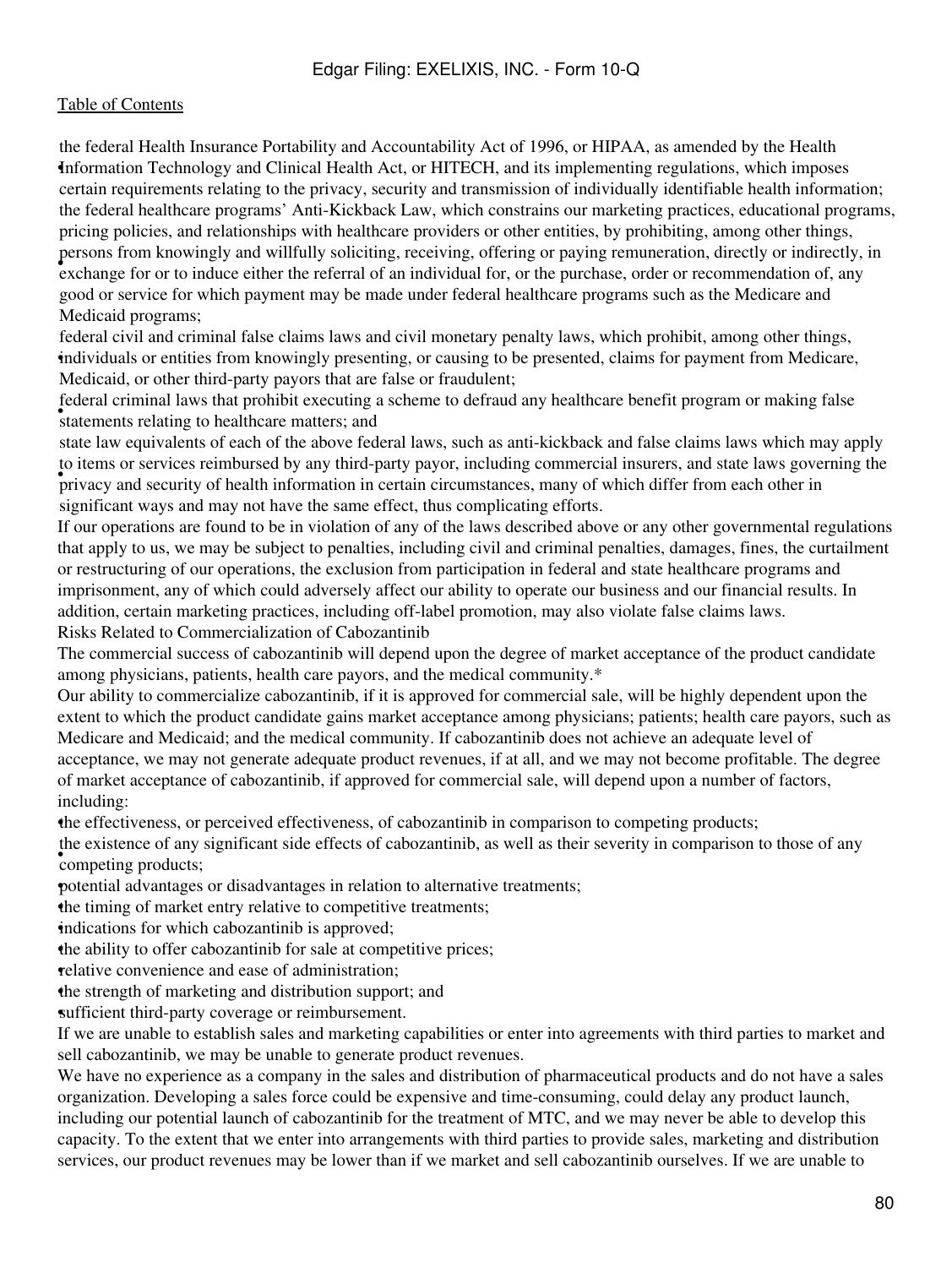establish adequate sales, marketing and distribution capabilities, independently or with others, we may not be able to generate product revenues.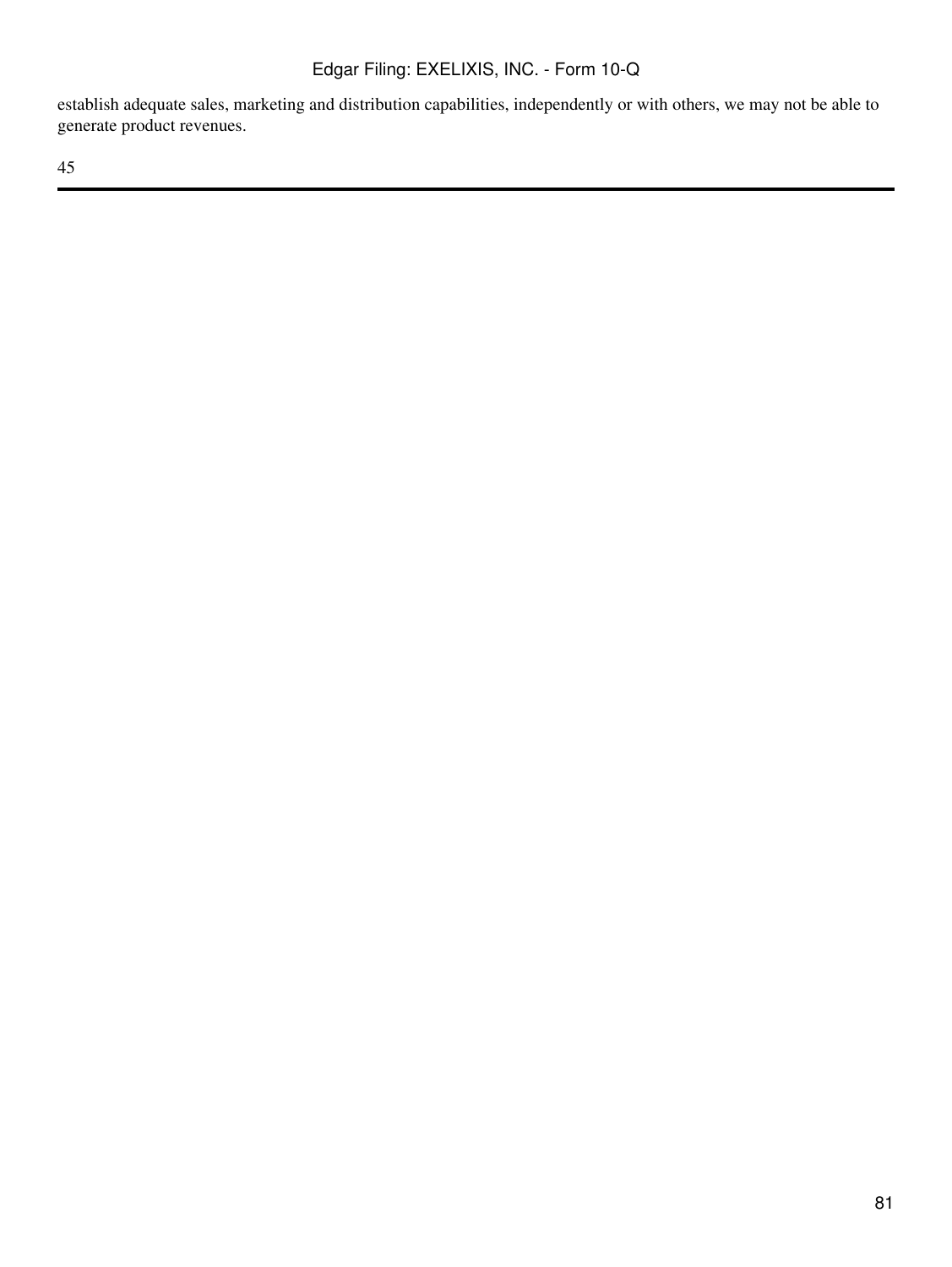If we are unable to obtain adequate coverage and reimbursement from third-party payors for cabozantinib, our revenues and prospects for profitability will suffer.

Our ability to commercialize cabozantinib will be highly dependent on the extent to which coverage and reimbursement for the product candidate will be available from third-party payors, including governmental payors, such as Medicare and Medicaid, and private health insurers. Many patients will not be capable of paying themselves for cabozantinib and will rely on third-party payors to pay for, or subsidize, their medical needs. If third-party payors do not provide coverage or reimbursement for cabozantinib, our revenues and prospects for profitability will suffer. In addition, even if third-party payors provide some coverage or reimbursement for cabozantinib, the availability of such coverage or reimbursement for prescription drugs under private health insurance and managed care plans often varies based on the type of contract or plan purchased.

Another factor that may affect the pricing of drugs is proposed congressional action regarding drug reimportation into the United States. For example, the Medicare Prescription Drug, Improvement and Modernization Act of 2003 gives discretion to the Secretary of Health and Human Services to allow drug reimportation into the United States under some circumstances from foreign countries, including countries where the drugs are sold at a lower price than in the United States. Proponents of drug reimportation may attempt to pass legislation, which would allow direct reimportation under certain circumstances. If legislation or regulations were passed allowing the reimportation of drugs, it could decrease the price we receive for cabozantinib, thereby negatively affecting our revenues and prospects for profitability.

In addition, in some foreign countries, particularly the countries in the European Union, the pricing of prescription pharmaceuticals is subject to governmental control. In these countries, price negotiations with governmental authorities can take six to twelve months or longer after the receipt of regulatory marketing approval for a product. To obtain reimbursement and/or pricing approval in some countries, we may be required to conduct a clinical trial that compares the cost effectiveness of cabozantinib to other available therapies. The conduct of such a clinical trial could be expensive and result in delays in the commercialization of cabozantinib. Third-party payors are challenging the prices charged for medical products and services, and many third-party payors limit reimbursement for newly approved health care products. In particular, third-party payors may limit the indications for which they will reimburse patients who use cabozantinib. Cost-control initiatives could decrease the price we might establish for cabozantinib, which would result in lower product revenues to us.

Current healthcare laws and regulations and future legislative or regulatory reforms to the healthcare system may affect our ability to sell cabozantinib profitably.\*

The U.S. and some foreign jurisdictions are considering or have enacted a number of legislative and regulatory proposals to change the healthcare system in ways that could affect our ability to sell our products profitably. Among policy makers and payors in the U.S. and elsewhere, there is significant interest in promoting changes in healthcare systems with the stated goals of containing healthcare costs, improving quality and/or expanding access. In the U.S., the pharmaceutical industry has been a particular focus of these efforts and has been significantly affected by major legislative initiatives.

In March 2010, the Patient Protection and Affordable Care Act, as amended by the Health Care and Education Affordability Reconciliation Act, or collectively, PPACA, became law in the U.S. PPACA substantially changes the way healthcare is financed by both governmental and private insurers and significantly affects the pharmaceutical industry. The United States Supreme Court heard a constitutional challenge to the PPACA and in June 2012 held that the PPACA is constitutional. However, states are allowed to opt out of the expansion of eligibility criteria for Medicaid under the PPACA. We anticipate that the PPACA, as well as other healthcare reform measures that may be adopted in the future, may result in more rigorous coverage criteria and an additional downward pressure on the price that we receive for any approved product, and could seriously harm our business. Any reduction in reimbursement from Medicare or other government programs may result in a similar reduction in payments from private payors. Insurers may also refuse to provide any coverage of uses of approved products for medical indications other than those for which the FDA has granted market approvals. As a result, significant uncertainty exists as to whether and how much third-party payors will reimburse for newly-approved drugs, which in turn will put pressure on the pricing of drugs.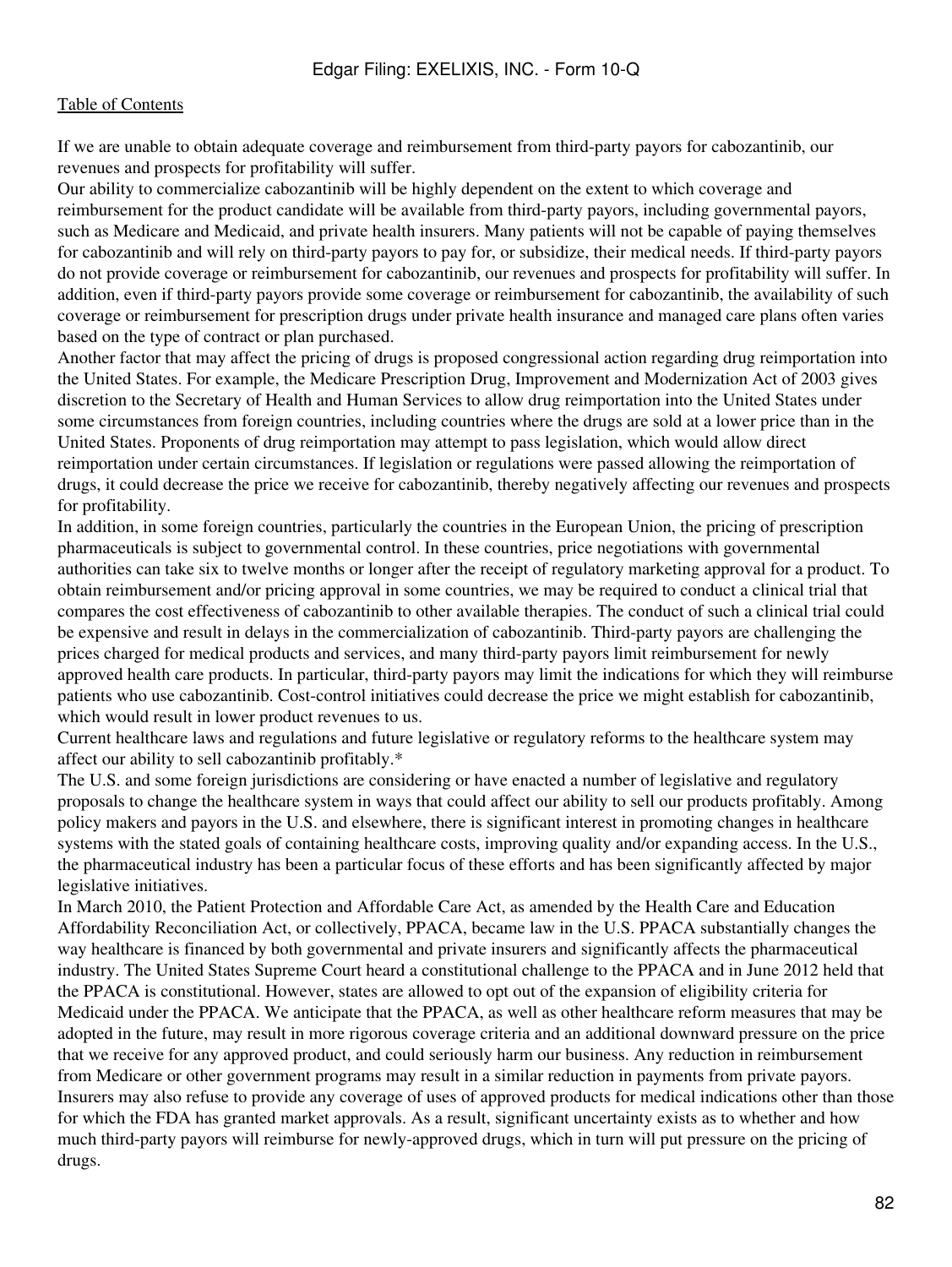We also cannot be certain that cabozantinib will successfully be placed on the list of drugs covered by particular health plan formularies, nor can we predict the negotiated price for cabozantinib, which will be determined by market factors. Many states have also created preferred drug lists and include drugs on those lists only when the manufacturers agree to pay a supplemental rebate. If cabozantinib is not included on these preferred drug lists, physicians may not be inclined to prescribe it to their Medicaid patients, thereby diminishing the potential market for cabozantinib.

As a result of the PPACA and the trend towards cost-effectiveness criteria and managed healthcare in the United States, third-party payors are increasingly attempting to contain healthcare costs by limiting both coverage and the level of reimbursement of new drugs. They may use tiered reimbursement and may adversely affect demand for our products by placing them in an expensive tier. They may also refuse to provide any coverage of uses of approved products for medical indications other than those for which the FDA has granted market approvals. As a result, significant uncertainty exists as to whether and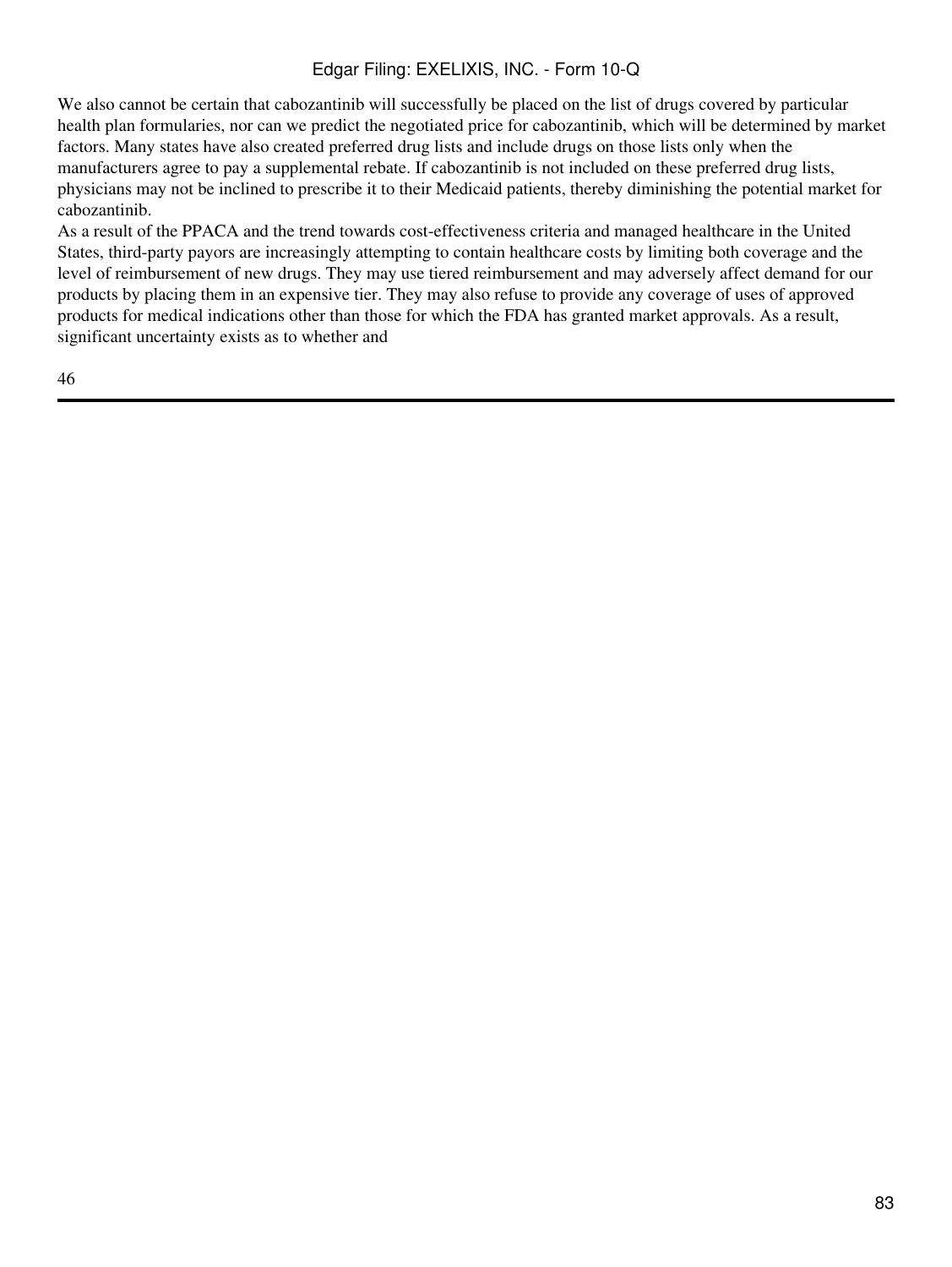how much third-party payors will reimburse for newly-approved drugs, which in turn will put pressure on the pricing of drugs. Further, we do not have experience in ensuring approval by applicable third-party payors outside of the United States for coverage and reimbursement of cabozantinib. We also anticipate pricing pressures in connection with the sale of our products due to the trend toward managed healthcare, the increasing influence of health maintenance organizations and additional legislative proposals.

Our competitors may develop products and technologies that make cabozantinib obsolete.

The biotechnology industry is highly fragmented and is characterized by rapid technological change. In particular, the area of kinase-targeted therapies is a rapidly evolving and competitive field. We face, and will continue to face, intense competition from biotechnology and pharmaceutical companies, as well as academic research institutions, clinical reference laboratories and government agencies that are pursuing research activities similar to ours. Some of our competitors have entered into collaborations with leading companies within our target markets, including some of our existing collaborators. Some of our competitors are further along in the development of their products than we are. In addition, delays in the development of cabozantinib could allow our competitors to bring products to market before us, which would impair our ability to commercialize cabozantinib. Our future success will depend upon our ability to maintain a competitive position with respect to technological advances. Any products that are developed through our technologies will compete in highly competitive markets. Further, our competitors may be more effective at using their technologies to develop commercial products. Many of the organizations competing with us have greater capital resources, larger research and development staff and facilities, more experience in obtaining regulatory approvals and more extensive product manufacturing and marketing capabilities than we do. As a result, our competitors may be able to more easily develop technologies and products that would render our technologies and products, and those of our collaborators, obsolete and noncompetitive. There may also be drug candidates of which we are not aware at an earlier stage of development that may compete with cabozantinib. In addition, if cabozantinib is commercialized, it may compete with existing therapies that have long histories of use, such as chemotherapy and radiation treatments in cancer indications. Examples of potential competition for cabozantinib include AstraZeneca's RET, VEGFR and EGFR inhibitor vandetanib, Algeta's development-stage alpha-pharmaceutical Alpharadin (Radium-223), other VEGF pathway inhibitors, including Genentech's bevacizumab, and other MET inhibitors, including Pfizer's crizotinib, ArQule's tivantinib (ARQ197), GlaxoSmithKline's foretinib (XL880), and Genentech's onartuzumab. We may not be able to manufacture cabozantinib in commercial quantities, which would prevent us from commercializing the product candidate.

To date, cabozantinib has been manufactured in small quantities for preclinical and clinical trials. If cabozantinib is approved by the FDA or other regulatory agencies for commercial sale, we will need to manufacture it in larger quantities. We may not be able to successfully increase the manufacturing capacity, whether in collaboration with third-party manufacturers or on our own, for cabozantinib in a timely or economic manner, or at all. Significant scale-up of manufacturing may require additional validation studies, which the FDA must review and approve. If we are unable to successfully increase the manufacturing capacity for cabozantinib, the regulatory approval or commercial launch of the product candidate may be delayed or there may be a shortage in supply. Cabozantinib requires precise, high-quality manufacturing. The failure to achieve and maintain these high manufacturing standards, including the incidence of manufacturing errors, could result in patient injury or death, product recalls or withdrawals, delays or failures in product testing or delivery, cost overruns or other problems that could seriously hurt our business. Risks Related to Our Intellectual Property

If we are unable to adequately protect our intellectual property, third parties may be able to use our technology, which could adversely affect our ability to compete in the market.

Our success will depend in part upon our ability to obtain patents and maintain adequate protection of the intellectual property related to our technologies and products. The patent positions of biotechnology companies, including our patent position, are generally uncertain and involve complex legal and factual questions. We will be able to protect our intellectual property rights from unauthorized use by third parties only to the extent that our technologies are covered by valid and enforceable patents or are effectively maintained as trade secrets. We will continue to apply for patents covering our technologies and products as and when we deem appropriate. However, these applications may be challenged or may fail to result in issued patents. In addition, because patent applications can take many years to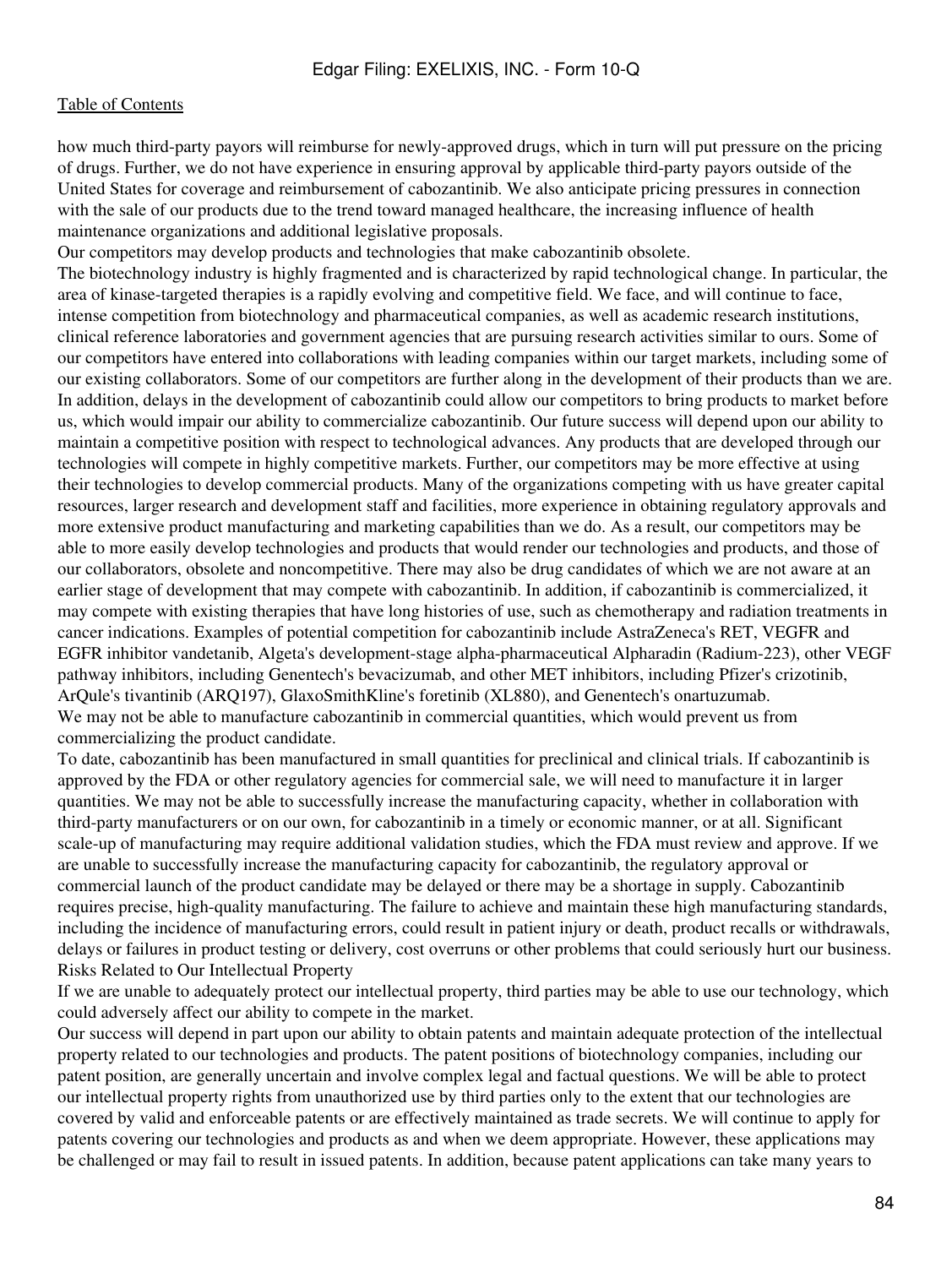issue, there may be pending applications, unknown to us, which may later result in issued patents that cover the production, manufacture, commercialization or use of our product candidates. Our existing patents and any future patents we obtain may not be sufficiently broad to prevent others from practicing our technologies or from developing competing products. Furthermore, others may independently develop similar or alternative technologies or design around our patents. In addition, our patents may be challenged or invalidated or may fail to provide us with any competitive advantages, if, for example, others were the first to invent or to file patent applications for these inventions.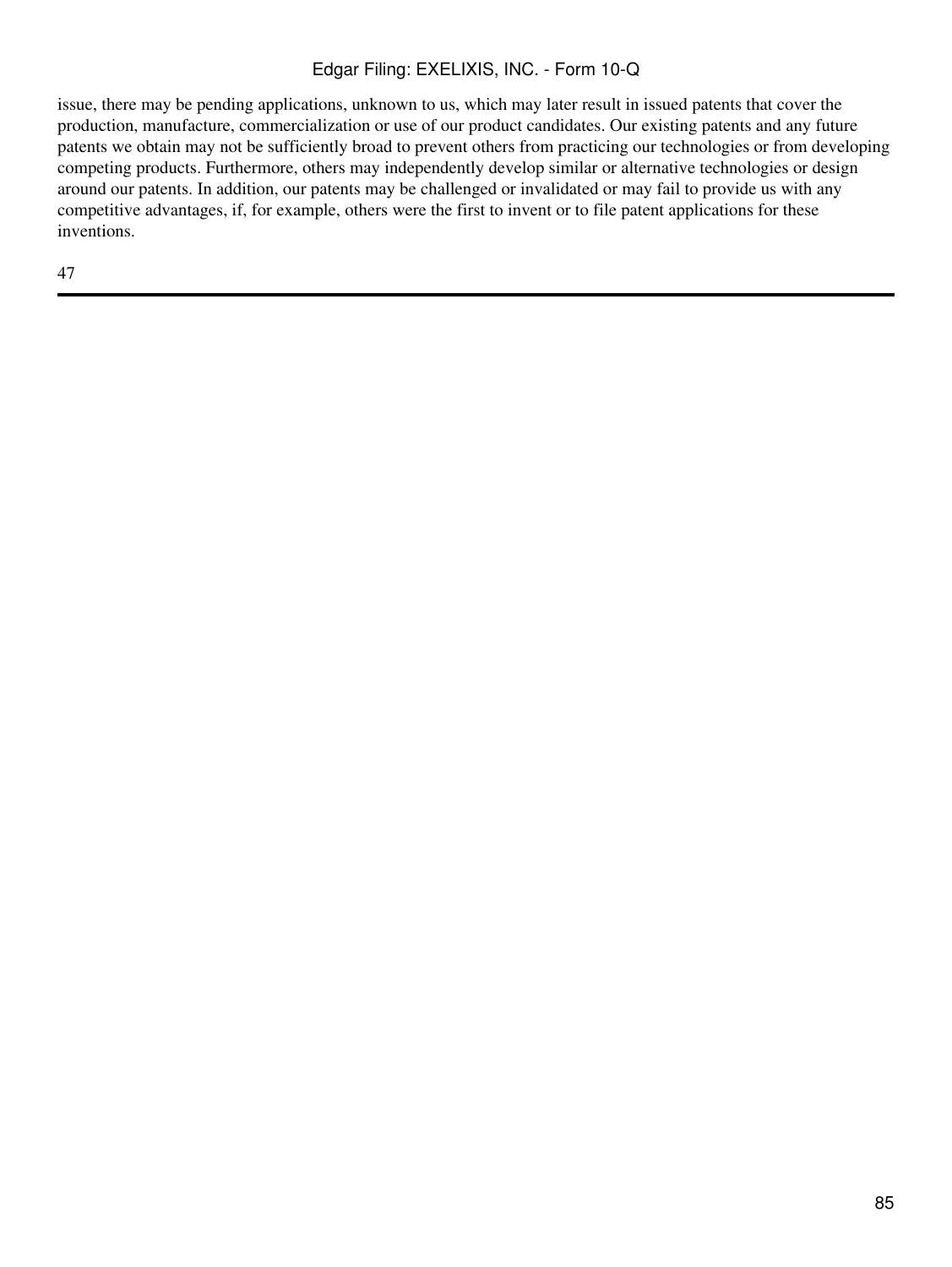The laws of some foreign countries do not protect intellectual property rights to the same extent as the laws of the United States, and many companies have encountered significant problems in protecting and defending such rights in foreign jurisdictions. Many countries, including certain countries in Europe, have compulsory licensing laws under which a patent owner may be compelled to grant licenses to third parties (for example, the patent owner has failed to "work" the invention in that country or the third party has patented improvements). In addition, many countries limit the enforceability of patents against government agencies or government contractors. In these countries, the patent owner may have limited remedies, which could materially diminish the value of the patent. Compulsory licensing of life-saving drugs is also becoming increasingly popular in developing countries either through direct legislation or international initiatives. Such compulsory licenses could be extended to include some of our product candidates, which could limit our potential revenue opportunities. Moreover, the legal systems of certain countries, particularly certain developing countries, do not favor the aggressive enforcement of patent and other intellectual property protection, which makes it difficult to stop infringement. We rely on trade secret protection for our confidential and proprietary information. We have taken security measures to protect our proprietary information and trade secrets, but these measures may not provide adequate protection. While we seek to protect our proprietary information by entering into confidentiality agreements with employees, collaborators and consultants, we cannot assure you that our proprietary information will not be disclosed, or that we can meaningfully protect our trade secrets. In addition, our competitors may independently develop substantially equivalent proprietary information or may otherwise gain access to our trade secrets.

Litigation or third-party claims of intellectual property infringement could require us to spend substantial time and money and adversely affect our ability to develop and commercialize products.

Our commercial success depends in part upon our ability to avoid infringing patents and proprietary rights of third parties and not to breach any licenses that we have entered into with regard to our technologies. Other parties have filed, and in the future are likely to file, patent applications covering genes and gene fragments, techniques and methodologies relating to model systems and products and technologies that we have developed or intend to develop. If patents covering technologies required by our operations are issued to others, we may have to obtain licenses from third parties, which may not be available on commercially reasonable terms, or at all, and may require us to pay substantial royalties, grant a cross-license to some of our patents to another patent holder or redesign the formulation of a product candidate so that we do not infringe third-party patents, which may be impossible to obtain or could require substantial time and expense.

Third parties may accuse us of employing their proprietary technology without authorization. In addition, third parties may obtain patents that relate to our technologies and claim that use of such technologies infringes on their patents. Regardless of their merit, such claims could require us to incur substantial costs, including the diversion of management and technical personnel, in defending ourselves against any such claims or enforcing our patents. In the event that a successful claim of infringement is brought against us, we may be required to pay damages and obtain one or more licenses from third parties. We may not be able to obtain these licenses at a reasonable cost, or at all. Defense of any lawsuit or failure to obtain any of these licenses could adversely affect our ability to develop and commercialize products.

We may be subject to damages resulting from claims that we, our employees or independent contractors have wrongfully used or disclosed alleged trade secrets of their former employers.

Many of our employees and independent contractors were previously employed at universities, other biotechnology or pharmaceutical companies, including our competitors or potential competitors. We may be subject to claims that these employees, independent contractors or we have inadvertently or otherwise used or disclosed trade secrets or other proprietary information of their former employers. Litigation may be necessary to defend against these claims. Even if we are successful in defending against these claims, litigation could result in substantial costs and divert management's attention. If we fail in defending such claims, in addition to paying money claims, we may lose valuable intellectual property rights or personnel. A loss of key research personnel and/or their work product could hamper or prevent our ability to commercialize certain product candidates, which could severely harm our business. Risks Related to Employees and Location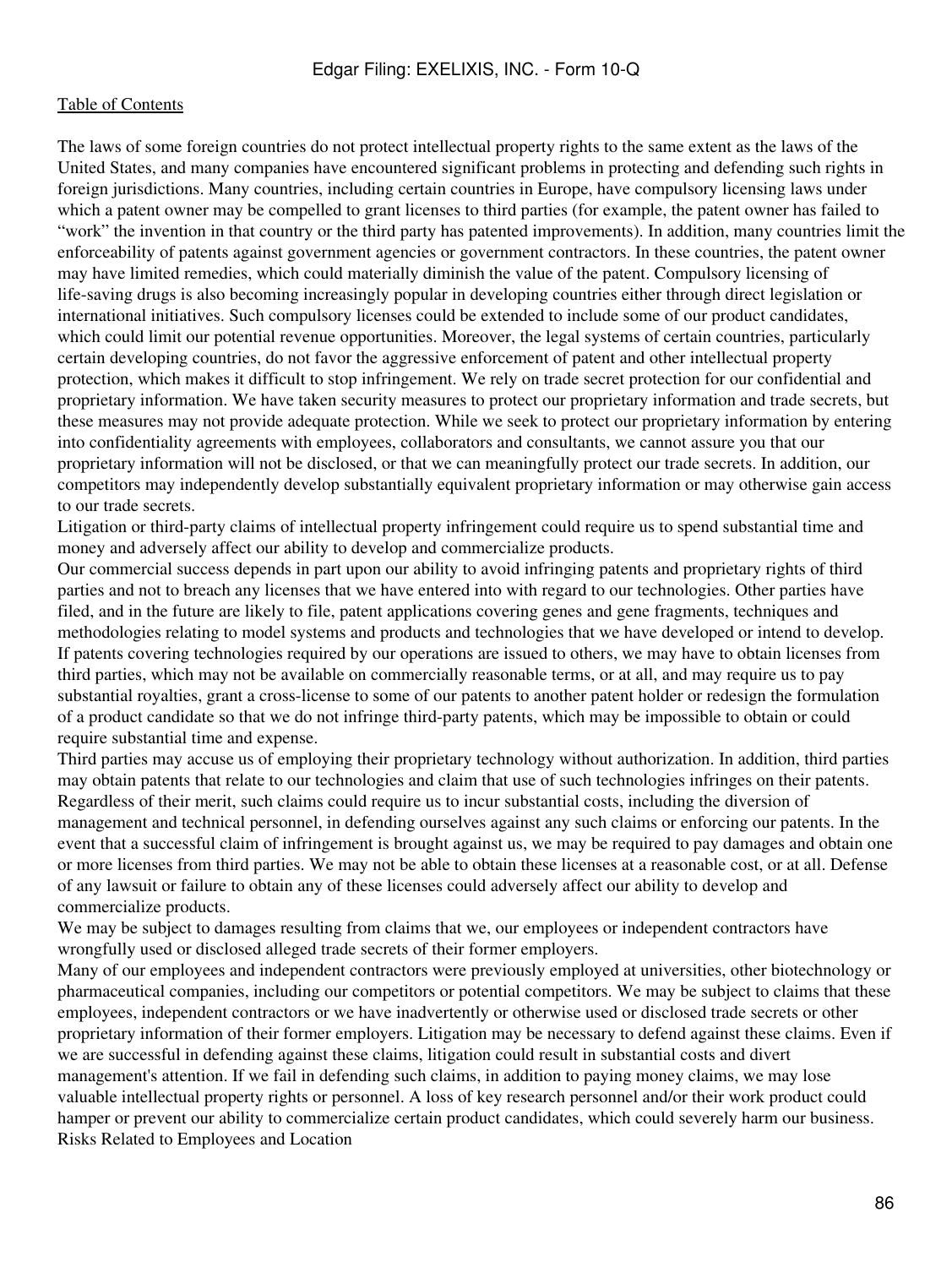The loss of key personnel or the inability to retain and, where necessary, attract additional personnel could impair our ability to expand our operations.

We are highly dependent upon the principal members of our management and scientific staff, the loss of whose services might adversely impact the achievement of our objectives and the continuation of existing collaborations. Also, we may not have sufficient personnel to execute our business plan. Retaining and, where necessary, recruiting qualified clinical and scientific personnel will be critical to support activities related to advancing our clinical and preclinical development programs, and supporting our collaborative arrangements and our internal proprietary research and development efforts. The Restructurings could have an adverse impact on our ability to retain and recruit qualified personnel. Competition is intense for experienced clinical personnel, and we may be unable to retain or recruit clinical personnel with the expertise or experience necessary to allow us to pursue collaborations, develop our products and core technologies or expand our operations to the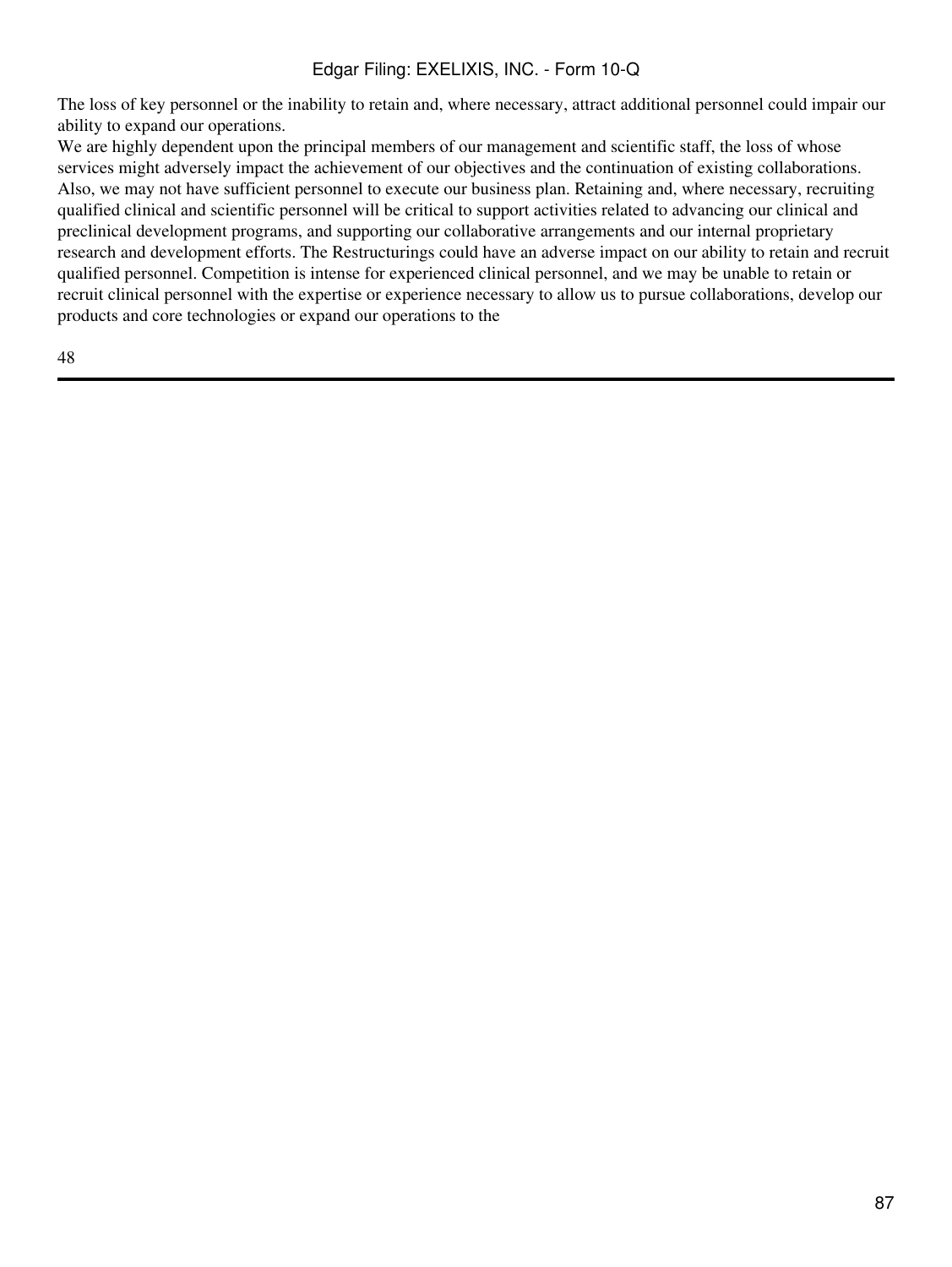extent otherwise possible. Further, all of our employees are employed "at will" and, therefore, may leave our employment at any time.

Our collaborations with outside scientists may be subject to restriction and change.

We work with scientific and clinical advisors and collaborators at academic and other institutions that assist us in our research and development efforts. These advisors and collaborators are not our employees and may have other commitments that limit their availability to us. Although these advisors and collaborators generally agree not to do competing work, if a conflict of interest between their work for us and their work for another entity arises, we may lose their services. In such a circumstance, we may lose work performed by them, and our development efforts with respect to the matters on which they were working may be significantly delayed or otherwise adversely affected. In addition, although our advisors and collaborators sign agreements not to disclose our confidential information, it is possible that valuable proprietary knowledge may become publicly known through them.

Our headquarters are located near known earthquake fault zones, and the occurrence of an earthquake or other disaster could damage our facilities and equipment, which could harm our operations.

Our headquarters are located in South San Francisco, California, and therefore our facilities are vulnerable to damage from earthquakes. We do not carry earthquake insurance. We are also vulnerable to damage from other types of disasters, including fire, floods, power loss, communications failures, terrorism and similar events since any insurance we may maintain may not be adequate to cover our losses. If any disaster were to occur, our ability to operate our business at our facilities could be seriously, or potentially completely, impaired. In addition, the unique nature of our research activities could cause significant delays in our programs and make it difficult for us to recover from a disaster. Accordingly, an earthquake or other disaster could materially and adversely harm our ability to conduct business.

Security breaches may disrupt our operations and harm our operating results.

Our network security and data recovery measures may not be adequate to protect against computer viruses, break-ins, and similar disruptions from unauthorized tampering with our computer systems. The misappropriation, theft, sabotage or any other type of security breach with respect to any of our proprietary and confidential information that is electronically stored, including research or clinical data, could have a material adverse impact on our business, operating results and financial condition. Additionally, any break-in or trespass of our facilities that results in the misappropriation, theft, sabotage or any other type of security breach with respect to our proprietary and confidential information, including research or clinical data, or that results in damage to our research and development equipment and assets could have a material adverse impact on our business, operating results and financial condition. Risks Related to Environmental and Product Liability

We use hazardous chemicals and radioactive and biological materials in our business. Any claims relating to improper handling, storage or disposal of these materials could be time consuming and costly.

Our research and development processes involve the controlled use of hazardous materials, including chemicals and radioactive and biological materials. Our operations produce hazardous waste products. We cannot eliminate the risk of accidental contamination or discharge and any resultant injury from these materials. Federal, state and local laws and regulations govern the use, manufacture, storage, handling and disposal of hazardous materials. We may face liability for any injury or contamination that results from our use or the use by third parties of these materials, and such liability may exceed our insurance coverage and our total assets. Compliance with environmental laws and regulations may be expensive, and current or future environmental regulations may impair our research, development and production efforts.

In addition, our collaborators may use hazardous materials in connection with our collaborative efforts. In the event of a lawsuit or investigation, we could be held responsible for any injury caused to persons or property by exposure to, or release of, these hazardous materials used by these parties. Further, we may be required to indemnify our collaborators against all damages and other liabilities arising out of our development activities or products produced in connection with these collaborations.

We face potential product liability exposure far in excess of our limited insurance coverage.\*

We may be held liable if any product we or our collaborators develop causes injury or is found otherwise unsuitable during product testing, manufacturing, marketing or sale. Regardless of merit or eventual outcome, product liability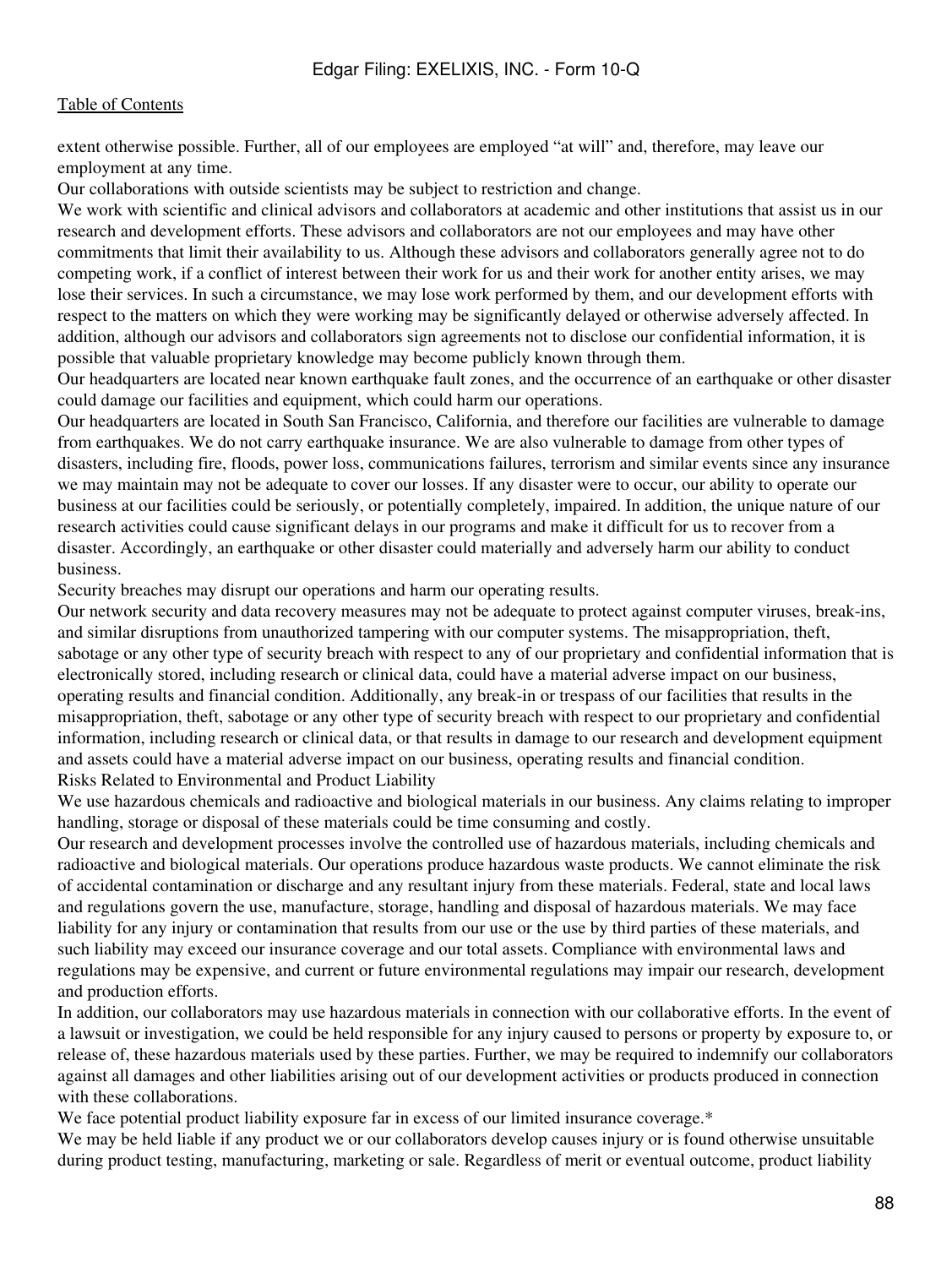claims could result in decreased demand for our product candidates, injury to our reputation, withdrawal of patients from our clinical trials, substantial monetary awards to trial participants and the inability to commercialize any products that we may develop. These claims might be made directly by consumers, health care providers, pharmaceutical companies or others selling or testing our products. We have obtained limited product liability insurance coverage for our clinical trials in the amount of \$15.0 million per occurrence and \$15.0 million in the aggregate. However, our insurance may not reimburse us or may not be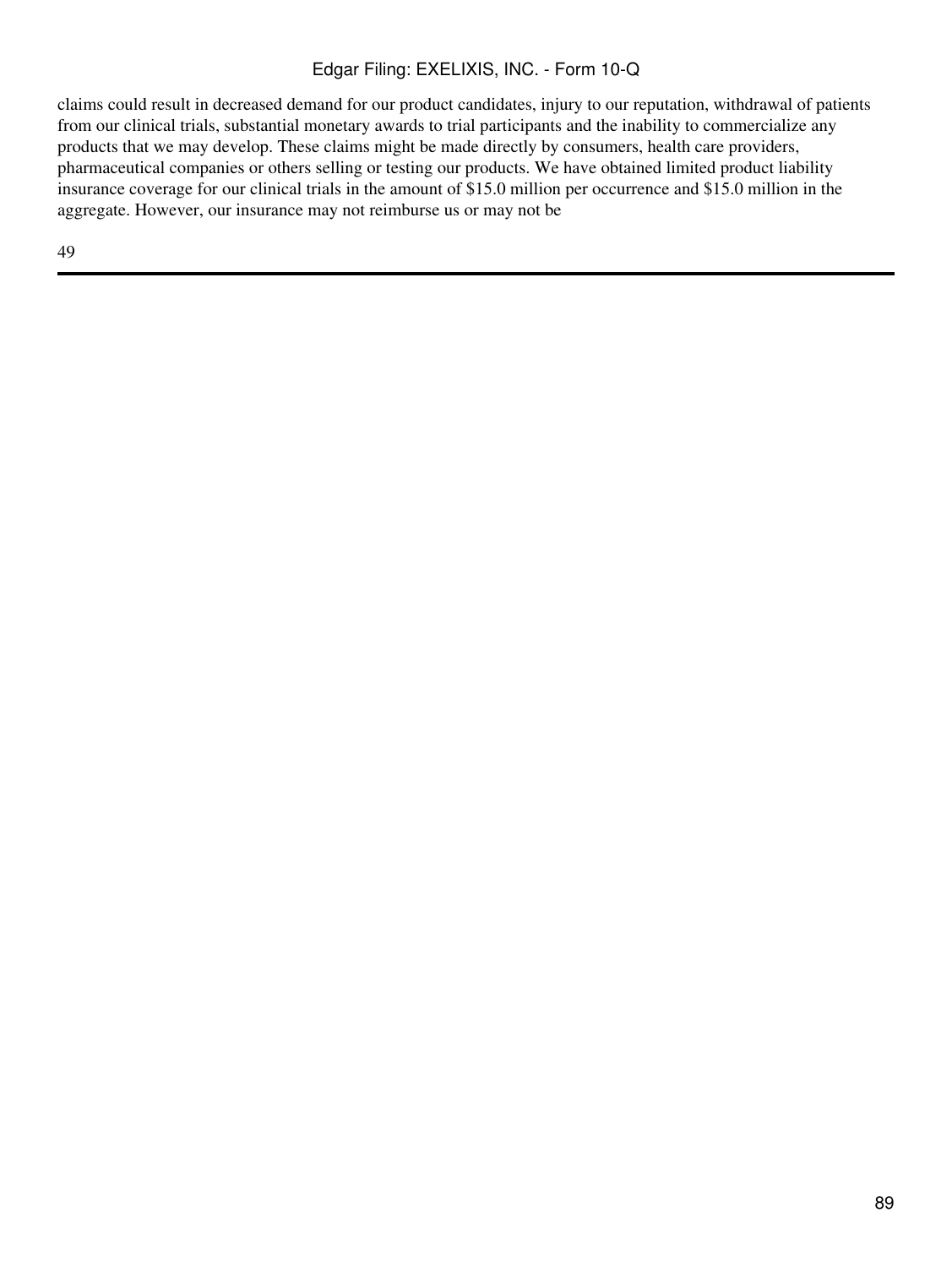### [Table of Contents](#page-2-0)

sufficient to reimburse us for expenses or losses we may suffer. Moreover, if insurance coverage becomes more expensive, we may not be able to maintain insurance coverage at a reasonable cost or in sufficient amounts to protect us against losses due to liability. If we obtain marketing approval for cabozantinib, we intend to expand our insurance coverage to include the sale of commercial products, but we may be unable to obtain commercially reasonable product liability insurance for any products approved for marketing. On occasion, juries have awarded large judgments in class action lawsuits for claims based on drugs that had unanticipated side effects. In addition, the pharmaceutical and biotechnology industries, in general, have been subject to significant medical malpractice litigation. A successful product liability claim or series of claims brought against us could harm our reputation and business and would decrease our cash reserves.

Risks Related to Our Common Stock and the 2019 Notes

We expect that our quarterly results of operations will fluctuate, and this fluctuation could cause our stock price to decline, causing investor losses.\*

Our quarterly operating results have fluctuated in the past and are likely to fluctuate in the future. A number of factors, many of which we cannot control, could subject our operating results to volatility, including:

•the progress and scope of our research and development activities;

•recognition of up-front licensing or other fees or revenues;

•payments of non-refundable up-front or licensing fees, or payment for cost-sharing expenses, to third parties; neceptance of our technologies and platforms;

•the success rate of our efforts leading to milestone payments and royalties;

the introduction of new technologies or products by our competitors;

• to them; the timing and willingness of collaborators to further develop or, if approved, commercialize our product out-licensed

•our ability to enter into new collaborative relationships;

the termination or non-renewal of existing collaborations;

•the timing and amount of expenses incurred for clinical development and manufacturing of cabozantinib;

- adjustments to expenses accrued in prior periods based on management's estimates after the actual level of
- activity relating to such expenses becomes more certain;

the impairment of acquired goodwill and other assets;

the impact of our restructurings; and

seneral and m general and industry-specific economic conditions that may affect our collaborators' research and development

A large portion of our expenses, including expenses for facilities, equipment and personnel, are relatively fixed in the short term. If we fail to achieve anticipated levels of revenues, whether due to the expiration or termination of existing contracts, our failure to obtain new contracts, our inability to meet milestones or for other reasons, we may not be able to correspondingly reduce our operating expenses, which could significantly harm our operating results for a particular fiscal period.

Due to the possibility of fluctuations in our revenues and expenses, we believe that quarter-to-quarter comparisons of our operating results are not a good indication of our future performance. As a result, in some future quarters, our operating results may not meet the expectations of securities analysts and investors, which could result in a decline in the price of our common stock.

Our stock price may be extremely volatile.\*

The trading price of our common stock has been highly volatile, and we believe the trading price of our common stock will remain highly volatile and may fluctuate substantially due to factors such as the following, many of which we cannot control:

•adverse results or delays in our or our collaborators' clinical trials;

• collaborators' product candidates or those of our competitors or actions taken by regulatory agencies with respect to announcement of FDA approval or non-approval, or delays in the FDA review process, of cabozantinib or our our, our collaborators' or our competitors' clinical trials;

•the timing of achievement of our clinical, regulatory, partnering and other milestones, such as the commencement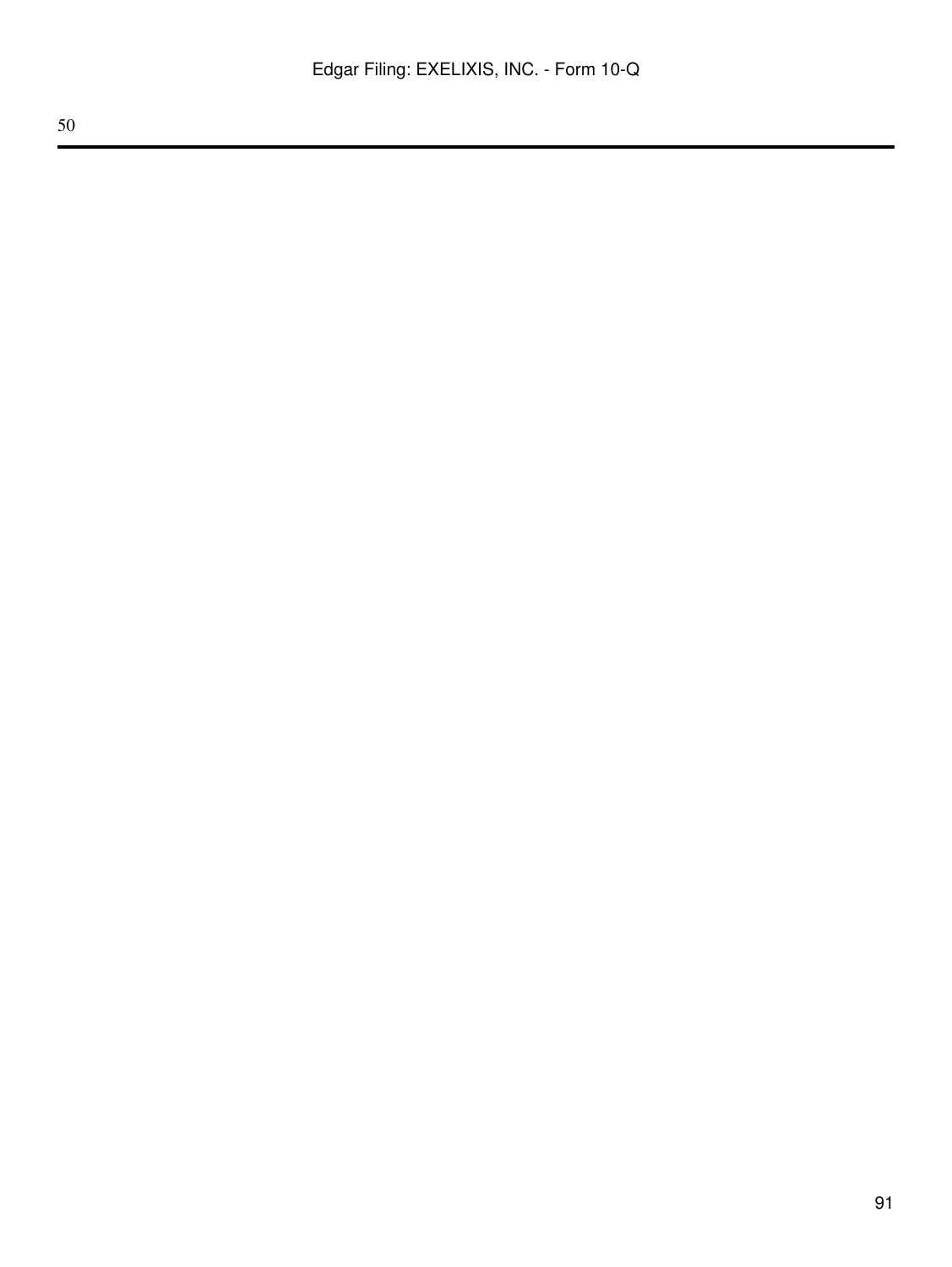### [Table of Contents](#page-2-0)

of clinical development, the completion of a clinical trial, the filing for regulatory approval or the establishment of collaborative arrangements for one or more of our out-licensed programs and compounds;

•actions taken by regulatory agencies with respect to cabozantinib or our clinical trials for cabozantinib;

the announcement of new products by our competitors;

•quarterly variations in our or our competitors' results of operations;

•developments in our relationships with our collaborators, including the termination or modification of our agreements; •conflicts or litigation with our collaborators;

•litigation, including intellectual property infringement and product liability lawsuits, involving us;

failure to achieve operating results projected by securities analysts;

•changes in earnings estimates or recommendations by securities analysts;

•financing transactions;

•developments in the biotechnology or pharmaceutical industry;

significant stockholders; sales of large blocks of our common stock or sales of our common stock by our executive officers, directors and

•departures of key personnel or board members;

•developments concerning current or future collaborations;

•FDA or international regulatory actions;

•third-party reimbursement policies;

•disposition of any of our subsidiaries, technologies or compounds; and

• performance or the operating performance of our competitors. general market, economic and political conditions and other factors, including factors unrelated to our operating

These factors, as well as general economic, political and market conditions, may materially adversely affect the market price of our common stock. Excessive volatility may continue for an extended period of time following the date of this report.

In the past, following periods of volatility in the market price of a company's securities, securities class action litigation has often been instituted. A securities class action suit against us could result in substantial costs and divert management's attention and resources, which could have a material and adverse effect on our business. Concurrent or future sales of our common stock and our issuance of convertible notes, which may result in future

issuances of our common stock, or the perception that such sales may occur, may depress our stock price and adversely impact the trading price of the 2019 Notes.\*

A substantial number of shares of our common stock is reserved for issuance upon conversion of the 2019 Notes, upon the exercise of stock options, upon vesting of restricted stock unit awards, upon sales under our employee stock purchase program and upon conversion of the Deerfield Notes. The issuance and sale of substantial amounts of our common stock, including upon conversion of convertible notes, or the perception that such issuances and sales may occur, could adversely affect the market price of our common stock and impair our ability to raise capital through the sale of additional equity or equity-related securities in the future at a time and price that we deem appropriate. Any market that develops for the 2019 Notes is likely to influence and be influenced by the market for our common stock. For example, the price of our common stock could be affected by possible sales of common stock by investors who view the 2019 Notes as a more attractive means of equity participation in our company and by hedging or arbitrage trading activity that we expect to occur involving our common stock.

The accounting method for convertible debt securities that may be settled in cash, such as the 2019 Notes, could have a material effect on our reported financial results.\*

Under ASC Subtopic 470-20, issuers of certain convertible debt instruments that have a net settlement feature and may be settled in cash upon conversion, including partial cash settlement, are required to separately account for the liability (debt) and equity (conversion option) components of the instrument. As a result of the application of ASC 470-20, we recognized \$138.3 as the initial debt discount with a corresponding increase to paid-in capital, the equity component, for the 2019 Notes. We will be required to record the amortization of this debt discount over the terms of the 2019 Notes, which may adversely affect our reported or future financial results and the market price of our common stock. In addition, if the 2019 Notes become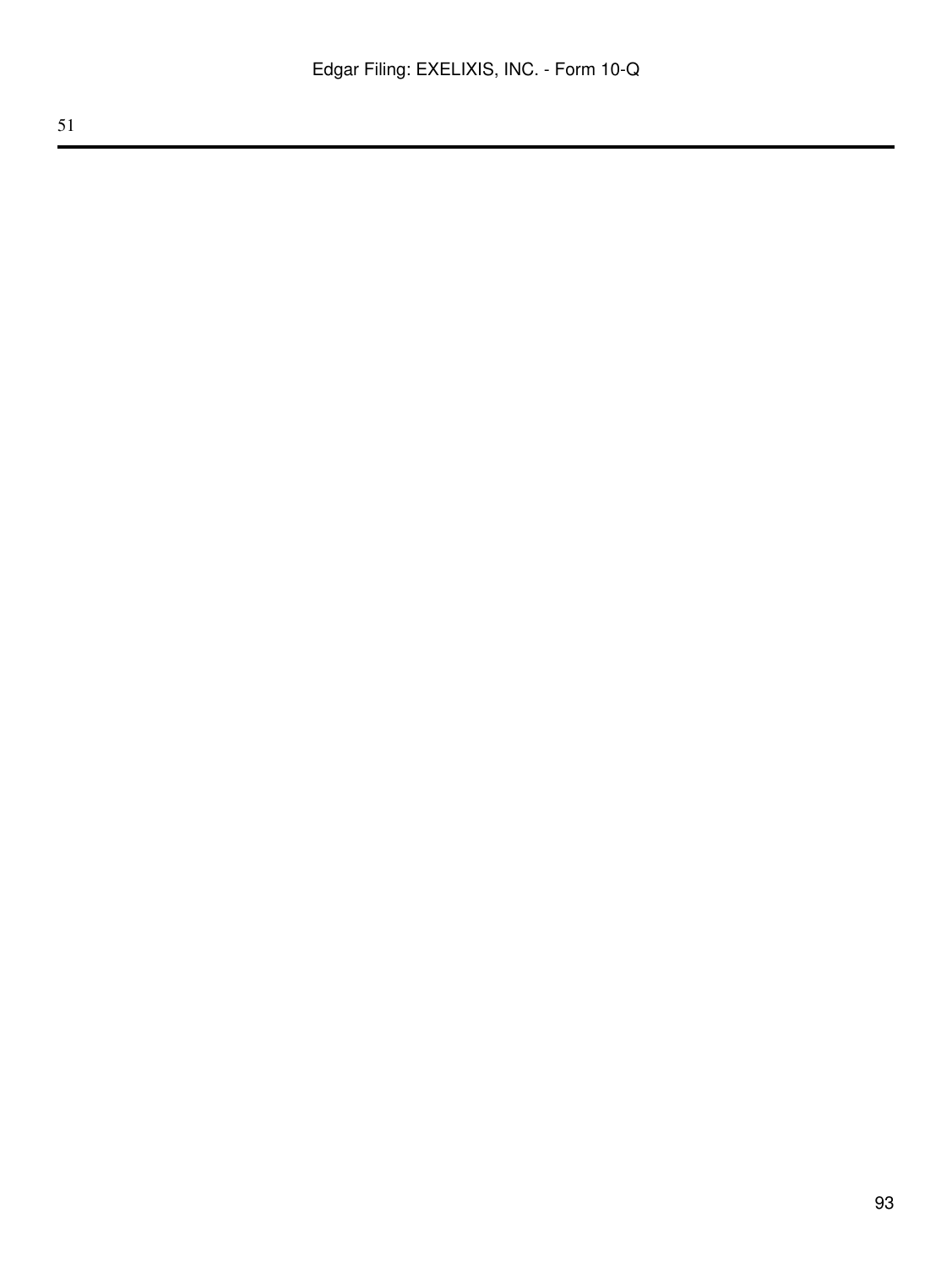convertible, we could be required under applicable accounting rules to reclassify all or a portion of the outstanding principal of the 2019 Notes as a current rather than long-term liability, which would result in a material reduction of our net working capital. Finally, we expect to use the if-converted method to compute earnings per share, which could be more dilutive than using the treasury stock method.

Certain provisions in the 2019 Notes and the indenture pursuant to which such notes were issued could delay or prevent an otherwise beneficial takeover or takeover attempt.\*

Certain provisions in the 2019 Notes and the indenture pursuant to which such notes were issued could make it more difficult or more expensive for a third party to acquire us. For example, if an acquisition event constitutes a Fundamental Change, holders of the 2019 Notes will have the right to require us to purchase their notes in cash. In addition, if an acquisition event constitutes a make-whole Fundamental Change, we may be required to increase the conversion rate for holders who convert their 2019 Notes in connection with such make-whole Fundamental Change. In any of these cases, and in other cases, our obligations under the 2019 Notes and the indenture pursuant to which such notes were issued, as well as provisions of our organizational documents and other agreements, could increase the cost of acquiring us or otherwise discourage a third party from acquiring us or removing incumbent management. Anti-takeover provisions in our charter documents and under Delaware law could make an acquisition of us, which may be beneficial to our stockholders, more difficult and may prevent or deter attempts by our stockholders to replace or remove our current management, which could cause the market price of our common stock to decline.\* Provisions in our corporate charter and bylaws may discourage, delay or prevent an acquisition of our company, a change in control, or attempts by our stockholders to replace or remove members of our current Board of Directors. Because our Board of Directors is responsible for appointing the members of our management team, these provisions could in turn affect any attempt by our stockholders to replace current members of our management team. These provisions include:

•a classified Board of Directors;

•a prohibition on actions by our stockholders by written consent;

•the inability of our stockholders to call special meetings of stockholders;

• institute a "poison pill" that would work to dilute the stock ownership of a potential hostile acquirer, effectively the ability of our Board of Directors to issue preferred stock without stockholder approval, which could be used to preventing acquisitions that have not been approved by our Board of Directors;

imitations on the removal of directors; and

•advance notice requirements for director nominations and stockholder proposals.

Moreover, because we are incorporated in Delaware, we are governed by the provisions of Section 203 of the Delaware General Corporation Law, which prohibits a person who owns in excess of 15% of our outstanding voting stock from merging or combining with us for a period of three years after the date of the transaction in which the person acquired in excess of 15% of our outstanding voting stock, unless the merger or combination is approved in a prescribed manner.

#### ITEM 2. UNREGISTERED SALES OF EQUITY SECURITIES AND USE OF PROCEEDS

The table below provides information on our repurchases of our common stock, all of which were to satisfy tax obligations upon the vesting of restricted stock units under our 2000 Equity Incentive Plan, 2010 Inducement Award Plan and 2011 Equity Incentive Plan. We expect to make similar repurchases in the future to satisfy employee tax obligations upon the vesting of restricted stock units.

#### ISSUER PURCHASES OF EQUITY SECURITIES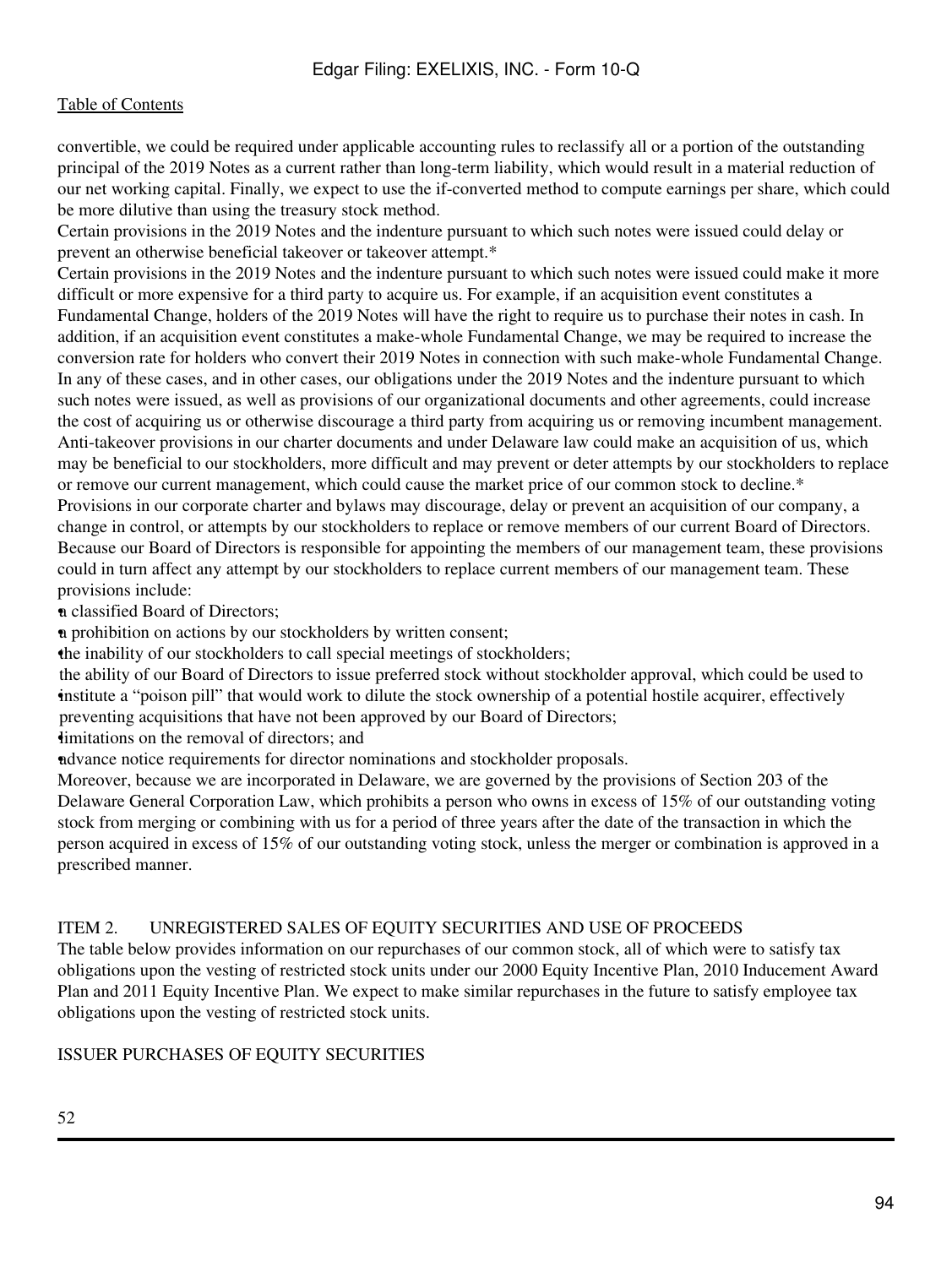| Period                                                  | (a) Total<br>Number of<br>Shares (or<br>Units)<br>Purchased | (b) Average Price<br>Paid per<br>Share (or<br>Unit) | (c) Total Number of<br>Shares (or Units)<br>Purchased as Part of<br><b>Publicly Announced</b><br>Plans or Programs | Number (or<br>Approximate Dollar<br>Value) of Shares (or<br>Units) that May Yet<br><b>Be Purchased Under</b><br>the Plans or<br>Programs |
|---------------------------------------------------------|-------------------------------------------------------------|-----------------------------------------------------|--------------------------------------------------------------------------------------------------------------------|------------------------------------------------------------------------------------------------------------------------------------------|
| Month #1 (June 30, $2012 -$<br>July 27, 2012)           |                                                             |                                                     |                                                                                                                    |                                                                                                                                          |
| Month #2 (July 28, $2012 -$<br>August 24, 2012)         | 29,845                                                      | \$4.44                                              |                                                                                                                    |                                                                                                                                          |
| Month #3 (August $25$ , $2012 -$<br>September 28, 2012) |                                                             |                                                     |                                                                                                                    |                                                                                                                                          |
| Total                                                   | 29,845                                                      | \$4.44                                              |                                                                                                                    |                                                                                                                                          |

### ITEM 6. EXHIBITS

(a) Exhibits

The exhibits listed on the accompanying exhibit index are filed or incorporated by reference (as stated therein) as part of this Quarterly Report on Form 10-Q.

53

(d) Maximum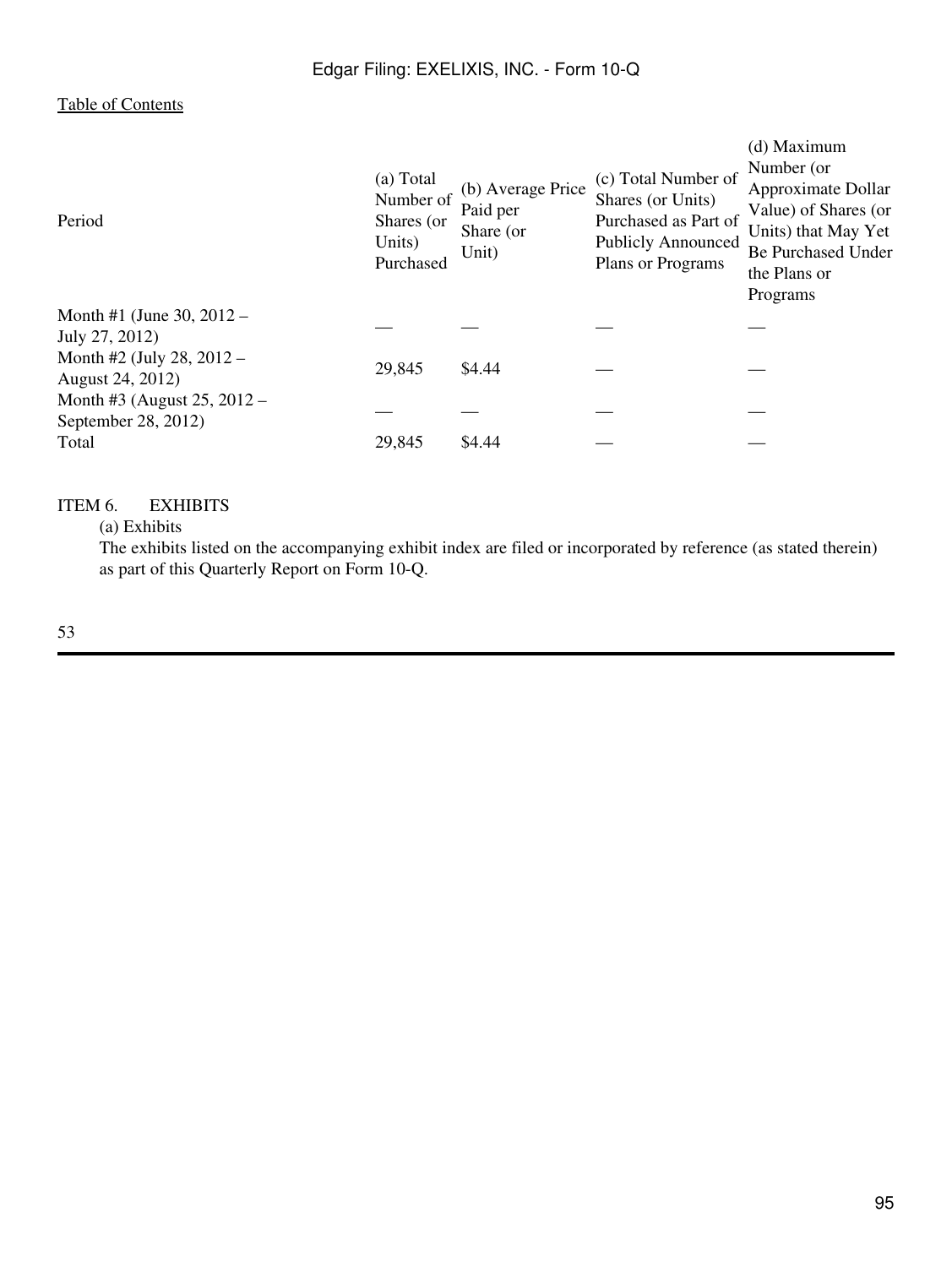### SIGNATURES

Pursuant to the requirements of the Securities Exchange Act of 1934, the registrant has duly caused this report to be signed on its behalf by the undersigned thereunto duly authorized.

Date: November 7, 2012 EXELIXIS, INC.

/s/ Frank Karbe Frank Karbe Executive Vice President and Chief Financial Officer (Duly Authorized Officer and Principal Financial and Accounting Officer)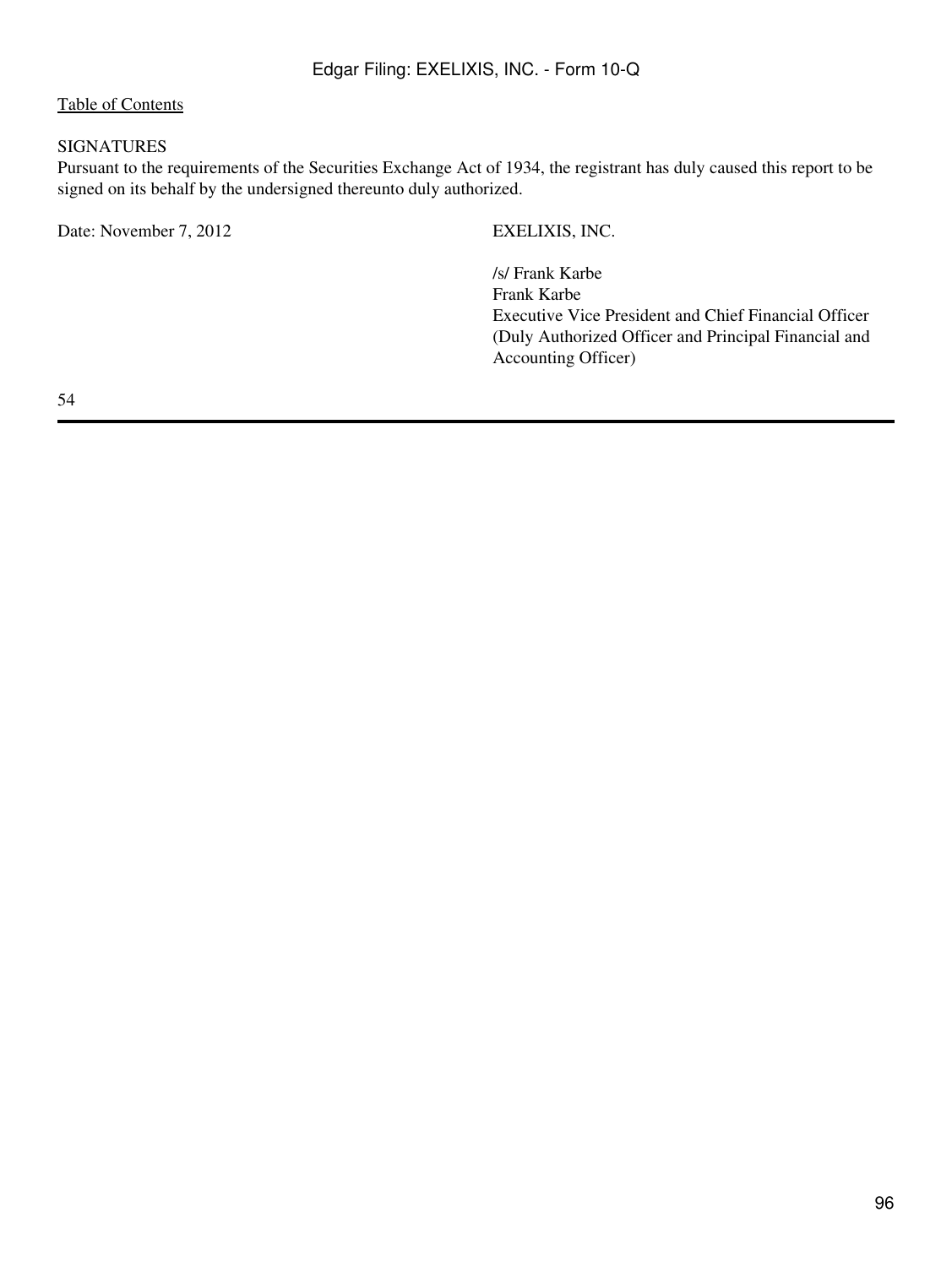## EXHIBIT INDEX

|                   |                                                                                                                                                                                                                                                                                         | Incorporation by Reference |                      |                       |                    |                   |  |
|-------------------|-----------------------------------------------------------------------------------------------------------------------------------------------------------------------------------------------------------------------------------------------------------------------------------------|----------------------------|----------------------|-----------------------|--------------------|-------------------|--|
| Exhibit<br>Number | <b>Exhibit Description</b>                                                                                                                                                                                                                                                              | Form                       | File Number Appendix | Exhibit/<br>Reference | <b>Filing Date</b> | Filed<br>Herewith |  |
| 3.1               | Amended and Restated Certificate of<br>Incorporation of Exelixis, Inc.                                                                                                                                                                                                                  | $10-K$                     | 000-30235            | 3.1                   | 3/10/2010          |                   |  |
| 3.2               | Certificate of Amendment of Amended and<br>Restated Certificate of Incorporation of<br>Exelixis, Inc.                                                                                                                                                                                   | $10-K$                     | 000-30235            | 3.2                   | 3/10/2010          |                   |  |
| 3.3               | Certificate of Amendment of Amended and<br>Restated Certificate of Incorporation of<br>Exelixis, Inc.                                                                                                                                                                                   | $8-K$                      | 000-30235            | 3.1                   | 5/25/2012          |                   |  |
| 3.4               | Amended and Restated Bylaws of Exelixis,<br>Inc.                                                                                                                                                                                                                                        | $8-K$                      | 000-30235            | 3.1                   | 12/5/2011          |                   |  |
| 4.1               | Specimen Common Stock Certificate.                                                                                                                                                                                                                                                      | $S-1$ ,<br>as<br>amended   | 333-96335            | 4.1                   | 2/7/2000           |                   |  |
| 4.2               | Form of Warrant, dated June 10, 2009, to<br>purchase 500,000 shares of Exelixis, Inc.<br>common stock in favor of Symphony<br>Evolution Holdings LLC.                                                                                                                                   | $10-Q,$<br>as<br>amended   | 000-30235            | 4.4                   | 7/30/2009          |                   |  |
| 4.3               | Warrant Purchase Agreement, dated<br>June 9, 2005, between Exelixis, Inc. and                                                                                                                                                                                                           | $10-Q$                     | 000-30235            | 10.8                  | 8/5/2010           |                   |  |
| $4.4*$            | Symphony Evolution Holdings LLC.<br>Form Warrant to Purchase Common Stock<br>of Exelixis, Inc. issued or issuable to<br>Deerfield Private Design Fund, L.P.,<br>Deerfield Private Design International,<br>L.P., Deerfield Partners, L.P. and Deerfield<br><b>International Limited</b> | $8-K$                      | 000-30235            | 4.9                   | 6/9/2008           |                   |  |
| 4.5               | Form of Note, dated July 1, 2010, in favor<br>of Deerfield Private Design International,<br>L.P.                                                                                                                                                                                        | $10-Q$                     | 000-30235            | 10.1<br>(Exhibit A-1) | 8/5/2010           |                   |  |
| 4.6               | Form of Note, dated July 1, 2010, in favor<br>of Deerfield Private Design Fund, L.P.                                                                                                                                                                                                    | $10-Q$                     | 000-30235            | 10.1<br>(Exhibit A-2) | 8/5/2010           |                   |  |
| 4.7               | Indenture dated August 14, 2012 by and<br>between Exelixis, Inc. and Wells Fargo<br><b>Bank, National Association</b>                                                                                                                                                                   | $8-K$                      | 000-30235            | 4.1                   | 8/14/2012          |                   |  |
| 4.8               | First Supplemental Indenture dated August<br>14, 2012 to Indenture dated August 14,<br>2012 by and between Exelixis, Inc. and<br>Wells Fargo Bank, National Association                                                                                                                 | $8-K$                      | 000-30235            | 4.2                   | 8/14/2012          |                   |  |
| 4.9               |                                                                                                                                                                                                                                                                                         | $8-K$                      | 000-30235            | 4.2                   | 8/14/2012          |                   |  |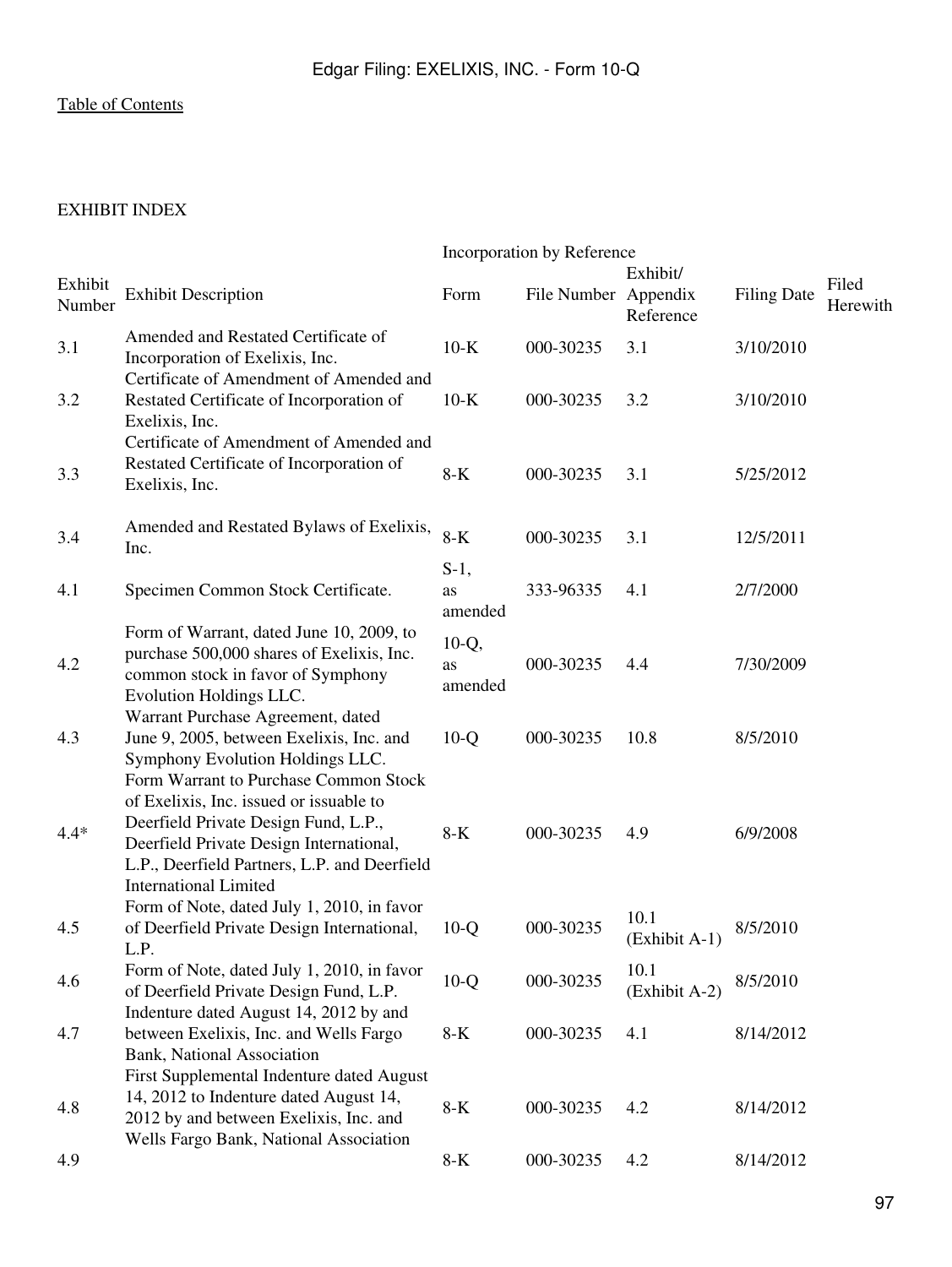|      | Form of 4.25% Convertible Senior<br>Subordinated Note due 2019                                                                                                                                              |       |           | (Exhibit A) |           |
|------|-------------------------------------------------------------------------------------------------------------------------------------------------------------------------------------------------------------|-------|-----------|-------------|-----------|
| 10.1 | Consent and Amendment dated August 6,<br>2012 to Note Purchase Agreement, dated<br>June 2, 2010, by and between Deerfield<br>Private Design Fund, L.P., Deerfield<br>Private Design International, L.P. and | $8-K$ | 000-30235 | 10.1        | 8/6/2012  |
| 10.2 | Exelixis, Inc.<br>Pledge and Escrow Agreement dated<br>August 14, 2012 by and among Exelixis,<br>Inc., Wells Fargo Bank, National<br>Association and Wells Fargo Bank,<br>National Association.             | 8-K   | 000-30235 | 10.1        | 8/14/2012 |
| 55   |                                                                                                                                                                                                             |       |           |             |           |